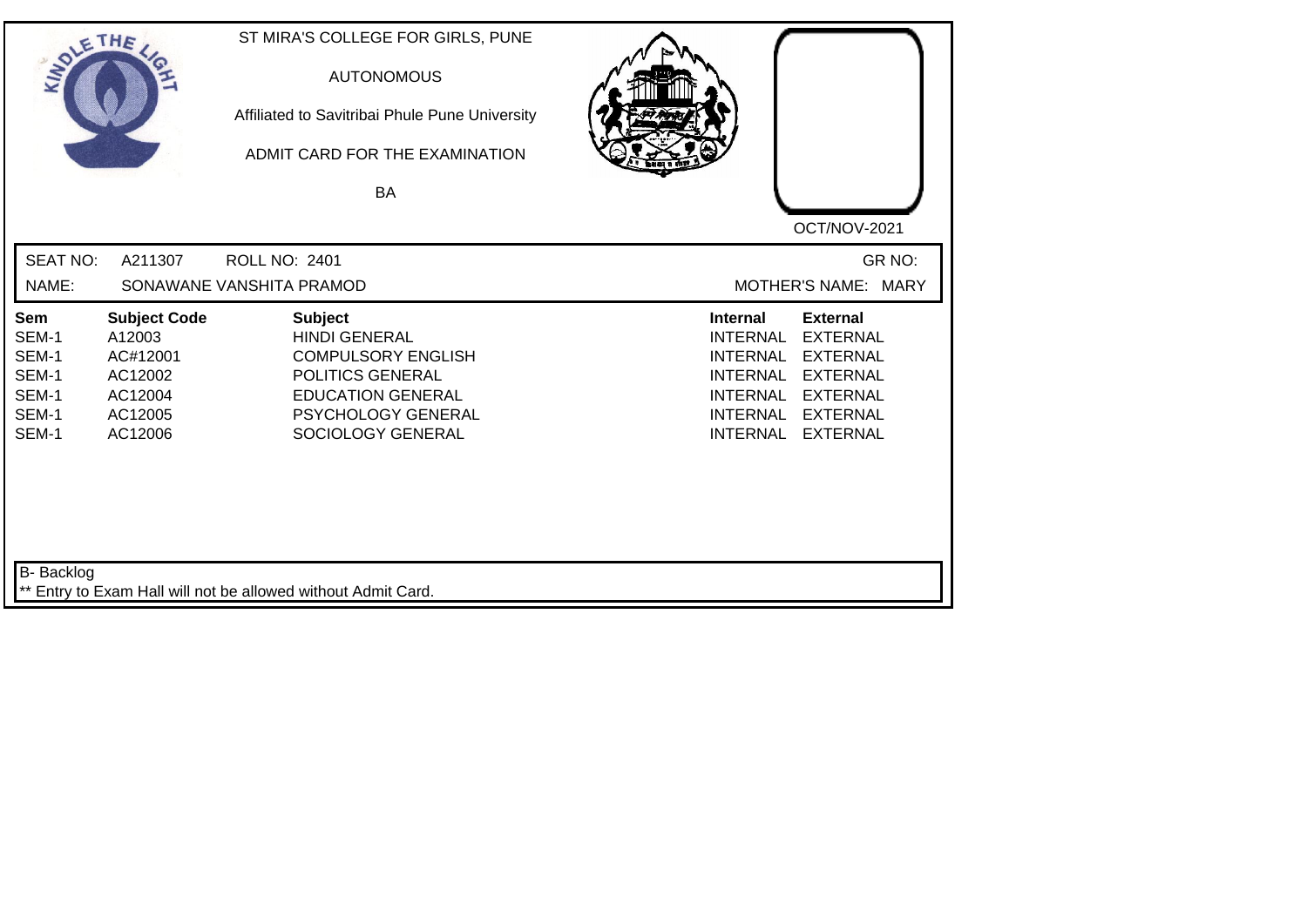| SOLETHE ,                                                        |                                                                                      | ST MIRA'S COLLEGE FOR GIRLS, PUNE<br><b>AUTONOMOUS</b><br>Affiliated to Savitribai Phule Pune University<br>ADMIT CARD FOR THE EXAMINATION<br>BA                      | OCT/NOV-2021                                                                                                                                                                                                                                                           |
|------------------------------------------------------------------|--------------------------------------------------------------------------------------|-----------------------------------------------------------------------------------------------------------------------------------------------------------------------|------------------------------------------------------------------------------------------------------------------------------------------------------------------------------------------------------------------------------------------------------------------------|
| <b>SEAT NO:</b><br>NAME:                                         | A211146                                                                              | <b>ROLL NO: 2403</b><br>MEGHA DEVEN LOHOKARE                                                                                                                          | GR NO:<br>MOTHER'S NAME: SNEHAL                                                                                                                                                                                                                                        |
| <b>Sem</b><br>SEM-1<br>SEM-1<br>SEM-1<br>SEM-1<br>SEM-1<br>SEM-1 | <b>Subject Code</b><br>A12003<br>A12007<br>AC#12001<br>AC12002<br>AC12005<br>AC12006 | <b>Subject</b><br><b>HINDI GENERAL</b><br><b>ECONOMICS GENERAL</b><br><b>COMPULSORY ENGLISH</b><br>POLITICS GENERAL<br><b>PSYCHOLOGY GENERAL</b><br>SOCIOLOGY GENERAL | <b>Internal</b><br><b>External</b><br><b>EXTERNAL</b><br><b>INTERNAL</b><br><b>INTERNAL</b><br><b>EXTERNAL</b><br><b>INTERNAL</b><br><b>EXTERNAL</b><br><b>INTERNAL</b><br><b>EXTERNAL</b><br><b>INTERNAL</b><br><b>EXTERNAL</b><br><b>INTERNAL</b><br><b>EXTERNAL</b> |
| B- Backlog                                                       |                                                                                      | ** Entry to Exam Hall will not be allowed without Admit Card.                                                                                                         |                                                                                                                                                                                                                                                                        |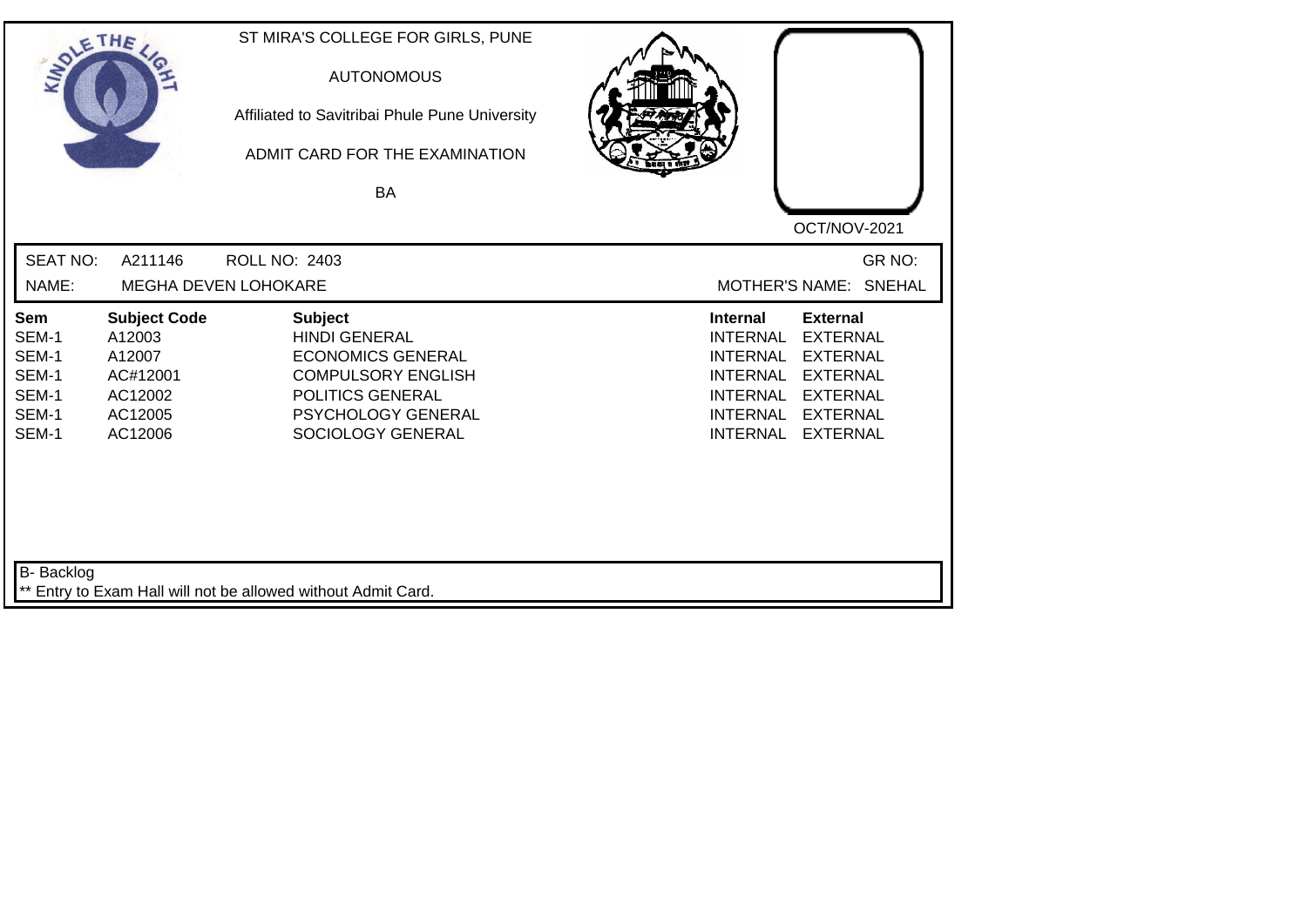| SOLETHE ,                                                 |                                                                                      | ST MIRA'S COLLEGE FOR GIRLS, PUNE<br><b>AUTONOMOUS</b><br>Affiliated to Savitribai Phule Pune University<br>ADMIT CARD FOR THE EXAMINATION<br><b>BA</b>               |                                                                                                                                                                                                                                                                        |
|-----------------------------------------------------------|--------------------------------------------------------------------------------------|-----------------------------------------------------------------------------------------------------------------------------------------------------------------------|------------------------------------------------------------------------------------------------------------------------------------------------------------------------------------------------------------------------------------------------------------------------|
| <b>SEAT NO:</b><br>NAME:                                  | A211112                                                                              | <b>ROLL NO: 2404</b><br>KAPADI AKSHADA SANJAY                                                                                                                         | OCT/NOV-2021<br>GR NO:<br>MOTHER'S NAME: ANITA                                                                                                                                                                                                                         |
| Sem<br>SEM-1<br>SEM-1<br>SEM-1<br>SEM-1<br>SEM-1<br>SEM-1 | <b>Subject Code</b><br>A12003<br>A12007<br>AC#12001<br>AC12002<br>AC12004<br>AC12005 | <b>Subject</b><br><b>HINDI GENERAL</b><br><b>ECONOMICS GENERAL</b><br><b>COMPULSORY ENGLISH</b><br>POLITICS GENERAL<br><b>EDUCATION GENERAL</b><br>PSYCHOLOGY GENERAL | <b>External</b><br><b>Internal</b><br><b>EXTERNAL</b><br><b>INTERNAL</b><br><b>INTERNAL</b><br><b>EXTERNAL</b><br><b>EXTERNAL</b><br><b>INTERNAL</b><br><b>INTERNAL</b><br><b>EXTERNAL</b><br><b>INTERNAL</b><br><b>EXTERNAL</b><br><b>INTERNAL</b><br><b>EXTERNAL</b> |
| B- Backlog                                                |                                                                                      | ** Entry to Exam Hall will not be allowed without Admit Card.                                                                                                         |                                                                                                                                                                                                                                                                        |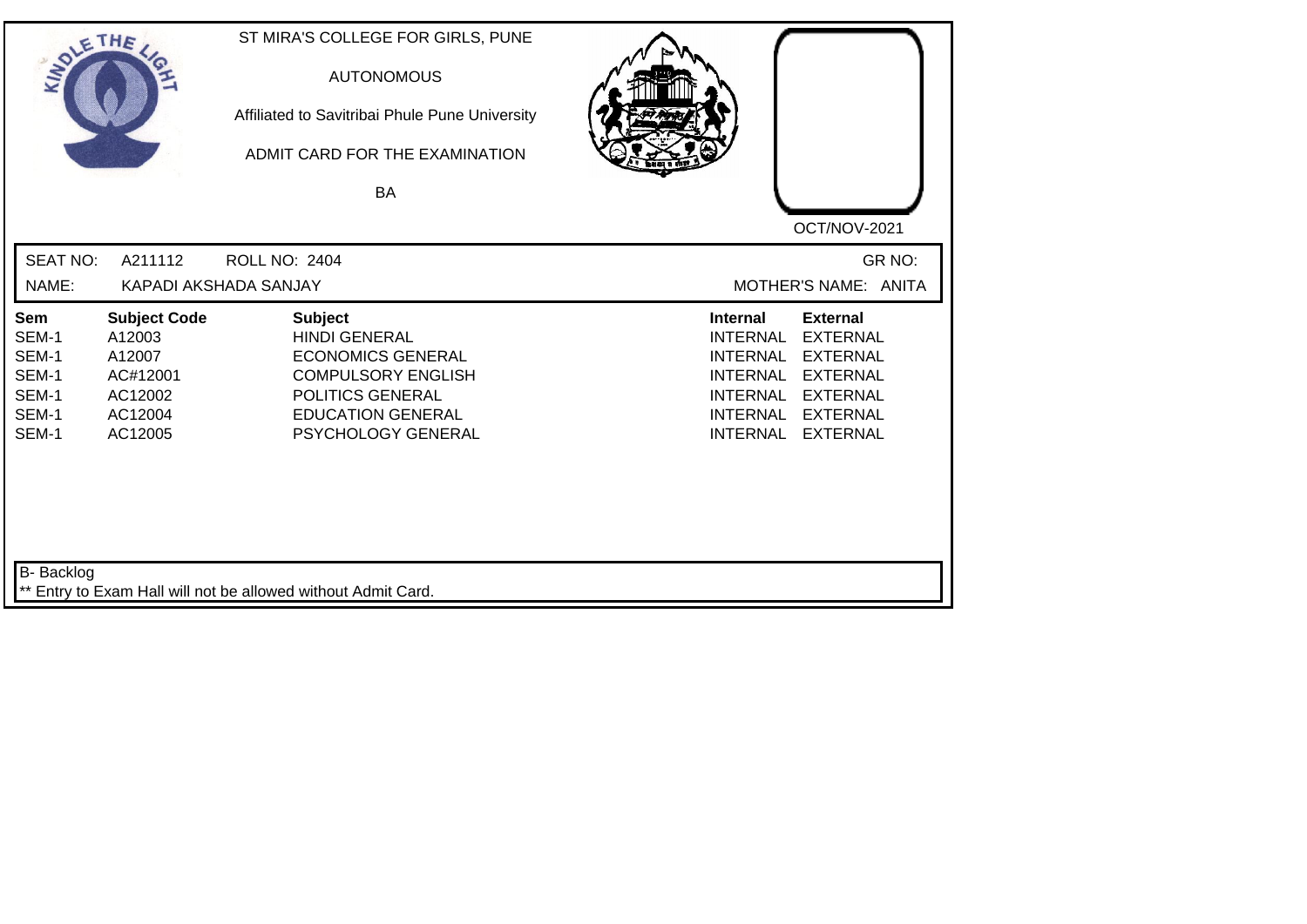| SOLE THE                                                  |                                                                                      | ST MIRA'S COLLEGE FOR GIRLS, PUNE<br><b>AUTONOMOUS</b><br>Affiliated to Savitribai Phule Pune University<br>ADMIT CARD FOR THE EXAMINATION<br>BA                              |                                                                                                                                                                                                                                                                        |
|-----------------------------------------------------------|--------------------------------------------------------------------------------------|-------------------------------------------------------------------------------------------------------------------------------------------------------------------------------|------------------------------------------------------------------------------------------------------------------------------------------------------------------------------------------------------------------------------------------------------------------------|
|                                                           |                                                                                      |                                                                                                                                                                               | OCT/NOV-2021                                                                                                                                                                                                                                                           |
| <b>SEAT NO:</b>                                           | A211251                                                                              | <b>ROLL NO: 2405</b>                                                                                                                                                          | GR NO:                                                                                                                                                                                                                                                                 |
| NAME:                                                     | <b>SURVE SAKSHI ANAND</b>                                                            |                                                                                                                                                                               | MOTHER'S NAME: VAISHALI                                                                                                                                                                                                                                                |
| Sem<br>SEM-1<br>SEM-1<br>SEM-1<br>SEM-1<br>SEM-1<br>SEM-1 | <b>Subject Code</b><br>A12003<br>A12007<br>AC#12001<br>AC12004<br>AC12005<br>AC12006 | <b>Subject</b><br><b>HINDI GENERAL</b><br><b>ECONOMICS GENERAL</b><br><b>COMPULSORY ENGLISH</b><br><b>EDUCATION GENERAL</b><br><b>PSYCHOLOGY GENERAL</b><br>SOCIOLOGY GENERAL | <b>Internal</b><br><b>External</b><br><b>INTERNAL</b><br><b>EXTERNAL</b><br><b>INTERNAL</b><br><b>EXTERNAL</b><br><b>INTERNAL</b><br><b>EXTERNAL</b><br><b>INTERNAL</b><br><b>EXTERNAL</b><br><b>INTERNAL</b><br><b>EXTERNAL</b><br><b>INTERNAL</b><br><b>EXTERNAL</b> |
| <b>B-</b> Backlog                                         |                                                                                      | ** Entry to Exam Hall will not be allowed without Admit Card.                                                                                                                 |                                                                                                                                                                                                                                                                        |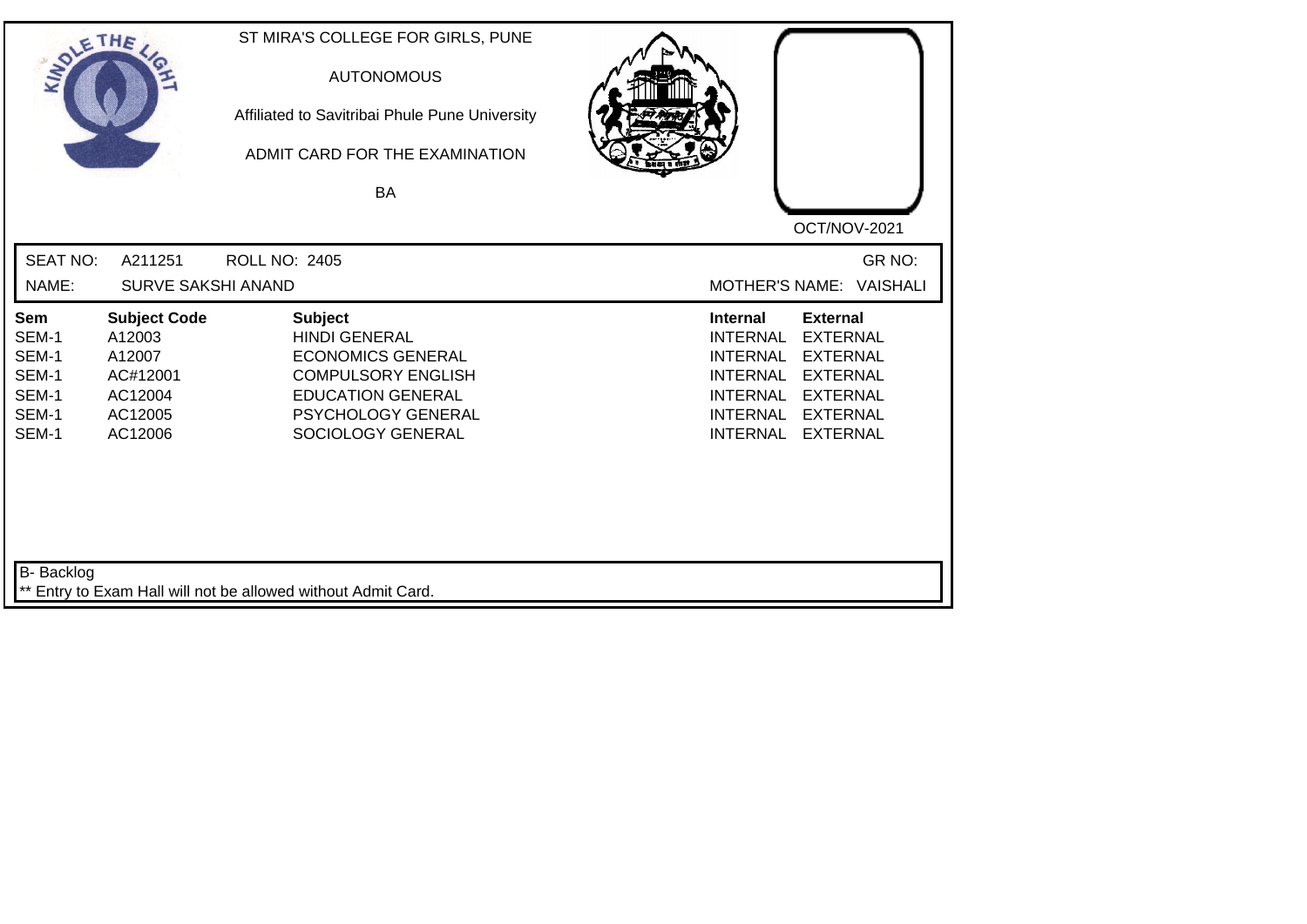| SOLE THE                                                  |                                                                                       | ST MIRA'S COLLEGE FOR GIRLS, PUNE<br><b>AUTONOMOUS</b><br>Affiliated to Savitribai Phule Pune University<br>ADMIT CARD FOR THE EXAMINATION<br>BA                      |                                                                                                                                                                                                                                                                 |
|-----------------------------------------------------------|---------------------------------------------------------------------------------------|-----------------------------------------------------------------------------------------------------------------------------------------------------------------------|-----------------------------------------------------------------------------------------------------------------------------------------------------------------------------------------------------------------------------------------------------------------|
|                                                           |                                                                                       |                                                                                                                                                                       | OCT/NOV-2021                                                                                                                                                                                                                                                    |
| <b>SEAT NO:</b><br>NAME:                                  | A211117<br>SANIYA AMJAD SYED                                                          | <b>ROLL NO: 2406</b>                                                                                                                                                  | GR NO:<br>MOTHER'S NAME: SHABANA                                                                                                                                                                                                                                |
| Sem<br>SEM-1<br>SEM-1<br>SEM-1<br>SEM-1<br>SEM-1<br>SEM-1 | <b>Subject Code</b><br>A12003<br>AC#12001<br>AC12002<br>AC12004<br>AC12005<br>AC12006 | <b>Subject</b><br><b>HINDI GENERAL</b><br><b>COMPULSORY ENGLISH</b><br>POLITICS GENERAL<br><b>EDUCATION GENERAL</b><br><b>PSYCHOLOGY GENERAL</b><br>SOCIOLOGY GENERAL | Internal<br><b>External</b><br><b>EXTERNAL</b><br><b>INTERNAL</b><br><b>EXTERNAL</b><br><b>INTERNAL</b><br><b>INTERNAL</b><br><b>EXTERNAL</b><br><b>INTERNAL</b><br><b>EXTERNAL</b><br><b>INTERNAL</b><br><b>EXTERNAL</b><br><b>INTERNAL</b><br><b>EXTERNAL</b> |
| B- Backlog                                                |                                                                                       | ** Entry to Exam Hall will not be allowed without Admit Card.                                                                                                         |                                                                                                                                                                                                                                                                 |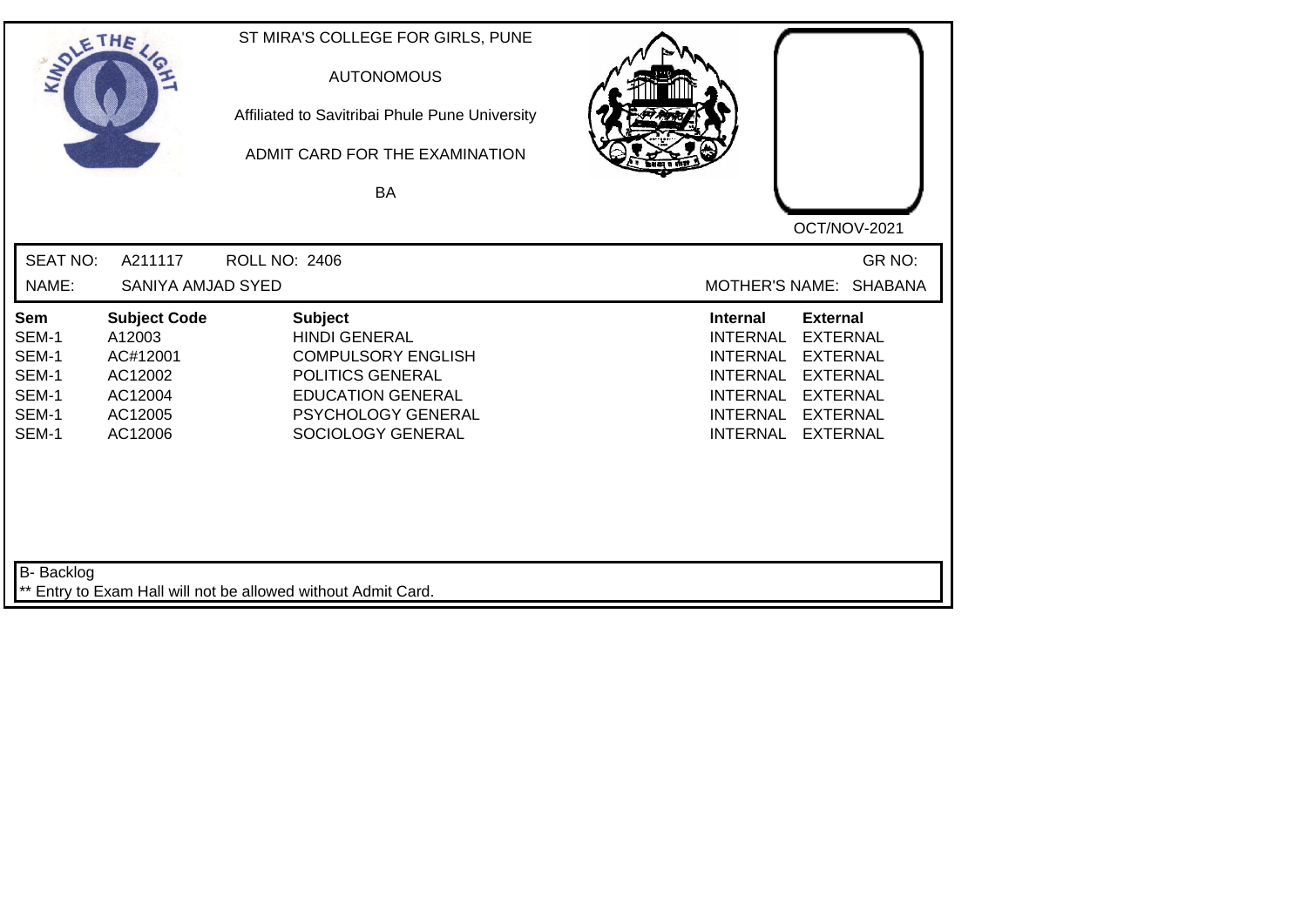| SOLE THE                                                  |                                                                                      | ST MIRA'S COLLEGE FOR GIRLS, PUNE<br><b>AUTONOMOUS</b><br>Affiliated to Savitribai Phule Pune University<br>ADMIT CARD FOR THE EXAMINATION<br><b>BA</b>               |                                                                                                                                                                                                                                                                        |
|-----------------------------------------------------------|--------------------------------------------------------------------------------------|-----------------------------------------------------------------------------------------------------------------------------------------------------------------------|------------------------------------------------------------------------------------------------------------------------------------------------------------------------------------------------------------------------------------------------------------------------|
| <b>SEAT NO:</b>                                           |                                                                                      |                                                                                                                                                                       | OCT/NOV-2021<br>GR NO:                                                                                                                                                                                                                                                 |
| NAME:                                                     | A211205<br><b>VAISHNAVI MANE</b>                                                     | <b>ROLL NO: 2407</b>                                                                                                                                                  | MOTHER'S NAME: DIPALI                                                                                                                                                                                                                                                  |
| Sem<br>SEM-1<br>SEM-1<br>SEM-1<br>SEM-1<br>SEM-1<br>SEM-1 | <b>Subject Code</b><br>A12003<br>A12007<br>AC#12001<br>AC12002<br>AC12004<br>AC12005 | <b>Subject</b><br><b>HINDI GENERAL</b><br><b>ECONOMICS GENERAL</b><br><b>COMPULSORY ENGLISH</b><br>POLITICS GENERAL<br><b>EDUCATION GENERAL</b><br>PSYCHOLOGY GENERAL | <b>Internal</b><br><b>External</b><br><b>INTERNAL</b><br><b>EXTERNAL</b><br><b>INTERNAL</b><br><b>EXTERNAL</b><br><b>INTERNAL</b><br><b>EXTERNAL</b><br><b>INTERNAL</b><br><b>EXTERNAL</b><br><b>INTERNAL</b><br><b>EXTERNAL</b><br><b>INTERNAL</b><br><b>EXTERNAL</b> |
| <b>B-</b> Backlog                                         |                                                                                      | ** Entry to Exam Hall will not be allowed without Admit Card.                                                                                                         |                                                                                                                                                                                                                                                                        |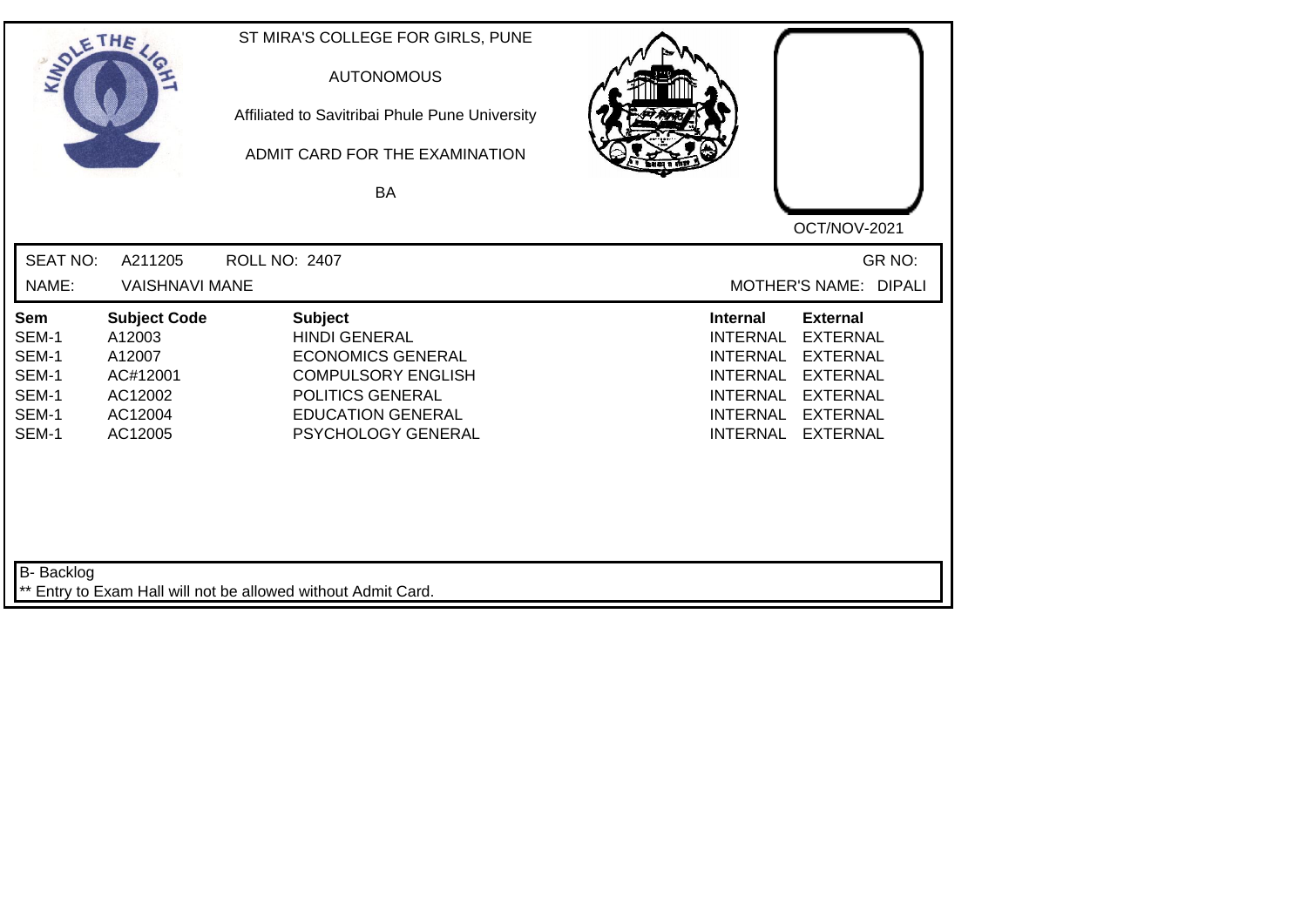| <b>SOLETHE</b>                                            |                                                                                      | ST MIRA'S COLLEGE FOR GIRLS, PUNE<br><b>AUTONOMOUS</b><br>Affiliated to Savitribai Phule Pune University<br>ADMIT CARD FOR THE EXAMINATION<br><b>BA</b>                       |                                                                                                                                                                                                                                                                 |
|-----------------------------------------------------------|--------------------------------------------------------------------------------------|-------------------------------------------------------------------------------------------------------------------------------------------------------------------------------|-----------------------------------------------------------------------------------------------------------------------------------------------------------------------------------------------------------------------------------------------------------------|
| <b>SEAT NO:</b>                                           |                                                                                      |                                                                                                                                                                               | OCT/NOV-2021<br>GR NO:                                                                                                                                                                                                                                          |
| NAME:                                                     | A211219<br>KHADKE NEHA RAJESH                                                        | <b>ROLL NO: 2408</b>                                                                                                                                                          | MOTHER'S NAME: SARIKA                                                                                                                                                                                                                                           |
| Sem<br>SEM-1<br>SEM-1<br>SEM-1<br>SEM-1<br>SEM-1<br>SEM-1 | <b>Subject Code</b><br>A12003<br>A12007<br>AC#12001<br>AC12004<br>AC12005<br>AC12006 | <b>Subject</b><br><b>HINDI GENERAL</b><br><b>ECONOMICS GENERAL</b><br><b>COMPULSORY ENGLISH</b><br><b>EDUCATION GENERAL</b><br><b>PSYCHOLOGY GENERAL</b><br>SOCIOLOGY GENERAL | Internal<br><b>External</b><br><b>INTERNAL</b><br><b>EXTERNAL</b><br><b>INTERNAL</b><br><b>EXTERNAL</b><br><b>INTERNAL</b><br><b>EXTERNAL</b><br><b>EXTERNAL</b><br><b>INTERNAL</b><br><b>INTERNAL</b><br><b>EXTERNAL</b><br><b>INTERNAL</b><br><b>EXTERNAL</b> |
| B- Backlog                                                |                                                                                      | ** Entry to Exam Hall will not be allowed without Admit Card.                                                                                                                 |                                                                                                                                                                                                                                                                 |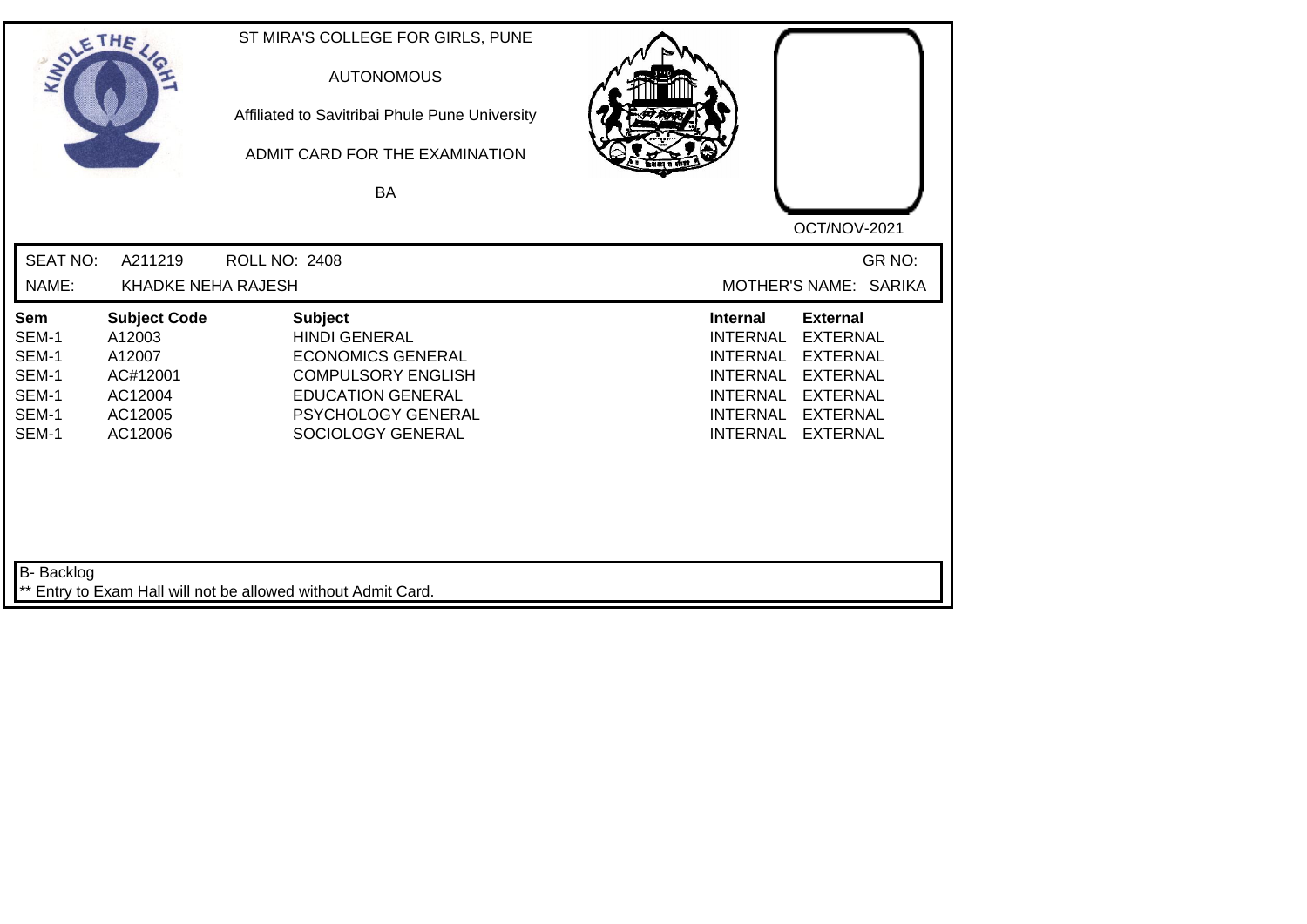| SOLETHE ,                                                 |                                                                                      | ST MIRA'S COLLEGE FOR GIRLS, PUNE<br><b>AUTONOMOUS</b><br>Affiliated to Savitribai Phule Pune University<br>ADMIT CARD FOR THE EXAMINATION<br>BA                 | OCT/NOV-2021                                                                                                                                                                                                                                                           |
|-----------------------------------------------------------|--------------------------------------------------------------------------------------|------------------------------------------------------------------------------------------------------------------------------------------------------------------|------------------------------------------------------------------------------------------------------------------------------------------------------------------------------------------------------------------------------------------------------------------------|
| <b>SEAT NO:</b><br>NAME:                                  | A211128                                                                              | <b>ROLL NO: 2409</b><br>THORAT APARNA NARAYAN                                                                                                                    | GR NO:<br>MOTHER'S NAME: ANJANA                                                                                                                                                                                                                                        |
| Sem<br>SEM-1<br>SEM-1<br>SEM-1<br>SEM-1<br>SEM-1<br>SEM-1 | <b>Subject Code</b><br>A12004<br>A12007<br>AC#12001<br>AC12002<br>AC12005<br>AC12006 | <b>Subject</b><br><b>MARATHI GENERAL</b><br><b>ECONOMICS GENERAL</b><br><b>COMPULSORY ENGLISH</b><br>POLITICS GENERAL<br>PSYCHOLOGY GENERAL<br>SOCIOLOGY GENERAL | <b>External</b><br><b>Internal</b><br><b>INTERNAL</b><br><b>EXTERNAL</b><br><b>INTERNAL</b><br><b>EXTERNAL</b><br><b>INTERNAL</b><br><b>EXTERNAL</b><br><b>EXTERNAL</b><br><b>INTERNAL</b><br><b>INTERNAL</b><br><b>EXTERNAL</b><br><b>EXTERNAL</b><br><b>INTERNAL</b> |
| <b>B-</b> Backlog                                         |                                                                                      | ** Entry to Exam Hall will not be allowed without Admit Card.                                                                                                    |                                                                                                                                                                                                                                                                        |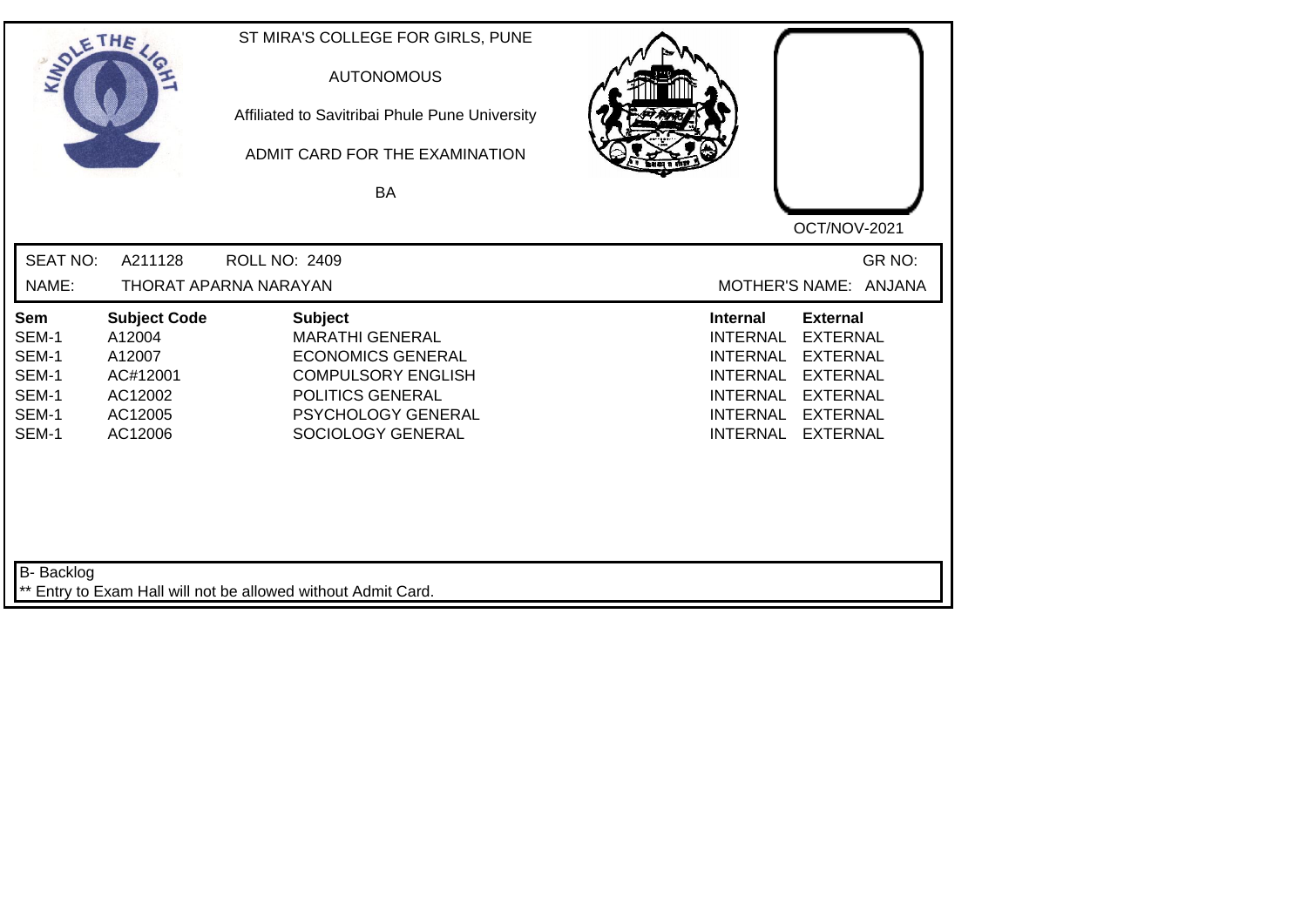| SOLE THE                                                  |                                                                                       | ST MIRA'S COLLEGE FOR GIRLS, PUNE<br><b>AUTONOMOUS</b><br>Affiliated to Savitribai Phule Pune University<br>ADMIT CARD FOR THE EXAMINATION<br><b>BA</b>        |                                                                                                                                                                                                                                                                        |
|-----------------------------------------------------------|---------------------------------------------------------------------------------------|----------------------------------------------------------------------------------------------------------------------------------------------------------------|------------------------------------------------------------------------------------------------------------------------------------------------------------------------------------------------------------------------------------------------------------------------|
|                                                           |                                                                                       |                                                                                                                                                                | OCT/NOV-2021                                                                                                                                                                                                                                                           |
| <b>SEAT NO:</b>                                           | A211154                                                                               | <b>ROLL NO: 2410</b>                                                                                                                                           | GR NO:                                                                                                                                                                                                                                                                 |
| NAME:                                                     | <b>GRACEY GAWARE</b>                                                                  |                                                                                                                                                                | MOTHER'S NAME: PRIYA                                                                                                                                                                                                                                                   |
| Sem<br>SEM-1<br>SEM-1<br>SEM-1<br>SEM-1<br>SEM-1<br>SEM-1 | <b>Subject Code</b><br>A12003<br>AC#12001<br>AC12002<br>AC12004<br>AC12005<br>AC12006 | <b>Subject</b><br><b>HINDI GENERAL</b><br><b>COMPULSORY ENGLISH</b><br>POLITICS GENERAL<br><b>EDUCATION GENERAL</b><br>PSYCHOLOGY GENERAL<br>SOCIOLOGY GENERAL | <b>External</b><br><b>Internal</b><br><b>EXTERNAL</b><br><b>INTERNAL</b><br><b>INTERNAL</b><br><b>EXTERNAL</b><br><b>EXTERNAL</b><br><b>INTERNAL</b><br><b>INTERNAL</b><br><b>EXTERNAL</b><br><b>INTERNAL</b><br><b>EXTERNAL</b><br><b>INTERNAL</b><br><b>EXTERNAL</b> |
| B- Backlog                                                |                                                                                       |                                                                                                                                                                |                                                                                                                                                                                                                                                                        |
|                                                           |                                                                                       | ** Entry to Exam Hall will not be allowed without Admit Card.                                                                                                  |                                                                                                                                                                                                                                                                        |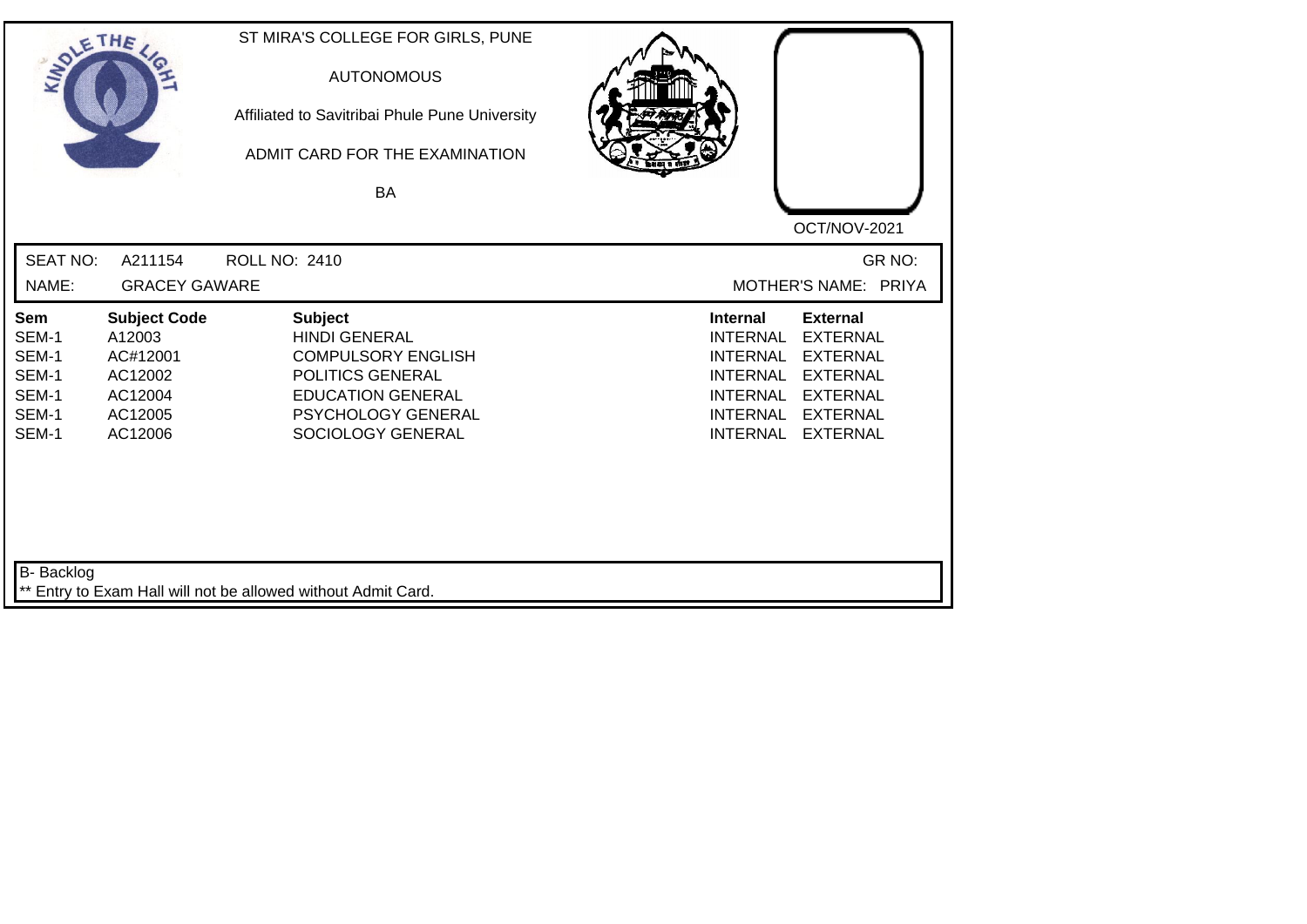| SOLETHE .                                                 |                                                                                       | ST MIRA'S COLLEGE FOR GIRLS, PUNE<br><b>AUTONOMOUS</b><br>Affiliated to Savitribai Phule Pune University<br>ADMIT CARD FOR THE EXAMINATION<br><b>BA</b>        |                                                                                                                                                                                                                                                                        |
|-----------------------------------------------------------|---------------------------------------------------------------------------------------|----------------------------------------------------------------------------------------------------------------------------------------------------------------|------------------------------------------------------------------------------------------------------------------------------------------------------------------------------------------------------------------------------------------------------------------------|
| <b>SEAT NO:</b><br>NAME:                                  | A211295                                                                               | <b>ROLL NO: 2411</b><br>ANTARA SUSHANT PRABHU                                                                                                                  | OCT/NOV-2021<br>GR NO:<br><b>MOTHER'S NAME:</b><br><b>HARSHA</b>                                                                                                                                                                                                       |
| Sem<br>SEM-1<br>SEM-1<br>SEM-1<br>SEM-1<br>SEM-1<br>SEM-1 | <b>Subject Code</b><br>A12003<br>AC#12001<br>AC12002<br>AC12004<br>AC12005<br>AC12006 | <b>Subject</b><br><b>HINDI GENERAL</b><br><b>COMPULSORY ENGLISH</b><br>POLITICS GENERAL<br><b>EDUCATION GENERAL</b><br>PSYCHOLOGY GENERAL<br>SOCIOLOGY GENERAL | <b>External</b><br><b>Internal</b><br><b>EXTERNAL</b><br><b>INTERNAL</b><br><b>INTERNAL</b><br><b>EXTERNAL</b><br><b>EXTERNAL</b><br><b>INTERNAL</b><br><b>INTERNAL</b><br><b>EXTERNAL</b><br><b>INTERNAL</b><br><b>EXTERNAL</b><br><b>INTERNAL</b><br><b>EXTERNAL</b> |
| B- Backlog                                                |                                                                                       | ** Entry to Exam Hall will not be allowed without Admit Card.                                                                                                  |                                                                                                                                                                                                                                                                        |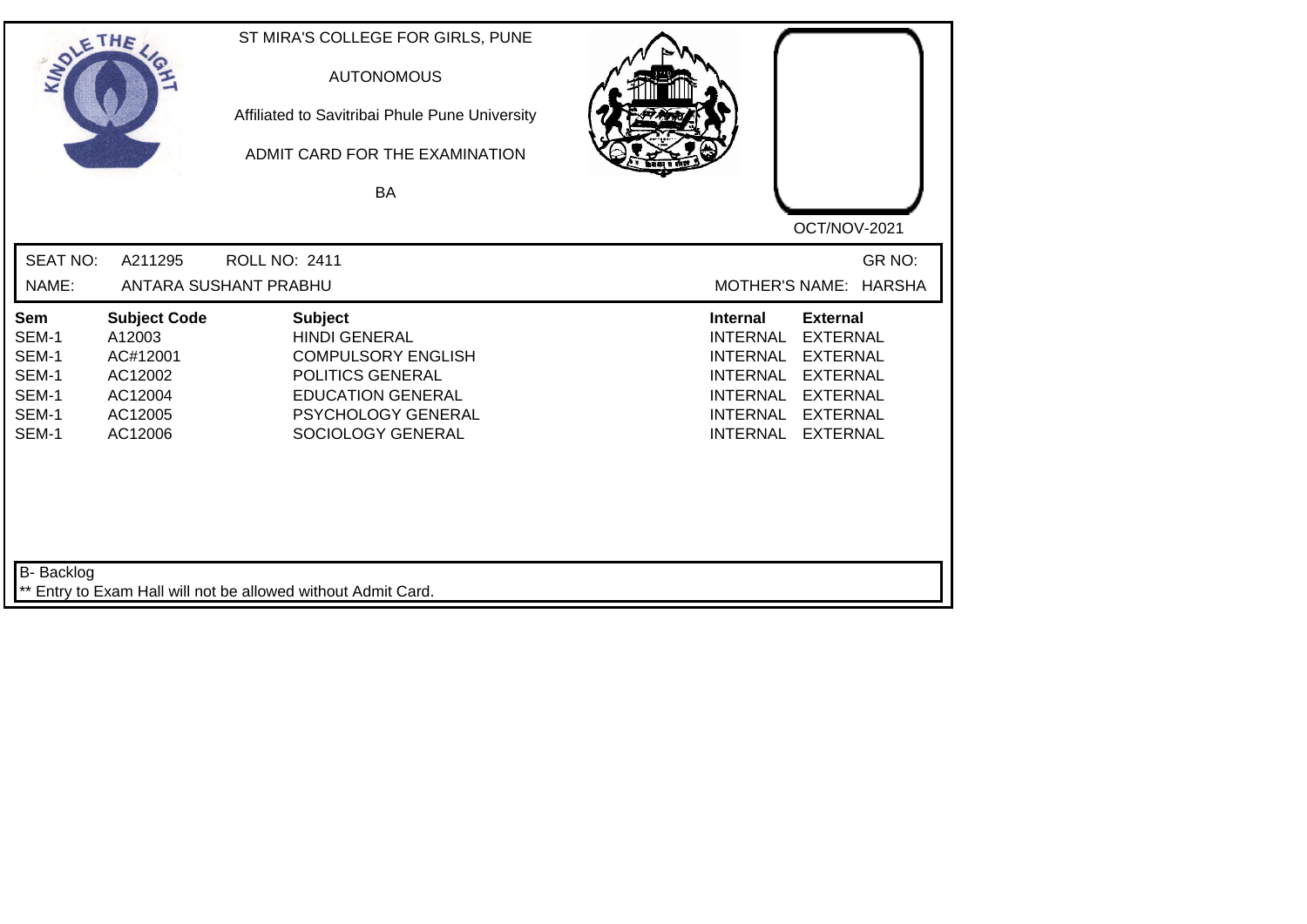| SOLETHE ,                                                        |                                                                                      | ST MIRA'S COLLEGE FOR GIRLS, PUNE<br><b>AUTONOMOUS</b><br>Affiliated to Savitribai Phule Pune University<br>ADMIT CARD FOR THE EXAMINATION<br><b>BA</b>              | OCT/NOV-2021                                                                                                                                                                                                                                                           |
|------------------------------------------------------------------|--------------------------------------------------------------------------------------|----------------------------------------------------------------------------------------------------------------------------------------------------------------------|------------------------------------------------------------------------------------------------------------------------------------------------------------------------------------------------------------------------------------------------------------------------|
| <b>SEAT NO:</b><br>NAME:                                         | A211139                                                                              | <b>ROLL NO: 2412</b><br>PESWANI BHAVISHA HARISH                                                                                                                      | GR NO:<br>MOTHER'S NAME: NEHA                                                                                                                                                                                                                                          |
| <b>Sem</b><br>SEM-1<br>SEM-1<br>SEM-1<br>SEM-1<br>SEM-1<br>SEM-1 | <b>Subject Code</b><br>A12003<br>A12007<br>AC#12001<br>AC12002<br>AC12004<br>AC12006 | <b>Subject</b><br><b>HINDI GENERAL</b><br><b>ECONOMICS GENERAL</b><br><b>COMPULSORY ENGLISH</b><br>POLITICS GENERAL<br><b>EDUCATION GENERAL</b><br>SOCIOLOGY GENERAL | <b>Internal</b><br><b>External</b><br><b>INTERNAL</b><br><b>EXTERNAL</b><br><b>INTERNAL</b><br><b>EXTERNAL</b><br><b>INTERNAL</b><br><b>EXTERNAL</b><br><b>EXTERNAL</b><br><b>INTERNAL</b><br><b>INTERNAL</b><br><b>EXTERNAL</b><br><b>INTERNAL</b><br><b>EXTERNAL</b> |
| B- Backlog                                                       |                                                                                      | ** Entry to Exam Hall will not be allowed without Admit Card.                                                                                                        |                                                                                                                                                                                                                                                                        |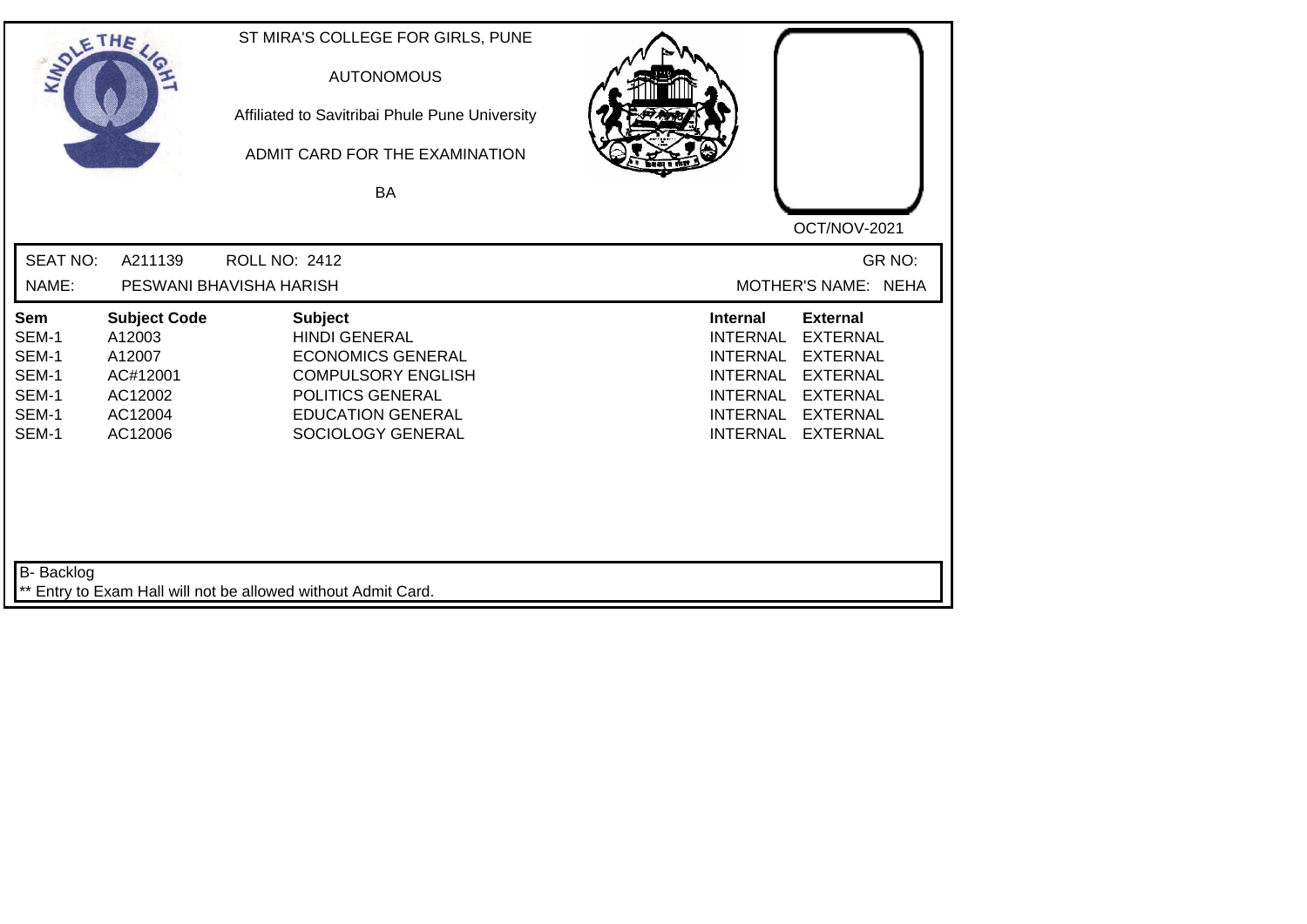| SOLETHE ,                                                 |                                                                                       | ST MIRA'S COLLEGE FOR GIRLS, PUNE<br><b>AUTONOMOUS</b><br>Affiliated to Savitribai Phule Pune University<br>ADMIT CARD FOR THE EXAMINATION<br>BA                        |                                                                                                                                                                                                                                                                        |
|-----------------------------------------------------------|---------------------------------------------------------------------------------------|-------------------------------------------------------------------------------------------------------------------------------------------------------------------------|------------------------------------------------------------------------------------------------------------------------------------------------------------------------------------------------------------------------------------------------------------------------|
| <b>SEAT NO:</b><br>NAME:                                  | A211203                                                                               | <b>ROLL NO: 2413</b><br>DONGRE MANASHRI SHRIMANT                                                                                                                        | OCT/NOV-2021<br>GR NO:<br>MOTHER'S NAME: MANDAKINI                                                                                                                                                                                                                     |
| Sem<br>SEM-1<br>SEM-1<br>SEM-1<br>SEM-1<br>SEM-1<br>SEM-1 | <b>Subject Code</b><br>A12004<br>AC#12001<br>AC12002<br>AC12004<br>AC12005<br>AC12006 | <b>Subject</b><br><b>MARATHI GENERAL</b><br><b>COMPULSORY ENGLISH</b><br>POLITICS GENERAL<br><b>EDUCATION GENERAL</b><br><b>PSYCHOLOGY GENERAL</b><br>SOCIOLOGY GENERAL | <b>Internal</b><br><b>External</b><br><b>INTERNAL</b><br><b>EXTERNAL</b><br><b>EXTERNAL</b><br><b>INTERNAL</b><br><b>INTERNAL</b><br><b>EXTERNAL</b><br><b>INTERNAL</b><br><b>EXTERNAL</b><br><b>INTERNAL</b><br><b>EXTERNAL</b><br><b>INTERNAL</b><br><b>EXTERNAL</b> |
| B- Backlog                                                |                                                                                       | ** Entry to Exam Hall will not be allowed without Admit Card.                                                                                                           |                                                                                                                                                                                                                                                                        |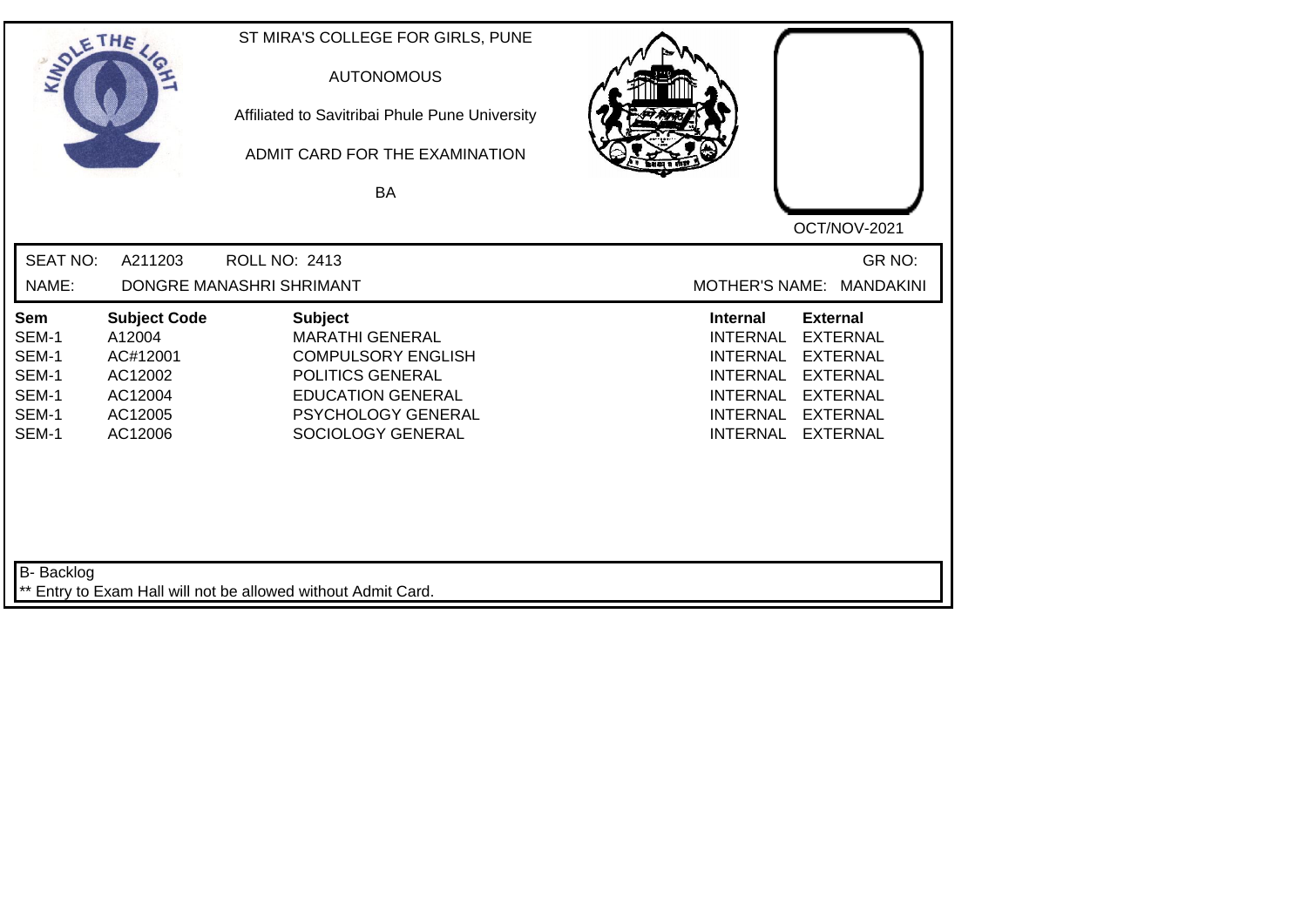| SOLE THE                                                  |                                                                                      | ST MIRA'S COLLEGE FOR GIRLS, PUNE<br><b>AUTONOMOUS</b><br>Affiliated to Savitribai Phule Pune University<br>ADMIT CARD FOR THE EXAMINATION<br><b>BA</b>                |                                                                                                                                                                                                                                                                        |
|-----------------------------------------------------------|--------------------------------------------------------------------------------------|------------------------------------------------------------------------------------------------------------------------------------------------------------------------|------------------------------------------------------------------------------------------------------------------------------------------------------------------------------------------------------------------------------------------------------------------------|
| <b>SEAT NO:</b><br>NAME:                                  | A211142<br>RITIKA CHOUDHURY                                                          | <b>ROLL NO: 2414</b>                                                                                                                                                   | OCT/NOV-2021<br>GR NO:<br>MOTHER'S NAME: NARMADA                                                                                                                                                                                                                       |
| Sem<br>SEM-1<br>SEM-1<br>SEM-1<br>SEM-1<br>SEM-1<br>SEM-1 | <b>Subject Code</b><br>A12003<br>A12007<br>AC#12001<br>AC12004<br>AC12005<br>AC12006 | <b>Subject</b><br><b>HINDI GENERAL</b><br><b>ECONOMICS GENERAL</b><br><b>COMPULSORY ENGLISH</b><br><b>EDUCATION GENERAL</b><br>PSYCHOLOGY GENERAL<br>SOCIOLOGY GENERAL | <b>Internal</b><br><b>External</b><br><b>EXTERNAL</b><br><b>INTERNAL</b><br><b>EXTERNAL</b><br><b>INTERNAL</b><br><b>INTERNAL</b><br><b>EXTERNAL</b><br><b>EXTERNAL</b><br><b>INTERNAL</b><br><b>INTERNAL</b><br><b>EXTERNAL</b><br><b>INTERNAL</b><br><b>EXTERNAL</b> |
| <b>B-</b> Backlog                                         |                                                                                      | ** Entry to Exam Hall will not be allowed without Admit Card.                                                                                                          |                                                                                                                                                                                                                                                                        |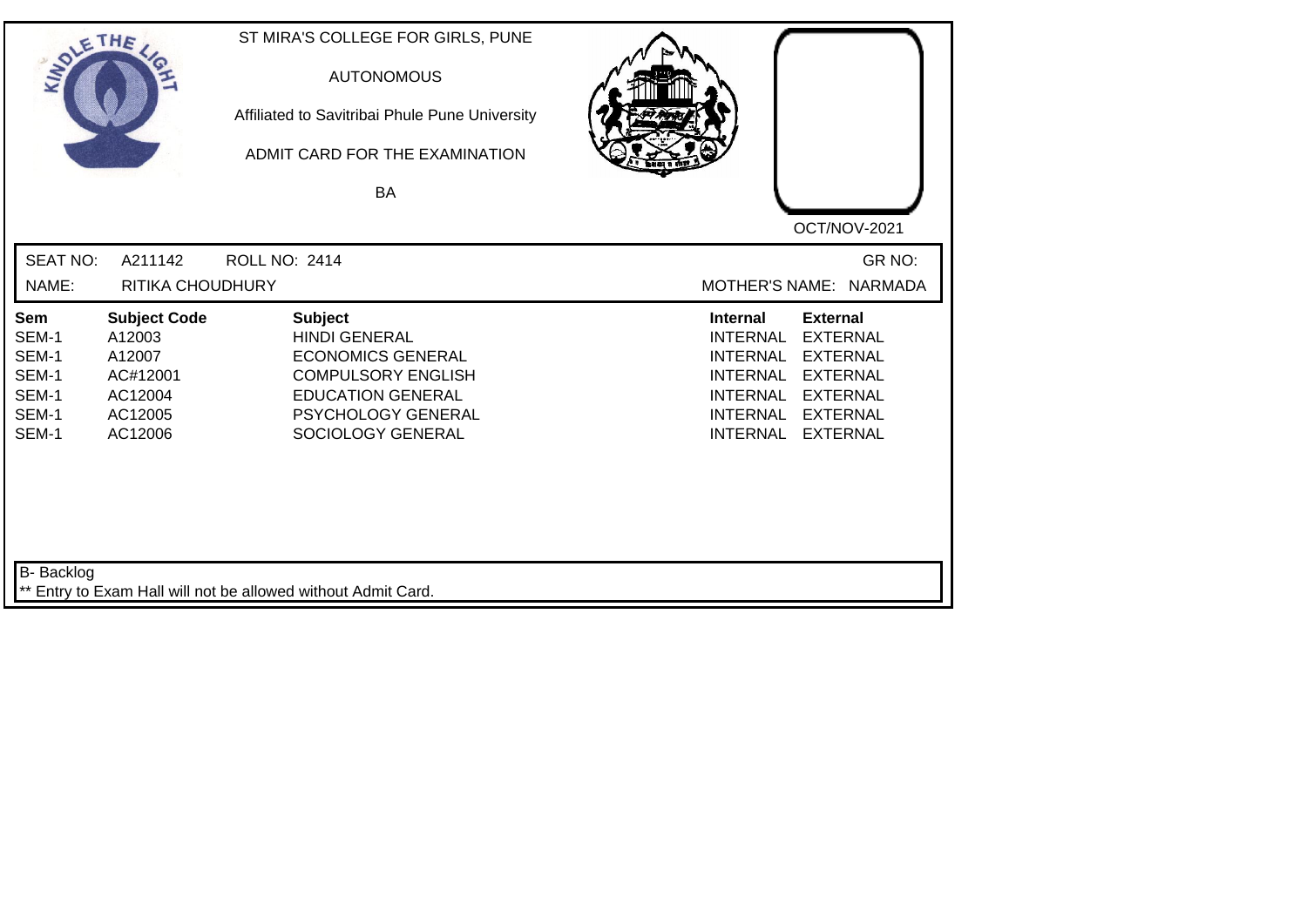| SOLETHE ,                                                        |                                                                                      | ST MIRA'S COLLEGE FOR GIRLS, PUNE<br><b>AUTONOMOUS</b><br>Affiliated to Savitribai Phule Pune University<br>ADMIT CARD FOR THE EXAMINATION<br><b>BA</b>                | OCT/NOV-2021                                                                                                                                                                                                                                                           |
|------------------------------------------------------------------|--------------------------------------------------------------------------------------|------------------------------------------------------------------------------------------------------------------------------------------------------------------------|------------------------------------------------------------------------------------------------------------------------------------------------------------------------------------------------------------------------------------------------------------------------|
| <b>SEAT NO:</b><br>NAME:                                         | A211175                                                                              | <b>ROLL NO: 2415</b><br>NAIR JANVI RADHAKRISHNA                                                                                                                        | GR NO:<br>MOTHER'S NAME: LAXMI                                                                                                                                                                                                                                         |
| <b>Sem</b><br>SEM-1<br>SEM-1<br>SEM-1<br>SEM-1<br>SEM-1<br>SEM-1 | <b>Subject Code</b><br>A12003<br>A12007<br>AC#12001<br>AC12004<br>AC12005<br>AC12006 | <b>Subject</b><br><b>HINDI GENERAL</b><br><b>ECONOMICS GENERAL</b><br><b>COMPULSORY ENGLISH</b><br><b>EDUCATION GENERAL</b><br>PSYCHOLOGY GENERAL<br>SOCIOLOGY GENERAL | <b>External</b><br><b>Internal</b><br><b>INTERNAL</b><br><b>EXTERNAL</b><br><b>INTERNAL</b><br><b>EXTERNAL</b><br><b>INTERNAL</b><br><b>EXTERNAL</b><br><b>EXTERNAL</b><br><b>INTERNAL</b><br><b>INTERNAL</b><br><b>EXTERNAL</b><br><b>INTERNAL</b><br><b>EXTERNAL</b> |
| B- Backlog                                                       |                                                                                      | ** Entry to Exam Hall will not be allowed without Admit Card.                                                                                                          |                                                                                                                                                                                                                                                                        |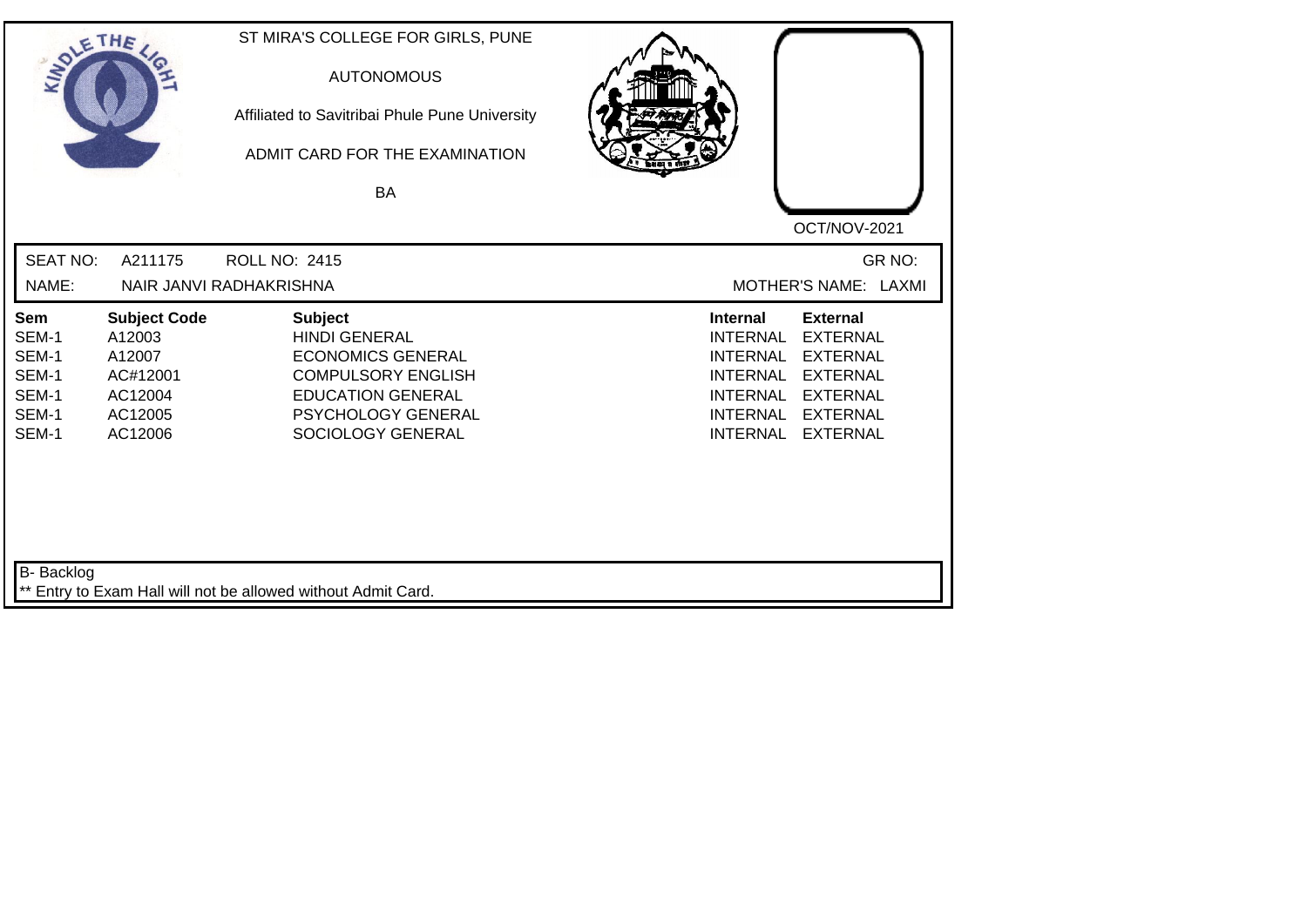| SOLE THE                                                  |                                                                                      | ST MIRA'S COLLEGE FOR GIRLS, PUNE<br><b>AUTONOMOUS</b><br>Affiliated to Savitribai Phule Pune University<br>ADMIT CARD FOR THE EXAMINATION<br><b>BA</b>                 |                                                                                                                                                                                                                                                                        |
|-----------------------------------------------------------|--------------------------------------------------------------------------------------|-------------------------------------------------------------------------------------------------------------------------------------------------------------------------|------------------------------------------------------------------------------------------------------------------------------------------------------------------------------------------------------------------------------------------------------------------------|
|                                                           |                                                                                      |                                                                                                                                                                         | OCT/NOV-2021                                                                                                                                                                                                                                                           |
| <b>SEAT NO:</b><br>NAME:                                  | A211272<br>SHRUTI SHINDE                                                             | <b>ROLL NO: 2416</b>                                                                                                                                                    | GR NO:<br>MOTHER'S NAME: ASHARANI                                                                                                                                                                                                                                      |
| Sem<br>SEM-1<br>SEM-1<br>SEM-1<br>SEM-1<br>SEM-1<br>SEM-1 | <b>Subject Code</b><br>A12004<br>A12007<br>AC#12001<br>AC12002<br>AC12005<br>AC12006 | <b>Subject</b><br><b>MARATHI GENERAL</b><br><b>ECONOMICS GENERAL</b><br><b>COMPULSORY ENGLISH</b><br>POLITICS GENERAL<br><b>PSYCHOLOGY GENERAL</b><br>SOCIOLOGY GENERAL | <b>Internal</b><br><b>External</b><br><b>EXTERNAL</b><br><b>INTERNAL</b><br><b>EXTERNAL</b><br><b>INTERNAL</b><br><b>INTERNAL</b><br><b>EXTERNAL</b><br><b>INTERNAL</b><br><b>EXTERNAL</b><br><b>INTERNAL</b><br><b>EXTERNAL</b><br><b>INTERNAL</b><br><b>EXTERNAL</b> |
| <b>B-</b> Backlog                                         |                                                                                      | ** Entry to Exam Hall will not be allowed without Admit Card.                                                                                                           |                                                                                                                                                                                                                                                                        |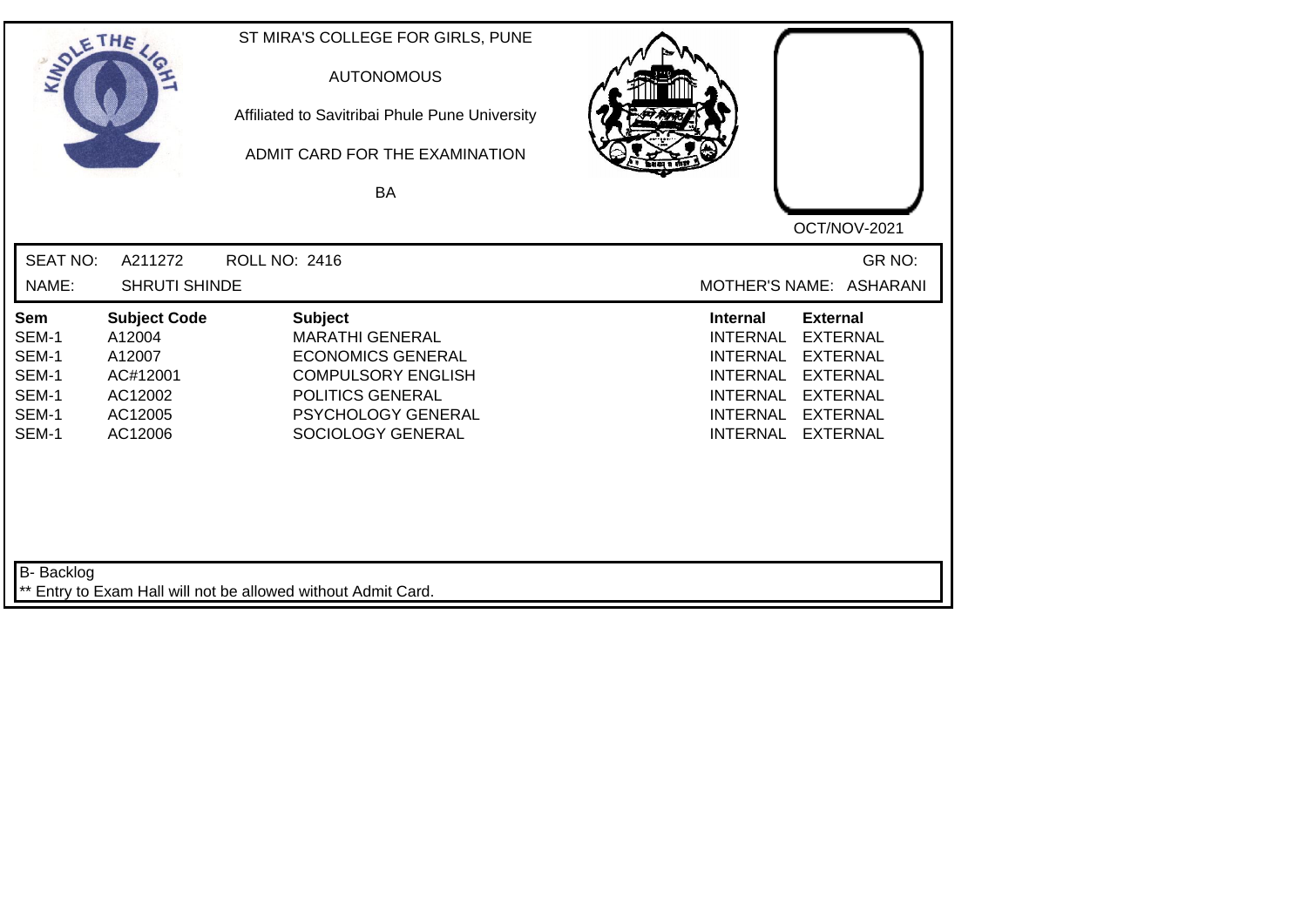| SOLE THE                                                  |                                                                                      | ST MIRA'S COLLEGE FOR GIRLS, PUNE<br><b>AUTONOMOUS</b><br>Affiliated to Savitribai Phule Pune University<br>ADMIT CARD FOR THE EXAMINATION<br><b>BA</b>                |                                                                                                                                                                                                                                                                        |
|-----------------------------------------------------------|--------------------------------------------------------------------------------------|------------------------------------------------------------------------------------------------------------------------------------------------------------------------|------------------------------------------------------------------------------------------------------------------------------------------------------------------------------------------------------------------------------------------------------------------------|
|                                                           |                                                                                      |                                                                                                                                                                        | OCT/NOV-2021                                                                                                                                                                                                                                                           |
| <b>SEAT NO:</b>                                           | A211190                                                                              | <b>ROLL NO: 2417</b>                                                                                                                                                   | GR NO:                                                                                                                                                                                                                                                                 |
| NAME:                                                     |                                                                                      | THAWANI LAKSHIKA MANOHAR                                                                                                                                               | MOTHER'S NAME: DEEPIKA                                                                                                                                                                                                                                                 |
| Sem<br>SEM-1<br>SEM-1<br>SEM-1<br>SEM-1<br>SEM-1<br>SEM-1 | <b>Subject Code</b><br>A12003<br>A12007<br>AC#12001<br>AC12004<br>AC12005<br>AC12006 | <b>Subject</b><br><b>HINDI GENERAL</b><br><b>ECONOMICS GENERAL</b><br><b>COMPULSORY ENGLISH</b><br><b>EDUCATION GENERAL</b><br>PSYCHOLOGY GENERAL<br>SOCIOLOGY GENERAL | <b>Internal</b><br><b>External</b><br><b>INTERNAL</b><br><b>EXTERNAL</b><br><b>INTERNAL</b><br><b>EXTERNAL</b><br><b>INTERNAL</b><br><b>EXTERNAL</b><br><b>INTERNAL</b><br><b>EXTERNAL</b><br><b>INTERNAL</b><br><b>EXTERNAL</b><br><b>INTERNAL</b><br><b>EXTERNAL</b> |
| <b>B-</b> Backlog                                         |                                                                                      | ** Entry to Exam Hall will not be allowed without Admit Card.                                                                                                          |                                                                                                                                                                                                                                                                        |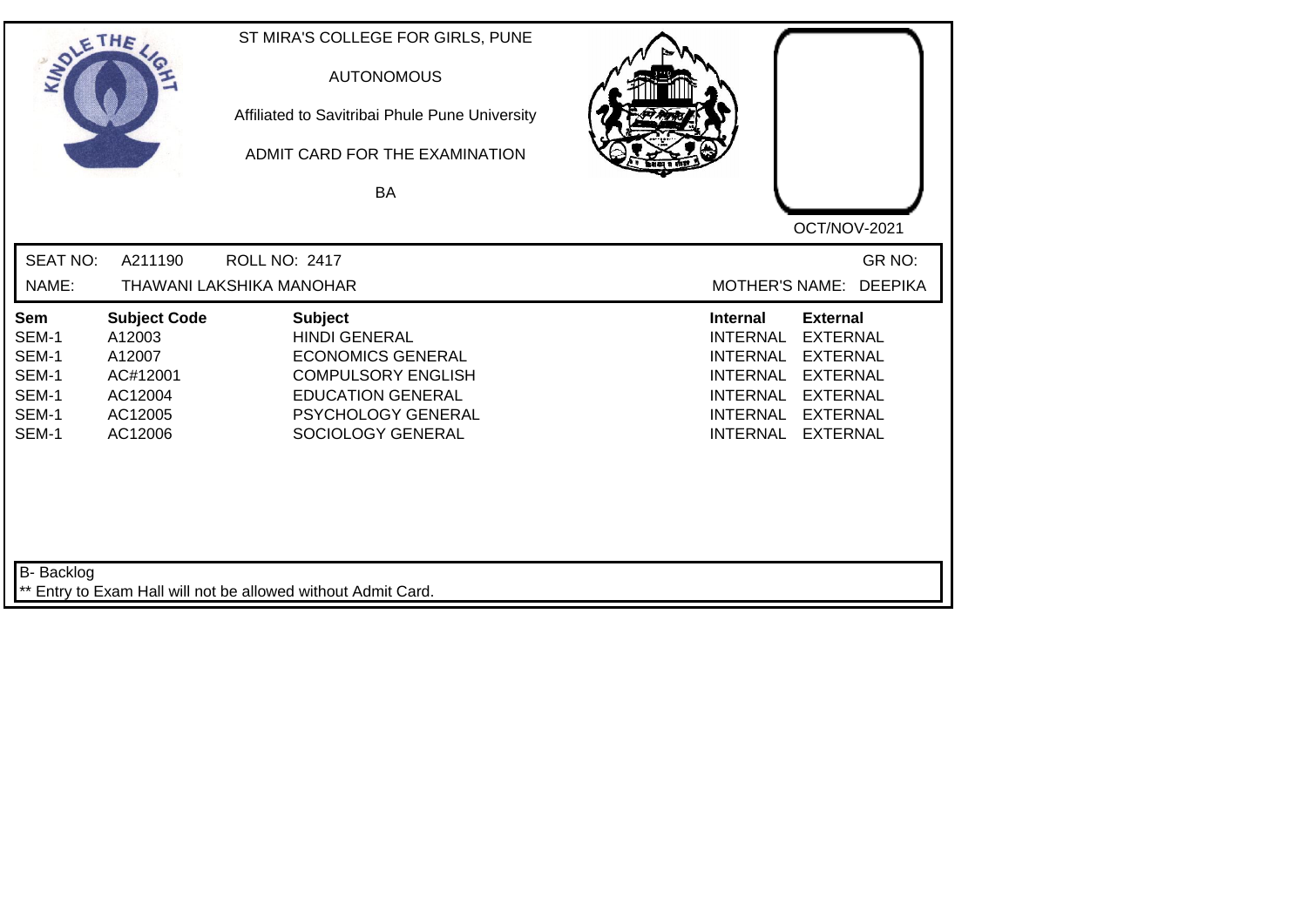| SOLETHE ,                                                        |                                                                                      | ST MIRA'S COLLEGE FOR GIRLS, PUNE<br><b>AUTONOMOUS</b><br>Affiliated to Savitribai Phule Pune University<br>ADMIT CARD FOR THE EXAMINATION<br>BA                        | OCT/NOV-2021                                                                                                                                                                                                                                                           |
|------------------------------------------------------------------|--------------------------------------------------------------------------------------|-------------------------------------------------------------------------------------------------------------------------------------------------------------------------|------------------------------------------------------------------------------------------------------------------------------------------------------------------------------------------------------------------------------------------------------------------------|
| <b>SEAT NO:</b><br>NAME:                                         | A211260                                                                              | <b>ROLL NO: 2418</b><br>PRANJAL SANTOSH JADHAV                                                                                                                          | GR NO:<br><b>MOTHER'S NAME:</b><br><b>SHWETA</b>                                                                                                                                                                                                                       |
| <b>Sem</b><br>SEM-1<br>SEM-1<br>SEM-1<br>SEM-1<br>SEM-1<br>SEM-1 | <b>Subject Code</b><br>A12004<br>A12007<br>AC#12001<br>AC12002<br>AC12004<br>AC12005 | <b>Subject</b><br><b>MARATHI GENERAL</b><br><b>ECONOMICS GENERAL</b><br><b>COMPULSORY ENGLISH</b><br>POLITICS GENERAL<br><b>EDUCATION GENERAL</b><br>PSYCHOLOGY GENERAL | <b>External</b><br><b>Internal</b><br><b>INTERNAL</b><br><b>EXTERNAL</b><br><b>EXTERNAL</b><br><b>INTERNAL</b><br><b>INTERNAL</b><br><b>EXTERNAL</b><br><b>INTERNAL</b><br><b>EXTERNAL</b><br><b>INTERNAL</b><br><b>EXTERNAL</b><br><b>EXTERNAL</b><br><b>INTERNAL</b> |
| B- Backlog                                                       |                                                                                      | ** Entry to Exam Hall will not be allowed without Admit Card.                                                                                                           |                                                                                                                                                                                                                                                                        |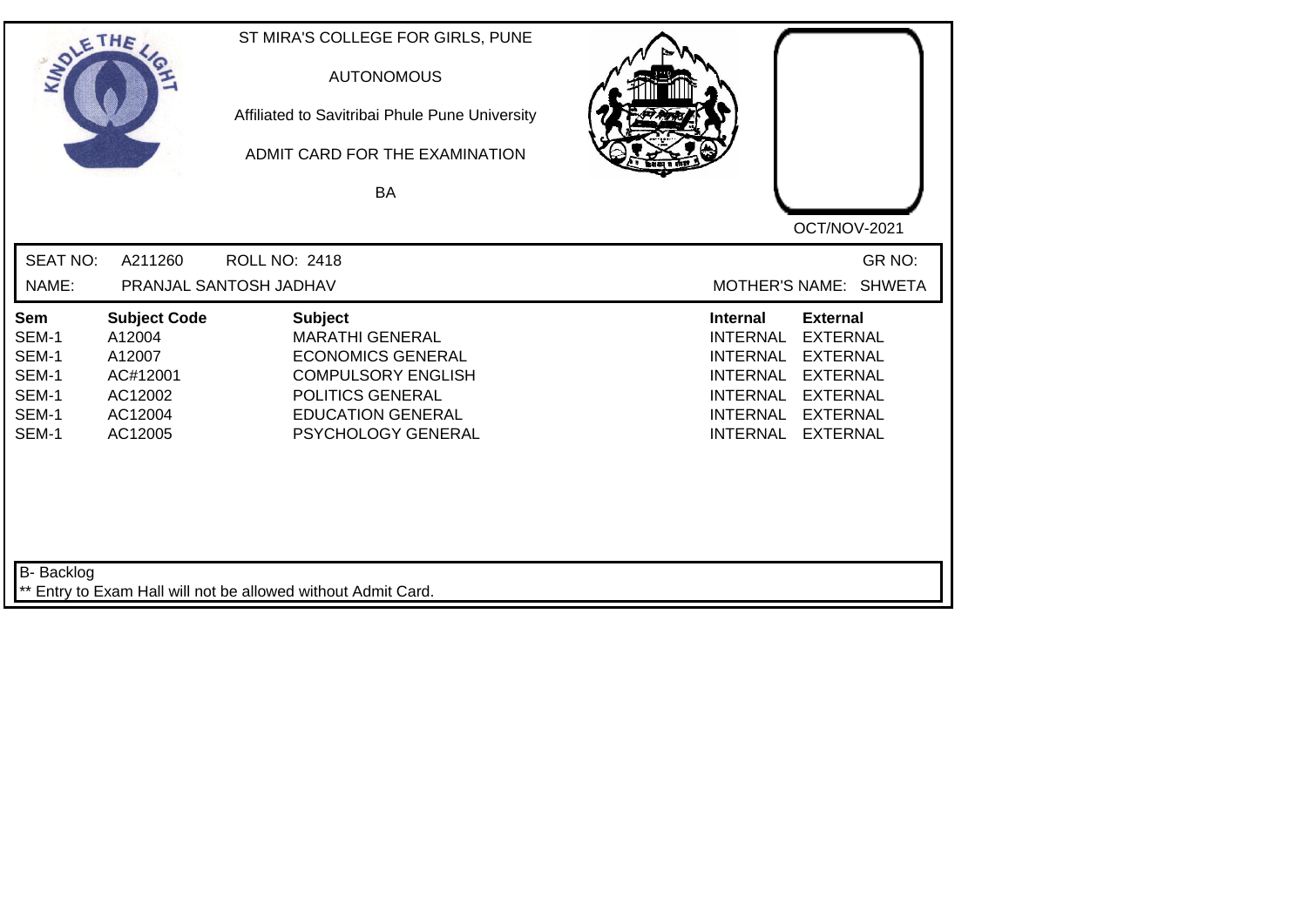| SOLETHE ,                                                        |                                                                                      | ST MIRA'S COLLEGE FOR GIRLS, PUNE<br><b>AUTONOMOUS</b><br>Affiliated to Savitribai Phule Pune University<br>ADMIT CARD FOR THE EXAMINATION<br>BA                        | OCT/NOV-2021                                                                                                                                                                                                                                                           |
|------------------------------------------------------------------|--------------------------------------------------------------------------------------|-------------------------------------------------------------------------------------------------------------------------------------------------------------------------|------------------------------------------------------------------------------------------------------------------------------------------------------------------------------------------------------------------------------------------------------------------------|
| <b>SEAT NO:</b><br>NAME:                                         | A211141                                                                              | <b>ROLL NO: 2419</b><br>MALI CHHAYA PARSHURAM                                                                                                                           | GR NO:<br>MOTHER'S NAME: SUVARNA                                                                                                                                                                                                                                       |
| <b>Sem</b><br>SEM-1<br>SEM-1<br>SEM-1<br>SEM-1<br>SEM-1<br>SEM-1 | <b>Subject Code</b><br>A12004<br>A12007<br>AC#12001<br>AC12002<br>AC12005<br>AC12006 | <b>Subject</b><br><b>MARATHI GENERAL</b><br><b>ECONOMICS GENERAL</b><br><b>COMPULSORY ENGLISH</b><br>POLITICS GENERAL<br><b>PSYCHOLOGY GENERAL</b><br>SOCIOLOGY GENERAL | <b>Internal</b><br><b>External</b><br><b>EXTERNAL</b><br><b>INTERNAL</b><br><b>INTERNAL</b><br><b>EXTERNAL</b><br><b>INTERNAL</b><br><b>EXTERNAL</b><br><b>INTERNAL</b><br><b>EXTERNAL</b><br><b>INTERNAL</b><br><b>EXTERNAL</b><br><b>INTERNAL</b><br><b>EXTERNAL</b> |
| B- Backlog                                                       |                                                                                      | ** Entry to Exam Hall will not be allowed without Admit Card.                                                                                                           |                                                                                                                                                                                                                                                                        |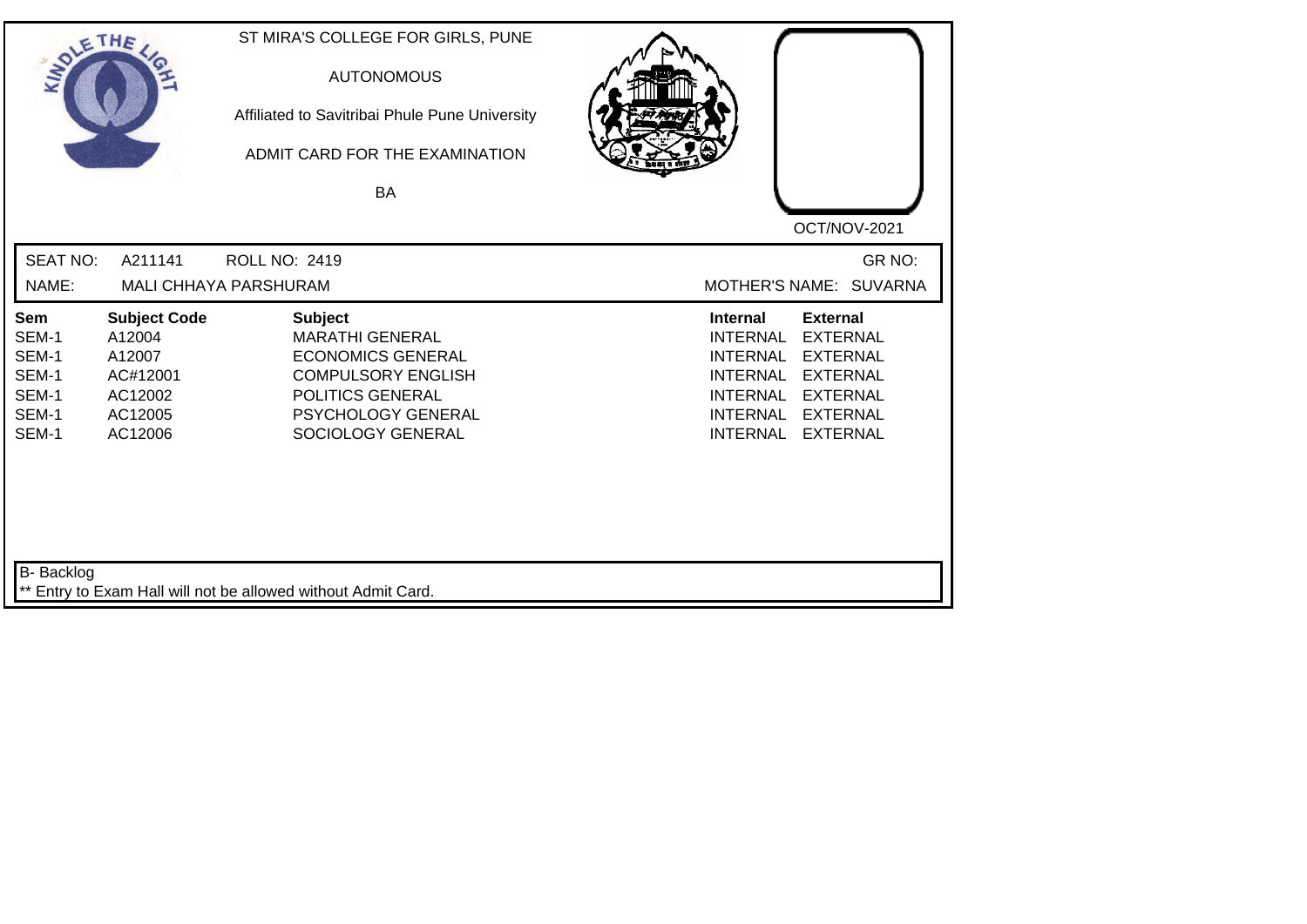| SOLETHE .                                                 |                                                                                      | ST MIRA'S COLLEGE FOR GIRLS, PUNE<br><b>AUTONOMOUS</b><br>Affiliated to Savitribai Phule Pune University<br>ADMIT CARD FOR THE EXAMINATION<br>BA                 | OCT/NOV-2021                                                                                                                                                                                                                                                           |
|-----------------------------------------------------------|--------------------------------------------------------------------------------------|------------------------------------------------------------------------------------------------------------------------------------------------------------------|------------------------------------------------------------------------------------------------------------------------------------------------------------------------------------------------------------------------------------------------------------------------|
| <b>SEAT NO:</b><br>NAME:                                  | A211152                                                                              | <b>ROLL NO: 2420</b><br><b>GAIKWAD GAURI RAMESH</b>                                                                                                              | GR NO:<br>MOTHER'S NAME: ANJALI                                                                                                                                                                                                                                        |
| Sem<br>SEM-1<br>SEM-1<br>SEM-1<br>SEM-1<br>SEM-1<br>SEM-1 | <b>Subject Code</b><br>A12004<br>A12007<br>AC#12001<br>AC12002<br>AC12005<br>AC12006 | <b>Subject</b><br><b>MARATHI GENERAL</b><br><b>ECONOMICS GENERAL</b><br><b>COMPULSORY ENGLISH</b><br>POLITICS GENERAL<br>PSYCHOLOGY GENERAL<br>SOCIOLOGY GENERAL | <b>External</b><br><b>Internal</b><br><b>EXTERNAL</b><br><b>INTERNAL</b><br><b>INTERNAL</b><br><b>EXTERNAL</b><br><b>EXTERNAL</b><br><b>INTERNAL</b><br><b>INTERNAL</b><br><b>EXTERNAL</b><br><b>INTERNAL</b><br><b>EXTERNAL</b><br><b>EXTERNAL</b><br><b>INTERNAL</b> |
| B- Backlog                                                |                                                                                      | ** Entry to Exam Hall will not be allowed without Admit Card.                                                                                                    |                                                                                                                                                                                                                                                                        |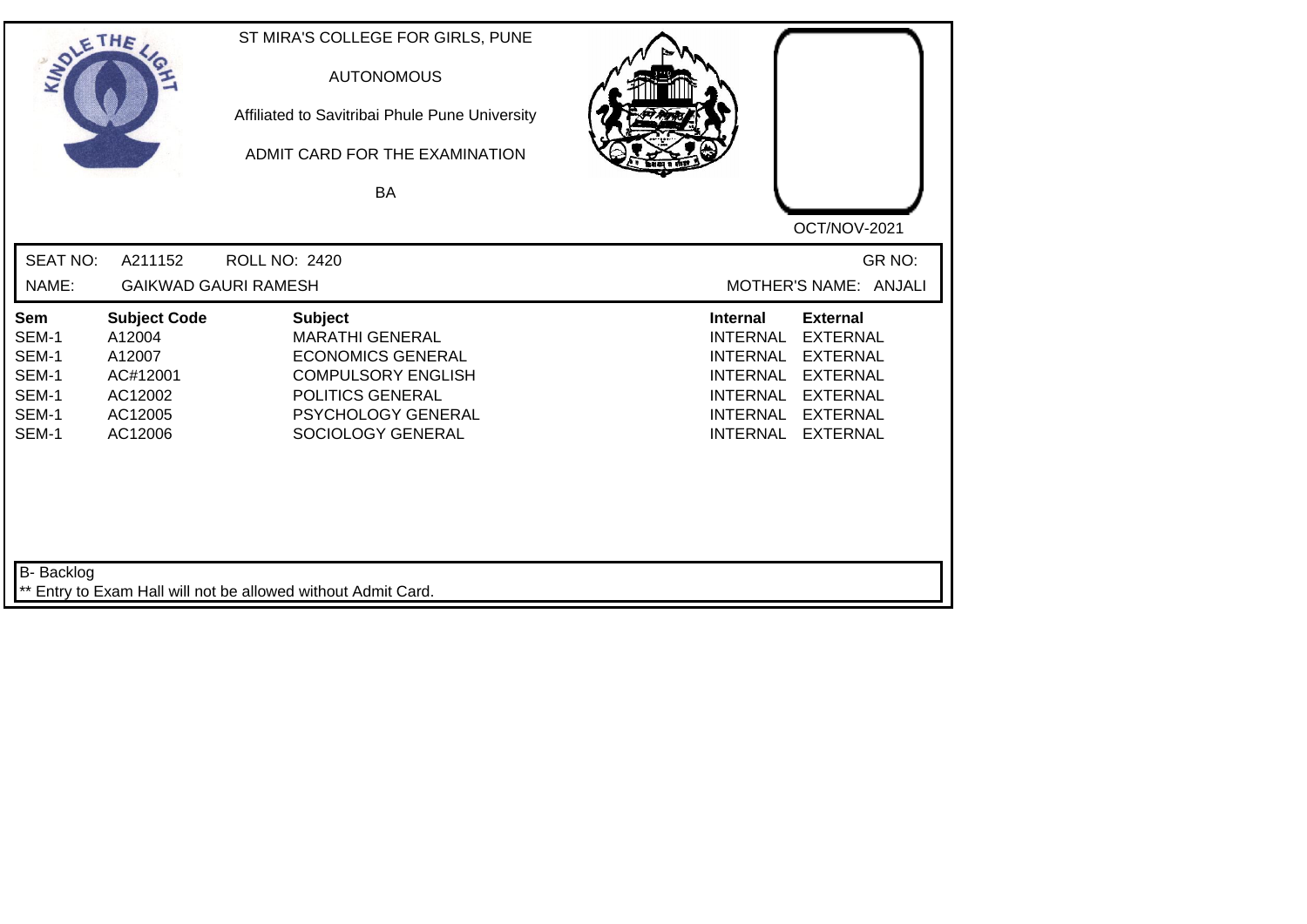| SOLE THE                                                  |                                                                                      | ST MIRA'S COLLEGE FOR GIRLS, PUNE<br><b>AUTONOMOUS</b><br>Affiliated to Savitribai Phule Pune University<br>ADMIT CARD FOR THE EXAMINATION<br>BA                      |                                                                                                                                                                                                                                                                        |
|-----------------------------------------------------------|--------------------------------------------------------------------------------------|-----------------------------------------------------------------------------------------------------------------------------------------------------------------------|------------------------------------------------------------------------------------------------------------------------------------------------------------------------------------------------------------------------------------------------------------------------|
| <b>SEAT NO:</b>                                           | A211108                                                                              | <b>ROLL NO: 2421</b>                                                                                                                                                  | OCT/NOV-2021<br>GR NO:                                                                                                                                                                                                                                                 |
| NAME:                                                     | MISHRA ADITI KULDEEP                                                                 |                                                                                                                                                                       | MOTHER'S NAME: MANJU                                                                                                                                                                                                                                                   |
| Sem<br>SEM-1<br>SEM-1<br>SEM-1<br>SEM-1<br>SEM-1<br>SEM-1 | <b>Subject Code</b><br>A12003<br>A12007<br>AC#12001<br>AC12002<br>AC12005<br>AC12006 | <b>Subject</b><br><b>HINDI GENERAL</b><br><b>ECONOMICS GENERAL</b><br><b>COMPULSORY ENGLISH</b><br>POLITICS GENERAL<br><b>PSYCHOLOGY GENERAL</b><br>SOCIOLOGY GENERAL | <b>External</b><br><b>Internal</b><br><b>INTERNAL</b><br><b>EXTERNAL</b><br><b>INTERNAL</b><br><b>EXTERNAL</b><br><b>INTERNAL</b><br><b>EXTERNAL</b><br><b>INTERNAL</b><br><b>EXTERNAL</b><br><b>INTERNAL</b><br><b>EXTERNAL</b><br><b>INTERNAL</b><br><b>EXTERNAL</b> |
| <b>B-</b> Backlog                                         |                                                                                      | ** Entry to Exam Hall will not be allowed without Admit Card.                                                                                                         |                                                                                                                                                                                                                                                                        |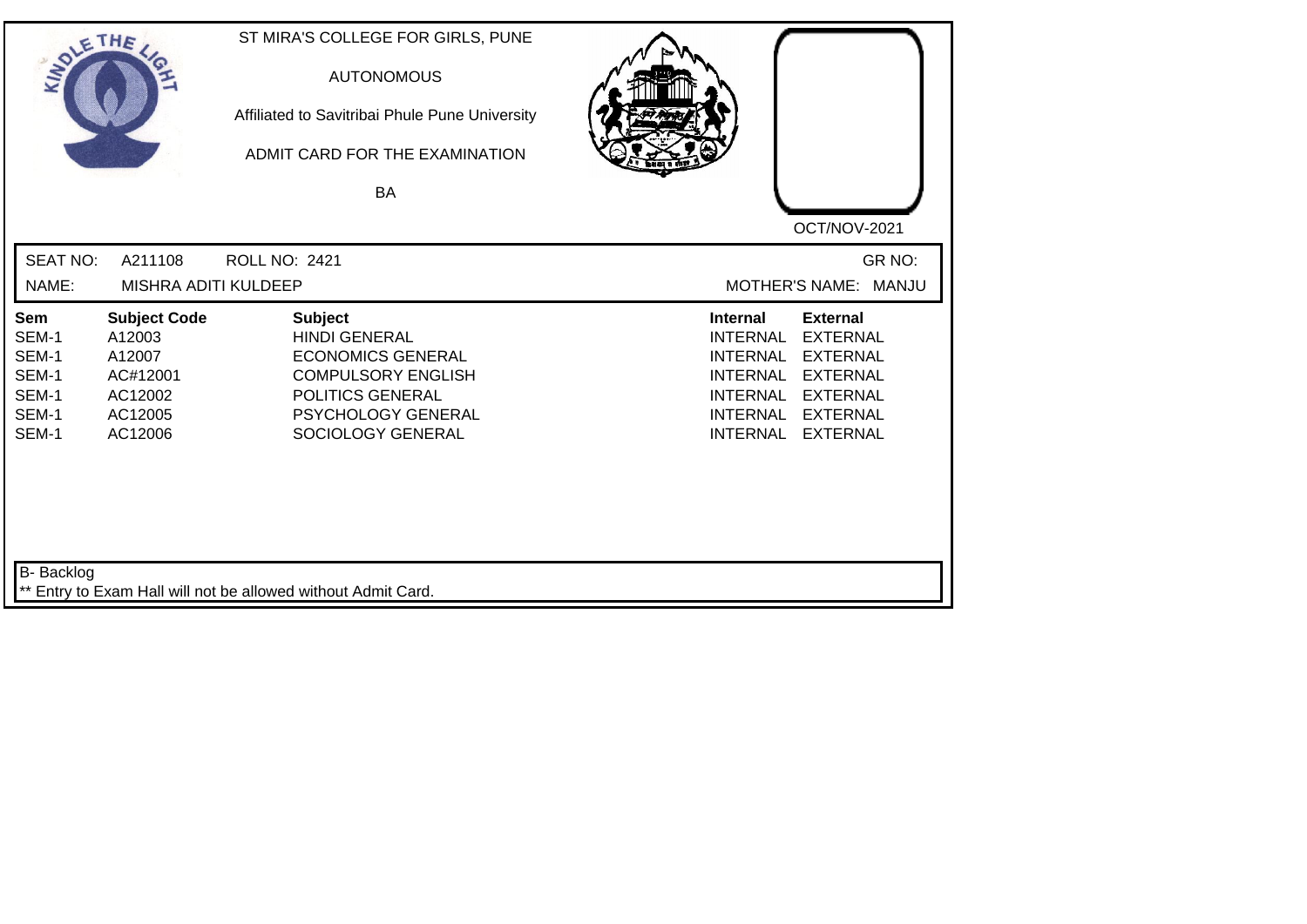| SOLE THE                                                  |                                                                                      | ST MIRA'S COLLEGE FOR GIRLS, PUNE<br><b>AUTONOMOUS</b><br>Affiliated to Savitribai Phule Pune University<br>ADMIT CARD FOR THE EXAMINATION<br>BA                 |                                                                                                                                                                                                                                                                        |
|-----------------------------------------------------------|--------------------------------------------------------------------------------------|------------------------------------------------------------------------------------------------------------------------------------------------------------------|------------------------------------------------------------------------------------------------------------------------------------------------------------------------------------------------------------------------------------------------------------------------|
| <b>SEAT NO:</b><br>NAME:                                  | A211228<br><b>TAK POOJA DINESH</b>                                                   | <b>ROLL NO: 2422</b>                                                                                                                                             | OCT/NOV-2021<br>GR NO:<br>MOTHER'S NAME: SAVITA                                                                                                                                                                                                                        |
| Sem<br>SEM-1<br>SEM-1<br>SEM-1<br>SEM-1<br>SEM-1<br>SEM-1 | <b>Subject Code</b><br>A12004<br>A12007<br>AC#12001<br>AC12002<br>AC12005<br>AC12006 | <b>Subject</b><br><b>MARATHI GENERAL</b><br><b>ECONOMICS GENERAL</b><br><b>COMPULSORY ENGLISH</b><br>POLITICS GENERAL<br>PSYCHOLOGY GENERAL<br>SOCIOLOGY GENERAL | <b>External</b><br><b>Internal</b><br><b>EXTERNAL</b><br><b>INTERNAL</b><br><b>INTERNAL</b><br><b>EXTERNAL</b><br><b>EXTERNAL</b><br><b>INTERNAL</b><br><b>INTERNAL</b><br><b>EXTERNAL</b><br><b>INTERNAL</b><br><b>EXTERNAL</b><br><b>INTERNAL</b><br><b>EXTERNAL</b> |
| <b>B-</b> Backlog                                         |                                                                                      | ** Entry to Exam Hall will not be allowed without Admit Card.                                                                                                    |                                                                                                                                                                                                                                                                        |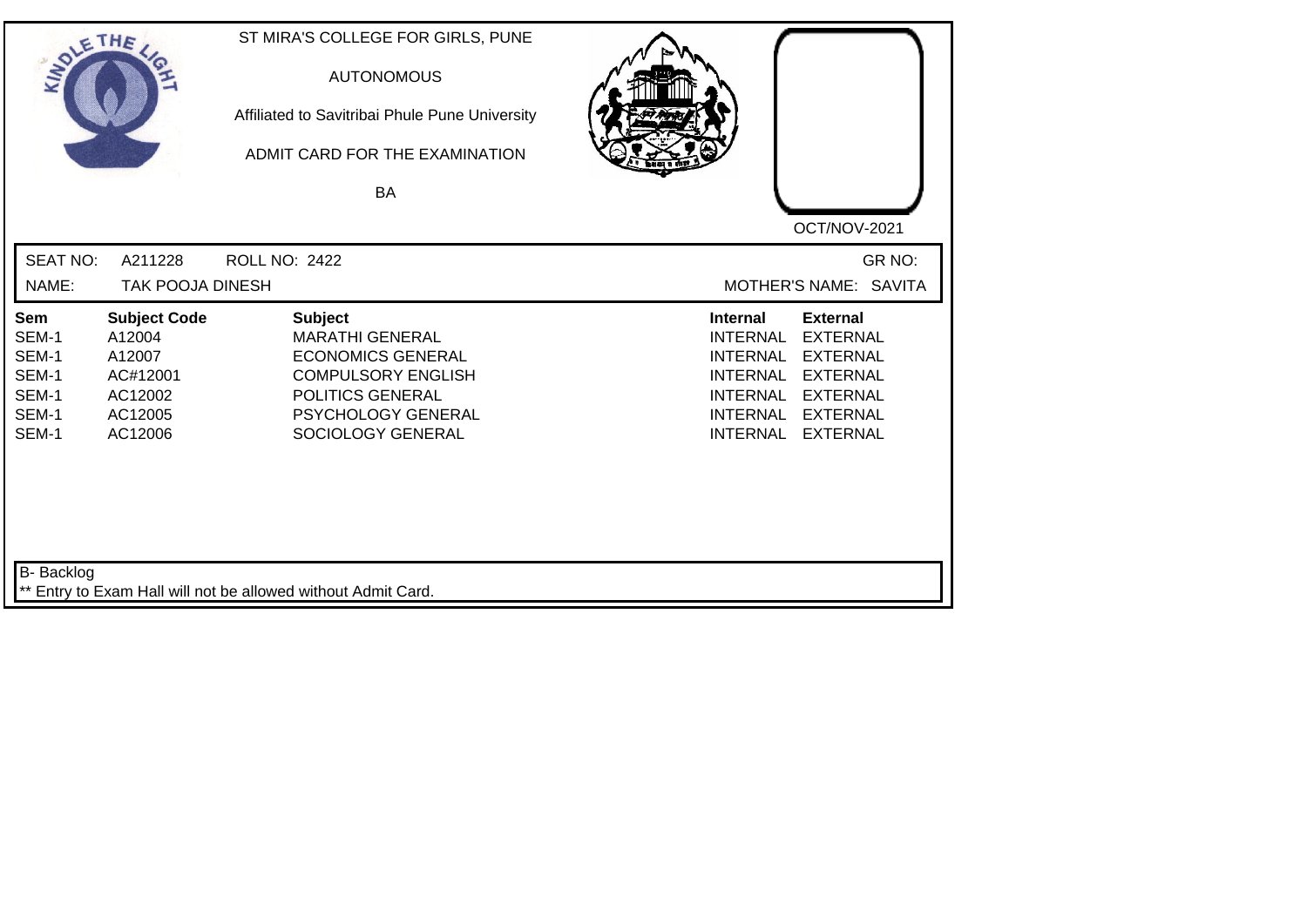| SOLETHE ,                                                 |                                                                                      | ST MIRA'S COLLEGE FOR GIRLS, PUNE<br><b>AUTONOMOUS</b><br>Affiliated to Savitribai Phule Pune University<br>ADMIT CARD FOR THE EXAMINATION<br><b>BA</b>        |                                                                                                                                                                                                                                                                        |
|-----------------------------------------------------------|--------------------------------------------------------------------------------------|----------------------------------------------------------------------------------------------------------------------------------------------------------------|------------------------------------------------------------------------------------------------------------------------------------------------------------------------------------------------------------------------------------------------------------------------|
| <b>SEAT NO:</b><br>NAME:                                  | A211316                                                                              | <b>ROLL NO: 2423</b><br>FATEMA ZEHARA MERCHANT                                                                                                                 | OCT/NOV-2021<br>GR NO:<br>MOTHER'S NAME: NAJMA                                                                                                                                                                                                                         |
| Sem<br>SEM-1<br>SEM-1<br>SEM-1<br>SEM-1<br>SEM-1<br>SEM-1 | <b>Subject Code</b><br>A12003<br>A12007<br>AC#12001<br>AC12002<br>AC12005<br>AC12006 | <b>Subject</b><br><b>HINDI GENERAL</b><br><b>ECONOMICS GENERAL</b><br><b>COMPULSORY ENGLISH</b><br>POLITICS GENERAL<br>PSYCHOLOGY GENERAL<br>SOCIOLOGY GENERAL | <b>External</b><br><b>Internal</b><br><b>EXTERNAL</b><br><b>INTERNAL</b><br><b>INTERNAL</b><br><b>EXTERNAL</b><br><b>EXTERNAL</b><br><b>INTERNAL</b><br><b>INTERNAL</b><br><b>EXTERNAL</b><br><b>INTERNAL</b><br><b>EXTERNAL</b><br><b>INTERNAL</b><br><b>EXTERNAL</b> |
| B- Backlog                                                |                                                                                      | ** Entry to Exam Hall will not be allowed without Admit Card.                                                                                                  |                                                                                                                                                                                                                                                                        |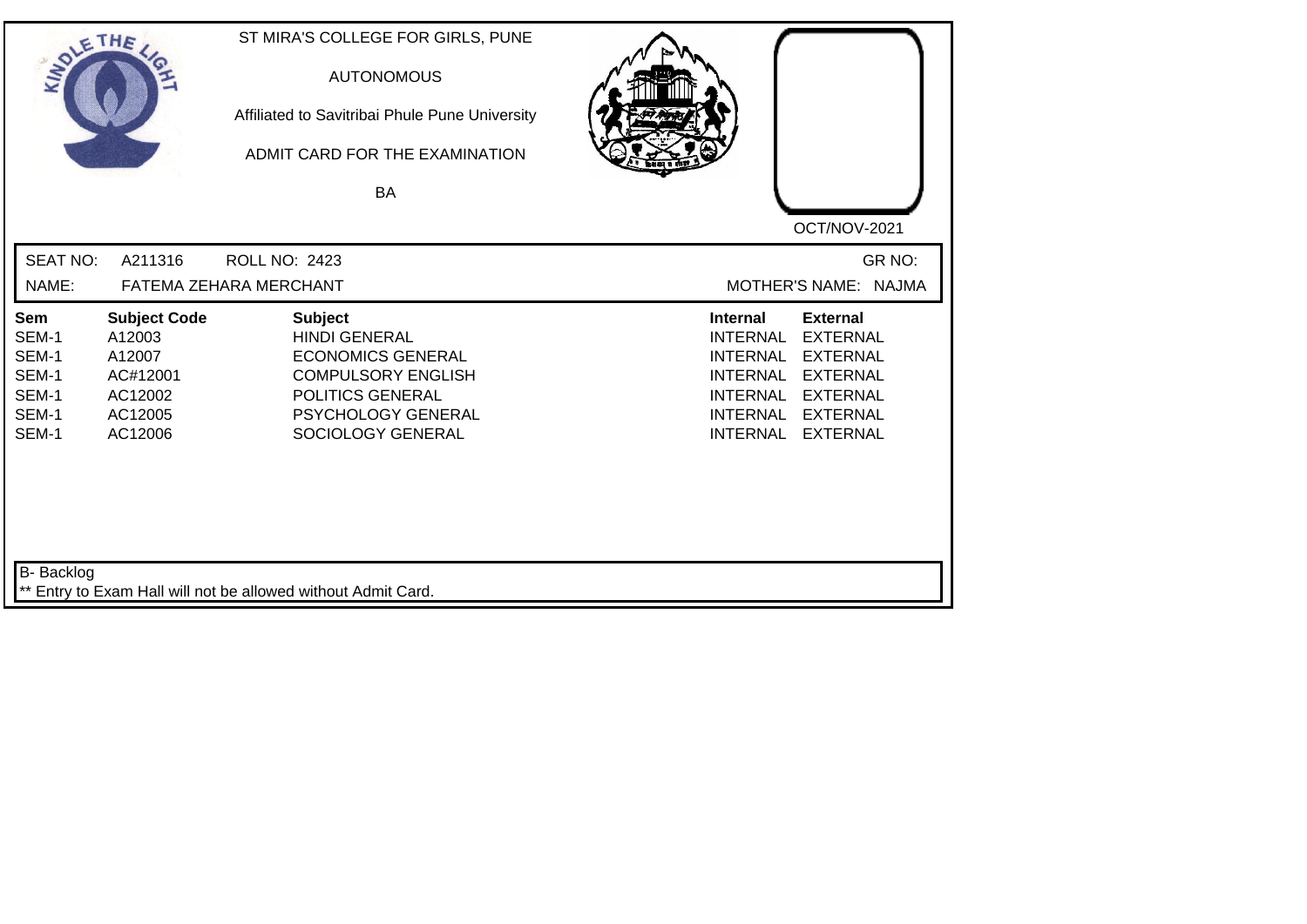| SOLE THE                                                  |                                                                                      | ST MIRA'S COLLEGE FOR GIRLS, PUNE<br><b>AUTONOMOUS</b><br>Affiliated to Savitribai Phule Pune University<br>ADMIT CARD FOR THE EXAMINATION<br><b>BA</b>          |                                                                                                                                                                                                                                                                        |
|-----------------------------------------------------------|--------------------------------------------------------------------------------------|------------------------------------------------------------------------------------------------------------------------------------------------------------------|------------------------------------------------------------------------------------------------------------------------------------------------------------------------------------------------------------------------------------------------------------------------|
| <b>SEAT NO:</b><br>NAME:                                  | A211281<br><b>TUPARE SNEHA ASHOK</b>                                                 | <b>ROLL NO: 2424</b>                                                                                                                                             | OCT/NOV-2021<br>GR NO:<br>MOTHER'S NAME: RANI                                                                                                                                                                                                                          |
| Sem<br>SEM-1<br>SEM-1<br>SEM-1<br>SEM-1<br>SEM-1<br>SEM-1 | <b>Subject Code</b><br>A12004<br>A12007<br>AC#12001<br>AC12002<br>AC12005<br>AC12006 | <b>Subject</b><br><b>MARATHI GENERAL</b><br><b>ECONOMICS GENERAL</b><br><b>COMPULSORY ENGLISH</b><br>POLITICS GENERAL<br>PSYCHOLOGY GENERAL<br>SOCIOLOGY GENERAL | <b>Internal</b><br><b>External</b><br><b>INTERNAL</b><br><b>EXTERNAL</b><br><b>INTERNAL</b><br><b>EXTERNAL</b><br><b>INTERNAL</b><br><b>EXTERNAL</b><br><b>EXTERNAL</b><br><b>INTERNAL</b><br><b>INTERNAL</b><br><b>EXTERNAL</b><br><b>INTERNAL</b><br><b>EXTERNAL</b> |
| B- Backlog                                                |                                                                                      | ** Entry to Exam Hall will not be allowed without Admit Card.                                                                                                    |                                                                                                                                                                                                                                                                        |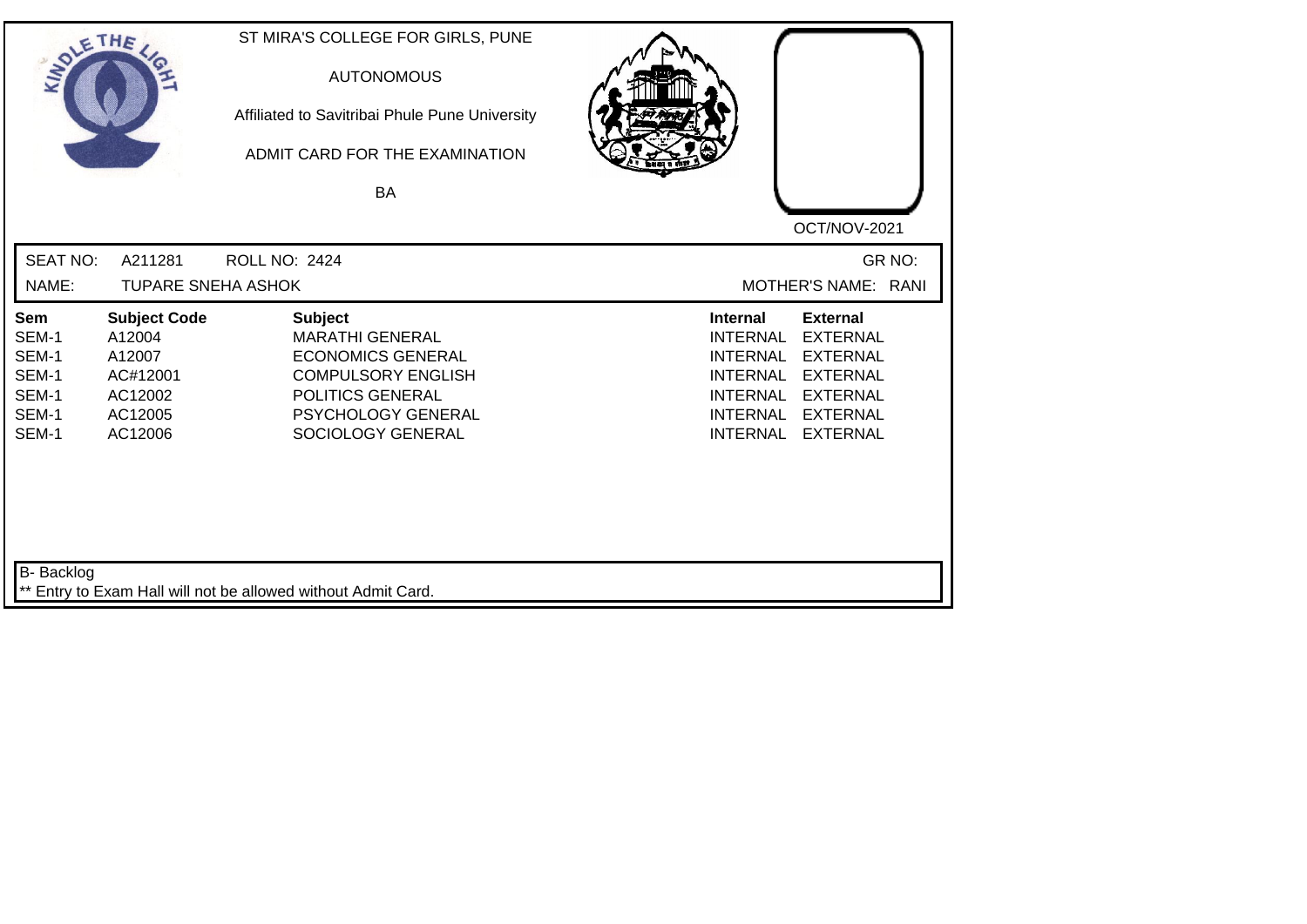| SOLETHE .                                                 |                                                                                      | ST MIRA'S COLLEGE FOR GIRLS, PUNE<br><b>AUTONOMOUS</b><br>Affiliated to Savitribai Phule Pune University<br>ADMIT CARD FOR THE EXAMINATION<br>BA                      | OCT/NOV-2021                                                                                                                                                                                                                                                           |
|-----------------------------------------------------------|--------------------------------------------------------------------------------------|-----------------------------------------------------------------------------------------------------------------------------------------------------------------------|------------------------------------------------------------------------------------------------------------------------------------------------------------------------------------------------------------------------------------------------------------------------|
| <b>SEAT NO:</b><br>NAME:                                  | A211237<br><b>PRACHI RAHUL NIGADE</b>                                                | <b>ROLL NO: 2425</b>                                                                                                                                                  | GR NO:<br>MOTHER'S NAME: VANDANA                                                                                                                                                                                                                                       |
| Sem<br>SEM-1<br>SEM-1<br>SEM-1<br>SEM-1<br>SEM-1<br>SEM-1 | <b>Subject Code</b><br>A12003<br>A12007<br>AC#12001<br>AC12002<br>AC12004<br>AC12005 | <b>Subject</b><br><b>HINDI GENERAL</b><br><b>ECONOMICS GENERAL</b><br><b>COMPULSORY ENGLISH</b><br>POLITICS GENERAL<br><b>EDUCATION GENERAL</b><br>PSYCHOLOGY GENERAL | <b>External</b><br><b>Internal</b><br><b>EXTERNAL</b><br><b>INTERNAL</b><br><b>INTERNAL</b><br><b>EXTERNAL</b><br><b>EXTERNAL</b><br><b>INTERNAL</b><br><b>EXTERNAL</b><br><b>INTERNAL</b><br><b>INTERNAL</b><br><b>EXTERNAL</b><br><b>EXTERNAL</b><br><b>INTERNAL</b> |
| B- Backlog                                                |                                                                                      | ** Entry to Exam Hall will not be allowed without Admit Card.                                                                                                         |                                                                                                                                                                                                                                                                        |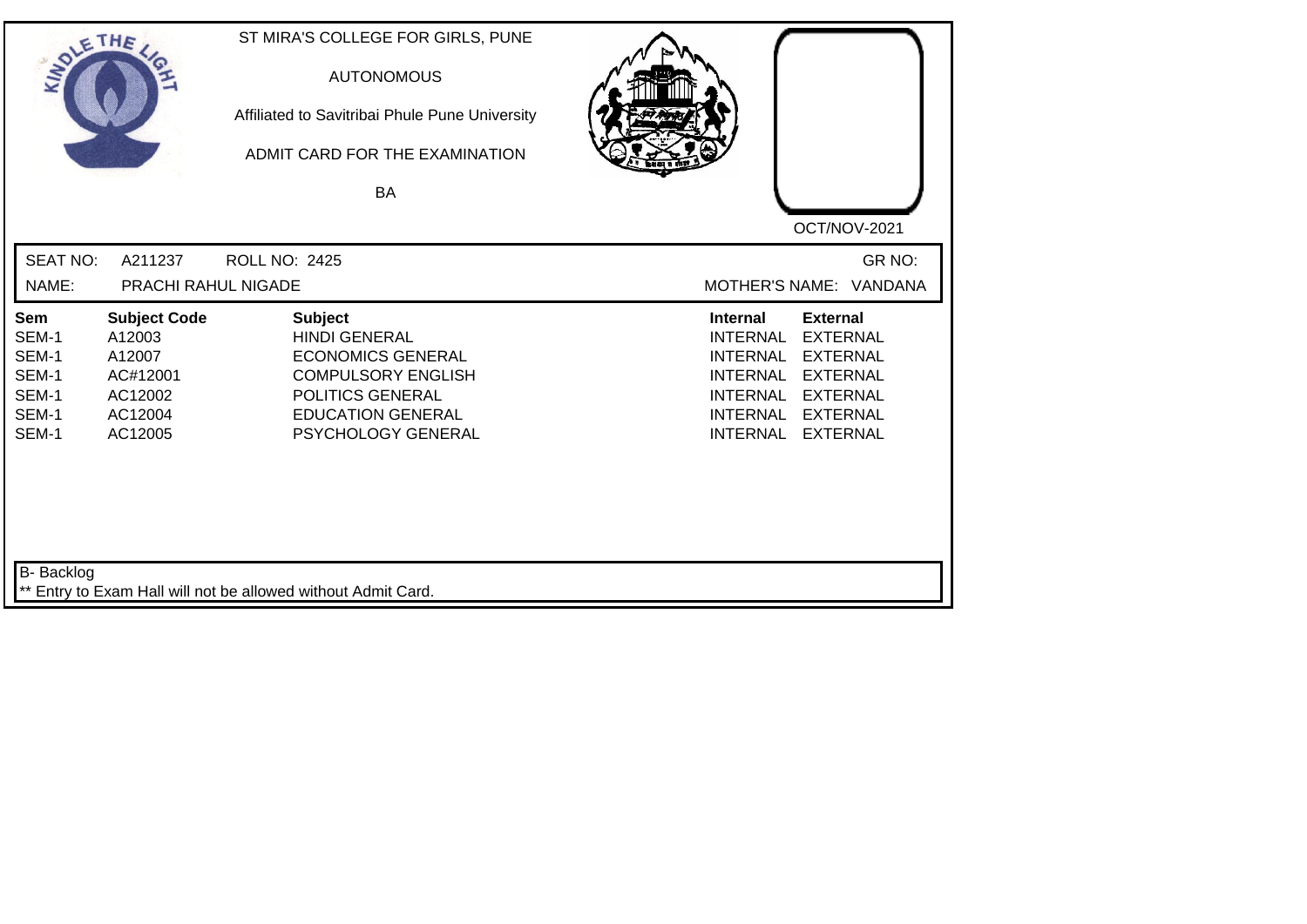| SOLETHE ,                                                        |                                                                                      | ST MIRA'S COLLEGE FOR GIRLS, PUNE<br><b>AUTONOMOUS</b><br>Affiliated to Savitribai Phule Pune University<br>ADMIT CARD FOR THE EXAMINATION<br>BA               | OCT/NOV-2021                                                                                                                                                                                                                                                           |
|------------------------------------------------------------------|--------------------------------------------------------------------------------------|----------------------------------------------------------------------------------------------------------------------------------------------------------------|------------------------------------------------------------------------------------------------------------------------------------------------------------------------------------------------------------------------------------------------------------------------|
| <b>SEAT NO:</b>                                                  | A211220                                                                              | <b>ROLL NO: 2426</b>                                                                                                                                           | GR NO:                                                                                                                                                                                                                                                                 |
| NAME:                                                            |                                                                                      | CHANDRAMOURYA NEHA MANGESH                                                                                                                                     | MOTHER'S NAME: SHIRIN                                                                                                                                                                                                                                                  |
| <b>Sem</b><br>SEM-1<br>SEM-1<br>SEM-1<br>SEM-1<br>SEM-1<br>SEM-1 | <b>Subject Code</b><br>A12003<br>A12007<br>AC#12001<br>AC12002<br>AC12005<br>AC12006 | <b>Subject</b><br><b>HINDI GENERAL</b><br><b>ECONOMICS GENERAL</b><br><b>COMPULSORY ENGLISH</b><br>POLITICS GENERAL<br>PSYCHOLOGY GENERAL<br>SOCIOLOGY GENERAL | <b>External</b><br><b>Internal</b><br><b>INTERNAL</b><br><b>EXTERNAL</b><br><b>INTERNAL</b><br><b>EXTERNAL</b><br><b>EXTERNAL</b><br><b>INTERNAL</b><br><b>INTERNAL</b><br><b>EXTERNAL</b><br><b>INTERNAL</b><br><b>EXTERNAL</b><br><b>INTERNAL</b><br><b>EXTERNAL</b> |
| B- Backlog                                                       |                                                                                      | ** Entry to Exam Hall will not be allowed without Admit Card.                                                                                                  |                                                                                                                                                                                                                                                                        |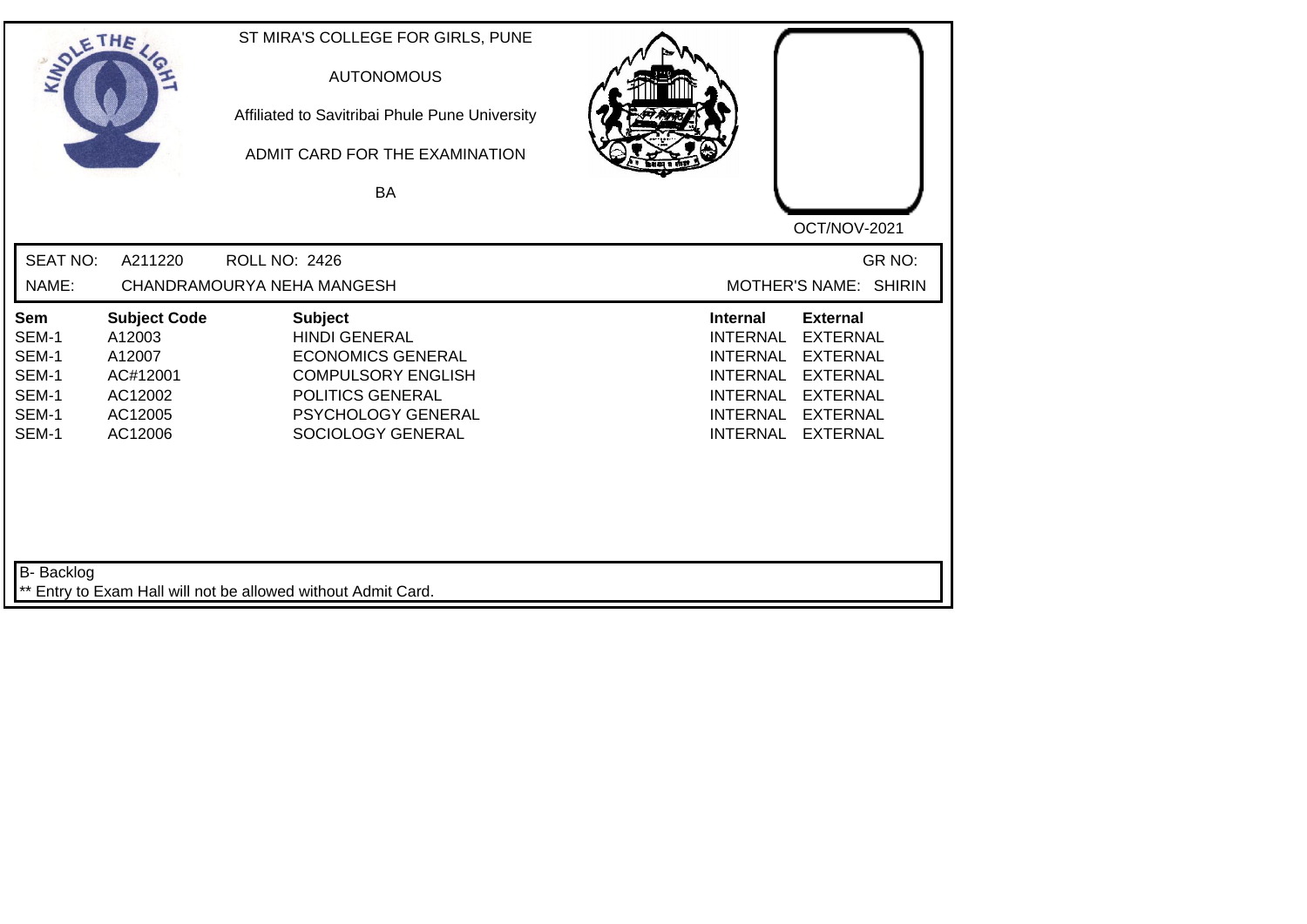| SOLE THE                                                  |                                                                                      | ST MIRA'S COLLEGE FOR GIRLS, PUNE<br><b>AUTONOMOUS</b><br>Affiliated to Savitribai Phule Pune University<br>ADMIT CARD FOR THE EXAMINATION<br><b>BA</b>              |                                                                                                                                                                                                                                                                        |
|-----------------------------------------------------------|--------------------------------------------------------------------------------------|----------------------------------------------------------------------------------------------------------------------------------------------------------------------|------------------------------------------------------------------------------------------------------------------------------------------------------------------------------------------------------------------------------------------------------------------------|
|                                                           |                                                                                      |                                                                                                                                                                      | OCT/NOV-2021                                                                                                                                                                                                                                                           |
| <b>SEAT NO:</b>                                           | A211234                                                                              | <b>ROLL NO: 2427</b>                                                                                                                                                 | GR NO:                                                                                                                                                                                                                                                                 |
| NAME:                                                     |                                                                                      | SONAWANE PUJA BHALCHANDRA                                                                                                                                            | MOTHER'S NAME: TEJASREE                                                                                                                                                                                                                                                |
| Sem<br>SEM-1<br>SEM-1<br>SEM-1<br>SEM-1<br>SEM-1<br>SEM-1 | <b>Subject Code</b><br>A12003<br>A12007<br>AC#12001<br>AC12002<br>AC12004<br>AC12006 | <b>Subject</b><br><b>HINDI GENERAL</b><br><b>ECONOMICS GENERAL</b><br><b>COMPULSORY ENGLISH</b><br>POLITICS GENERAL<br><b>EDUCATION GENERAL</b><br>SOCIOLOGY GENERAL | <b>External</b><br><b>Internal</b><br><b>EXTERNAL</b><br><b>INTERNAL</b><br><b>INTERNAL</b><br><b>EXTERNAL</b><br><b>EXTERNAL</b><br><b>INTERNAL</b><br><b>INTERNAL</b><br><b>EXTERNAL</b><br><b>INTERNAL</b><br><b>EXTERNAL</b><br><b>INTERNAL</b><br><b>EXTERNAL</b> |
| B- Backlog                                                |                                                                                      | ** Entry to Exam Hall will not be allowed without Admit Card.                                                                                                        |                                                                                                                                                                                                                                                                        |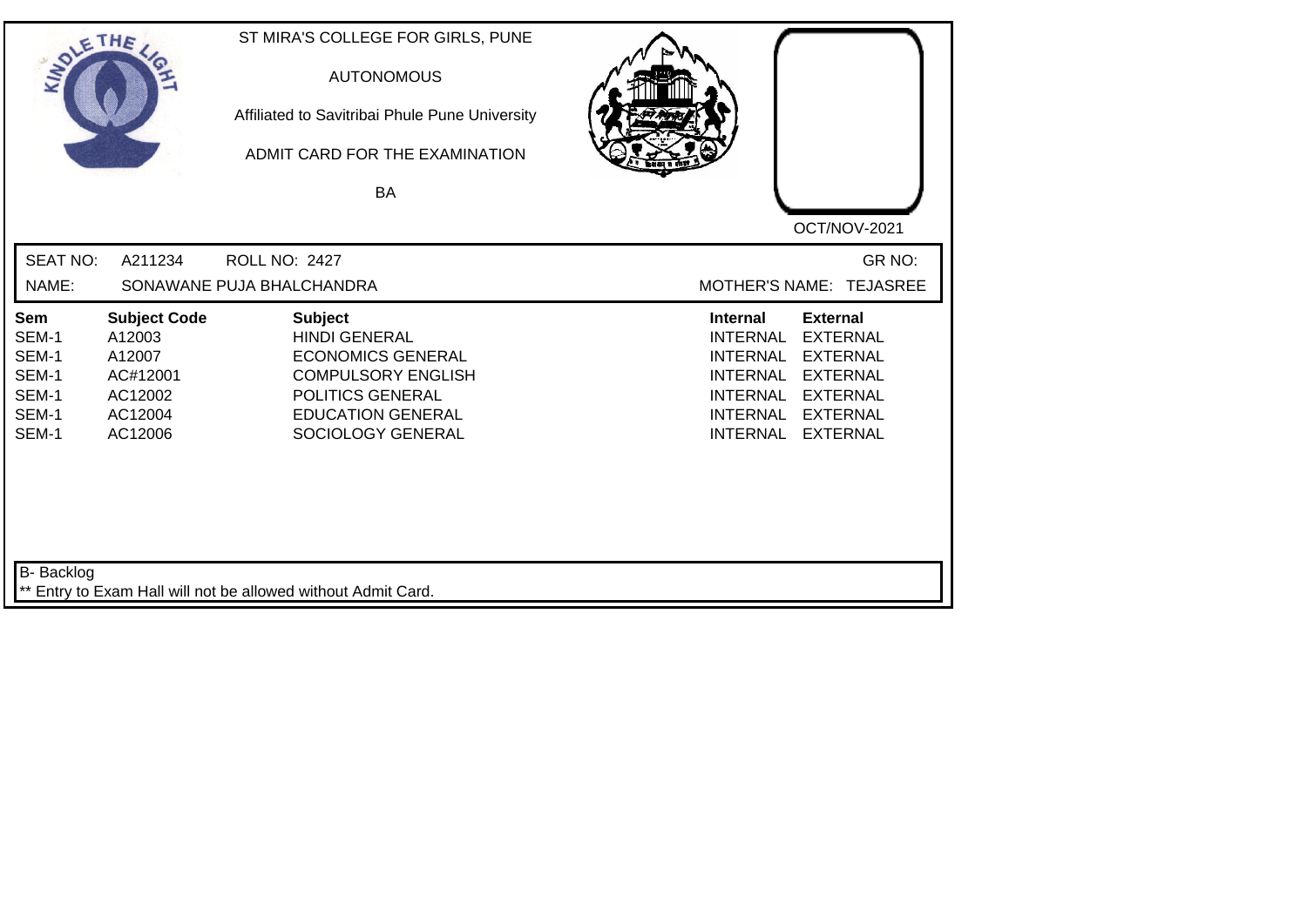| SOLETHE ,                                                        |                                                                                       | ST MIRA'S COLLEGE FOR GIRLS, PUNE<br><b>AUTONOMOUS</b><br>Affiliated to Savitribai Phule Pune University<br>ADMIT CARD FOR THE EXAMINATION<br>BA                          | OCT/NOV-2021                                                                                                                                                                                                                                                           |
|------------------------------------------------------------------|---------------------------------------------------------------------------------------|---------------------------------------------------------------------------------------------------------------------------------------------------------------------------|------------------------------------------------------------------------------------------------------------------------------------------------------------------------------------------------------------------------------------------------------------------------|
| <b>SEAT NO:</b><br>NAME:                                         | A211182                                                                               | <b>ROLL NO: 2428</b><br>TUJARE KARUNA PRAKASH                                                                                                                             | GR NO:<br>MOTHER'S NAME: SUHASINI                                                                                                                                                                                                                                      |
| <b>Sem</b><br>SEM-1<br>SEM-1<br>SEM-1<br>SEM-1<br>SEM-1<br>SEM-1 | <b>Subject Code</b><br>A12007<br>AC#12001<br>AC12002<br>AC12004<br>AC12005<br>AC12006 | <b>Subject</b><br><b>ECONOMICS GENERAL</b><br><b>COMPULSORY ENGLISH</b><br>POLITICS GENERAL<br><b>EDUCATION GENERAL</b><br><b>PSYCHOLOGY GENERAL</b><br>SOCIOLOGY GENERAL | <b>Internal</b><br><b>External</b><br><b>EXTERNAL</b><br><b>INTERNAL</b><br><b>EXTERNAL</b><br><b>INTERNAL</b><br><b>INTERNAL</b><br><b>EXTERNAL</b><br><b>INTERNAL</b><br><b>EXTERNAL</b><br><b>INTERNAL</b><br><b>EXTERNAL</b><br><b>INTERNAL</b><br><b>EXTERNAL</b> |
| B- Backlog                                                       |                                                                                       | ** Entry to Exam Hall will not be allowed without Admit Card.                                                                                                             |                                                                                                                                                                                                                                                                        |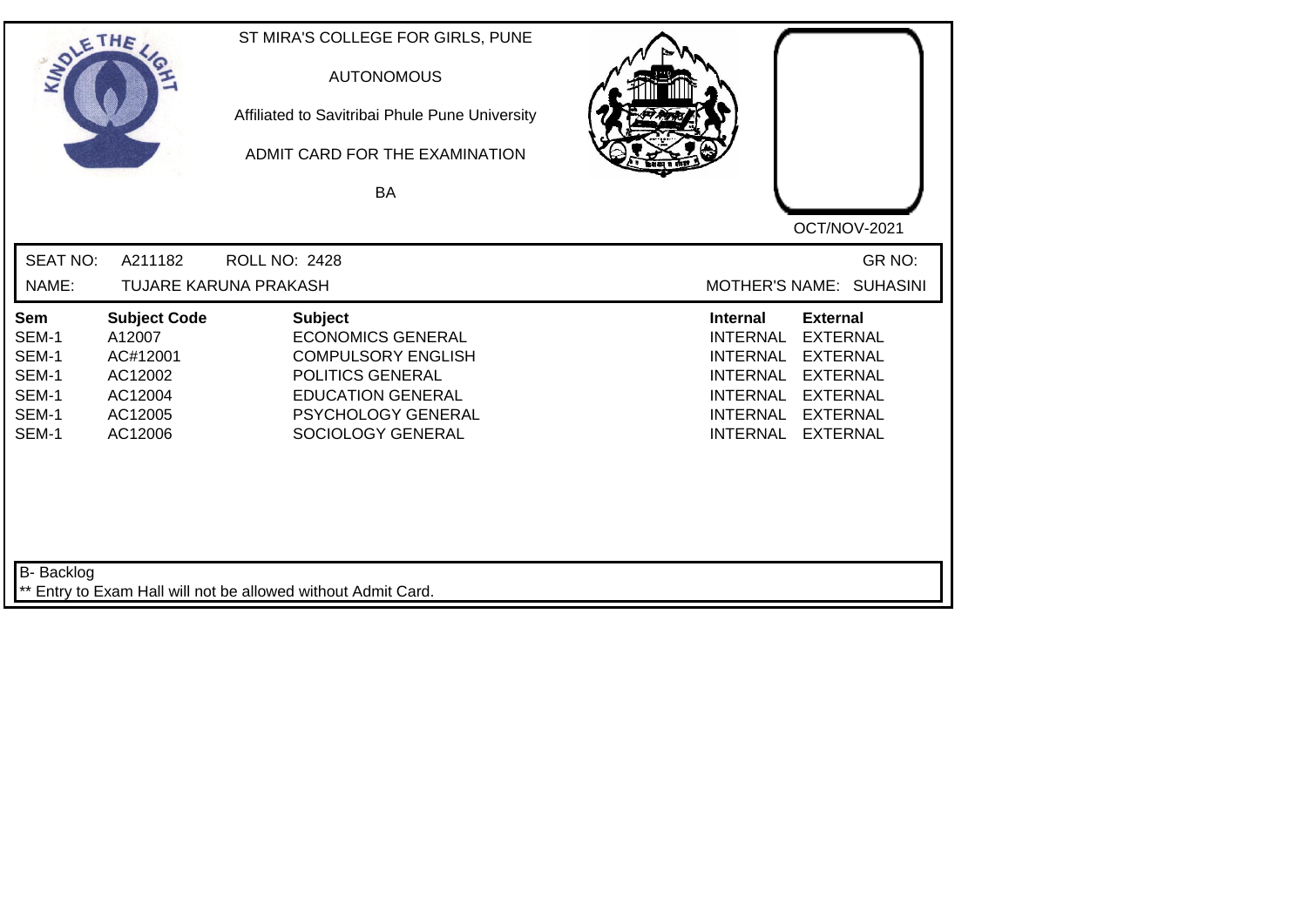| SOLE THE                                                         |                                                                                      | ST MIRA'S COLLEGE FOR GIRLS, PUNE<br><b>AUTONOMOUS</b><br>Affiliated to Savitribai Phule Pune University<br>ADMIT CARD FOR THE EXAMINATION<br><b>BA</b>                  |                                                                                                                                                                                                                                                                        |
|------------------------------------------------------------------|--------------------------------------------------------------------------------------|--------------------------------------------------------------------------------------------------------------------------------------------------------------------------|------------------------------------------------------------------------------------------------------------------------------------------------------------------------------------------------------------------------------------------------------------------------|
|                                                                  |                                                                                      |                                                                                                                                                                          | OCT/NOV-2021                                                                                                                                                                                                                                                           |
| <b>SEAT NO:</b>                                                  | A211156                                                                              | ROLL NO: 2430                                                                                                                                                            | GR NO:                                                                                                                                                                                                                                                                 |
| NAME:                                                            | <b>ARPITA GHATNEKAR</b>                                                              |                                                                                                                                                                          | MOTHER'S NAME: ANITA                                                                                                                                                                                                                                                   |
| <b>Sem</b><br>SEM-1<br>SEM-1<br>SEM-1<br>SEM-1<br>SEM-1<br>SEM-1 | <b>Subject Code</b><br>A12004<br>A12007<br>AC#12001<br>AC12004<br>AC12005<br>AC12006 | <b>Subject</b><br><b>MARATHI GENERAL</b><br><b>ECONOMICS GENERAL</b><br><b>COMPULSORY ENGLISH</b><br><b>EDUCATION GENERAL</b><br>PSYCHOLOGY GENERAL<br>SOCIOLOGY GENERAL | <b>Internal</b><br><b>External</b><br><b>INTERNAL</b><br><b>EXTERNAL</b><br><b>EXTERNAL</b><br><b>INTERNAL</b><br><b>INTERNAL</b><br><b>EXTERNAL</b><br><b>EXTERNAL</b><br><b>INTERNAL</b><br><b>INTERNAL</b><br><b>EXTERNAL</b><br><b>INTERNAL</b><br><b>EXTERNAL</b> |
| B- Backlog                                                       |                                                                                      | ** Entry to Exam Hall will not be allowed without Admit Card.                                                                                                            |                                                                                                                                                                                                                                                                        |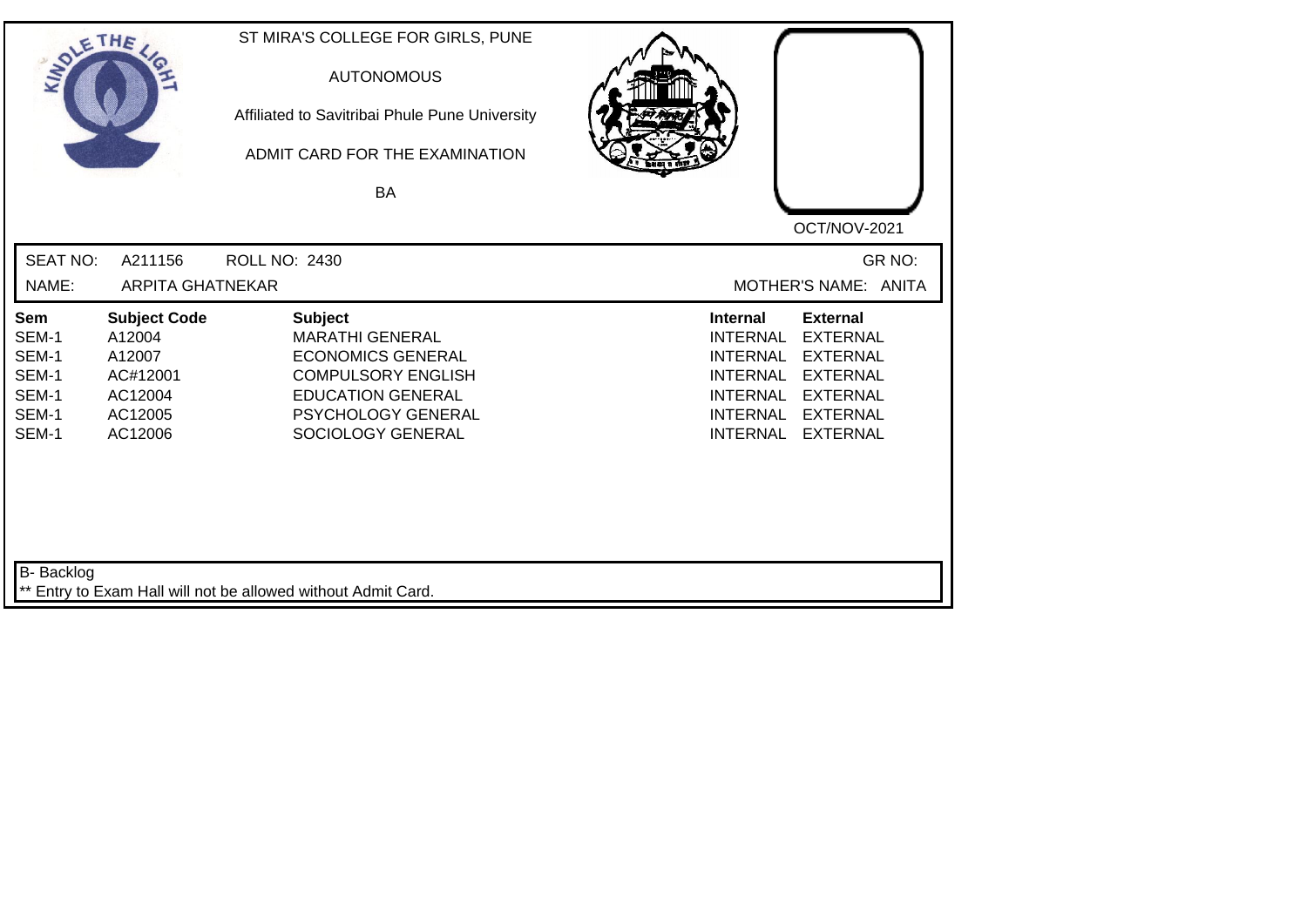| SOLE THE                                                         |                                                                                      | ST MIRA'S COLLEGE FOR GIRLS, PUNE<br><b>AUTONOMOUS</b><br>Affiliated to Savitribai Phule Pune University<br>ADMIT CARD FOR THE EXAMINATION<br>BA                      |                                                                                                                                                                                                                                                                        |
|------------------------------------------------------------------|--------------------------------------------------------------------------------------|-----------------------------------------------------------------------------------------------------------------------------------------------------------------------|------------------------------------------------------------------------------------------------------------------------------------------------------------------------------------------------------------------------------------------------------------------------|
| <b>SEAT NO:</b><br>NAME:                                         | A211105<br>NATEKAR AAFIYA HASAN                                                      | <b>ROLL NO: 2431</b>                                                                                                                                                  | OCT/NOV-2021<br>GR NO:<br>MOTHER'S NAME: BEGUM                                                                                                                                                                                                                         |
| <b>Sem</b><br>SEM-1<br>SEM-1<br>SEM-1<br>SEM-1<br>SEM-1<br>SEM-1 | <b>Subject Code</b><br>A12003<br>A12007<br>AC#12001<br>AC12002<br>AC12005<br>AC12006 | <b>Subject</b><br><b>HINDI GENERAL</b><br><b>ECONOMICS GENERAL</b><br><b>COMPULSORY ENGLISH</b><br>POLITICS GENERAL<br><b>PSYCHOLOGY GENERAL</b><br>SOCIOLOGY GENERAL | <b>Internal</b><br><b>External</b><br><b>INTERNAL</b><br><b>EXTERNAL</b><br><b>EXTERNAL</b><br><b>INTERNAL</b><br><b>INTERNAL</b><br><b>EXTERNAL</b><br><b>INTERNAL</b><br><b>EXTERNAL</b><br><b>INTERNAL</b><br><b>EXTERNAL</b><br><b>EXTERNAL</b><br><b>INTERNAL</b> |
| B- Backlog                                                       |                                                                                      | ** Entry to Exam Hall will not be allowed without Admit Card.                                                                                                         |                                                                                                                                                                                                                                                                        |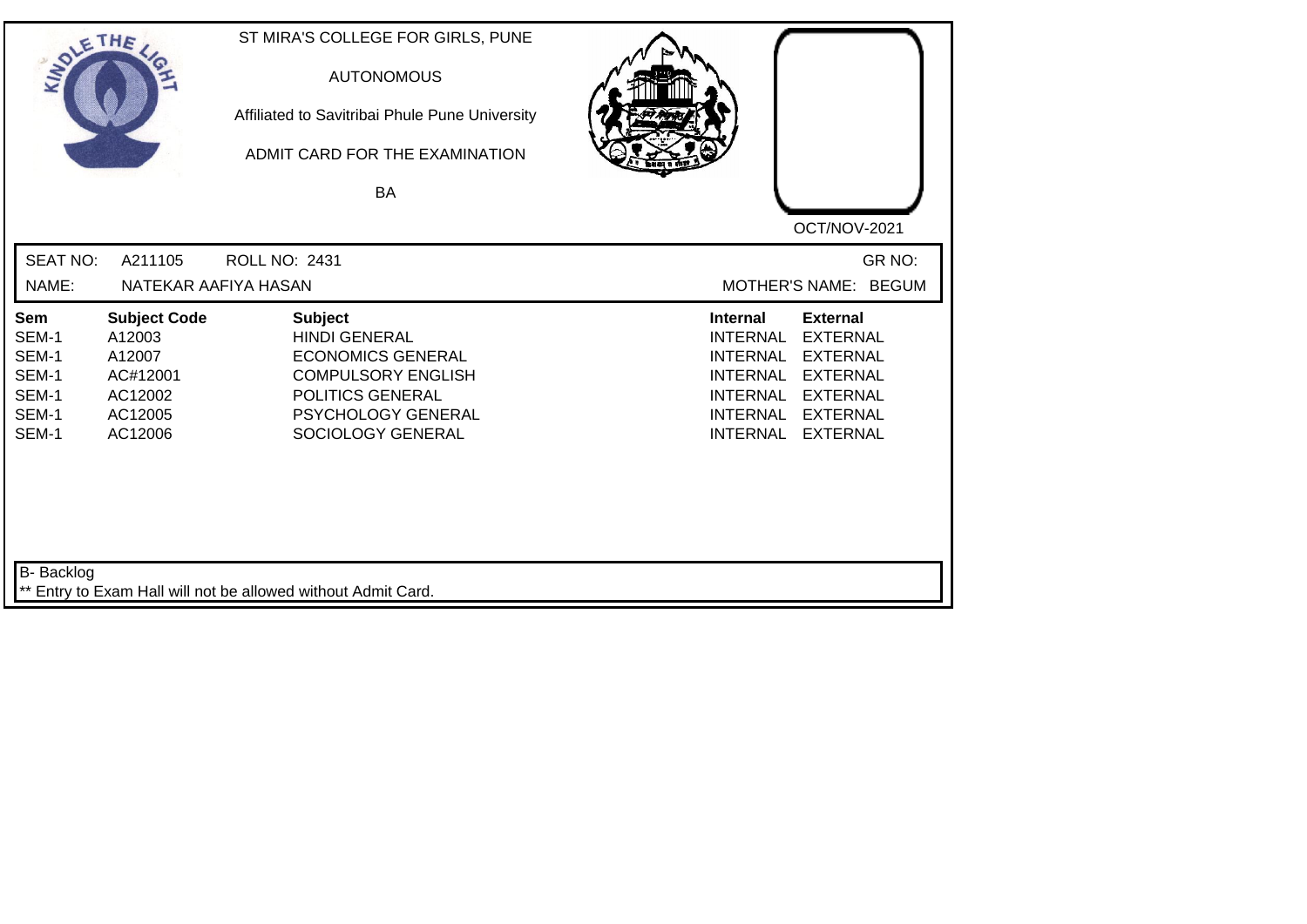| SOLETHE ,                                                        |                                                                                      | ST MIRA'S COLLEGE FOR GIRLS, PUNE<br><b>AUTONOMOUS</b><br>Affiliated to Savitribai Phule Pune University<br>ADMIT CARD FOR THE EXAMINATION<br>BA               | OCT/NOV-2021                                                                                                                                                                                                                                                           |
|------------------------------------------------------------------|--------------------------------------------------------------------------------------|----------------------------------------------------------------------------------------------------------------------------------------------------------------|------------------------------------------------------------------------------------------------------------------------------------------------------------------------------------------------------------------------------------------------------------------------|
| <b>SEAT NO:</b><br>NAME:                                         | A211113                                                                              | <b>ROLL NO: 2432</b><br>TOHFAFAROSH ALIFIYA BADRUDDIN                                                                                                          | GR NO:<br>MOTHER'S NAME: KHATOON                                                                                                                                                                                                                                       |
| <b>Sem</b><br>SEM-1<br>SEM-1<br>SEM-1<br>SEM-1<br>SEM-1<br>SEM-1 | <b>Subject Code</b><br>A12003<br>A12007<br>AC#12001<br>AC12002<br>AC12005<br>AC12006 | <b>Subject</b><br><b>HINDI GENERAL</b><br><b>ECONOMICS GENERAL</b><br><b>COMPULSORY ENGLISH</b><br>POLITICS GENERAL<br>PSYCHOLOGY GENERAL<br>SOCIOLOGY GENERAL | <b>External</b><br><b>Internal</b><br><b>EXTERNAL</b><br><b>INTERNAL</b><br><b>INTERNAL</b><br><b>EXTERNAL</b><br><b>EXTERNAL</b><br><b>INTERNAL</b><br><b>INTERNAL</b><br><b>EXTERNAL</b><br><b>INTERNAL</b><br><b>EXTERNAL</b><br><b>INTERNAL</b><br><b>EXTERNAL</b> |
| <b>B-</b> Backlog                                                |                                                                                      | ** Entry to Exam Hall will not be allowed without Admit Card.                                                                                                  |                                                                                                                                                                                                                                                                        |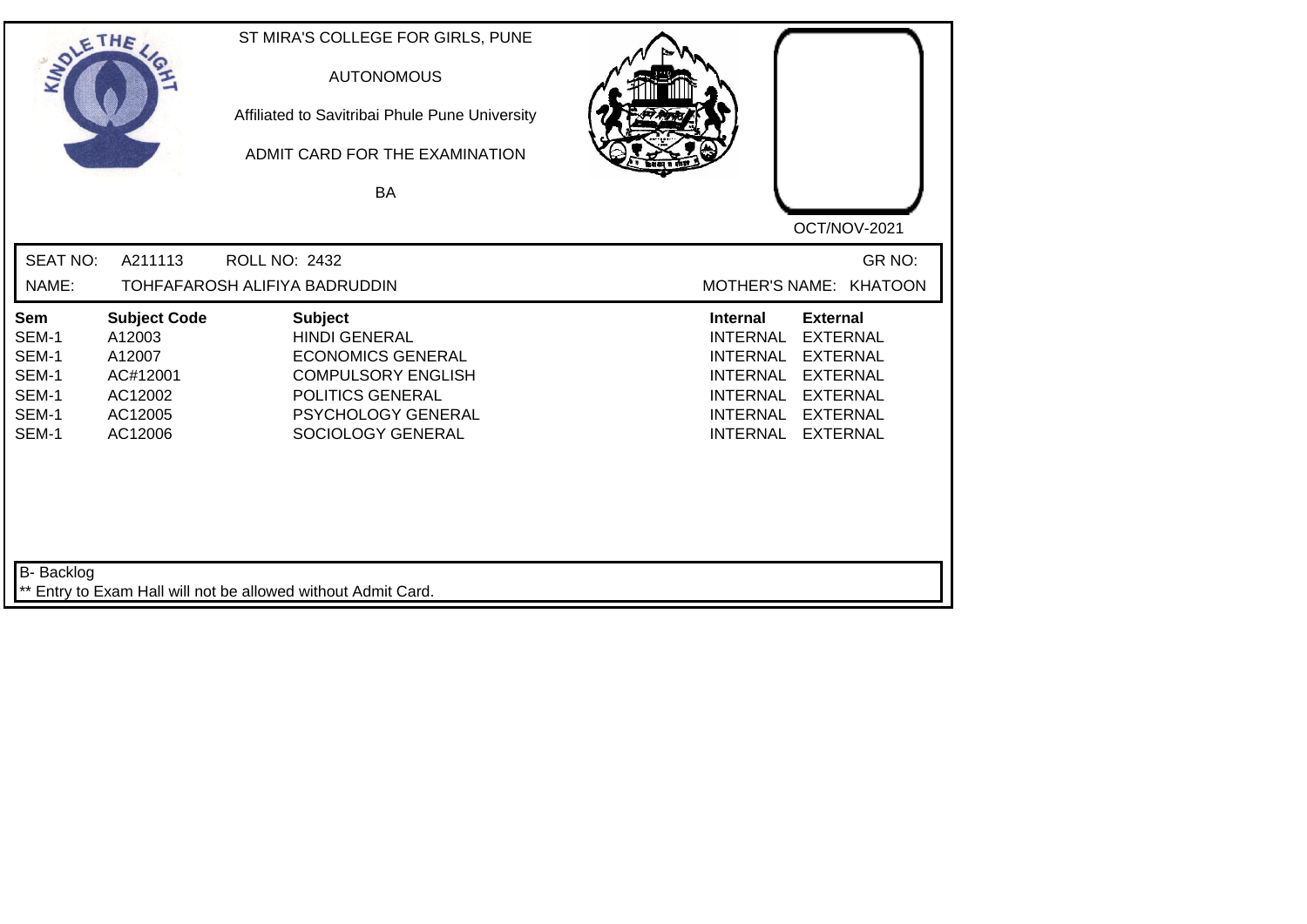| SOLETHE ,                                                                   |                                                                                      | ST MIRA'S COLLEGE FOR GIRLS, PUNE<br><b>AUTONOMOUS</b><br>Affiliated to Savitribai Phule Pune University<br>ADMIT CARD FOR THE EXAMINATION<br><b>BA</b>               | OCT/NOV-2021                                                                                                                                                                                                                                                    |  |
|-----------------------------------------------------------------------------|--------------------------------------------------------------------------------------|-----------------------------------------------------------------------------------------------------------------------------------------------------------------------|-----------------------------------------------------------------------------------------------------------------------------------------------------------------------------------------------------------------------------------------------------------------|--|
| <b>SEAT NO:</b><br>NAME:                                                    | A211255                                                                              | ROLL NO: 2433<br>PARIHAR SANDHYA RAJESHSINGH                                                                                                                          | GR NO:<br>MOTHER'S NAME: SHASHI                                                                                                                                                                                                                                 |  |
| <b>Sem</b><br>SEM-1<br>SEM-1<br>SEM-1<br>SEM-1<br>SEM-1<br>SEM-1            | <b>Subject Code</b><br>A12003<br>A12007<br>AC#12001<br>AC12002<br>AC12005<br>AC12006 | <b>Subject</b><br><b>HINDI GENERAL</b><br><b>ECONOMICS GENERAL</b><br><b>COMPULSORY ENGLISH</b><br><b>POLITICS GENERAL</b><br>PSYCHOLOGY GENERAL<br>SOCIOLOGY GENERAL | Internal<br><b>External</b><br><b>INTERNAL</b><br><b>EXTERNAL</b><br><b>INTERNAL</b><br><b>EXTERNAL</b><br><b>INTERNAL</b><br><b>EXTERNAL</b><br><b>EXTERNAL</b><br><b>INTERNAL</b><br><b>INTERNAL</b><br><b>EXTERNAL</b><br><b>INTERNAL</b><br><b>EXTERNAL</b> |  |
| B- Backlog<br>** Entry to Exam Hall will not be allowed without Admit Card. |                                                                                      |                                                                                                                                                                       |                                                                                                                                                                                                                                                                 |  |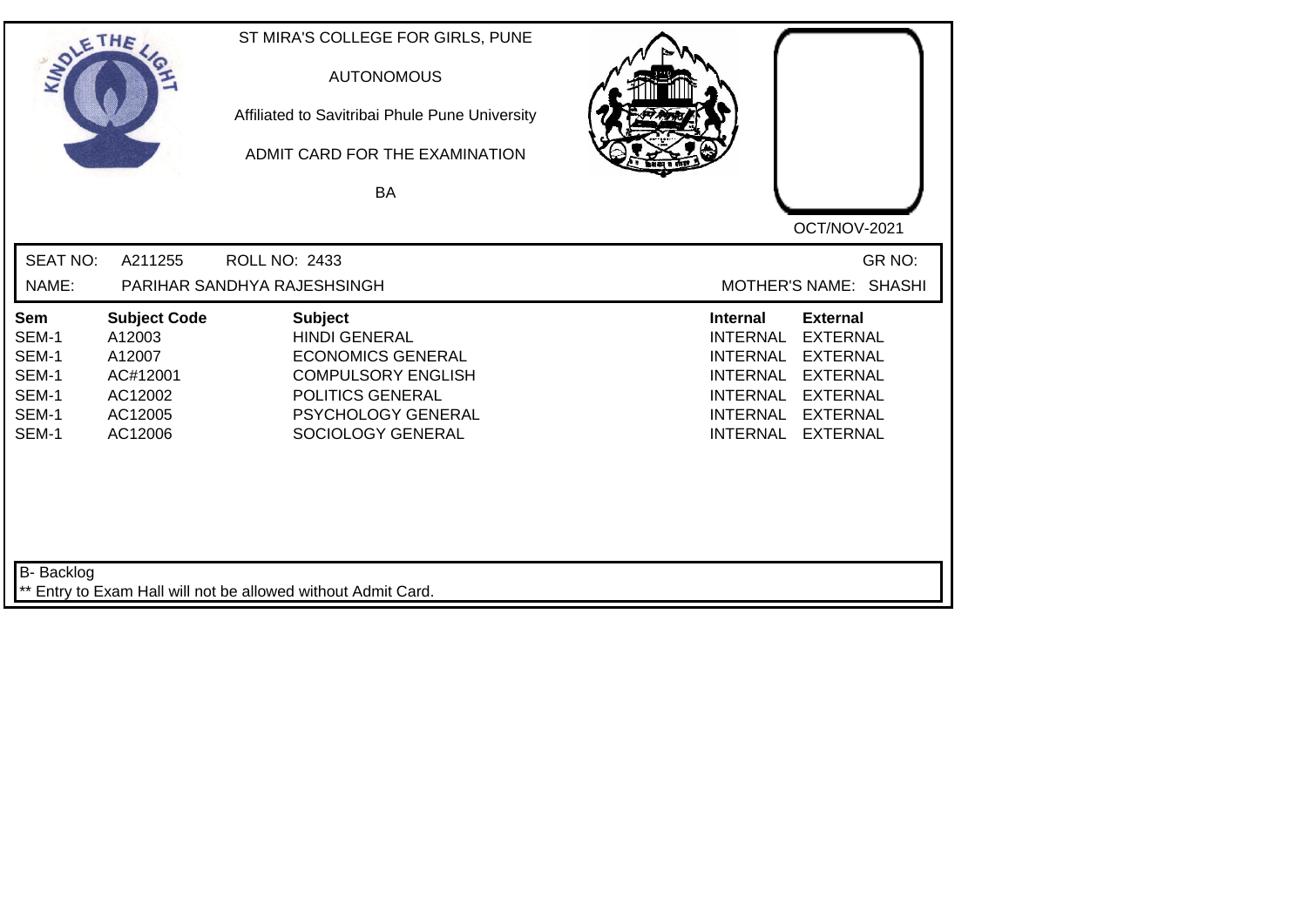| SOLETHE ,                                                        |                                                                                      | ST MIRA'S COLLEGE FOR GIRLS, PUNE<br><b>AUTONOMOUS</b><br>Affiliated to Savitribai Phule Pune University<br>ADMIT CARD FOR THE EXAMINATION<br><b>BA</b>                | OCT/NOV-2021                                                                                                                                                                                                                                                           |
|------------------------------------------------------------------|--------------------------------------------------------------------------------------|------------------------------------------------------------------------------------------------------------------------------------------------------------------------|------------------------------------------------------------------------------------------------------------------------------------------------------------------------------------------------------------------------------------------------------------------------|
| <b>SEAT NO:</b><br>NAME:                                         | A211311                                                                              | <b>ROLL NO: 2434</b><br>SONAWANE VISHAKHA VISHAL                                                                                                                       | GR NO:<br>MOTHER'S NAME: ASHA                                                                                                                                                                                                                                          |
| <b>Sem</b><br>SEM-1<br>SEM-1<br>SEM-1<br>SEM-1<br>SEM-1<br>SEM-1 | <b>Subject Code</b><br>A12004<br>A12007<br>AC#12001<br>AC12002<br>AC12004<br>AC12006 | <b>Subject</b><br><b>MARATHI GENERAL</b><br><b>ECONOMICS GENERAL</b><br><b>COMPULSORY ENGLISH</b><br>POLITICS GENERAL<br><b>EDUCATION GENERAL</b><br>SOCIOLOGY GENERAL | <b>Internal</b><br><b>External</b><br><b>INTERNAL</b><br><b>EXTERNAL</b><br><b>INTERNAL</b><br><b>EXTERNAL</b><br><b>INTERNAL</b><br><b>EXTERNAL</b><br><b>EXTERNAL</b><br><b>INTERNAL</b><br><b>INTERNAL</b><br><b>EXTERNAL</b><br><b>INTERNAL</b><br><b>EXTERNAL</b> |
| B- Backlog                                                       |                                                                                      | ** Entry to Exam Hall will not be allowed without Admit Card.                                                                                                          |                                                                                                                                                                                                                                                                        |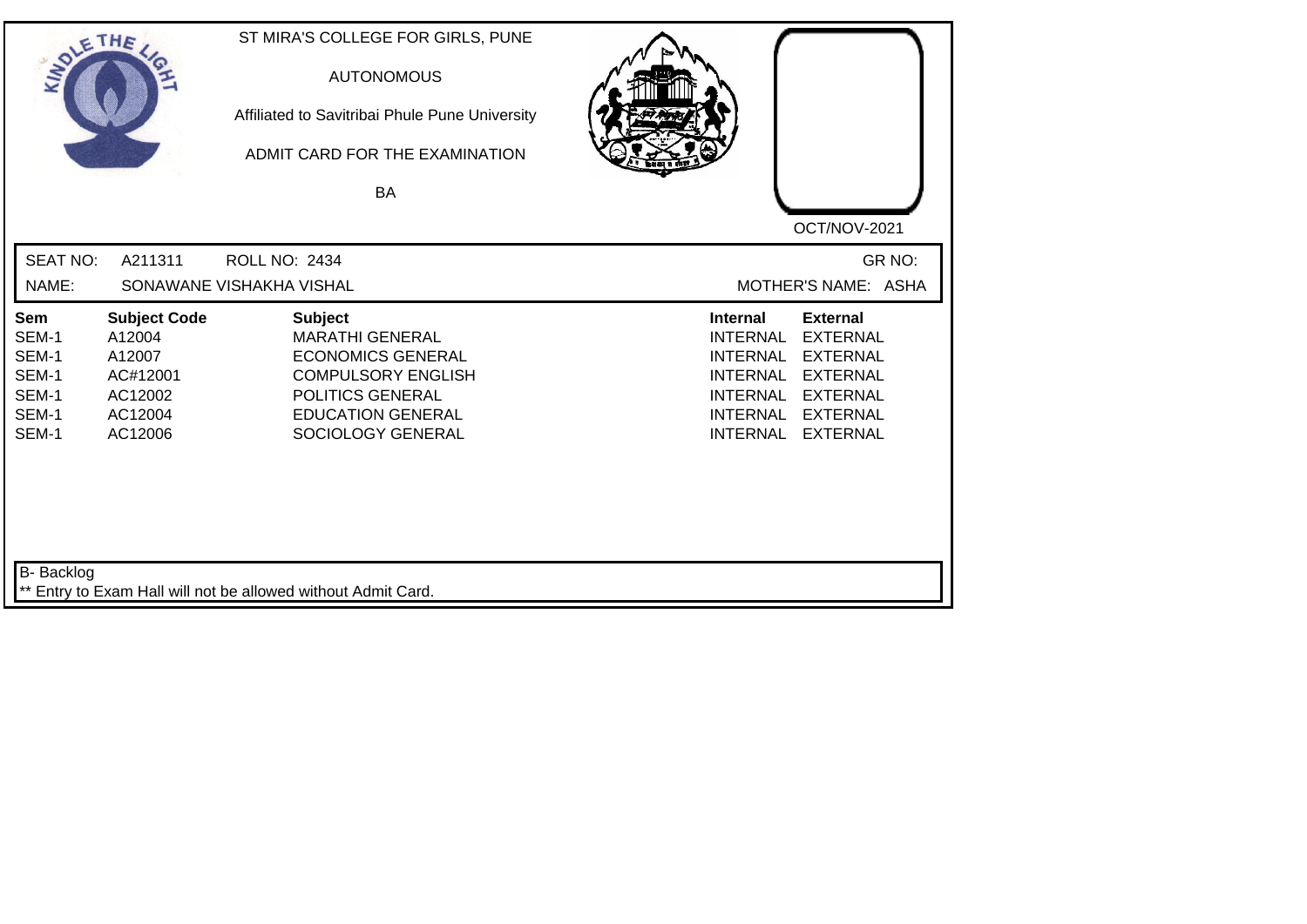| SOLETHE .                                                        |                                                                                      | ST MIRA'S COLLEGE FOR GIRLS, PUNE<br><b>AUTONOMOUS</b><br>Affiliated to Savitribai Phule Pune University<br>ADMIT CARD FOR THE EXAMINATION<br><b>BA</b>               | OCT/NOV-2021                                                                                                                                                                                                                                                           |
|------------------------------------------------------------------|--------------------------------------------------------------------------------------|-----------------------------------------------------------------------------------------------------------------------------------------------------------------------|------------------------------------------------------------------------------------------------------------------------------------------------------------------------------------------------------------------------------------------------------------------------|
| <b>SEAT NO:</b><br>NAME:                                         | A211282                                                                              | <b>ROLL NO: 2435</b><br>PAWAR SNEHAL GANESH                                                                                                                           | GR NO:<br>MOTHER'S NAME: ANJALI                                                                                                                                                                                                                                        |
| <b>Sem</b><br>SEM-1<br>SEM-1<br>SEM-1<br>SEM-1<br>SEM-1<br>SEM-1 | <b>Subject Code</b><br>A12003<br>A12007<br>AC#12001<br>AC12002<br>AC12005<br>AC12006 | <b>Subject</b><br><b>HINDI GENERAL</b><br><b>ECONOMICS GENERAL</b><br><b>COMPULSORY ENGLISH</b><br>POLITICS GENERAL<br><b>PSYCHOLOGY GENERAL</b><br>SOCIOLOGY GENERAL | <b>External</b><br><b>Internal</b><br><b>EXTERNAL</b><br><b>INTERNAL</b><br><b>EXTERNAL</b><br><b>INTERNAL</b><br><b>INTERNAL</b><br><b>EXTERNAL</b><br><b>INTERNAL</b><br><b>EXTERNAL</b><br><b>INTERNAL</b><br><b>EXTERNAL</b><br><b>INTERNAL</b><br><b>EXTERNAL</b> |
| B- Backlog                                                       |                                                                                      | ** Entry to Exam Hall will not be allowed without Admit Card.                                                                                                         |                                                                                                                                                                                                                                                                        |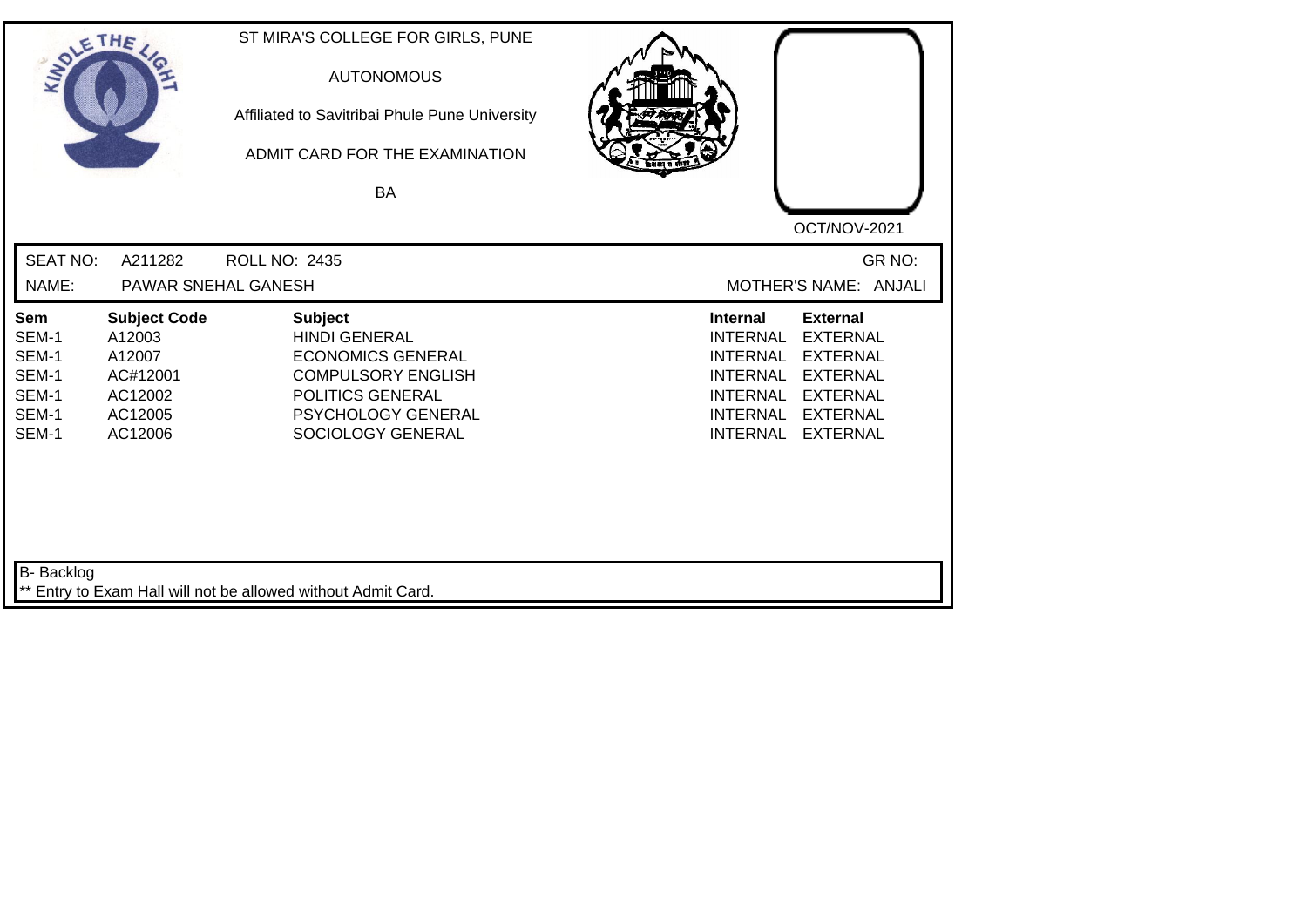| SOLE THE                                                  |                                                                                      | ST MIRA'S COLLEGE FOR GIRLS, PUNE<br><b>AUTONOMOUS</b><br>Affiliated to Savitribai Phule Pune University<br>ADMIT CARD FOR THE EXAMINATION<br>BA               |                                                                                                                                                                                                                                                                        |
|-----------------------------------------------------------|--------------------------------------------------------------------------------------|----------------------------------------------------------------------------------------------------------------------------------------------------------------|------------------------------------------------------------------------------------------------------------------------------------------------------------------------------------------------------------------------------------------------------------------------|
| <b>SEAT NO:</b><br>NAME:                                  | A211299<br><b>ANUSHKA THAPA</b>                                                      | ROLL NO: 2436                                                                                                                                                  | OCT/NOV-2021<br>GR NO:<br>MOTHER'S NAME: SHEETAL                                                                                                                                                                                                                       |
| Sem<br>SEM-1<br>SEM-1<br>SEM-1<br>SEM-1<br>SEM-1<br>SEM-1 | <b>Subject Code</b><br>A12003<br>A12007<br>AC#12001<br>AC12002<br>AC12005<br>AC12006 | <b>Subject</b><br><b>HINDI GENERAL</b><br><b>ECONOMICS GENERAL</b><br><b>COMPULSORY ENGLISH</b><br>POLITICS GENERAL<br>PSYCHOLOGY GENERAL<br>SOCIOLOGY GENERAL | <b>Internal</b><br><b>External</b><br><b>INTERNAL</b><br><b>EXTERNAL</b><br><b>EXTERNAL</b><br><b>INTERNAL</b><br><b>EXTERNAL</b><br><b>INTERNAL</b><br><b>INTERNAL</b><br><b>EXTERNAL</b><br><b>INTERNAL</b><br><b>EXTERNAL</b><br><b>INTERNAL</b><br><b>EXTERNAL</b> |
| <b>B-</b> Backlog                                         |                                                                                      | ** Entry to Exam Hall will not be allowed without Admit Card.                                                                                                  |                                                                                                                                                                                                                                                                        |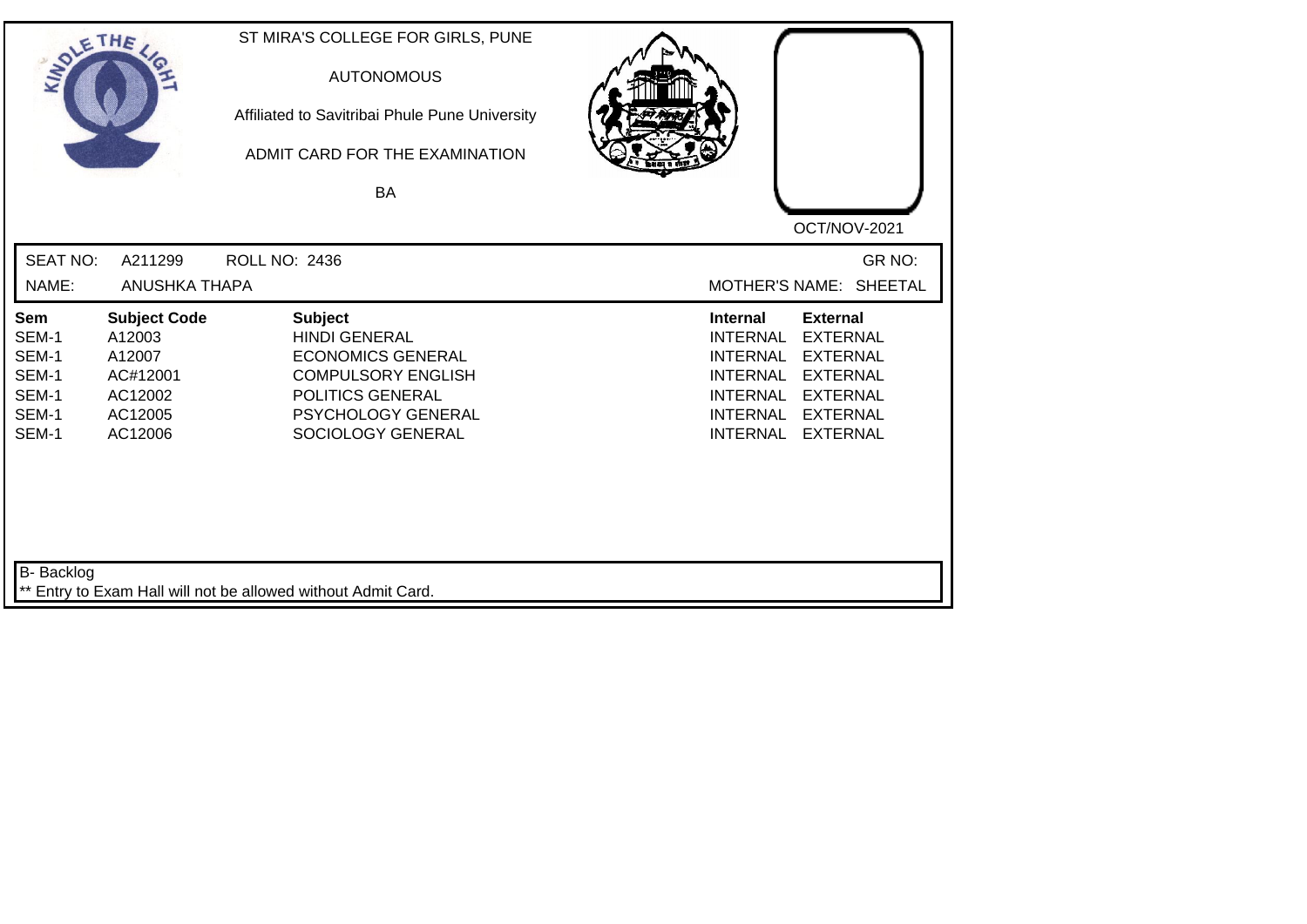| SOLETHE ,                                                        |                                                                                      | ST MIRA'S COLLEGE FOR GIRLS, PUNE<br><b>AUTONOMOUS</b><br>Affiliated to Savitribai Phule Pune University<br>ADMIT CARD FOR THE EXAMINATION<br><b>BA</b>               | OCT/NOV-2021                                                                                                                                                                                                                                                           |
|------------------------------------------------------------------|--------------------------------------------------------------------------------------|-----------------------------------------------------------------------------------------------------------------------------------------------------------------------|------------------------------------------------------------------------------------------------------------------------------------------------------------------------------------------------------------------------------------------------------------------------|
| <b>SEAT NO:</b><br>NAME:                                         | A211196                                                                              | ROLL NO: 2437<br><b>GAVHANE MADHAVI SHEKHAR</b>                                                                                                                       | GR NO:<br>MOTHER'S NAME: JYOTI                                                                                                                                                                                                                                         |
| <b>Sem</b><br>SEM-1<br>SEM-1<br>SEM-1<br>SEM-1<br>SEM-1<br>SEM-1 | <b>Subject Code</b><br>A12003<br>A12007<br>AC#12001<br>AC12002<br>AC12004<br>AC12005 | <b>Subject</b><br><b>HINDI GENERAL</b><br><b>ECONOMICS GENERAL</b><br><b>COMPULSORY ENGLISH</b><br>POLITICS GENERAL<br><b>EDUCATION GENERAL</b><br>PSYCHOLOGY GENERAL | <b>Internal</b><br><b>External</b><br><b>INTERNAL</b><br><b>EXTERNAL</b><br><b>INTERNAL</b><br><b>EXTERNAL</b><br><b>INTERNAL</b><br><b>EXTERNAL</b><br><b>EXTERNAL</b><br><b>INTERNAL</b><br><b>INTERNAL</b><br><b>EXTERNAL</b><br><b>INTERNAL</b><br><b>EXTERNAL</b> |
| B- Backlog                                                       |                                                                                      | ** Entry to Exam Hall will not be allowed without Admit Card.                                                                                                         |                                                                                                                                                                                                                                                                        |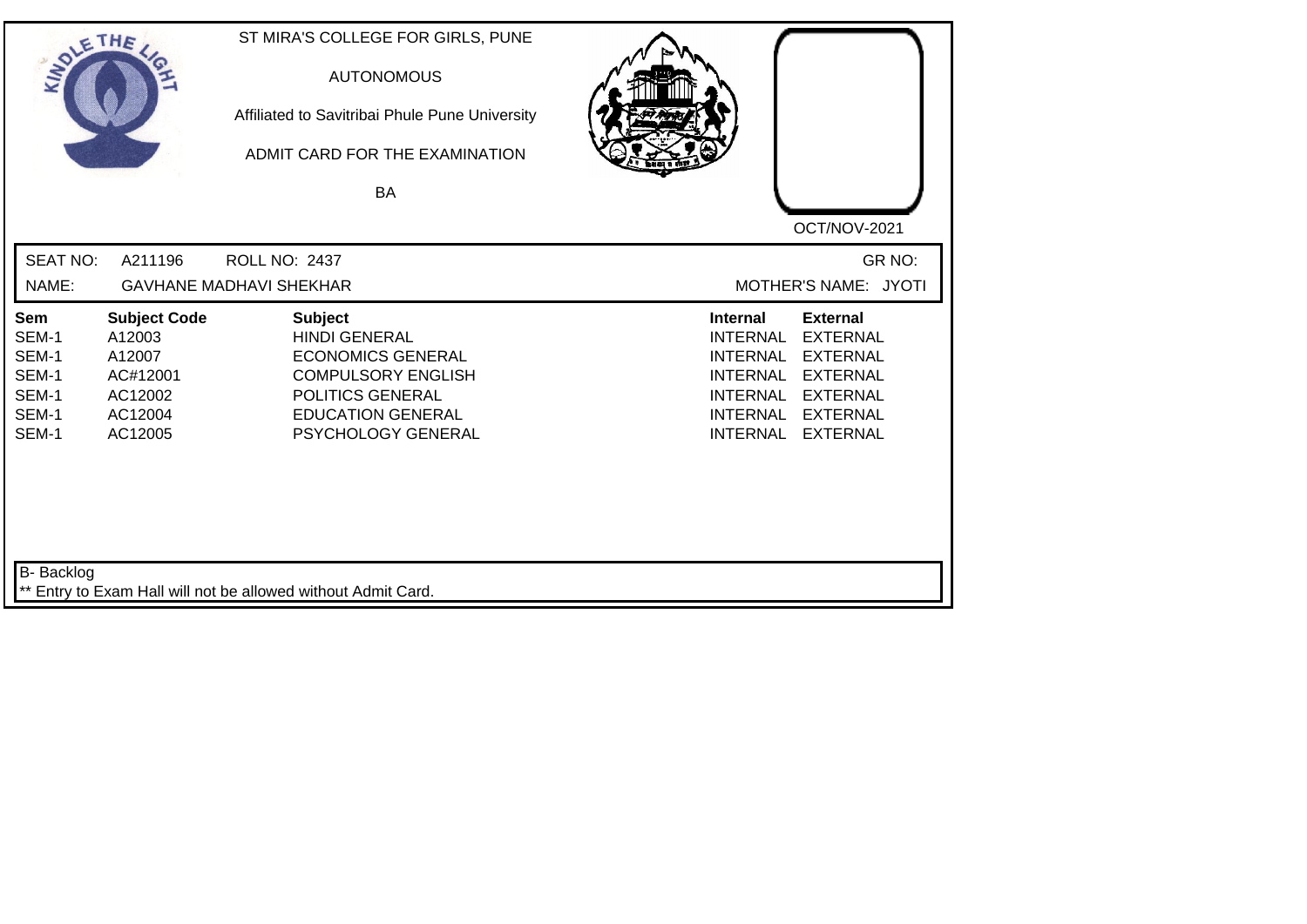| SOLETHE ,                                                 |                                                                                      | ST MIRA'S COLLEGE FOR GIRLS, PUNE<br><b>AUTONOMOUS</b><br>Affiliated to Savitribai Phule Pune University<br>ADMIT CARD FOR THE EXAMINATION<br>BA                     | OCT/NOV-2021                                                                                                                                                                                                                                                           |
|-----------------------------------------------------------|--------------------------------------------------------------------------------------|----------------------------------------------------------------------------------------------------------------------------------------------------------------------|------------------------------------------------------------------------------------------------------------------------------------------------------------------------------------------------------------------------------------------------------------------------|
| <b>SEAT NO:</b><br>NAME:                                  | A211241                                                                              | ROLL NO: 2438<br>RUTIKA RAVINDRA YADAV                                                                                                                               | GR NO:<br>MOTHER'S NAME: VIJAYA                                                                                                                                                                                                                                        |
| Sem<br>SEM-1<br>SEM-1<br>SEM-1<br>SEM-1<br>SEM-1<br>SEM-1 | <b>Subject Code</b><br>A12003<br>A12007<br>AC#12001<br>AC12002<br>AC12004<br>AC12006 | <b>Subject</b><br><b>HINDI GENERAL</b><br><b>ECONOMICS GENERAL</b><br><b>COMPULSORY ENGLISH</b><br>POLITICS GENERAL<br><b>EDUCATION GENERAL</b><br>SOCIOLOGY GENERAL | <b>External</b><br><b>Internal</b><br><b>EXTERNAL</b><br><b>INTERNAL</b><br><b>INTERNAL</b><br><b>EXTERNAL</b><br><b>EXTERNAL</b><br><b>INTERNAL</b><br><b>INTERNAL</b><br><b>EXTERNAL</b><br><b>EXTERNAL</b><br><b>INTERNAL</b><br><b>INTERNAL</b><br><b>EXTERNAL</b> |
| B- Backlog                                                |                                                                                      | ** Entry to Exam Hall will not be allowed without Admit Card.                                                                                                        |                                                                                                                                                                                                                                                                        |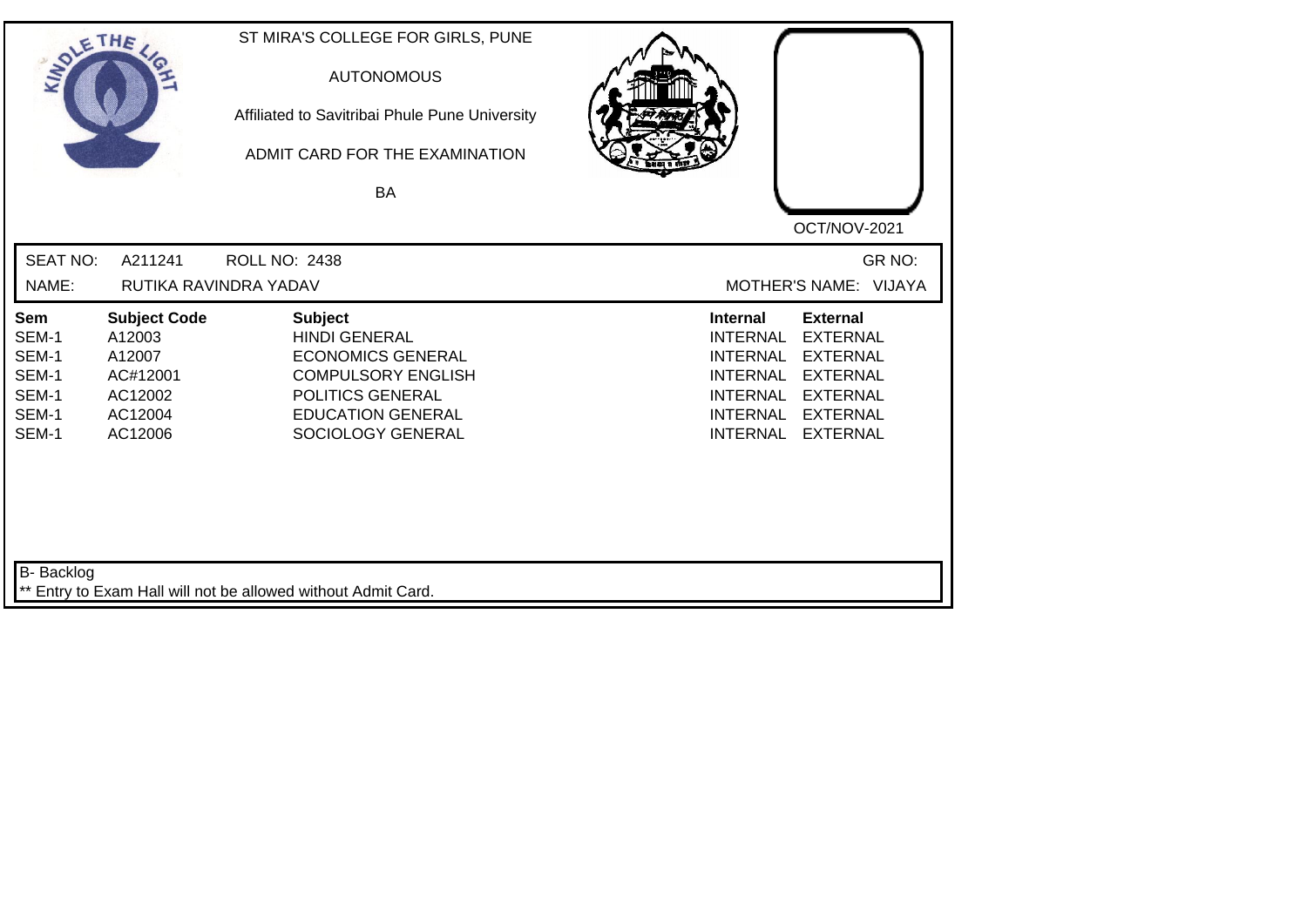| SOLETHE .                                                        |                                                                                      | ST MIRA'S COLLEGE FOR GIRLS, PUNE<br><b>AUTONOMOUS</b><br>Affiliated to Savitribai Phule Pune University<br>ADMIT CARD FOR THE EXAMINATION<br><b>BA</b>          | OCT/NOV-2021                                                                                                                                                                                                                                                           |
|------------------------------------------------------------------|--------------------------------------------------------------------------------------|------------------------------------------------------------------------------------------------------------------------------------------------------------------|------------------------------------------------------------------------------------------------------------------------------------------------------------------------------------------------------------------------------------------------------------------------|
| <b>SEAT NO:</b><br>NAME:                                         | A211284                                                                              | ROLL NO: 2439<br>PRATIKSHA SUDHAKAR RUPTAKKE                                                                                                                     | GR NO:<br>MOTHER'S NAME: NEETA                                                                                                                                                                                                                                         |
| <b>Sem</b><br>SEM-1<br>SEM-1<br>SEM-1<br>SEM-1<br>SEM-1<br>SEM-1 | <b>Subject Code</b><br>A12004<br>A12007<br>AC#12001<br>AC12002<br>AC12005<br>AC12006 | <b>Subject</b><br><b>MARATHI GENERAL</b><br><b>ECONOMICS GENERAL</b><br><b>COMPULSORY ENGLISH</b><br>POLITICS GENERAL<br>PSYCHOLOGY GENERAL<br>SOCIOLOGY GENERAL | <b>External</b><br><b>Internal</b><br><b>INTERNAL</b><br><b>EXTERNAL</b><br><b>INTERNAL</b><br><b>EXTERNAL</b><br><b>EXTERNAL</b><br><b>INTERNAL</b><br><b>INTERNAL</b><br><b>EXTERNAL</b><br><b>INTERNAL</b><br><b>EXTERNAL</b><br><b>INTERNAL</b><br><b>EXTERNAL</b> |
| B- Backlog                                                       |                                                                                      | ** Entry to Exam Hall will not be allowed without Admit Card.                                                                                                    |                                                                                                                                                                                                                                                                        |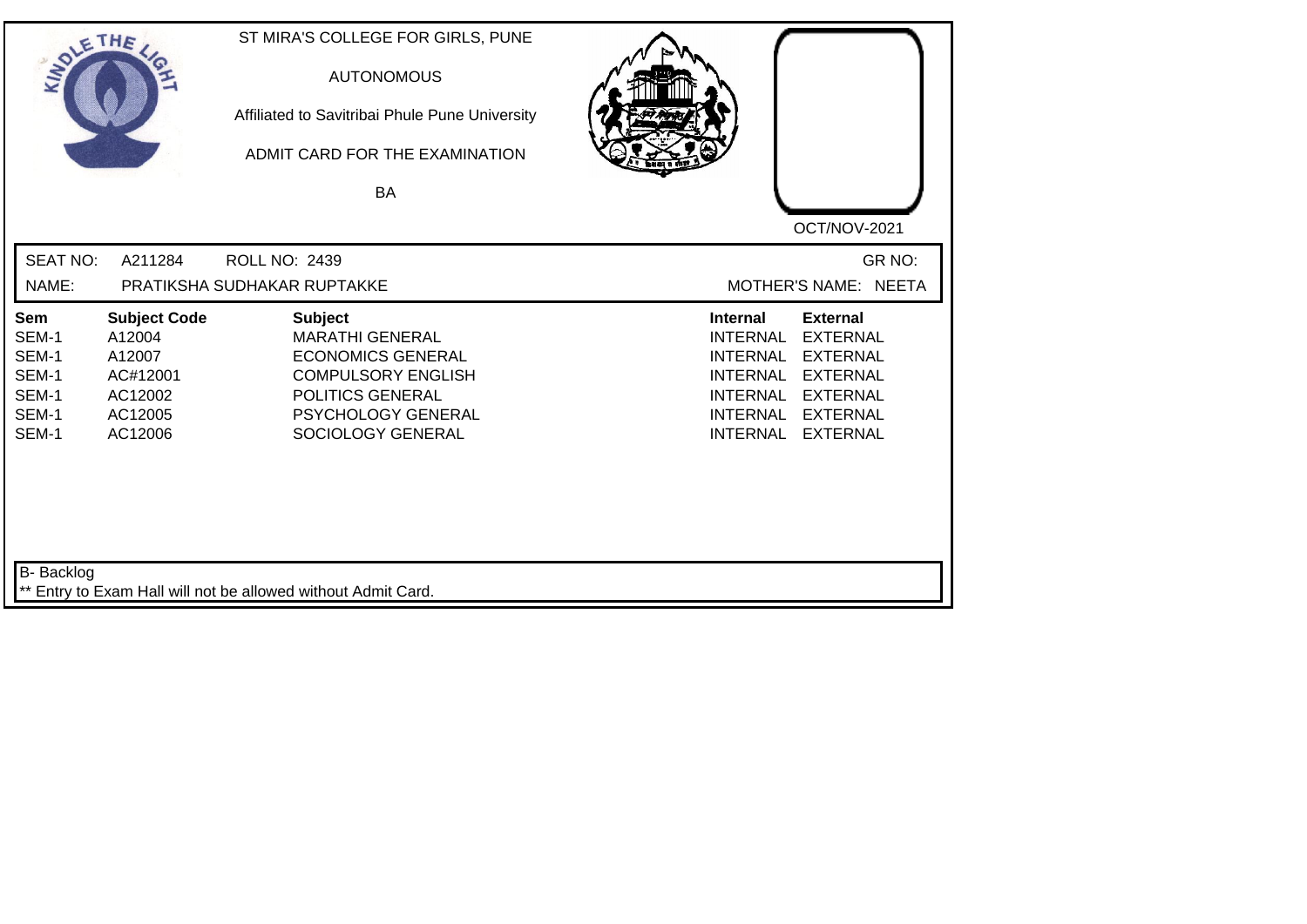| SOLETHE ,                                                 |                                                                                      | ST MIRA'S COLLEGE FOR GIRLS, PUNE<br><b>AUTONOMOUS</b><br>Affiliated to Savitribai Phule Pune University<br>ADMIT CARD FOR THE EXAMINATION<br>BA                       |                                                                                                                                                                                                                                                                        |
|-----------------------------------------------------------|--------------------------------------------------------------------------------------|------------------------------------------------------------------------------------------------------------------------------------------------------------------------|------------------------------------------------------------------------------------------------------------------------------------------------------------------------------------------------------------------------------------------------------------------------|
| <b>SEAT NO:</b><br>NAME:                                  | A211294                                                                              | <b>ROLL NO: 2440</b><br>PRAJAKTA SURESH SAPKAL                                                                                                                         | OCT/NOV-2021<br>GR NO:<br>MOTHER'S NAME: USHA                                                                                                                                                                                                                          |
| Sem<br>SEM-1<br>SEM-1<br>SEM-1<br>SEM-1<br>SEM-1<br>SEM-1 | <b>Subject Code</b><br>A12004<br>A12007<br>AC#12001<br>AC12002<br>AC12004<br>AC12006 | <b>Subject</b><br><b>MARATHI GENERAL</b><br><b>ECONOMICS GENERAL</b><br><b>COMPULSORY ENGLISH</b><br>POLITICS GENERAL<br><b>EDUCATION GENERAL</b><br>SOCIOLOGY GENERAL | <b>External</b><br><b>Internal</b><br><b>EXTERNAL</b><br><b>INTERNAL</b><br><b>INTERNAL</b><br><b>EXTERNAL</b><br><b>EXTERNAL</b><br><b>INTERNAL</b><br><b>INTERNAL</b><br><b>EXTERNAL</b><br><b>EXTERNAL</b><br><b>INTERNAL</b><br><b>INTERNAL</b><br><b>EXTERNAL</b> |
| <b>B-</b> Backlog                                         |                                                                                      | ** Entry to Exam Hall will not be allowed without Admit Card.                                                                                                          |                                                                                                                                                                                                                                                                        |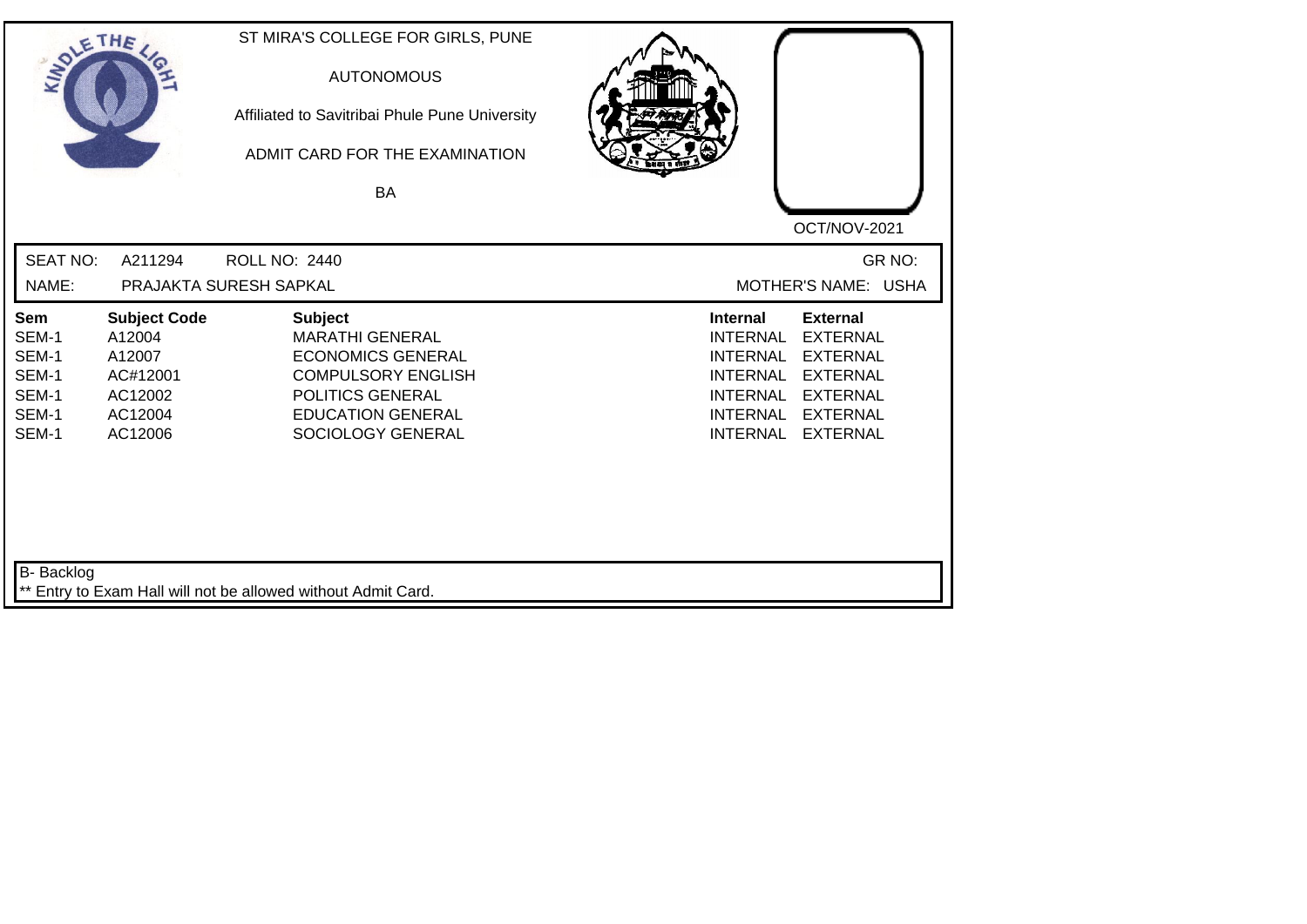| SOLE THE                                                  |                                                                                      | ST MIRA'S COLLEGE FOR GIRLS, PUNE<br><b>AUTONOMOUS</b><br>Affiliated to Savitribai Phule Pune University<br>ADMIT CARD FOR THE EXAMINATION<br><b>BA</b>        |                                                                                                                                                                                                                                                                        |
|-----------------------------------------------------------|--------------------------------------------------------------------------------------|----------------------------------------------------------------------------------------------------------------------------------------------------------------|------------------------------------------------------------------------------------------------------------------------------------------------------------------------------------------------------------------------------------------------------------------------|
|                                                           |                                                                                      |                                                                                                                                                                | OCT/NOV-2021                                                                                                                                                                                                                                                           |
| <b>SEAT NO:</b>                                           | A211191                                                                              | <b>ROLL NO: 2441</b>                                                                                                                                           | GR NO:                                                                                                                                                                                                                                                                 |
| NAME:                                                     |                                                                                      | CHOUDHARY LALITA DURGARAM                                                                                                                                      | MOTHER'S NAME: MANJU DEVI                                                                                                                                                                                                                                              |
| Sem<br>SEM-1<br>SEM-1<br>SEM-1<br>SEM-1<br>SEM-1<br>SEM-1 | <b>Subject Code</b><br>A12003<br>A12007<br>AC#12001<br>AC12002<br>AC12005<br>AC12006 | <b>Subject</b><br><b>HINDI GENERAL</b><br><b>ECONOMICS GENERAL</b><br><b>COMPULSORY ENGLISH</b><br>POLITICS GENERAL<br>PSYCHOLOGY GENERAL<br>SOCIOLOGY GENERAL | <b>External</b><br><b>Internal</b><br><b>EXTERNAL</b><br><b>INTERNAL</b><br><b>INTERNAL</b><br><b>EXTERNAL</b><br><b>INTERNAL</b><br><b>EXTERNAL</b><br><b>INTERNAL</b><br><b>EXTERNAL</b><br><b>INTERNAL</b><br><b>EXTERNAL</b><br><b>INTERNAL</b><br><b>EXTERNAL</b> |
| B- Backlog                                                |                                                                                      | ** Entry to Exam Hall will not be allowed without Admit Card.                                                                                                  |                                                                                                                                                                                                                                                                        |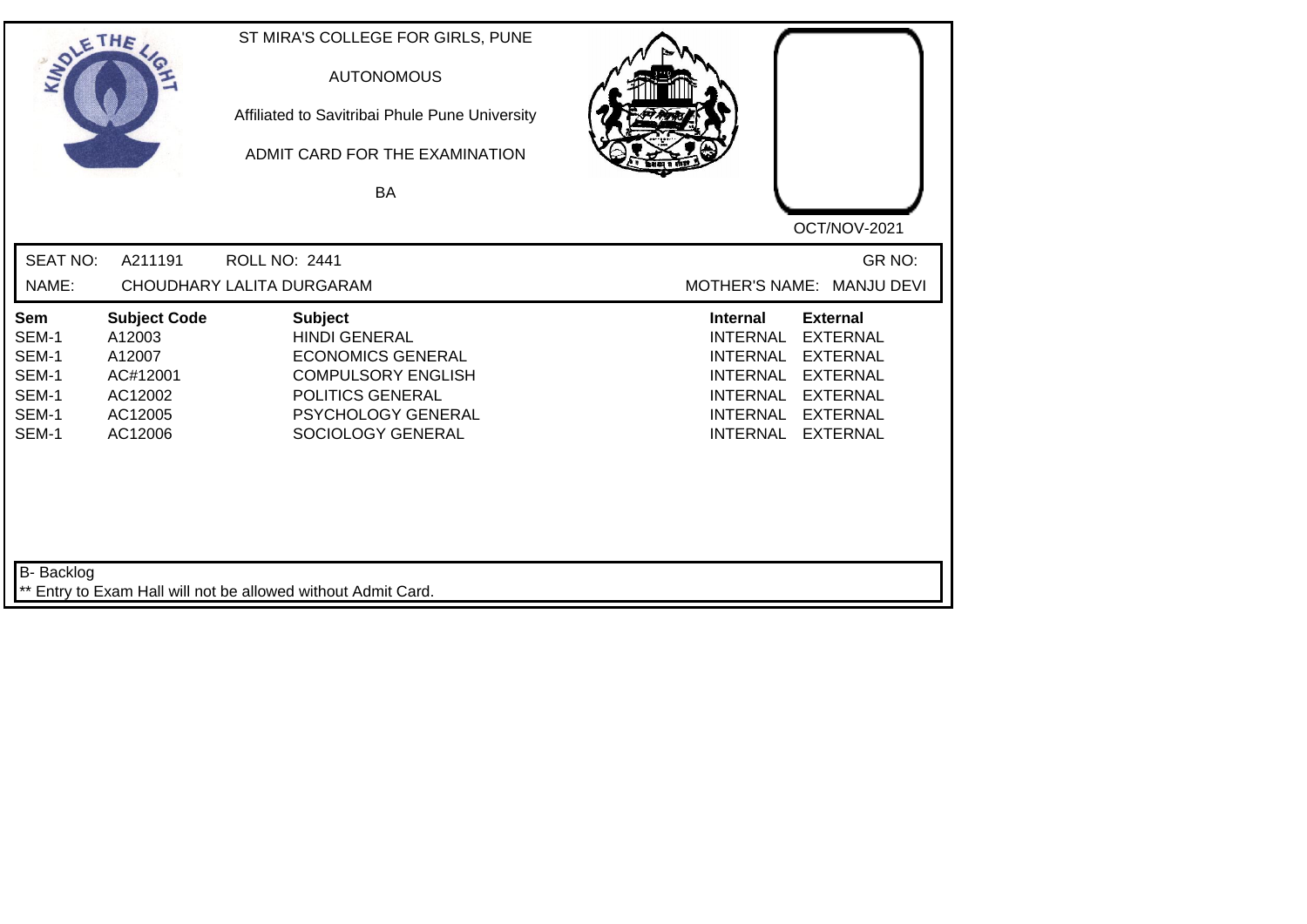| SOLETHE ,                |                               | ST MIRA'S COLLEGE FOR GIRLS, PUNE<br><b>AUTONOMOUS</b><br>Affiliated to Savitribai Phule Pune University<br>ADMIT CARD FOR THE EXAMINATION<br><b>BA</b> | OCT/NOV-2021                                                             |
|--------------------------|-------------------------------|---------------------------------------------------------------------------------------------------------------------------------------------------------|--------------------------------------------------------------------------|
| <b>SEAT NO:</b><br>NAME: | A211269                       | <b>ROLL NO: 2442</b><br>HONEY SHASHI CHHABRIA                                                                                                           | GR NO:<br>MOTHER'S NAME: GEETA                                           |
|                          |                               |                                                                                                                                                         |                                                                          |
| Sem<br>SEM-1             | <b>Subject Code</b><br>A12003 | <b>Subject</b><br><b>HINDI GENERAL</b>                                                                                                                  | <b>External</b><br><b>Internal</b><br><b>EXTERNAL</b><br><b>INTERNAL</b> |
| SEM-1                    | A12007                        | <b>ECONOMICS GENERAL</b>                                                                                                                                | <b>INTERNAL</b><br><b>EXTERNAL</b>                                       |
| SEM-1                    | AC#12001                      | <b>COMPULSORY ENGLISH</b>                                                                                                                               | <b>INTERNAL</b><br><b>EXTERNAL</b>                                       |
| SEM-1                    | AC12004                       | <b>EDUCATION GENERAL</b>                                                                                                                                | <b>EXTERNAL</b><br><b>INTERNAL</b>                                       |
| SEM-1                    | AC12005                       | PSYCHOLOGY GENERAL                                                                                                                                      | <b>INTERNAL</b><br><b>EXTERNAL</b>                                       |
| SEM-1                    | AC12006                       | SOCIOLOGY GENERAL                                                                                                                                       | <b>INTERNAL</b><br><b>EXTERNAL</b>                                       |
|                          |                               |                                                                                                                                                         |                                                                          |
| B- Backlog               |                               | ** Entry to Exam Hall will not be allowed without Admit Card.                                                                                           |                                                                          |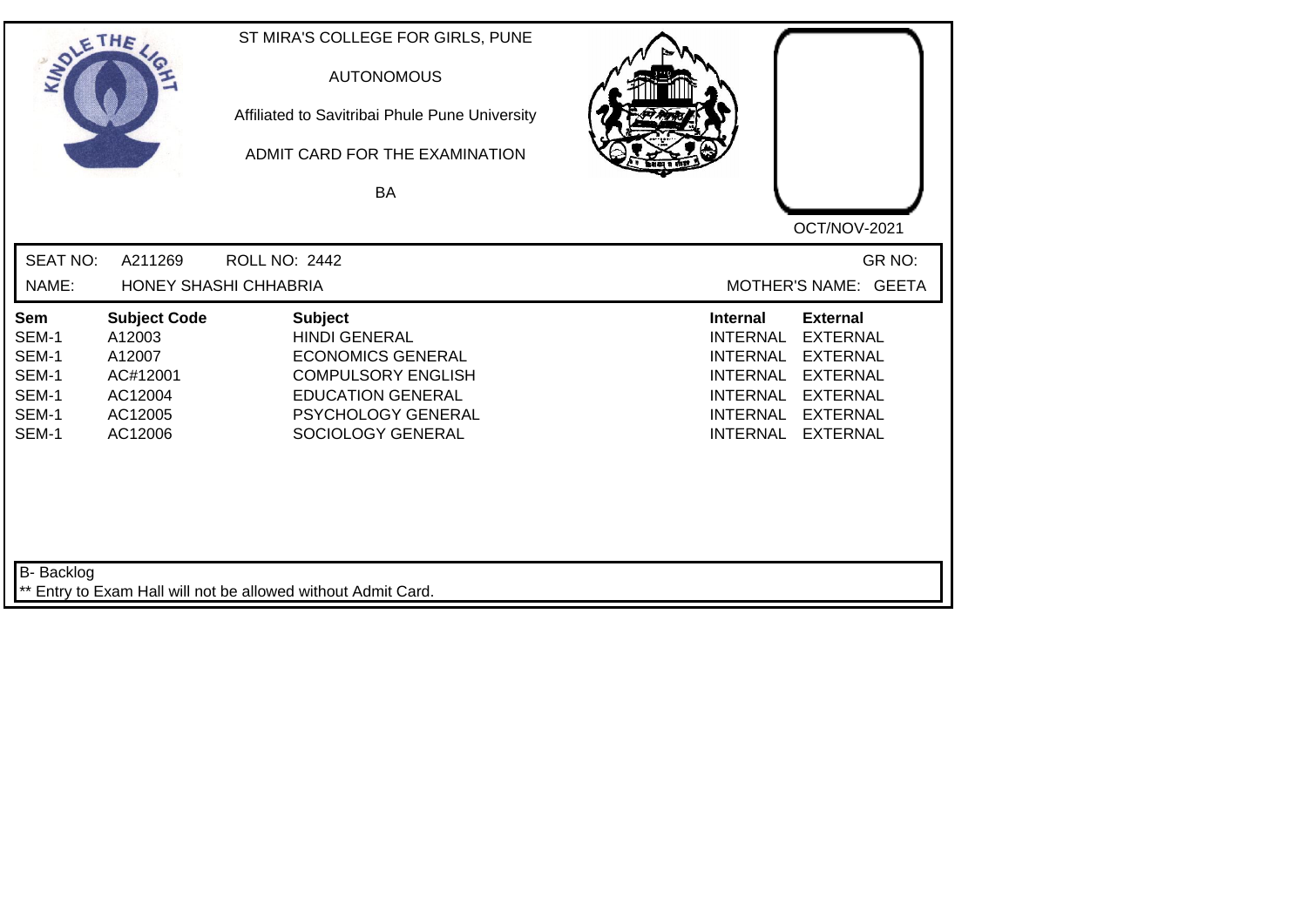| SOLE THE                                                  |                                                                                      | ST MIRA'S COLLEGE FOR GIRLS, PUNE<br><b>AUTONOMOUS</b><br>Affiliated to Savitribai Phule Pune University<br>ADMIT CARD FOR THE EXAMINATION<br><b>BA</b>                                  | OCT/NOV-2021                                                                                                                                                                                                                                                           |
|-----------------------------------------------------------|--------------------------------------------------------------------------------------|------------------------------------------------------------------------------------------------------------------------------------------------------------------------------------------|------------------------------------------------------------------------------------------------------------------------------------------------------------------------------------------------------------------------------------------------------------------------|
| <b>SEAT NO:</b><br>NAME:                                  | A211247                                                                              | <b>ROLL NO: 2443</b><br><b>BHARMAL SAKINA HUZEFA</b>                                                                                                                                     | GR NO:<br>MOTHER'S NAME: NAFISA                                                                                                                                                                                                                                        |
| Sem<br>SEM-1<br>SEM-1<br>SEM-1<br>SEM-1<br>SEM-1<br>SEM-1 | <b>Subject Code</b><br>A12003<br>A12007<br>AC#12001<br>AC12001<br>AC12005<br>AC12006 | <b>Subject</b><br><b>HINDI GENERAL</b><br><b>ECONOMICS GENERAL</b><br><b>COMPULSORY ENGLISH</b><br><b>BUSINESS MATHEMATICS AND STATISTICS</b><br>PSYCHOLOGY GENERAL<br>SOCIOLOGY GENERAL | <b>External</b><br><b>Internal</b><br><b>EXTERNAL</b><br><b>INTERNAL</b><br><b>INTERNAL</b><br><b>EXTERNAL</b><br><b>EXTERNAL</b><br><b>INTERNAL</b><br><b>INTERNAL</b><br><b>EXTERNAL</b><br><b>INTERNAL</b><br><b>EXTERNAL</b><br><b>INTERNAL</b><br><b>EXTERNAL</b> |
| B- Backlog                                                |                                                                                      | ** Entry to Exam Hall will not be allowed without Admit Card.                                                                                                                            |                                                                                                                                                                                                                                                                        |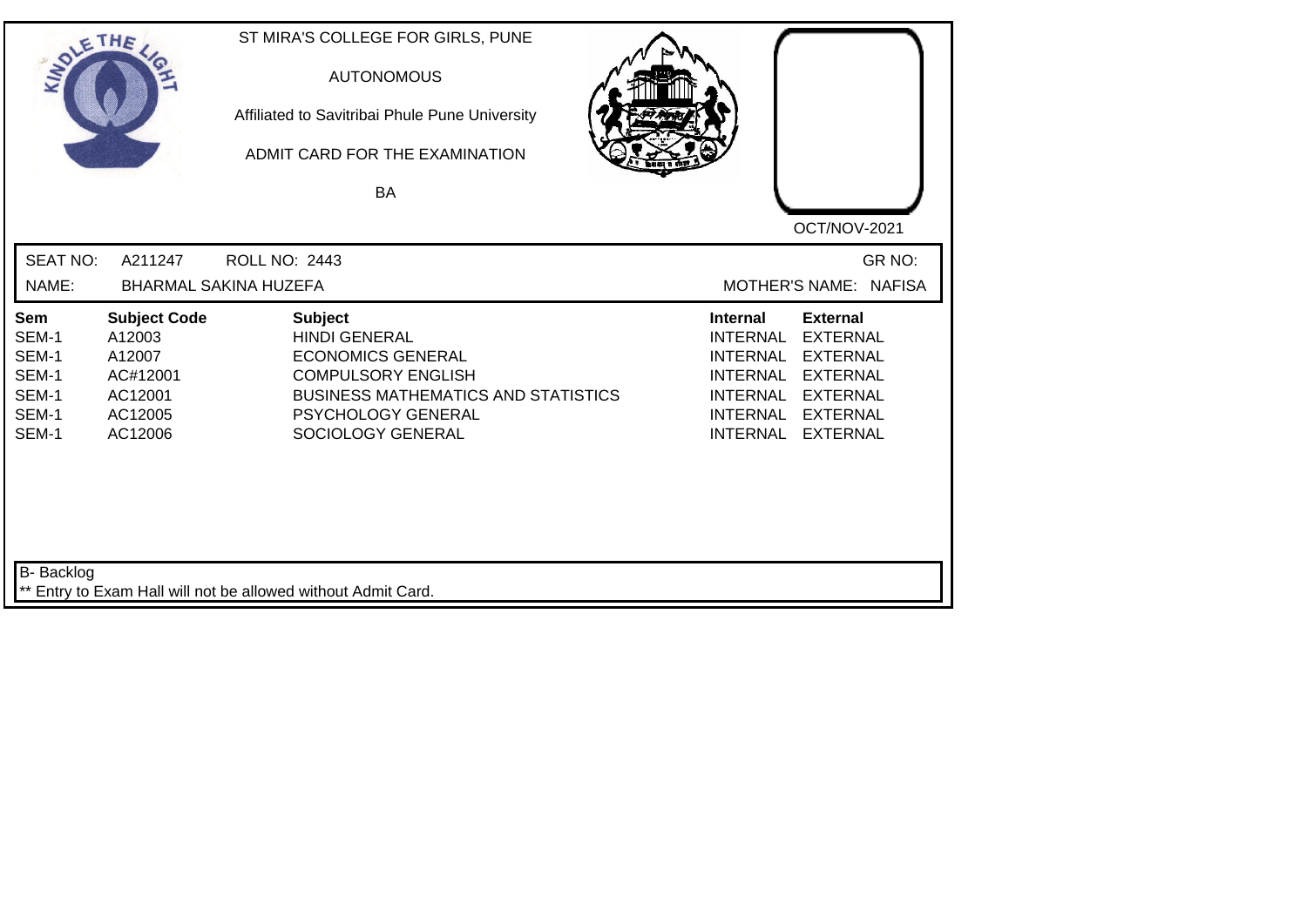| SOLETHE .                                                 |                                                                                      | ST MIRA'S COLLEGE FOR GIRLS, PUNE<br><b>AUTONOMOUS</b><br>Affiliated to Savitribai Phule Pune University<br>ADMIT CARD FOR THE EXAMINATION<br>BA                      | OCT/NOV-2021                                                                                                                                                                                                                                                           |
|-----------------------------------------------------------|--------------------------------------------------------------------------------------|-----------------------------------------------------------------------------------------------------------------------------------------------------------------------|------------------------------------------------------------------------------------------------------------------------------------------------------------------------------------------------------------------------------------------------------------------------|
| <b>SEAT NO:</b><br>NAME:                                  | A211151                                                                              | <b>ROLL NO: 2444</b><br>CHAMANSHAIKH FARHATNAAZ ALTAF                                                                                                                 | GR NO:<br>MOTHER'S NAME: TARANNUM                                                                                                                                                                                                                                      |
| Sem<br>SEM-1<br>SEM-1<br>SEM-1<br>SEM-1<br>SEM-1<br>SEM-1 | <b>Subject Code</b><br>A12003<br>A12007<br>AC#12001<br>AC12002<br>AC12004<br>AC12005 | <b>Subject</b><br><b>HINDI GENERAL</b><br><b>ECONOMICS GENERAL</b><br><b>COMPULSORY ENGLISH</b><br>POLITICS GENERAL<br><b>EDUCATION GENERAL</b><br>PSYCHOLOGY GENERAL | <b>Internal</b><br><b>External</b><br><b>INTERNAL</b><br><b>EXTERNAL</b><br><b>INTERNAL</b><br><b>EXTERNAL</b><br><b>INTERNAL</b><br><b>EXTERNAL</b><br><b>INTERNAL</b><br><b>EXTERNAL</b><br><b>INTERNAL</b><br><b>EXTERNAL</b><br><b>INTERNAL</b><br><b>EXTERNAL</b> |
| B- Backlog                                                |                                                                                      | ** Entry to Exam Hall will not be allowed without Admit Card.                                                                                                         |                                                                                                                                                                                                                                                                        |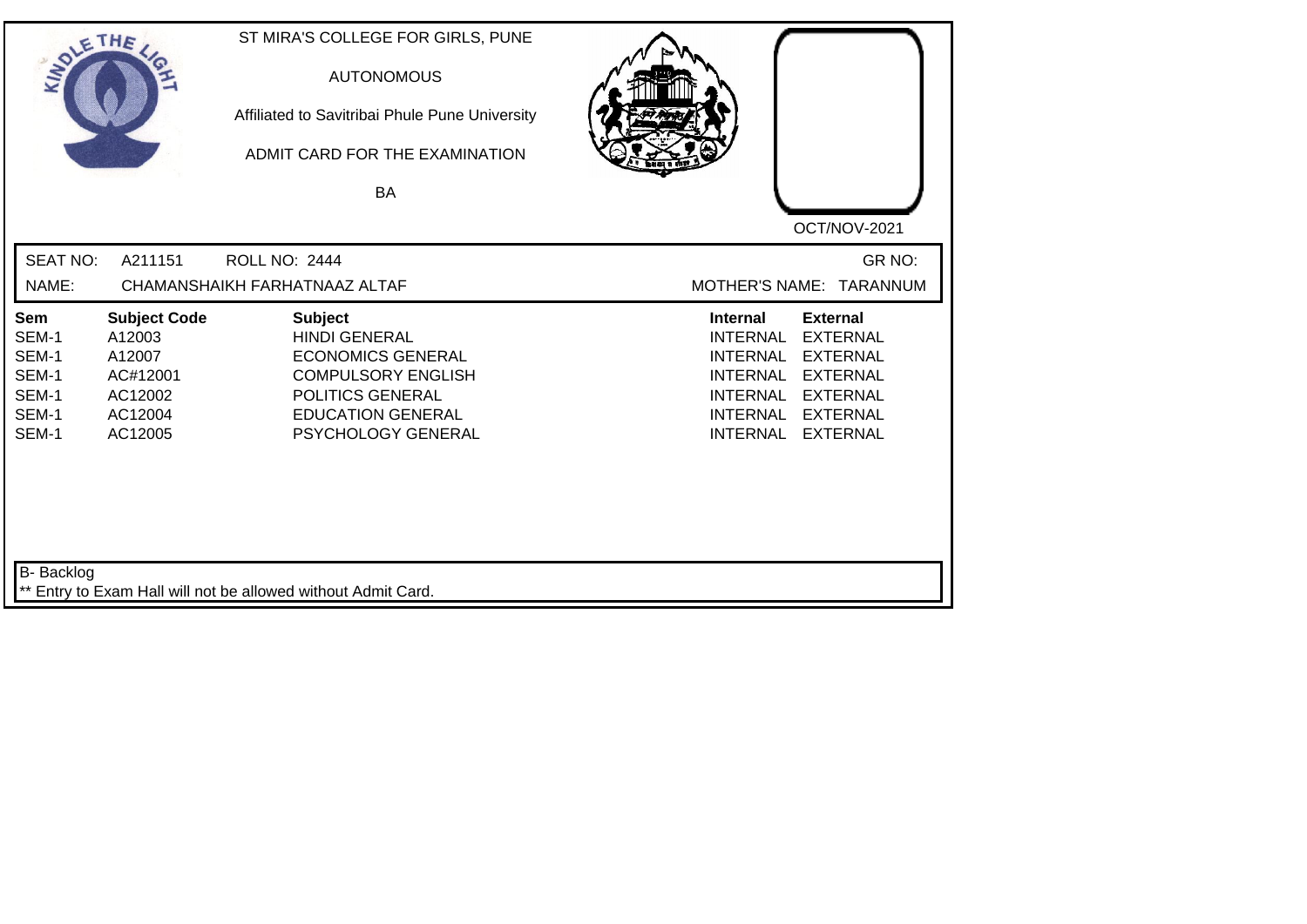| SOLETHE ,                                                        |                                                                                      | ST MIRA'S COLLEGE FOR GIRLS, PUNE<br><b>AUTONOMOUS</b><br>Affiliated to Savitribai Phule Pune University<br>ADMIT CARD FOR THE EXAMINATION<br>BA                      | OCT/NOV-2021                                                                                                                                                                                                                                                           |
|------------------------------------------------------------------|--------------------------------------------------------------------------------------|-----------------------------------------------------------------------------------------------------------------------------------------------------------------------|------------------------------------------------------------------------------------------------------------------------------------------------------------------------------------------------------------------------------------------------------------------------|
| <b>SEAT NO:</b><br>NAME:                                         | A211280                                                                              | <b>ROLL NO: 2445</b><br>PILLAI SNEHA SHREEKUMAR                                                                                                                       | GR NO:<br>MOTHER'S NAME: NISHA                                                                                                                                                                                                                                         |
| <b>Sem</b><br>SEM-1<br>SEM-1<br>SEM-1<br>SEM-1<br>SEM-1<br>SEM-1 | <b>Subject Code</b><br>A12003<br>A12007<br>AC#12001<br>AC12002<br>AC12004<br>AC12005 | <b>Subject</b><br><b>HINDI GENERAL</b><br><b>ECONOMICS GENERAL</b><br><b>COMPULSORY ENGLISH</b><br>POLITICS GENERAL<br><b>EDUCATION GENERAL</b><br>PSYCHOLOGY GENERAL | <b>Internal</b><br><b>External</b><br><b>INTERNAL</b><br><b>EXTERNAL</b><br><b>EXTERNAL</b><br><b>INTERNAL</b><br><b>INTERNAL</b><br><b>EXTERNAL</b><br><b>INTERNAL</b><br><b>EXTERNAL</b><br><b>INTERNAL</b><br><b>EXTERNAL</b><br><b>INTERNAL</b><br><b>EXTERNAL</b> |
| B- Backlog                                                       |                                                                                      | ** Entry to Exam Hall will not be allowed without Admit Card.                                                                                                         |                                                                                                                                                                                                                                                                        |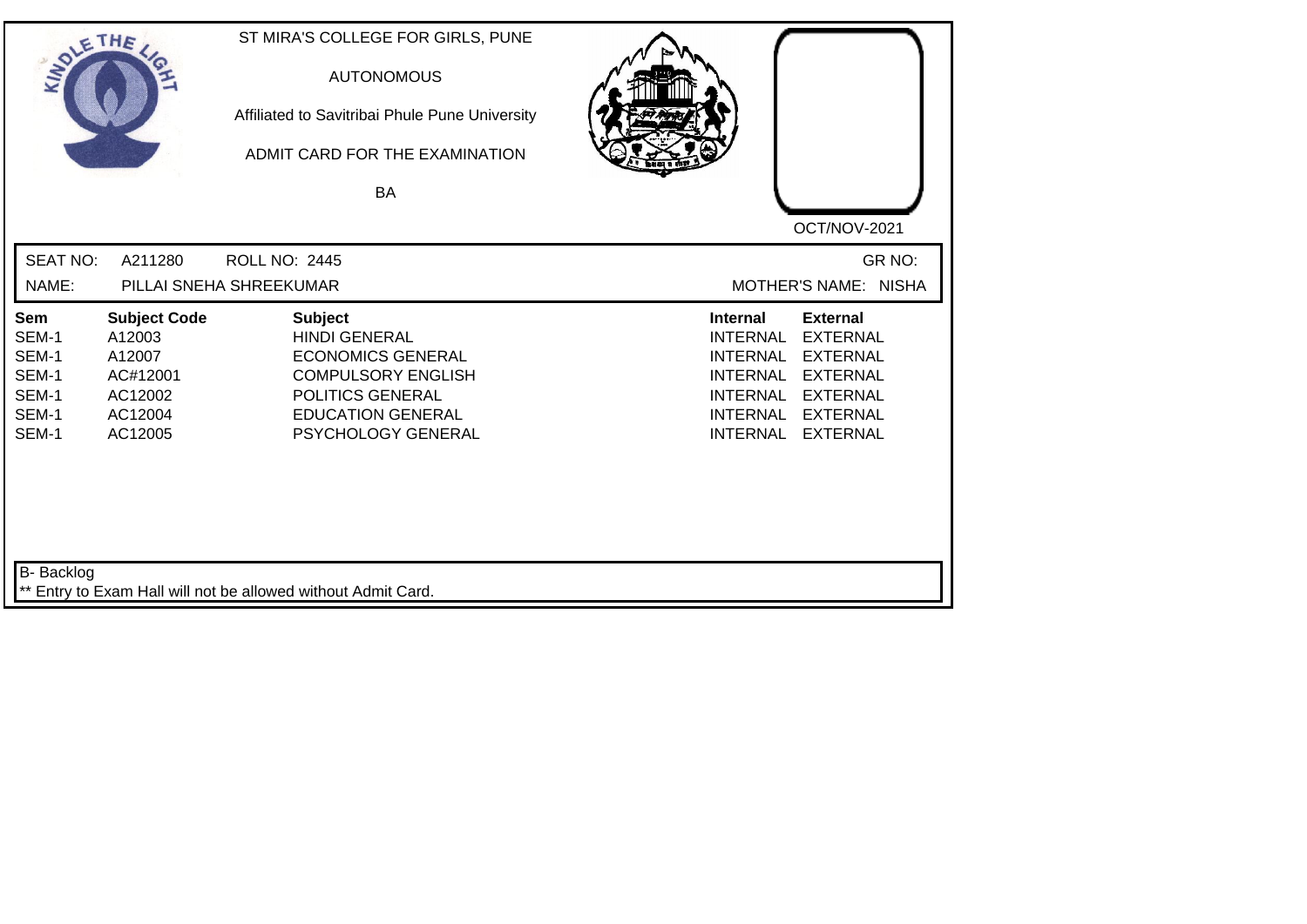| SOLE THE                                                  |                                                                                      | ST MIRA'S COLLEGE FOR GIRLS, PUNE<br><b>AUTONOMOUS</b><br>Affiliated to Savitribai Phule Pune University<br>ADMIT CARD FOR THE EXAMINATION<br><b>BA</b>               |                                                                                                                                                                                                                                                                        |
|-----------------------------------------------------------|--------------------------------------------------------------------------------------|-----------------------------------------------------------------------------------------------------------------------------------------------------------------------|------------------------------------------------------------------------------------------------------------------------------------------------------------------------------------------------------------------------------------------------------------------------|
| <b>SEAT NO:</b><br>NAME:                                  | A211169<br>SAYYED HIRA ZAKIR                                                         | <b>ROLL NO: 2446</b>                                                                                                                                                  | OCT/NOV-2021<br>GR NO:<br>MOTHER'S NAME: PARVIN                                                                                                                                                                                                                        |
| Sem<br>SEM-1<br>SEM-1<br>SEM-1<br>SEM-1<br>SEM-1<br>SEM-1 | <b>Subject Code</b><br>A12003<br>A12007<br>AC#12001<br>AC12002<br>AC12004<br>AC12005 | <b>Subject</b><br><b>HINDI GENERAL</b><br><b>ECONOMICS GENERAL</b><br><b>COMPULSORY ENGLISH</b><br>POLITICS GENERAL<br><b>EDUCATION GENERAL</b><br>PSYCHOLOGY GENERAL | <b>External</b><br><b>Internal</b><br><b>EXTERNAL</b><br><b>INTERNAL</b><br><b>INTERNAL</b><br><b>EXTERNAL</b><br><b>EXTERNAL</b><br><b>INTERNAL</b><br><b>INTERNAL</b><br><b>EXTERNAL</b><br><b>INTERNAL</b><br><b>EXTERNAL</b><br><b>INTERNAL</b><br><b>EXTERNAL</b> |
| B- Backlog                                                |                                                                                      | ** Entry to Exam Hall will not be allowed without Admit Card.                                                                                                         |                                                                                                                                                                                                                                                                        |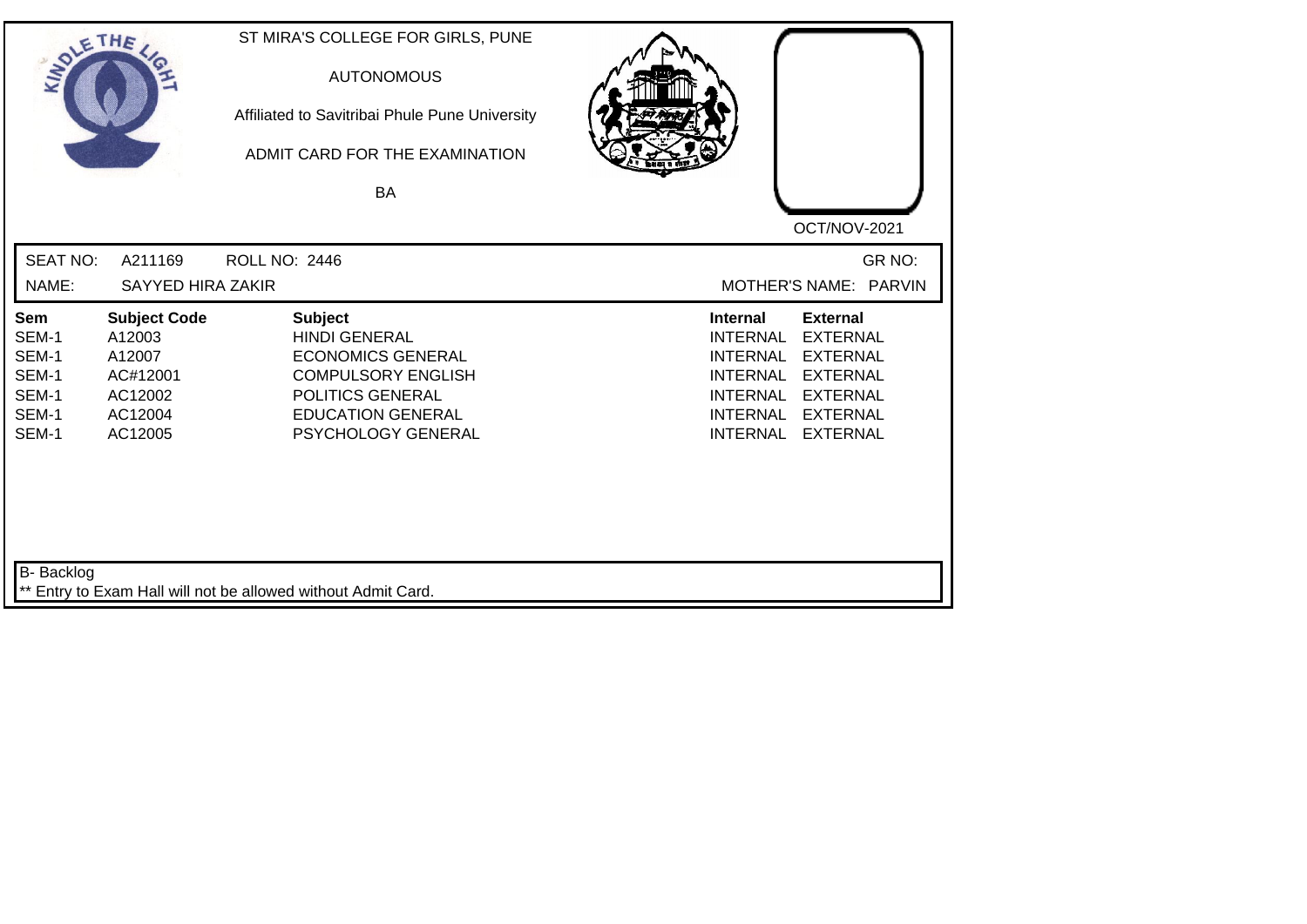| SOLE THE                                                  |                                                                                      | ST MIRA'S COLLEGE FOR GIRLS, PUNE<br><b>AUTONOMOUS</b><br>Affiliated to Savitribai Phule Pune University<br>ADMIT CARD FOR THE EXAMINATION<br>BA                                               | OCT/NOV-2021                                                                                                                                                                                                                                                           |
|-----------------------------------------------------------|--------------------------------------------------------------------------------------|------------------------------------------------------------------------------------------------------------------------------------------------------------------------------------------------|------------------------------------------------------------------------------------------------------------------------------------------------------------------------------------------------------------------------------------------------------------------------|
| <b>SEAT NO:</b><br>NAME:                                  | A211173                                                                              | <b>ROLL NO: 2447</b><br><b>BHANDARI JAINA SACHIN</b>                                                                                                                                           | GR NO:<br>MOTHER'S NAME: NEETA                                                                                                                                                                                                                                         |
| Sem<br>SEM-1<br>SEM-1<br>SEM-1<br>SEM-1<br>SEM-1<br>SEM-1 | <b>Subject Code</b><br>A12003<br>A12007<br>AC#12001<br>AC12001<br>AC12002<br>AC12005 | <b>Subject</b><br><b>HINDI GENERAL</b><br><b>ECONOMICS GENERAL</b><br><b>COMPULSORY ENGLISH</b><br><b>BUSINESS MATHEMATICS AND STATISTICS</b><br><b>POLITICS GENERAL</b><br>PSYCHOLOGY GENERAL | <b>Internal</b><br><b>External</b><br><b>INTERNAL</b><br><b>EXTERNAL</b><br><b>INTERNAL</b><br><b>EXTERNAL</b><br><b>EXTERNAL</b><br><b>INTERNAL</b><br><b>INTERNAL</b><br><b>EXTERNAL</b><br><b>INTERNAL</b><br><b>EXTERNAL</b><br><b>INTERNAL</b><br><b>EXTERNAL</b> |
| <b>B-</b> Backlog                                         |                                                                                      | ** Entry to Exam Hall will not be allowed without Admit Card.                                                                                                                                  |                                                                                                                                                                                                                                                                        |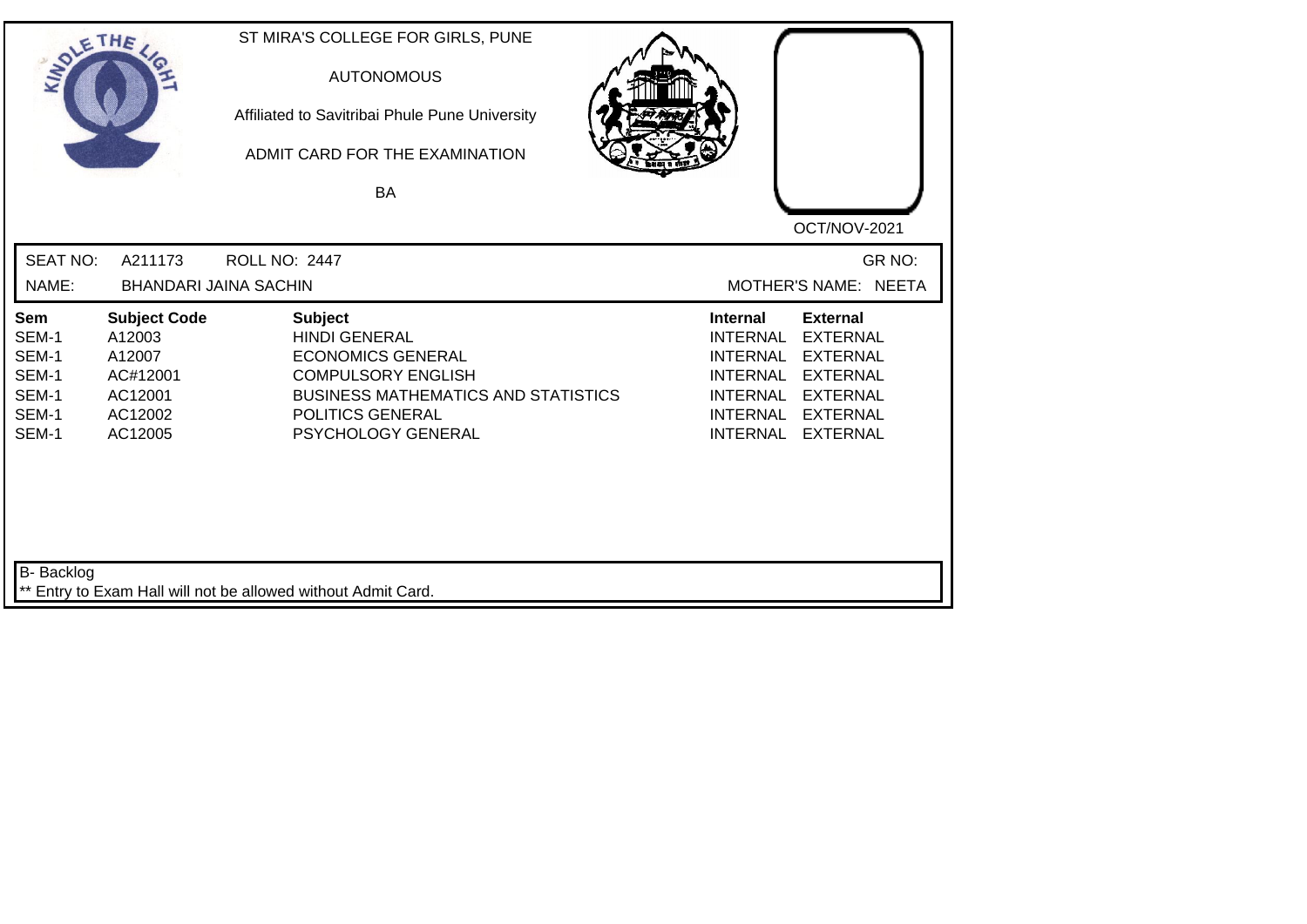| SOLE THE                                                  |                                                                                      | ST MIRA'S COLLEGE FOR GIRLS, PUNE<br><b>AUTONOMOUS</b><br>Affiliated to Savitribai Phule Pune University<br>ADMIT CARD FOR THE EXAMINATION<br><b>BA</b>                                 | OCT/NOV-2021                                                                                                                                                                                                                                                           |
|-----------------------------------------------------------|--------------------------------------------------------------------------------------|-----------------------------------------------------------------------------------------------------------------------------------------------------------------------------------------|------------------------------------------------------------------------------------------------------------------------------------------------------------------------------------------------------------------------------------------------------------------------|
| <b>SEAT NO:</b><br>NAME:                                  | A211204<br><b>VALIA MANASHVI VALIA</b>                                               | <b>ROLL NO: 2448</b>                                                                                                                                                                    | GR NO:<br>MOTHER'S NAME: MANISHA                                                                                                                                                                                                                                       |
| Sem<br>SEM-1<br>SEM-1<br>SEM-1<br>SEM-1<br>SEM-1<br>SEM-1 | <b>Subject Code</b><br>A12003<br>A12007<br>AC#12001<br>AC12001<br>AC12002<br>AC12005 | <b>Subject</b><br><b>HINDI GENERAL</b><br><b>ECONOMICS GENERAL</b><br><b>COMPULSORY ENGLISH</b><br><b>BUSINESS MATHEMATICS AND STATISTICS</b><br>POLITICS GENERAL<br>PSYCHOLOGY GENERAL | <b>External</b><br><b>Internal</b><br><b>INTERNAL</b><br><b>EXTERNAL</b><br><b>EXTERNAL</b><br><b>INTERNAL</b><br><b>INTERNAL</b><br><b>EXTERNAL</b><br><b>INTERNAL</b><br><b>EXTERNAL</b><br><b>INTERNAL</b><br><b>EXTERNAL</b><br><b>INTERNAL</b><br><b>EXTERNAL</b> |
| <b>B-</b> Backlog                                         |                                                                                      | ** Entry to Exam Hall will not be allowed without Admit Card.                                                                                                                           |                                                                                                                                                                                                                                                                        |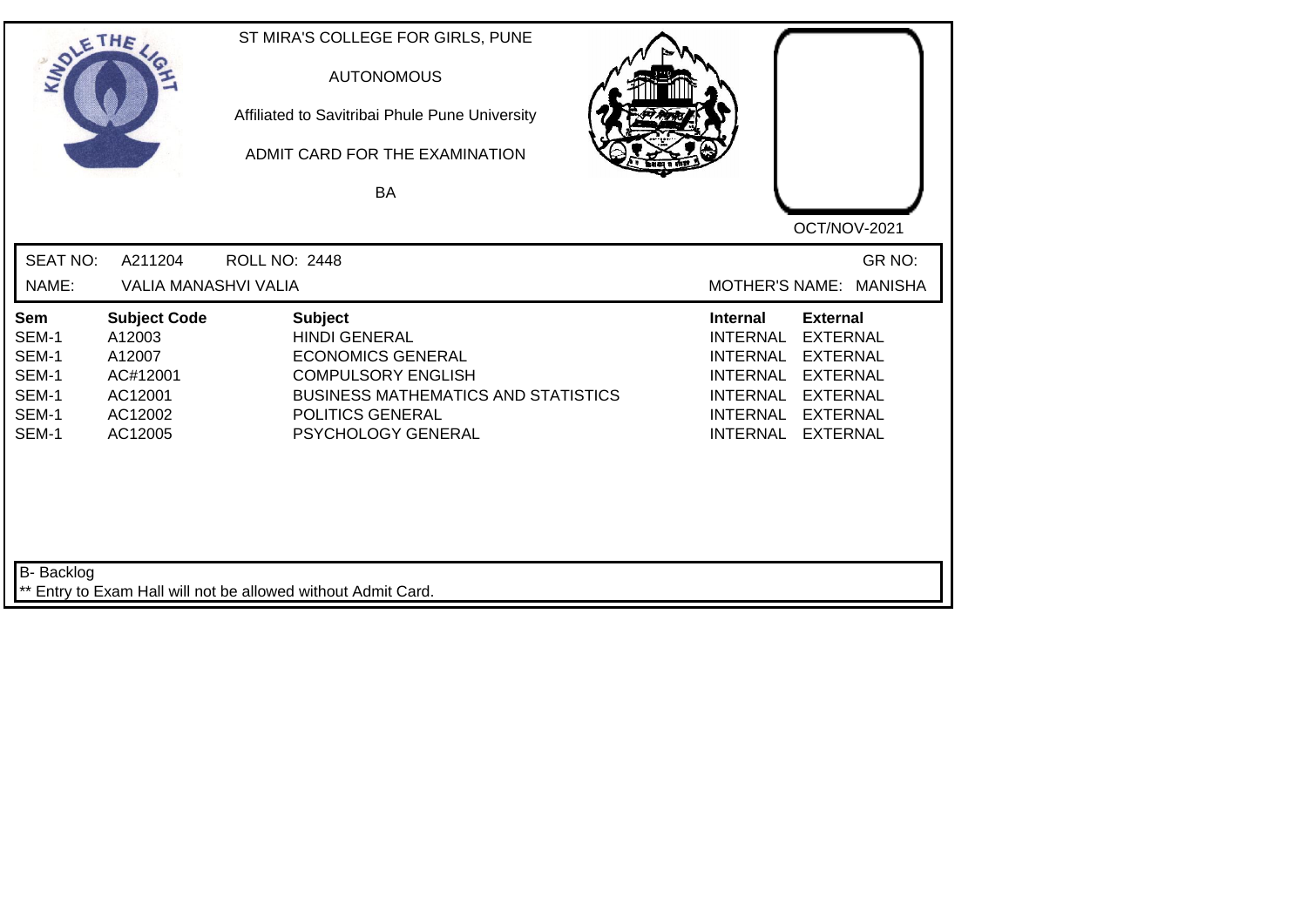| SOLETHE .                                                 |                                                                                      | ST MIRA'S COLLEGE FOR GIRLS, PUNE<br><b>AUTONOMOUS</b><br>Affiliated to Savitribai Phule Pune University<br>ADMIT CARD FOR THE EXAMINATION<br>BA                      | OCT/NOV-2021                                                                                                                                                                                                                                                           |
|-----------------------------------------------------------|--------------------------------------------------------------------------------------|-----------------------------------------------------------------------------------------------------------------------------------------------------------------------|------------------------------------------------------------------------------------------------------------------------------------------------------------------------------------------------------------------------------------------------------------------------|
| <b>SEAT NO:</b><br>NAME:                                  | A211304                                                                              | <b>ROLL NO: 2449</b><br>RANKA URVASHI JAGDISH                                                                                                                         | GR NO:<br>MOTHER'S NAME: SANTOSHI                                                                                                                                                                                                                                      |
| Sem<br>SEM-1<br>SEM-1<br>SEM-1<br>SEM-1<br>SEM-1<br>SEM-1 | <b>Subject Code</b><br>A12003<br>A12007<br>AC#12001<br>AC12002<br>AC12004<br>AC12005 | <b>Subject</b><br><b>HINDI GENERAL</b><br><b>ECONOMICS GENERAL</b><br><b>COMPULSORY ENGLISH</b><br>POLITICS GENERAL<br><b>EDUCATION GENERAL</b><br>PSYCHOLOGY GENERAL | <b>Internal</b><br><b>External</b><br><b>EXTERNAL</b><br><b>INTERNAL</b><br><b>EXTERNAL</b><br><b>INTERNAL</b><br><b>INTERNAL</b><br><b>EXTERNAL</b><br><b>INTERNAL</b><br><b>EXTERNAL</b><br><b>INTERNAL</b><br><b>EXTERNAL</b><br><b>INTERNAL</b><br><b>EXTERNAL</b> |
| B- Backlog                                                |                                                                                      | ** Entry to Exam Hall will not be allowed without Admit Card.                                                                                                         |                                                                                                                                                                                                                                                                        |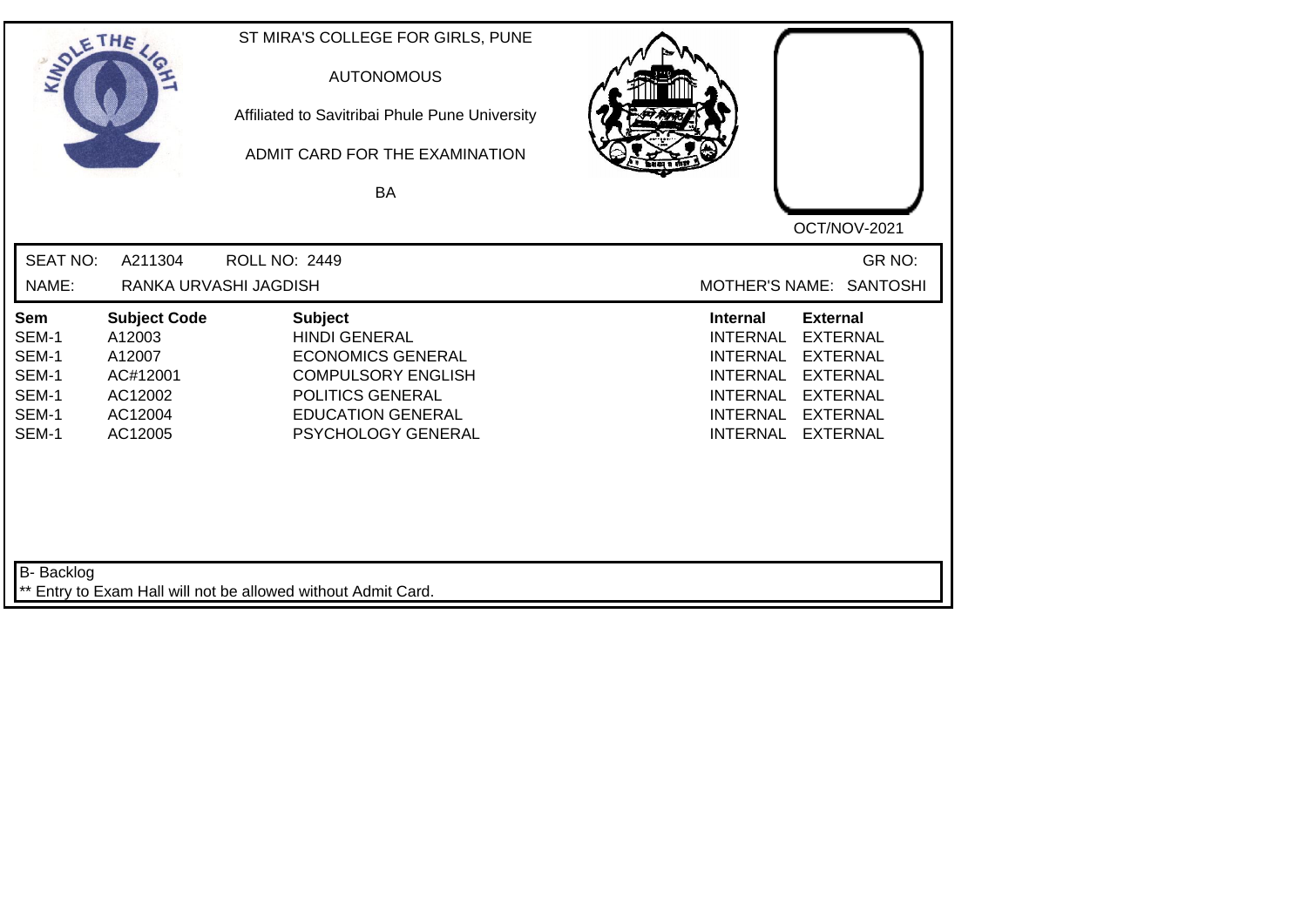| SOLETHE .                                                 |                                                                                      | ST MIRA'S COLLEGE FOR GIRLS, PUNE<br><b>AUTONOMOUS</b><br>Affiliated to Savitribai Phule Pune University<br>ADMIT CARD FOR THE EXAMINATION<br>BA               | OCT/NOV-2021                                                                                                                                                                                                                                                           |
|-----------------------------------------------------------|--------------------------------------------------------------------------------------|----------------------------------------------------------------------------------------------------------------------------------------------------------------|------------------------------------------------------------------------------------------------------------------------------------------------------------------------------------------------------------------------------------------------------------------------|
| <b>SEAT NO:</b><br>NAME:                                  | A211210                                                                              | <b>ROLL NO: 2450</b><br>TOHFAFAROSH MARIAM BADRUDDIN                                                                                                           | GR NO:<br>MOTHER'S NAME: KHATOON                                                                                                                                                                                                                                       |
| Sem<br>SEM-1<br>SEM-1<br>SEM-1<br>SEM-1<br>SEM-1<br>SEM-1 | <b>Subject Code</b><br>A12003<br>A12007<br>AC#12001<br>AC12002<br>AC12005<br>AC12006 | <b>Subject</b><br><b>HINDI GENERAL</b><br><b>ECONOMICS GENERAL</b><br><b>COMPULSORY ENGLISH</b><br>POLITICS GENERAL<br>PSYCHOLOGY GENERAL<br>SOCIOLOGY GENERAL | <b>External</b><br><b>Internal</b><br><b>INTERNAL</b><br><b>EXTERNAL</b><br><b>INTERNAL</b><br><b>EXTERNAL</b><br><b>EXTERNAL</b><br><b>INTERNAL</b><br><b>INTERNAL</b><br><b>EXTERNAL</b><br><b>INTERNAL</b><br><b>EXTERNAL</b><br><b>INTERNAL</b><br><b>EXTERNAL</b> |
| B- Backlog                                                |                                                                                      | ** Entry to Exam Hall will not be allowed without Admit Card.                                                                                                  |                                                                                                                                                                                                                                                                        |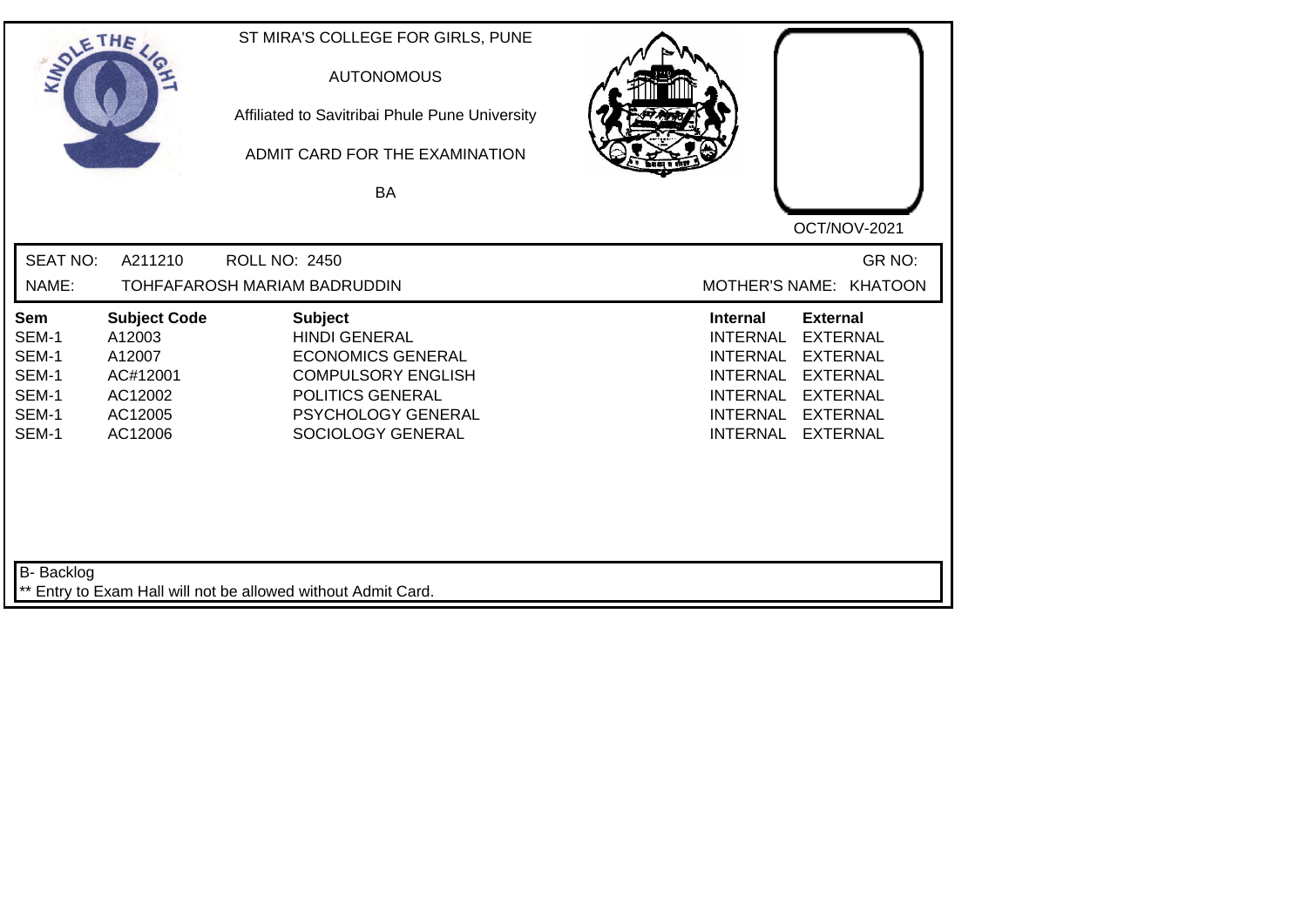| SOLETHE ,                                                        |                                                                                      | ST MIRA'S COLLEGE FOR GIRLS, PUNE<br><b>AUTONOMOUS</b><br>Affiliated to Savitribai Phule Pune University<br>ADMIT CARD FOR THE EXAMINATION<br>BA               | OCT/NOV-2021                                                                                                                                                                                                                                                           |
|------------------------------------------------------------------|--------------------------------------------------------------------------------------|----------------------------------------------------------------------------------------------------------------------------------------------------------------|------------------------------------------------------------------------------------------------------------------------------------------------------------------------------------------------------------------------------------------------------------------------|
| <b>SEAT NO:</b><br>NAME:                                         | A211170                                                                              | <b>ROLL NO: 2452</b><br>RANDHAWA INDERJEET KAUR                                                                                                                | GR NO:<br>MOTHER'S NAME: SANGITA KAUR                                                                                                                                                                                                                                  |
| <b>Sem</b><br>SEM-1<br>SEM-1<br>SEM-1<br>SEM-1<br>SEM-1<br>SEM-1 | <b>Subject Code</b><br>A12003<br>A12007<br>AC#12001<br>AC12002<br>AC12005<br>AC12006 | <b>Subject</b><br><b>HINDI GENERAL</b><br><b>ECONOMICS GENERAL</b><br><b>COMPULSORY ENGLISH</b><br>POLITICS GENERAL<br>PSYCHOLOGY GENERAL<br>SOCIOLOGY GENERAL | <b>Internal</b><br><b>External</b><br><b>INTERNAL</b><br><b>EXTERNAL</b><br><b>INTERNAL</b><br><b>EXTERNAL</b><br><b>EXTERNAL</b><br><b>INTERNAL</b><br><b>INTERNAL</b><br><b>EXTERNAL</b><br><b>INTERNAL</b><br><b>EXTERNAL</b><br><b>INTERNAL</b><br><b>EXTERNAL</b> |
| B- Backlog                                                       |                                                                                      | ** Entry to Exam Hall will not be allowed without Admit Card.                                                                                                  |                                                                                                                                                                                                                                                                        |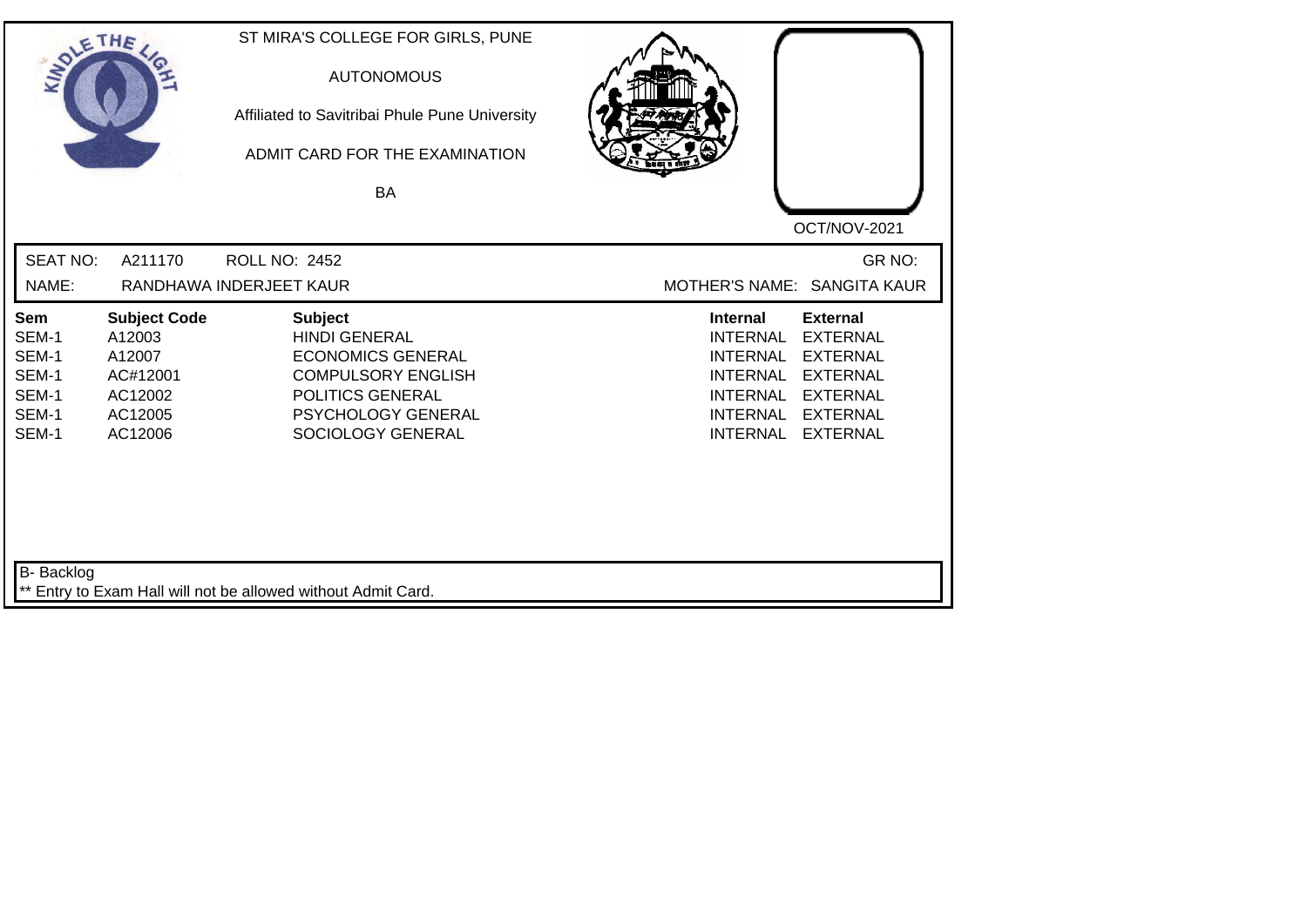| SOLE THE                                                  |                                                                                      | ST MIRA'S COLLEGE FOR GIRLS, PUNE<br><b>AUTONOMOUS</b><br>Affiliated to Savitribai Phule Pune University<br>ADMIT CARD FOR THE EXAMINATION<br>BA                        |                                                                                                                                                                                                                                                                        |
|-----------------------------------------------------------|--------------------------------------------------------------------------------------|-------------------------------------------------------------------------------------------------------------------------------------------------------------------------|------------------------------------------------------------------------------------------------------------------------------------------------------------------------------------------------------------------------------------------------------------------------|
|                                                           |                                                                                      |                                                                                                                                                                         | OCT/NOV-2021                                                                                                                                                                                                                                                           |
| <b>SEAT NO:</b><br>NAME:                                  | A211236<br><b>ADITI RAHUL GADE</b>                                                   | <b>ROLL NO: 2453</b>                                                                                                                                                    | GR NO:<br>MOTHER'S NAME: ARCHANA                                                                                                                                                                                                                                       |
| Sem<br>SEM-1<br>SEM-1<br>SEM-1<br>SEM-1<br>SEM-1<br>SEM-1 | <b>Subject Code</b><br>A12004<br>A12007<br>AC#12001<br>AC12002<br>AC12005<br>AC12006 | <b>Subject</b><br><b>MARATHI GENERAL</b><br><b>ECONOMICS GENERAL</b><br><b>COMPULSORY ENGLISH</b><br>POLITICS GENERAL<br><b>PSYCHOLOGY GENERAL</b><br>SOCIOLOGY GENERAL | <b>External</b><br><b>Internal</b><br><b>EXTERNAL</b><br><b>INTERNAL</b><br><b>INTERNAL</b><br><b>EXTERNAL</b><br><b>INTERNAL</b><br><b>EXTERNAL</b><br><b>INTERNAL</b><br><b>EXTERNAL</b><br><b>INTERNAL</b><br><b>EXTERNAL</b><br><b>INTERNAL</b><br><b>EXTERNAL</b> |
| B- Backlog                                                |                                                                                      | ** Entry to Exam Hall will not be allowed without Admit Card.                                                                                                           |                                                                                                                                                                                                                                                                        |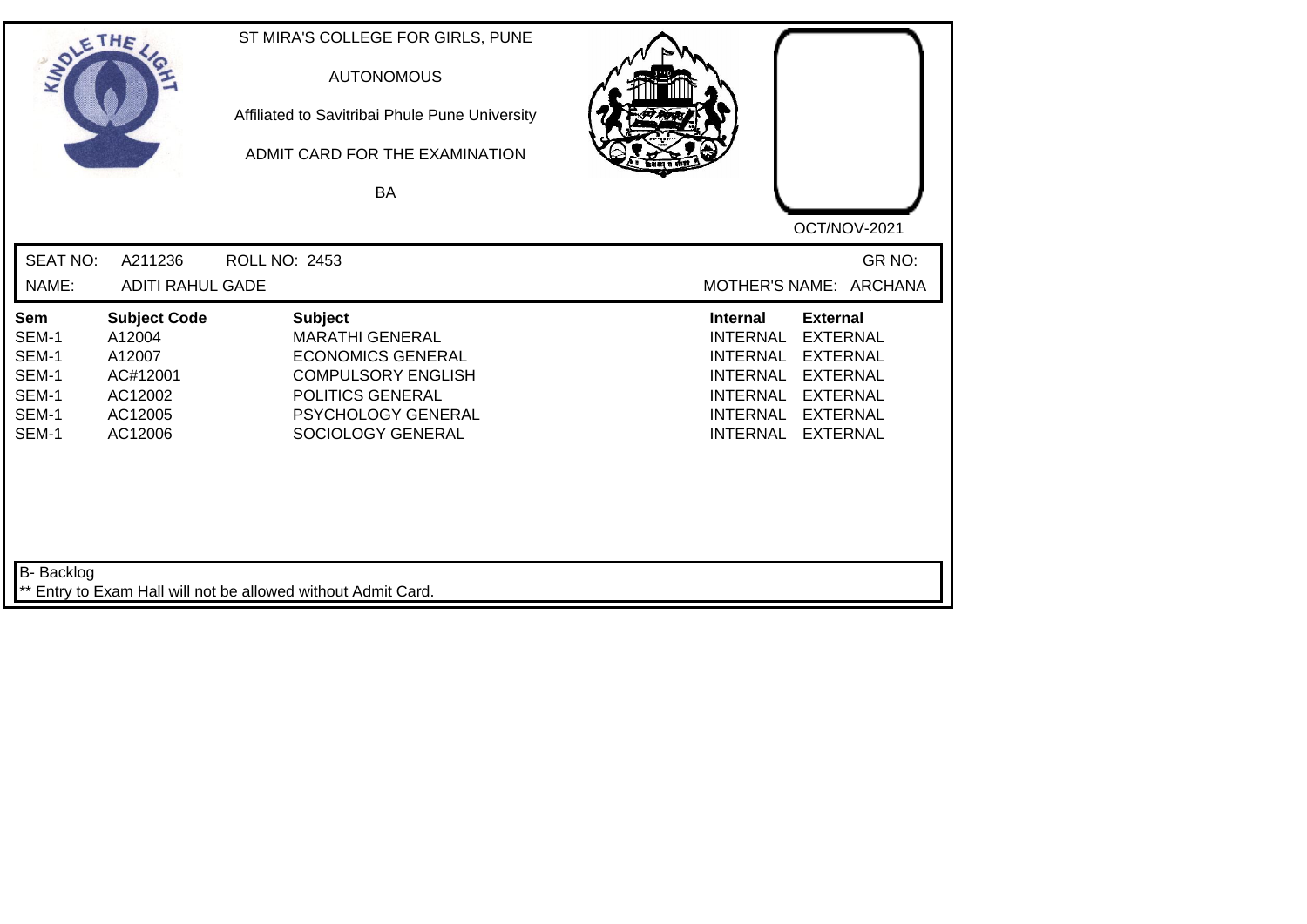| SOLETHE .                                                 |                                                                                      | ST MIRA'S COLLEGE FOR GIRLS, PUNE<br><b>AUTONOMOUS</b><br>Affiliated to Savitribai Phule Pune University<br>ADMIT CARD FOR THE EXAMINATION<br><b>BA</b>               | OCT/NOV-2021                                                                                                                                                                                                                                                    |
|-----------------------------------------------------------|--------------------------------------------------------------------------------------|-----------------------------------------------------------------------------------------------------------------------------------------------------------------------|-----------------------------------------------------------------------------------------------------------------------------------------------------------------------------------------------------------------------------------------------------------------|
| <b>SEAT NO:</b><br>NAME:                                  | A211286                                                                              | <b>ROLL NO: 2454</b><br>SARAH SULAIMAN NATHANI                                                                                                                        | GR NO:<br>MOTHER'S NAME: ZOHRA                                                                                                                                                                                                                                  |
| Sem<br>SEM-1<br>SEM-1<br>SEM-1<br>SEM-1<br>SEM-1<br>SEM-1 | <b>Subject Code</b><br>A12003<br>A12007<br>AC#12001<br>AC12002<br>AC12005<br>AC12006 | <b>Subject</b><br><b>HINDI GENERAL</b><br><b>ECONOMICS GENERAL</b><br><b>COMPULSORY ENGLISH</b><br>POLITICS GENERAL<br><b>PSYCHOLOGY GENERAL</b><br>SOCIOLOGY GENERAL | Internal<br><b>External</b><br><b>EXTERNAL</b><br><b>INTERNAL</b><br><b>EXTERNAL</b><br><b>INTERNAL</b><br><b>INTERNAL</b><br><b>EXTERNAL</b><br><b>INTERNAL</b><br><b>EXTERNAL</b><br><b>INTERNAL</b><br><b>EXTERNAL</b><br><b>INTERNAL</b><br><b>EXTERNAL</b> |
| B- Backlog                                                |                                                                                      | ** Entry to Exam Hall will not be allowed without Admit Card.                                                                                                         |                                                                                                                                                                                                                                                                 |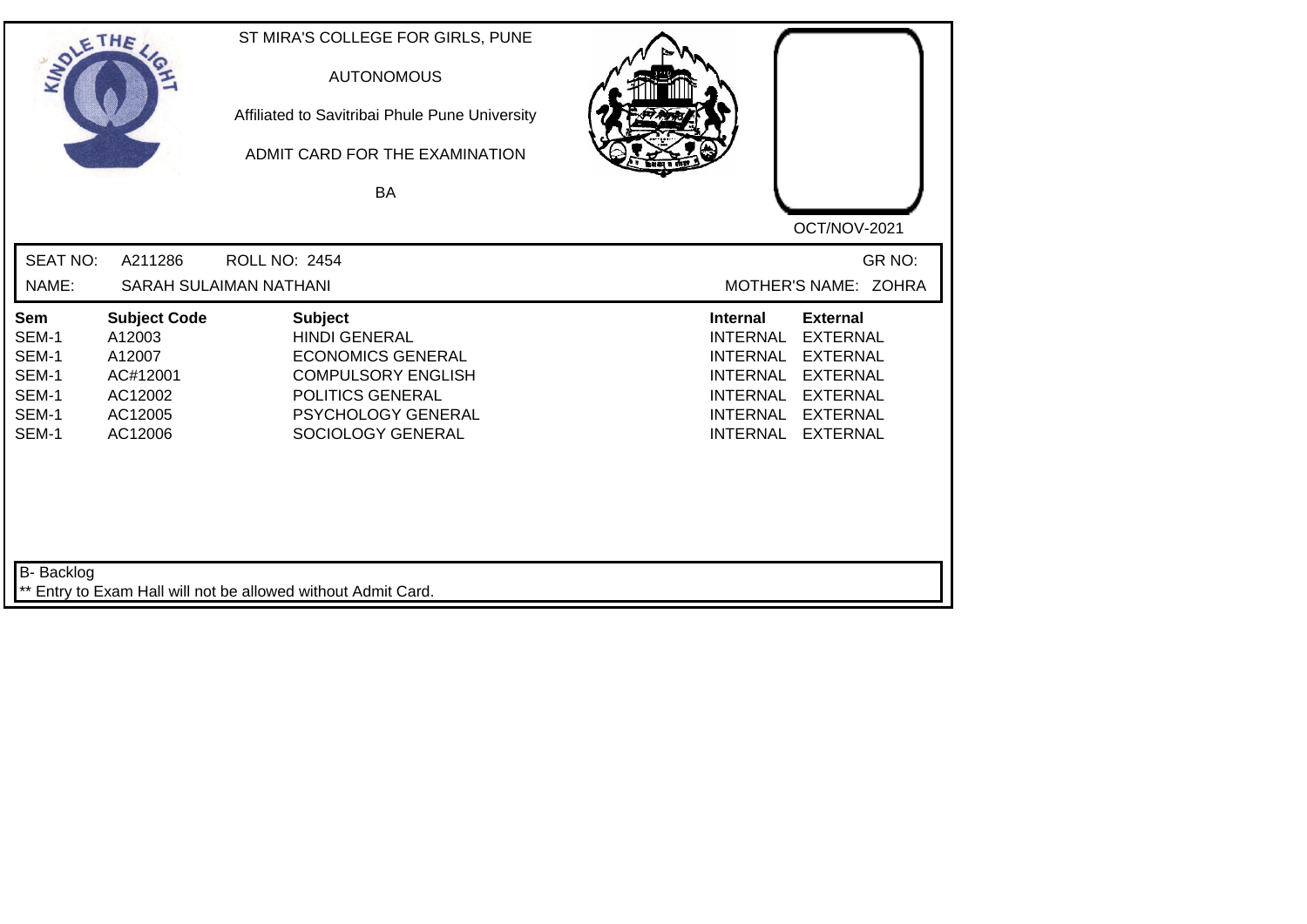| SOLETHE ,                                                 |                                                                                       | ST MIRA'S COLLEGE FOR GIRLS, PUNE<br><b>AUTONOMOUS</b><br>Affiliated to Savitribai Phule Pune University<br>ADMIT CARD FOR THE EXAMINATION<br><b>BA</b>        |                                                                                                                                                                                                                                                                        |
|-----------------------------------------------------------|---------------------------------------------------------------------------------------|----------------------------------------------------------------------------------------------------------------------------------------------------------------|------------------------------------------------------------------------------------------------------------------------------------------------------------------------------------------------------------------------------------------------------------------------|
| <b>SEAT NO:</b><br>NAME:                                  | A211292                                                                               | <b>ROLL NO: 2455</b><br><b>SHARMA SUPRIYA SURESH</b>                                                                                                           | OCT/NOV-2021<br>GR NO:<br>MOTHER'S NAME: SANTOSHI                                                                                                                                                                                                                      |
| Sem<br>SEM-1<br>SEM-1<br>SEM-1<br>SEM-1<br>SEM-1<br>SEM-1 | <b>Subject Code</b><br>A12003<br>AC#12001<br>AC12002<br>AC12004<br>AC12005<br>AC12006 | <b>Subject</b><br><b>HINDI GENERAL</b><br><b>COMPULSORY ENGLISH</b><br>POLITICS GENERAL<br><b>EDUCATION GENERAL</b><br>PSYCHOLOGY GENERAL<br>SOCIOLOGY GENERAL | <b>External</b><br><b>Internal</b><br><b>EXTERNAL</b><br><b>INTERNAL</b><br><b>EXTERNAL</b><br><b>INTERNAL</b><br><b>INTERNAL</b><br><b>EXTERNAL</b><br><b>INTERNAL</b><br><b>EXTERNAL</b><br><b>INTERNAL</b><br><b>EXTERNAL</b><br><b>INTERNAL</b><br><b>EXTERNAL</b> |
| <b>B-</b> Backlog                                         |                                                                                       | ** Entry to Exam Hall will not be allowed without Admit Card.                                                                                                  |                                                                                                                                                                                                                                                                        |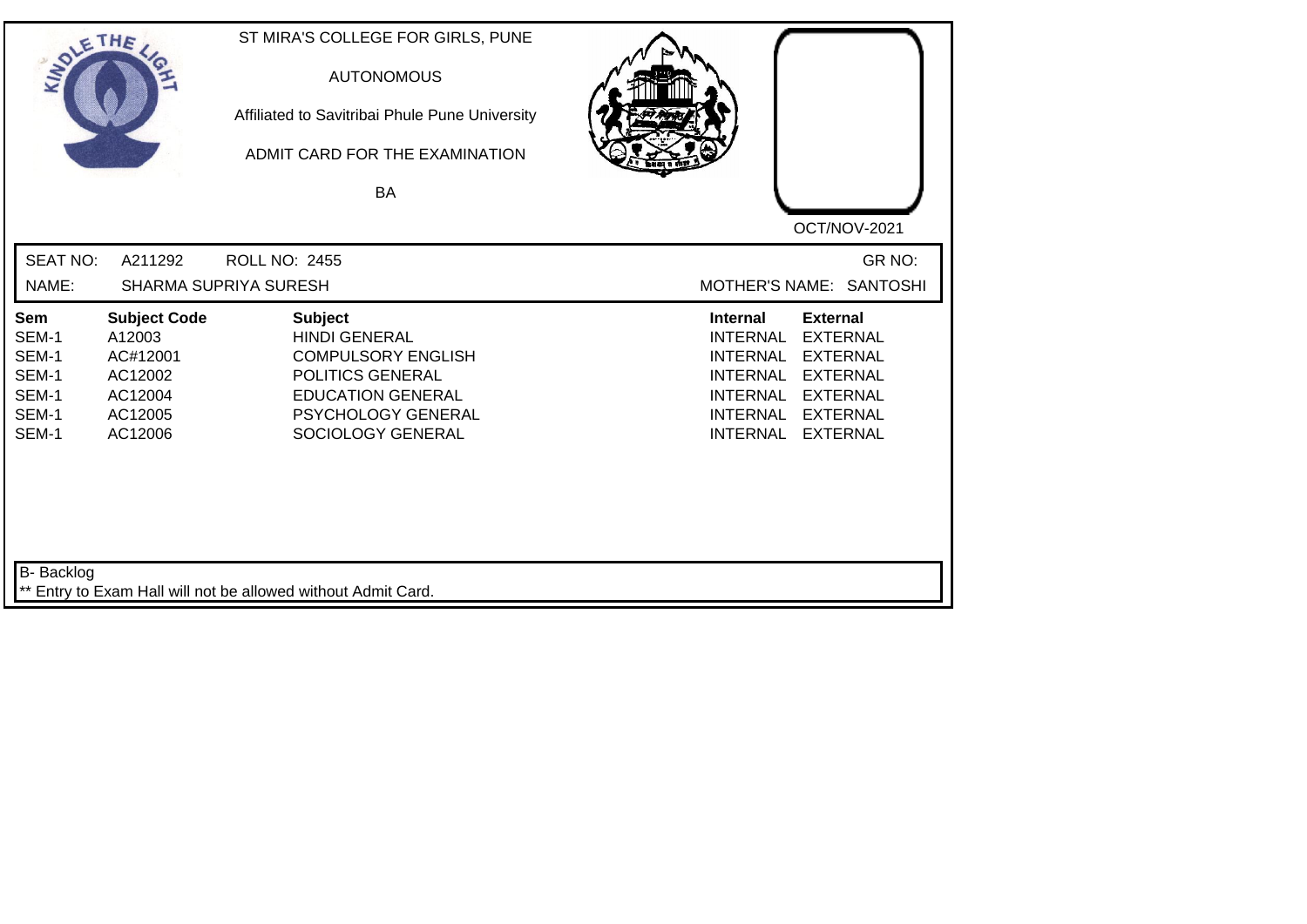| SOLETHE ,                                                 |                                                                                      | ST MIRA'S COLLEGE FOR GIRLS, PUNE<br><b>AUTONOMOUS</b><br>Affiliated to Savitribai Phule Pune University<br>ADMIT CARD FOR THE EXAMINATION<br>BA                      | OCT/NOV-2021                                                                                                                                                                                                                                                           |
|-----------------------------------------------------------|--------------------------------------------------------------------------------------|-----------------------------------------------------------------------------------------------------------------------------------------------------------------------|------------------------------------------------------------------------------------------------------------------------------------------------------------------------------------------------------------------------------------------------------------------------|
| <b>SEAT NO:</b>                                           | A211166                                                                              | <b>ROLL NO: 2456</b>                                                                                                                                                  | GR NO:                                                                                                                                                                                                                                                                 |
| NAME:                                                     |                                                                                      | SHARMA HARSHITA HASANAND                                                                                                                                              | MOTHER'S NAME: POONAM                                                                                                                                                                                                                                                  |
| Sem<br>SEM-1<br>SEM-1<br>SEM-1<br>SEM-1<br>SEM-1<br>SEM-1 | <b>Subject Code</b><br>A12003<br>A12007<br>AC#12001<br>AC12002<br>AC12004<br>AC12005 | <b>Subject</b><br><b>HINDI GENERAL</b><br><b>ECONOMICS GENERAL</b><br><b>COMPULSORY ENGLISH</b><br>POLITICS GENERAL<br><b>EDUCATION GENERAL</b><br>PSYCHOLOGY GENERAL | <b>Internal</b><br><b>External</b><br><b>INTERNAL</b><br><b>EXTERNAL</b><br><b>INTERNAL</b><br><b>EXTERNAL</b><br><b>EXTERNAL</b><br><b>INTERNAL</b><br><b>INTERNAL</b><br><b>EXTERNAL</b><br><b>INTERNAL</b><br><b>EXTERNAL</b><br><b>INTERNAL</b><br><b>EXTERNAL</b> |
| <b>B-</b> Backlog                                         |                                                                                      | ** Entry to Exam Hall will not be allowed without Admit Card.                                                                                                         |                                                                                                                                                                                                                                                                        |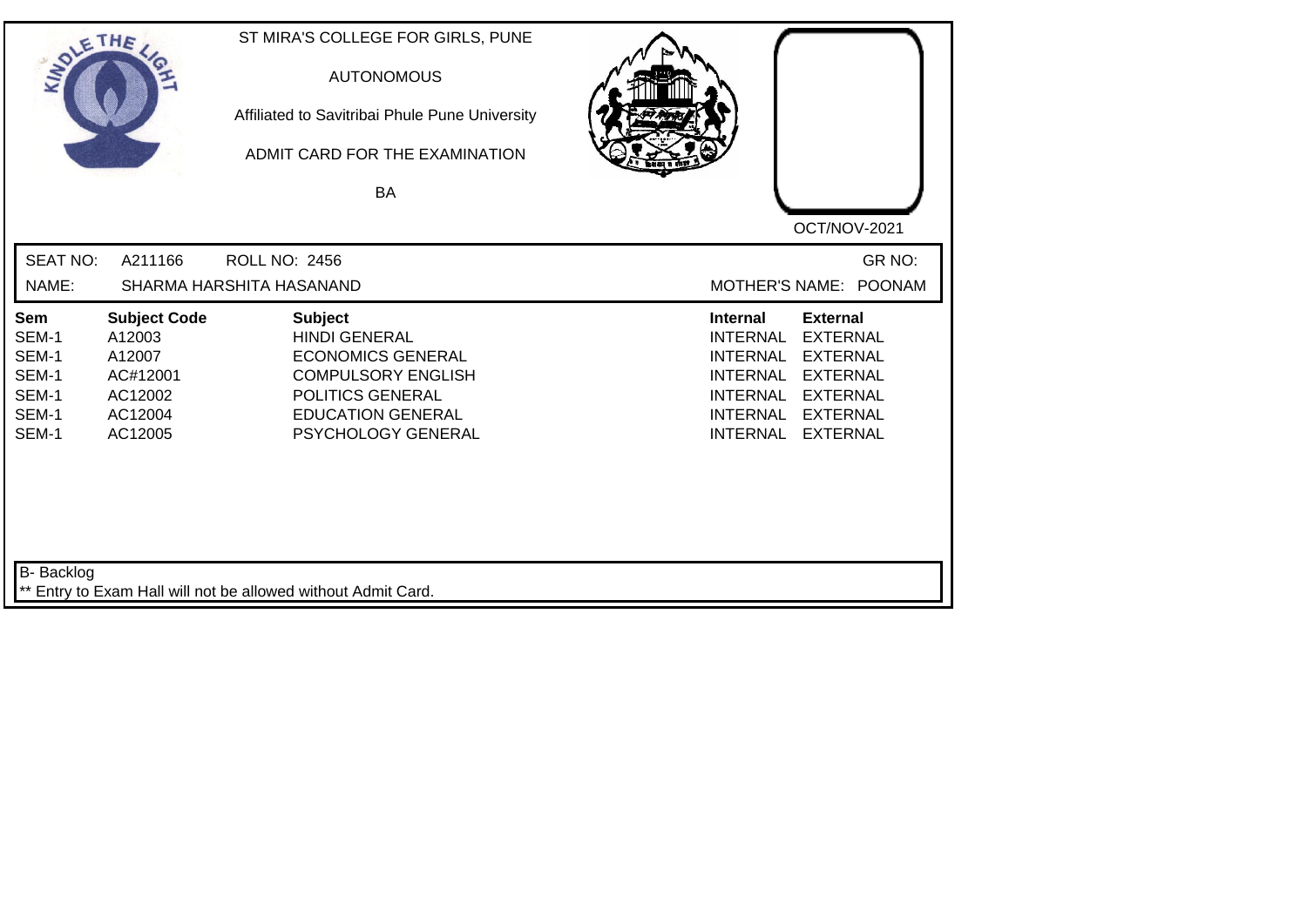| SOLETHE ,                                                 |                                                                                       | ST MIRA'S COLLEGE FOR GIRLS, PUNE<br><b>AUTONOMOUS</b><br>Affiliated to Savitribai Phule Pune University<br>ADMIT CARD FOR THE EXAMINATION<br>BA                        | OCT/NOV-2021                                                                                                                                                                                                                                                    |
|-----------------------------------------------------------|---------------------------------------------------------------------------------------|-------------------------------------------------------------------------------------------------------------------------------------------------------------------------|-----------------------------------------------------------------------------------------------------------------------------------------------------------------------------------------------------------------------------------------------------------------|
| <b>SEAT NO:</b><br>NAME:                                  | A211148<br>DASTURE EKTA GAUTAM                                                        | <b>ROLL NO: 2457</b>                                                                                                                                                    | GR NO:<br>MOTHER'S NAME: KAVITA                                                                                                                                                                                                                                 |
| Sem<br>SEM-1<br>SEM-1<br>SEM-1<br>SEM-1<br>SEM-1<br>SEM-1 | <b>Subject Code</b><br>A12004<br>AC#12001<br>AC12002<br>AC12004<br>AC12005<br>AC12006 | <b>Subject</b><br><b>MARATHI GENERAL</b><br><b>COMPULSORY ENGLISH</b><br>POLITICS GENERAL<br><b>EDUCATION GENERAL</b><br><b>PSYCHOLOGY GENERAL</b><br>SOCIOLOGY GENERAL | Internal<br><b>External</b><br><b>EXTERNAL</b><br><b>INTERNAL</b><br><b>EXTERNAL</b><br><b>INTERNAL</b><br><b>INTERNAL</b><br><b>EXTERNAL</b><br><b>INTERNAL</b><br><b>EXTERNAL</b><br><b>INTERNAL</b><br><b>EXTERNAL</b><br><b>INTERNAL</b><br><b>EXTERNAL</b> |
| B- Backlog                                                |                                                                                       | ** Entry to Exam Hall will not be allowed without Admit Card.                                                                                                           |                                                                                                                                                                                                                                                                 |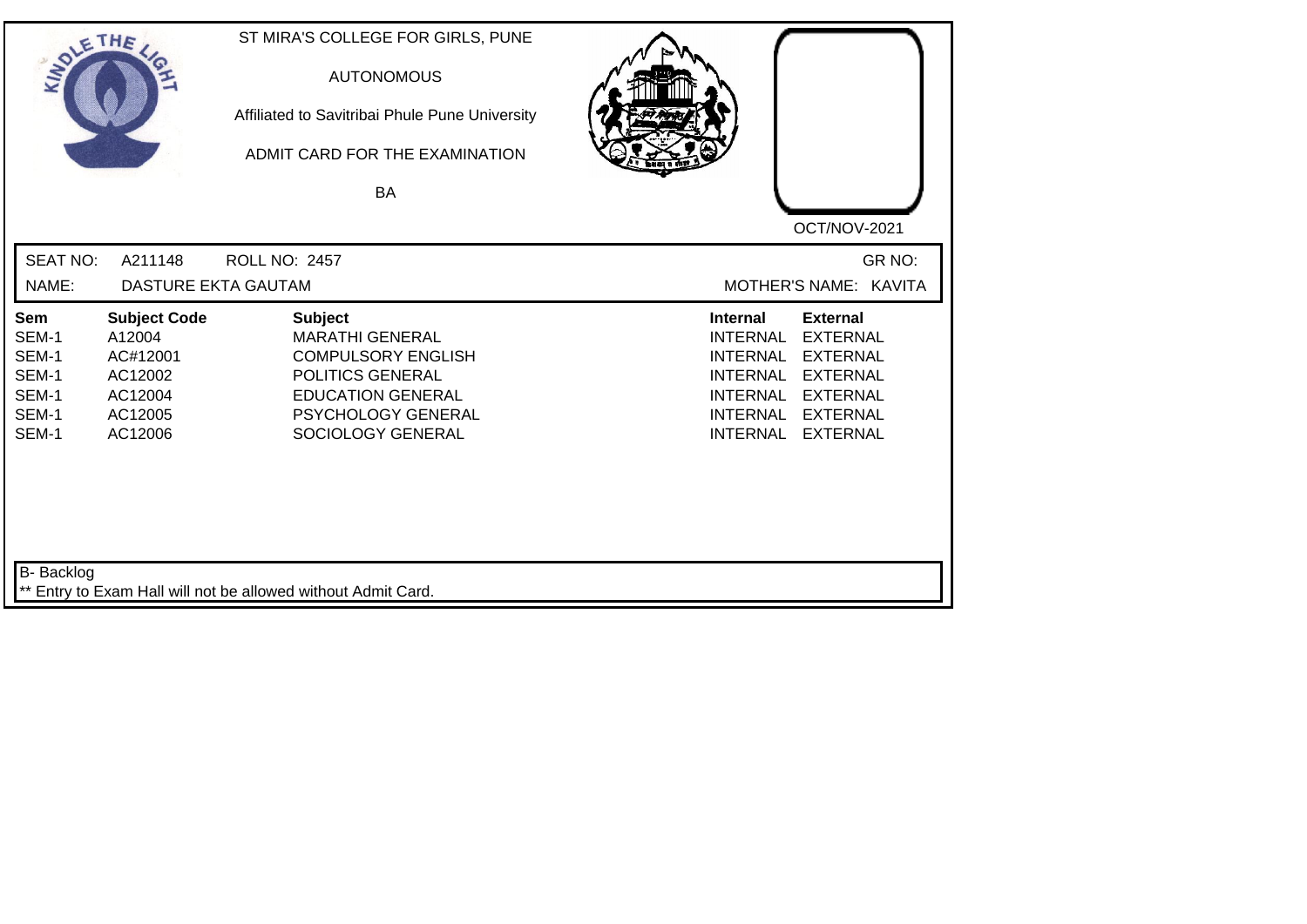| SOLE THE                                                  |                                                                                      | ST MIRA'S COLLEGE FOR GIRLS, PUNE<br><b>AUTONOMOUS</b><br>Affiliated to Savitribai Phule Pune University<br>ADMIT CARD FOR THE EXAMINATION<br>BA                 |                                                                                                                                                                                                                                                                        |
|-----------------------------------------------------------|--------------------------------------------------------------------------------------|------------------------------------------------------------------------------------------------------------------------------------------------------------------|------------------------------------------------------------------------------------------------------------------------------------------------------------------------------------------------------------------------------------------------------------------------|
|                                                           |                                                                                      |                                                                                                                                                                  | OCT/NOV-2021                                                                                                                                                                                                                                                           |
| <b>SEAT NO:</b>                                           | A211153                                                                              | <b>ROLL NO: 2458</b>                                                                                                                                             | GR NO:                                                                                                                                                                                                                                                                 |
| NAME:                                                     | <b>LOHAR GAURI SANTOSH</b>                                                           |                                                                                                                                                                  | MOTHER'S NAME: CHHAYA                                                                                                                                                                                                                                                  |
| Sem<br>SEM-1<br>SEM-1<br>SEM-1<br>SEM-1<br>SEM-1<br>SEM-1 | <b>Subject Code</b><br>A12004<br>A12007<br>AC#12001<br>AC12002<br>AC12005<br>AC12006 | <b>Subject</b><br><b>MARATHI GENERAL</b><br><b>ECONOMICS GENERAL</b><br><b>COMPULSORY ENGLISH</b><br>POLITICS GENERAL<br>PSYCHOLOGY GENERAL<br>SOCIOLOGY GENERAL | <b>Internal</b><br><b>External</b><br><b>EXTERNAL</b><br><b>INTERNAL</b><br><b>EXTERNAL</b><br><b>INTERNAL</b><br><b>EXTERNAL</b><br><b>INTERNAL</b><br><b>EXTERNAL</b><br><b>INTERNAL</b><br><b>INTERNAL</b><br><b>EXTERNAL</b><br><b>INTERNAL</b><br><b>EXTERNAL</b> |
| B- Backlog                                                |                                                                                      | ** Entry to Exam Hall will not be allowed without Admit Card.                                                                                                    |                                                                                                                                                                                                                                                                        |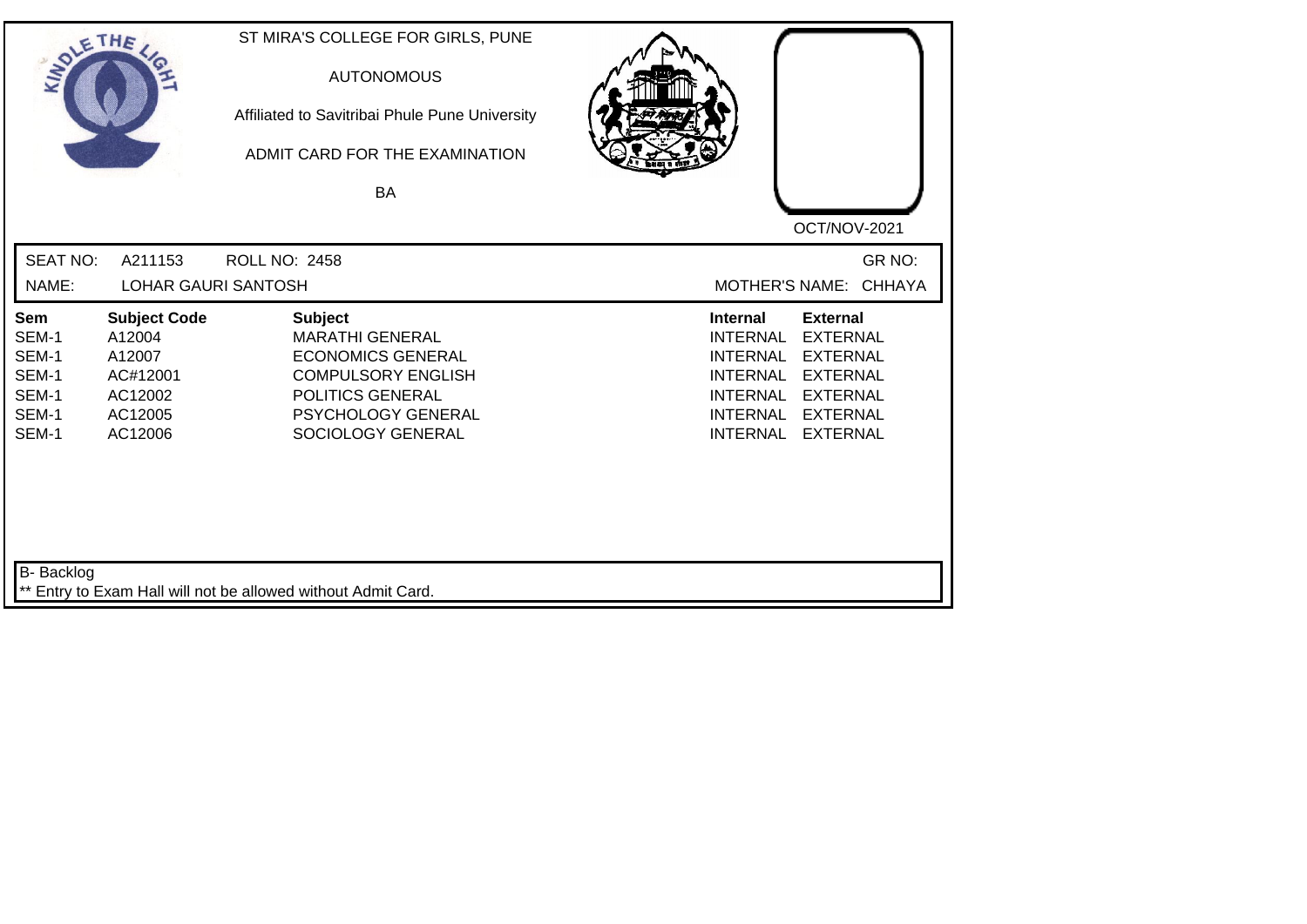| SOLETHE ,                                                 |                                                                                       | ST MIRA'S COLLEGE FOR GIRLS, PUNE<br><b>AUTONOMOUS</b><br>Affiliated to Savitribai Phule Pune University<br>ADMIT CARD FOR THE EXAMINATION<br>BA                      |                                                                                                                                                                                                                                                                        |
|-----------------------------------------------------------|---------------------------------------------------------------------------------------|-----------------------------------------------------------------------------------------------------------------------------------------------------------------------|------------------------------------------------------------------------------------------------------------------------------------------------------------------------------------------------------------------------------------------------------------------------|
| <b>SEAT NO:</b><br>NAME:                                  | A211198                                                                               | <b>ROLL NO: 2459</b><br><b>CHAVAN MAHEK PRAKASH</b>                                                                                                                   | OCT/NOV-2021<br>GR NO:<br><b>MOTHER'S NAME:</b><br><b>MANJULA</b>                                                                                                                                                                                                      |
| Sem<br>SEM-1<br>SEM-1<br>SEM-1<br>SEM-1<br>SEM-1<br>SEM-1 | <b>Subject Code</b><br>A12003<br>AC#12001<br>AC12002<br>AC12004<br>AC12005<br>AC12006 | <b>Subject</b><br><b>HINDI GENERAL</b><br><b>COMPULSORY ENGLISH</b><br>POLITICS GENERAL<br><b>EDUCATION GENERAL</b><br><b>PSYCHOLOGY GENERAL</b><br>SOCIOLOGY GENERAL | <b>Internal</b><br><b>External</b><br><b>EXTERNAL</b><br><b>INTERNAL</b><br><b>INTERNAL</b><br><b>EXTERNAL</b><br><b>INTERNAL</b><br><b>EXTERNAL</b><br><b>INTERNAL</b><br><b>EXTERNAL</b><br><b>INTERNAL</b><br><b>EXTERNAL</b><br><b>INTERNAL</b><br><b>EXTERNAL</b> |
| B- Backlog                                                |                                                                                       | ** Entry to Exam Hall will not be allowed without Admit Card.                                                                                                         |                                                                                                                                                                                                                                                                        |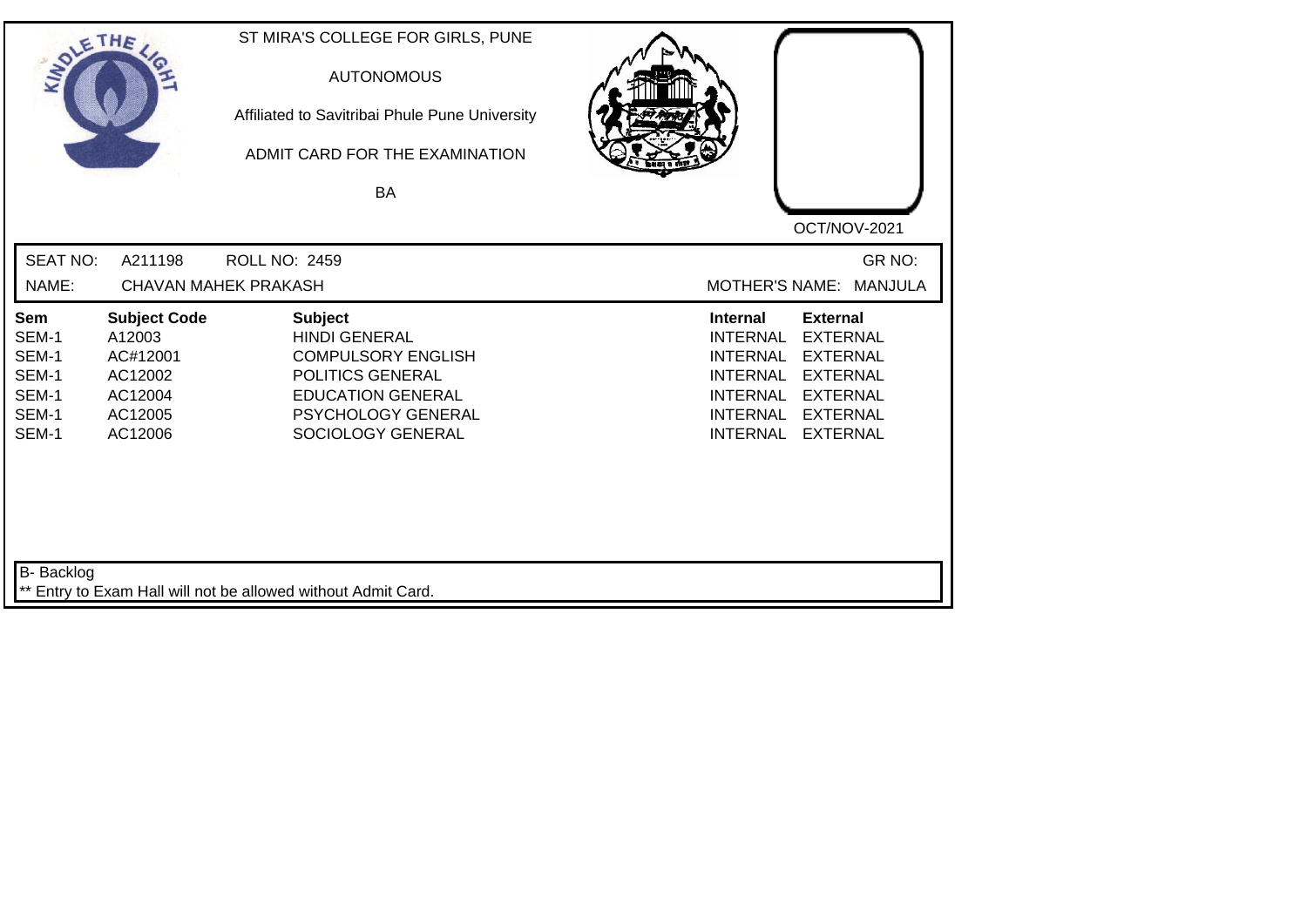| SOLETHE .                                                 |                                                                                      | ST MIRA'S COLLEGE FOR GIRLS, PUNE<br><b>AUTONOMOUS</b><br>Affiliated to Savitribai Phule Pune University<br>ADMIT CARD FOR THE EXAMINATION<br><b>BA</b>               | OCT/NOV-2021                                                                                                                                                                                                                                                           |
|-----------------------------------------------------------|--------------------------------------------------------------------------------------|-----------------------------------------------------------------------------------------------------------------------------------------------------------------------|------------------------------------------------------------------------------------------------------------------------------------------------------------------------------------------------------------------------------------------------------------------------|
| <b>SEAT NO:</b><br>NAME:                                  | A211317                                                                              | <b>ROLL NO: 2460</b><br>ALIFIYA ZULFIKAR MIYAGAMWALA                                                                                                                  | GR NO:<br><b>MOTHER'S NAME:</b>                                                                                                                                                                                                                                        |
| Sem<br>SEM-1<br>SEM-1<br>SEM-1<br>SEM-1<br>SEM-1<br>SEM-1 | <b>Subject Code</b><br>A12003<br>A12007<br>AC#12001<br>AC12002<br>AC12004<br>AC12005 | <b>Subject</b><br><b>HINDI GENERAL</b><br><b>ECONOMICS GENERAL</b><br><b>COMPULSORY ENGLISH</b><br>POLITICS GENERAL<br><b>EDUCATION GENERAL</b><br>PSYCHOLOGY GENERAL | <b>Internal</b><br><b>External</b><br><b>INTERNAL</b><br><b>EXTERNAL</b><br><b>INTERNAL</b><br><b>EXTERNAL</b><br><b>INTERNAL</b><br><b>EXTERNAL</b><br><b>INTERNAL</b><br><b>EXTERNAL</b><br><b>INTERNAL</b><br><b>EXTERNAL</b><br><b>INTERNAL</b><br><b>EXTERNAL</b> |
| B- Backlog                                                |                                                                                      | ** Entry to Exam Hall will not be allowed without Admit Card.                                                                                                         |                                                                                                                                                                                                                                                                        |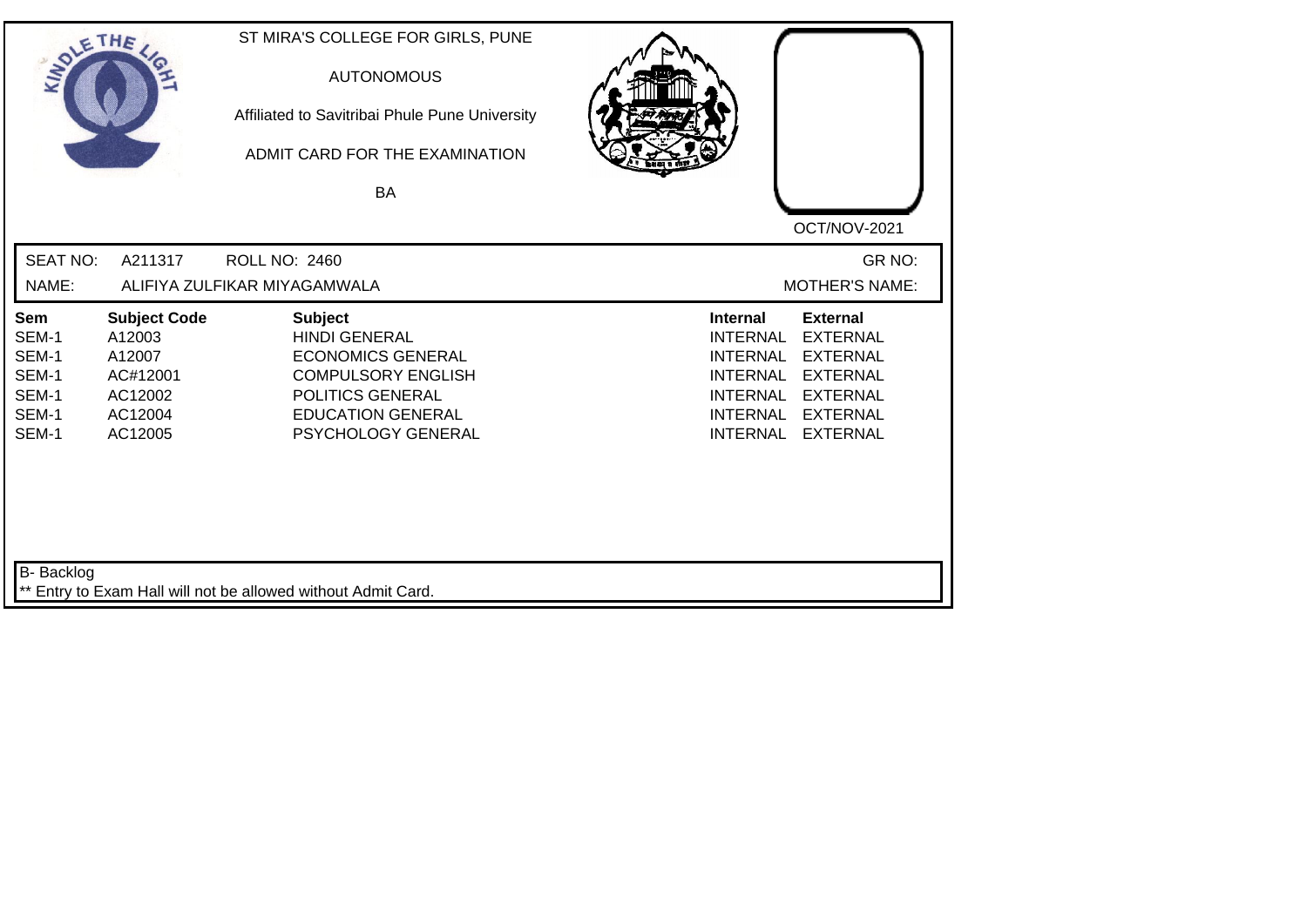| SOLETHE ,                                                 |                                                                                      | ST MIRA'S COLLEGE FOR GIRLS, PUNE<br><b>AUTONOMOUS</b><br>Affiliated to Savitribai Phule Pune University<br>ADMIT CARD FOR THE EXAMINATION<br>BA                       | OCT/NOV-2021                                                                                                                                                                                                                                                           |
|-----------------------------------------------------------|--------------------------------------------------------------------------------------|------------------------------------------------------------------------------------------------------------------------------------------------------------------------|------------------------------------------------------------------------------------------------------------------------------------------------------------------------------------------------------------------------------------------------------------------------|
| <b>SEAT NO:</b><br>NAME:                                  | A211249                                                                              | <b>ROLL NO: 2462</b><br><b>JADHAV SAKSHI PRAKASH</b>                                                                                                                   | GR NO:<br>MOTHER'S NAME: SEEMA                                                                                                                                                                                                                                         |
| Sem<br>SEM-1<br>SEM-1<br>SEM-1<br>SEM-1<br>SEM-1<br>SEM-1 | <b>Subject Code</b><br>A12004<br>A12007<br>AC#12001<br>AC12002<br>AC12004<br>AC12006 | <b>Subject</b><br><b>MARATHI GENERAL</b><br><b>ECONOMICS GENERAL</b><br><b>COMPULSORY ENGLISH</b><br>POLITICS GENERAL<br><b>EDUCATION GENERAL</b><br>SOCIOLOGY GENERAL | <b>External</b><br><b>Internal</b><br><b>EXTERNAL</b><br><b>INTERNAL</b><br><b>INTERNAL</b><br><b>EXTERNAL</b><br><b>EXTERNAL</b><br><b>INTERNAL</b><br><b>INTERNAL</b><br><b>EXTERNAL</b><br><b>EXTERNAL</b><br><b>INTERNAL</b><br><b>INTERNAL</b><br><b>EXTERNAL</b> |
| B- Backlog                                                |                                                                                      | ** Entry to Exam Hall will not be allowed without Admit Card.                                                                                                          |                                                                                                                                                                                                                                                                        |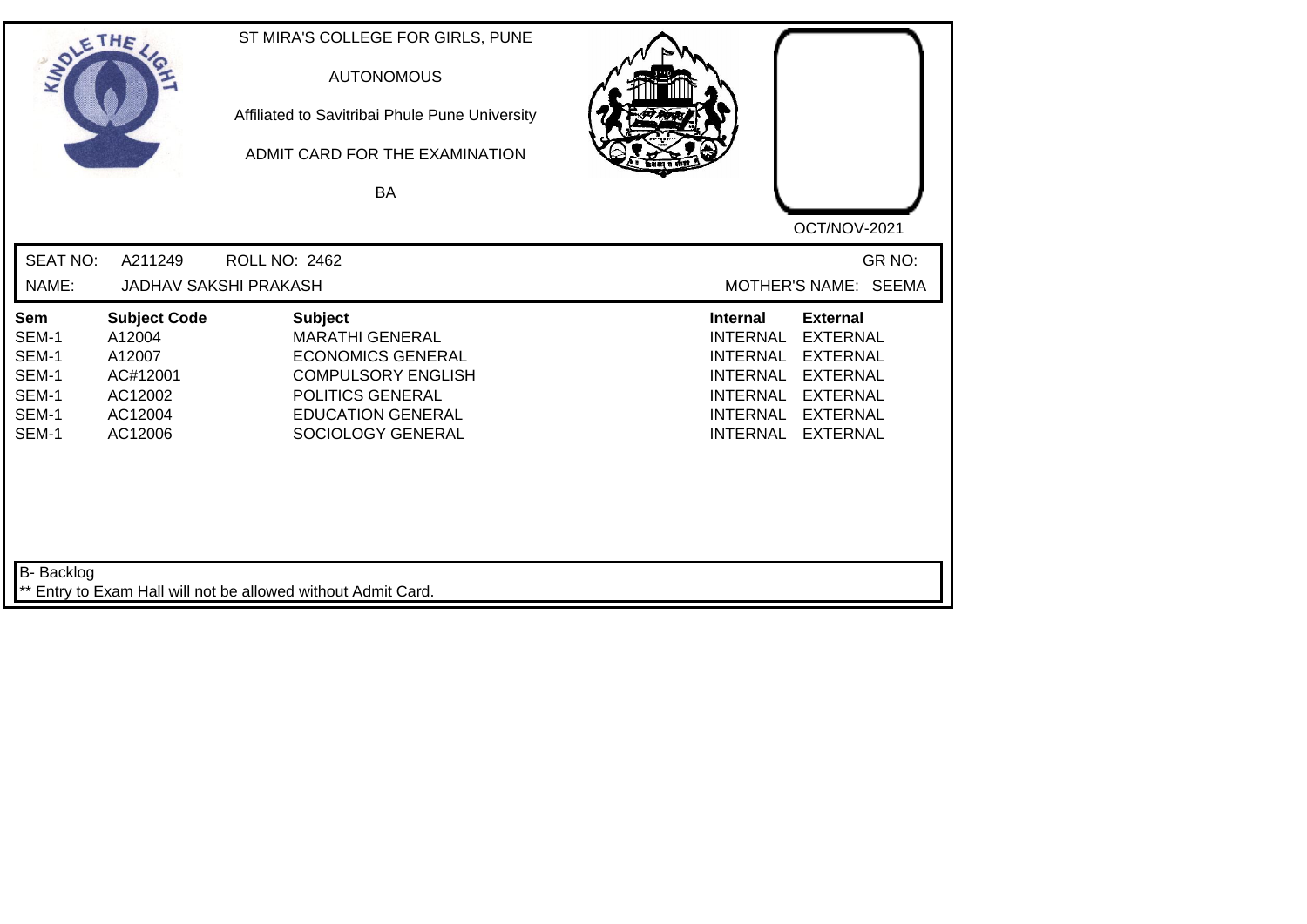| SOLETHE ,                                                 |                                                                                       | ST MIRA'S COLLEGE FOR GIRLS, PUNE<br><b>AUTONOMOUS</b><br>Affiliated to Savitribai Phule Pune University<br>ADMIT CARD FOR THE EXAMINATION<br><b>BA</b>        | OCT/NOV-2021                                                                                                                                                                                                                                                           |
|-----------------------------------------------------------|---------------------------------------------------------------------------------------|----------------------------------------------------------------------------------------------------------------------------------------------------------------|------------------------------------------------------------------------------------------------------------------------------------------------------------------------------------------------------------------------------------------------------------------------|
| <b>SEAT NO:</b>                                           | A211245                                                                               | ROLL NO: 2463                                                                                                                                                  | GR NO:                                                                                                                                                                                                                                                                 |
| NAME:                                                     |                                                                                       | PEERZADE SAFIYA YAKUB                                                                                                                                          | MOTHER'S NAME: NAFISA                                                                                                                                                                                                                                                  |
| Sem<br>SEM-1<br>SEM-1<br>SEM-1<br>SEM-1<br>SEM-1<br>SEM-1 | <b>Subject Code</b><br>A12003<br>AC#12001<br>AC12002<br>AC12004<br>AC12005<br>AC12006 | <b>Subject</b><br><b>HINDI GENERAL</b><br><b>COMPULSORY ENGLISH</b><br>POLITICS GENERAL<br><b>EDUCATION GENERAL</b><br>PSYCHOLOGY GENERAL<br>SOCIOLOGY GENERAL | <b>External</b><br><b>Internal</b><br><b>INTERNAL</b><br><b>EXTERNAL</b><br><b>INTERNAL</b><br><b>EXTERNAL</b><br><b>INTERNAL</b><br><b>EXTERNAL</b><br><b>EXTERNAL</b><br><b>INTERNAL</b><br><b>INTERNAL</b><br><b>EXTERNAL</b><br><b>INTERNAL</b><br><b>EXTERNAL</b> |
| B- Backlog                                                |                                                                                       | ** Entry to Exam Hall will not be allowed without Admit Card.                                                                                                  |                                                                                                                                                                                                                                                                        |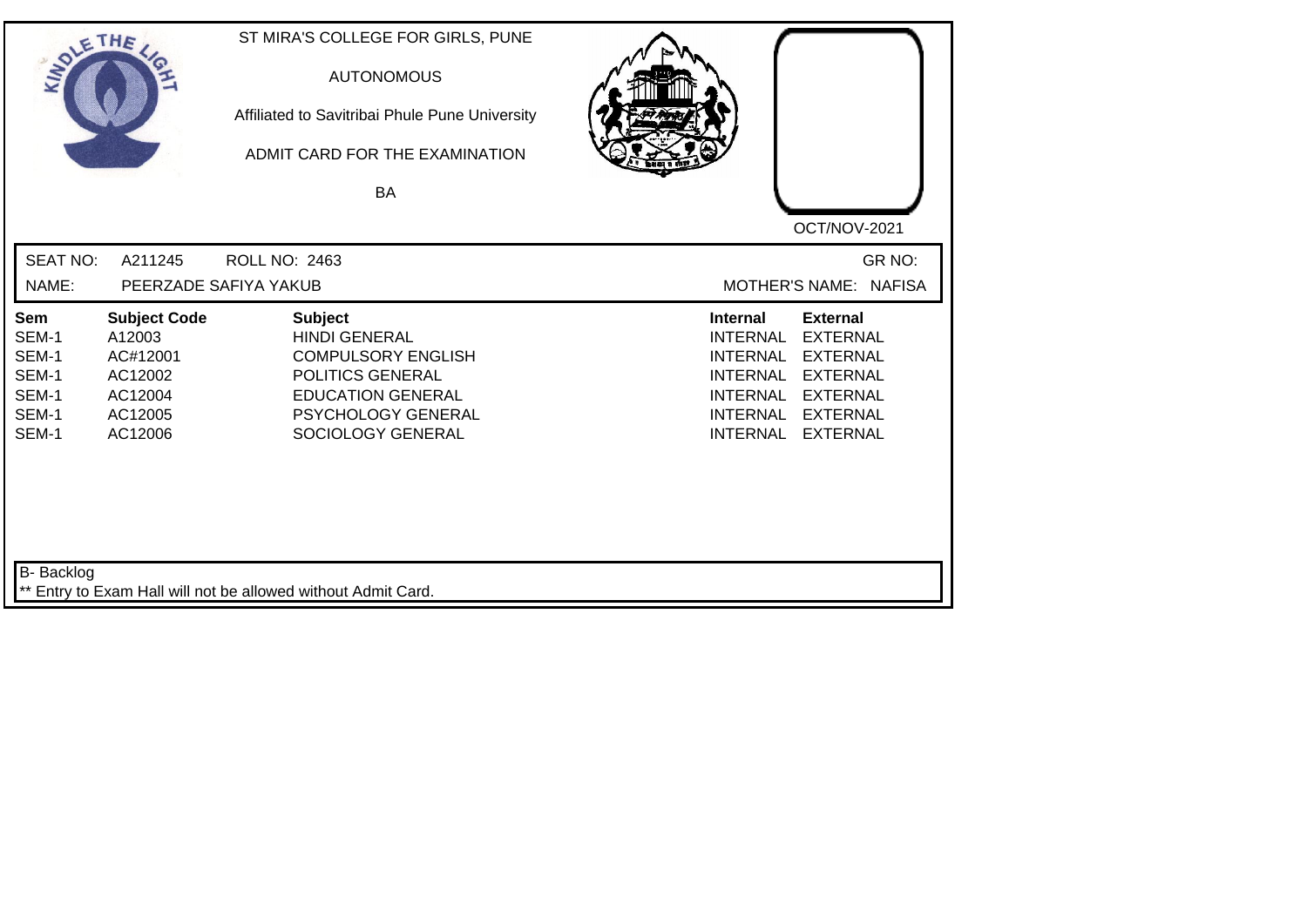| SOLE THE                                                         |                                                                                      | ST MIRA'S COLLEGE FOR GIRLS, PUNE<br><b>AUTONOMOUS</b><br>Affiliated to Savitribai Phule Pune University<br>ADMIT CARD FOR THE EXAMINATION<br>BA                        |                                                                                                                                                                                                                                                                        |
|------------------------------------------------------------------|--------------------------------------------------------------------------------------|-------------------------------------------------------------------------------------------------------------------------------------------------------------------------|------------------------------------------------------------------------------------------------------------------------------------------------------------------------------------------------------------------------------------------------------------------------|
|                                                                  |                                                                                      |                                                                                                                                                                         | OCT/NOV-2021                                                                                                                                                                                                                                                           |
| <b>SEAT NO:</b>                                                  | A211207                                                                              | <b>ROLL NO: 2464</b>                                                                                                                                                    | GR NO:                                                                                                                                                                                                                                                                 |
| NAME:                                                            | <b>OVHAL MANSI ARUN</b>                                                              |                                                                                                                                                                         | <b>MOTHER'S NAME:</b><br><b>SUNITA</b>                                                                                                                                                                                                                                 |
| <b>Sem</b><br>SEM-1<br>SEM-1<br>SEM-1<br>SEM-1<br>SEM-1<br>SEM-1 | <b>Subject Code</b><br>A12004<br>A12007<br>AC#12001<br>AC12002<br>AC12005<br>AC12006 | <b>Subject</b><br><b>MARATHI GENERAL</b><br><b>ECONOMICS GENERAL</b><br><b>COMPULSORY ENGLISH</b><br>POLITICS GENERAL<br><b>PSYCHOLOGY GENERAL</b><br>SOCIOLOGY GENERAL | <b>Internal</b><br><b>External</b><br><b>EXTERNAL</b><br><b>INTERNAL</b><br><b>EXTERNAL</b><br><b>INTERNAL</b><br><b>INTERNAL</b><br><b>EXTERNAL</b><br><b>INTERNAL</b><br><b>EXTERNAL</b><br><b>INTERNAL</b><br><b>EXTERNAL</b><br><b>INTERNAL</b><br><b>EXTERNAL</b> |
| B- Backlog                                                       |                                                                                      | ** Entry to Exam Hall will not be allowed without Admit Card.                                                                                                           |                                                                                                                                                                                                                                                                        |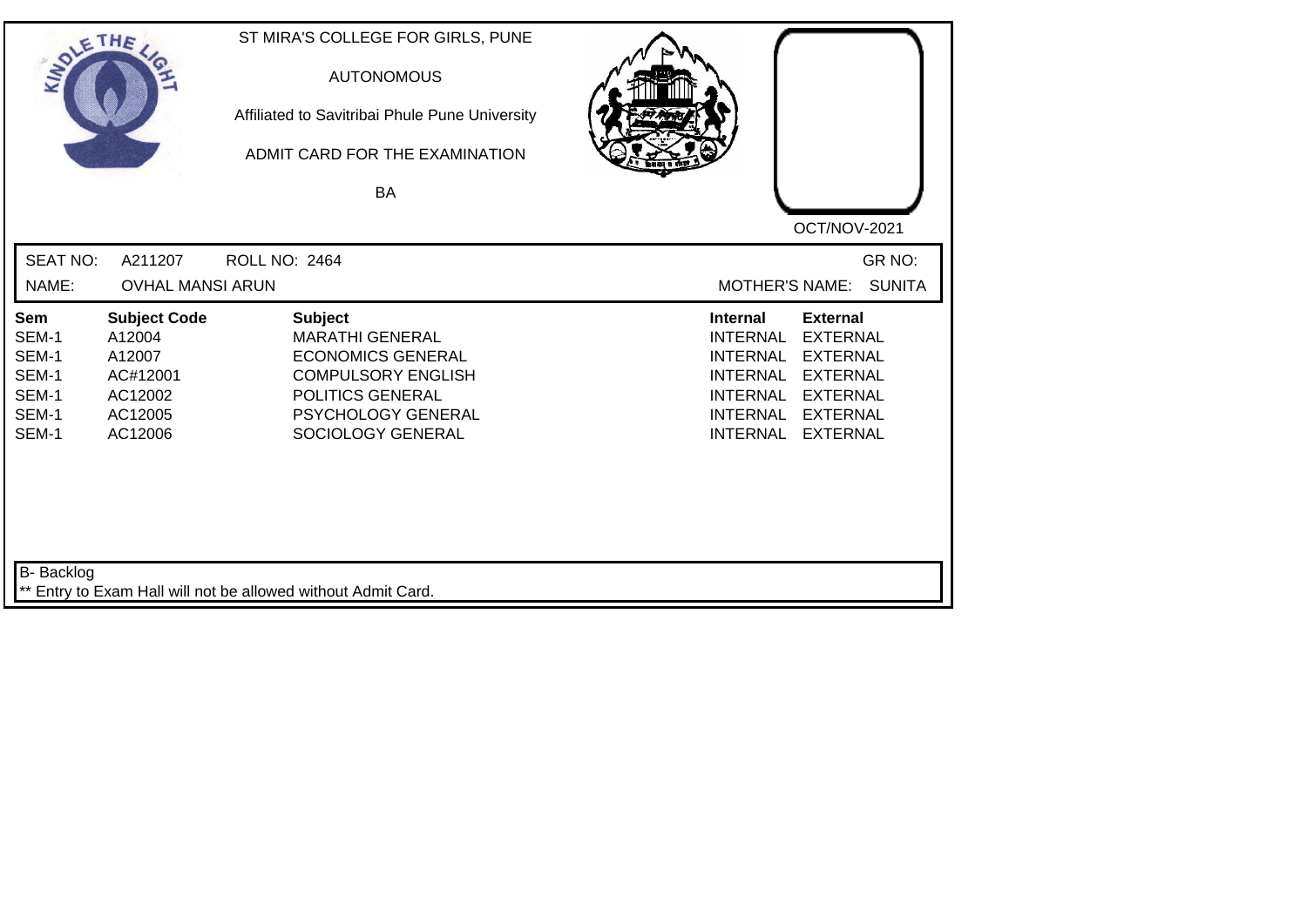| SOLETHE ,                                                 |                                                                                      | ST MIRA'S COLLEGE FOR GIRLS, PUNE<br><b>AUTONOMOUS</b><br>Affiliated to Savitribai Phule Pune University<br>ADMIT CARD FOR THE EXAMINATION<br><b>BA</b>                  | OCT/NOV-2021                                                                                                                                                                                                                                                           |
|-----------------------------------------------------------|--------------------------------------------------------------------------------------|--------------------------------------------------------------------------------------------------------------------------------------------------------------------------|------------------------------------------------------------------------------------------------------------------------------------------------------------------------------------------------------------------------------------------------------------------------|
| <b>SEAT NO:</b>                                           | A211262                                                                              | <b>ROLL NO: 2466</b>                                                                                                                                                     | GR NO:                                                                                                                                                                                                                                                                 |
| NAME:                                                     | DIVYA SARAH ABRAHAM                                                                  |                                                                                                                                                                          | MOTHER'S NAME: SHEEBA                                                                                                                                                                                                                                                  |
| Sem<br>SEM-1<br>SEM-1<br>SEM-1<br>SEM-1<br>SEM-1<br>SEM-1 | <b>Subject Code</b><br>A12005<br>A12007<br>AC#12001<br>AC12002<br>AC12004<br>AC12005 | <b>Subject</b><br><b>OPTIONAL ENGLISH</b><br><b>ECONOMICS GENERAL</b><br><b>COMPULSORY ENGLISH</b><br>POLITICS GENERAL<br><b>EDUCATION GENERAL</b><br>PSYCHOLOGY GENERAL | <b>Internal</b><br><b>External</b><br><b>EXTERNAL</b><br><b>INTERNAL</b><br><b>EXTERNAL</b><br><b>INTERNAL</b><br><b>INTERNAL</b><br><b>EXTERNAL</b><br><b>INTERNAL</b><br><b>EXTERNAL</b><br><b>INTERNAL</b><br><b>EXTERNAL</b><br><b>INTERNAL</b><br><b>EXTERNAL</b> |
| B- Backlog                                                |                                                                                      | ** Entry to Exam Hall will not be allowed without Admit Card.                                                                                                            |                                                                                                                                                                                                                                                                        |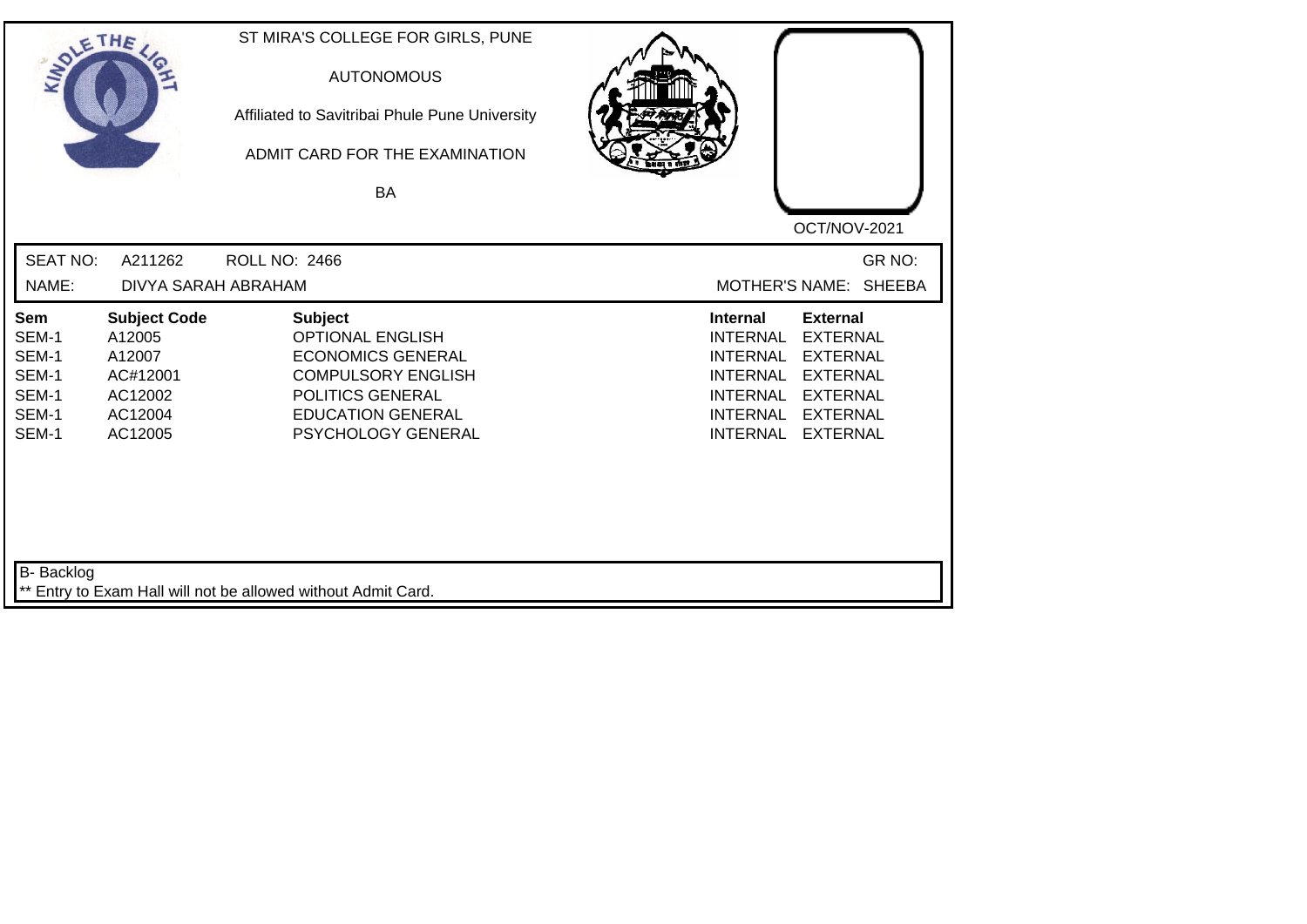| SOLE THE                                                  |                                                                                      | ST MIRA'S COLLEGE FOR GIRLS, PUNE<br><b>AUTONOMOUS</b><br>Affiliated to Savitribai Phule Pune University<br>ADMIT CARD FOR THE EXAMINATION<br>BA               |                                                                                                                                                                                                                                                                        |
|-----------------------------------------------------------|--------------------------------------------------------------------------------------|----------------------------------------------------------------------------------------------------------------------------------------------------------------|------------------------------------------------------------------------------------------------------------------------------------------------------------------------------------------------------------------------------------------------------------------------|
| <b>SEAT NO:</b><br>NAME:                                  | A211244<br><b>DESA RITA LOUIS</b>                                                    | ROLL NO: 2467                                                                                                                                                  | OCT/NOV-2021<br>GR NO:<br>MOTHER'S NAME: GRACY                                                                                                                                                                                                                         |
| Sem<br>SEM-1<br>SEM-1<br>SEM-1<br>SEM-1<br>SEM-1<br>SEM-1 | <b>Subject Code</b><br>A12003<br>A12007<br>AC#12001<br>AC12002<br>AC12005<br>AC12006 | <b>Subject</b><br><b>HINDI GENERAL</b><br><b>ECONOMICS GENERAL</b><br><b>COMPULSORY ENGLISH</b><br>POLITICS GENERAL<br>PSYCHOLOGY GENERAL<br>SOCIOLOGY GENERAL | <b>Internal</b><br><b>External</b><br><b>EXTERNAL</b><br><b>INTERNAL</b><br><b>EXTERNAL</b><br><b>INTERNAL</b><br><b>EXTERNAL</b><br><b>INTERNAL</b><br><b>EXTERNAL</b><br><b>INTERNAL</b><br><b>INTERNAL</b><br><b>EXTERNAL</b><br><b>INTERNAL</b><br><b>EXTERNAL</b> |
| B- Backlog                                                |                                                                                      | ** Entry to Exam Hall will not be allowed without Admit Card.                                                                                                  |                                                                                                                                                                                                                                                                        |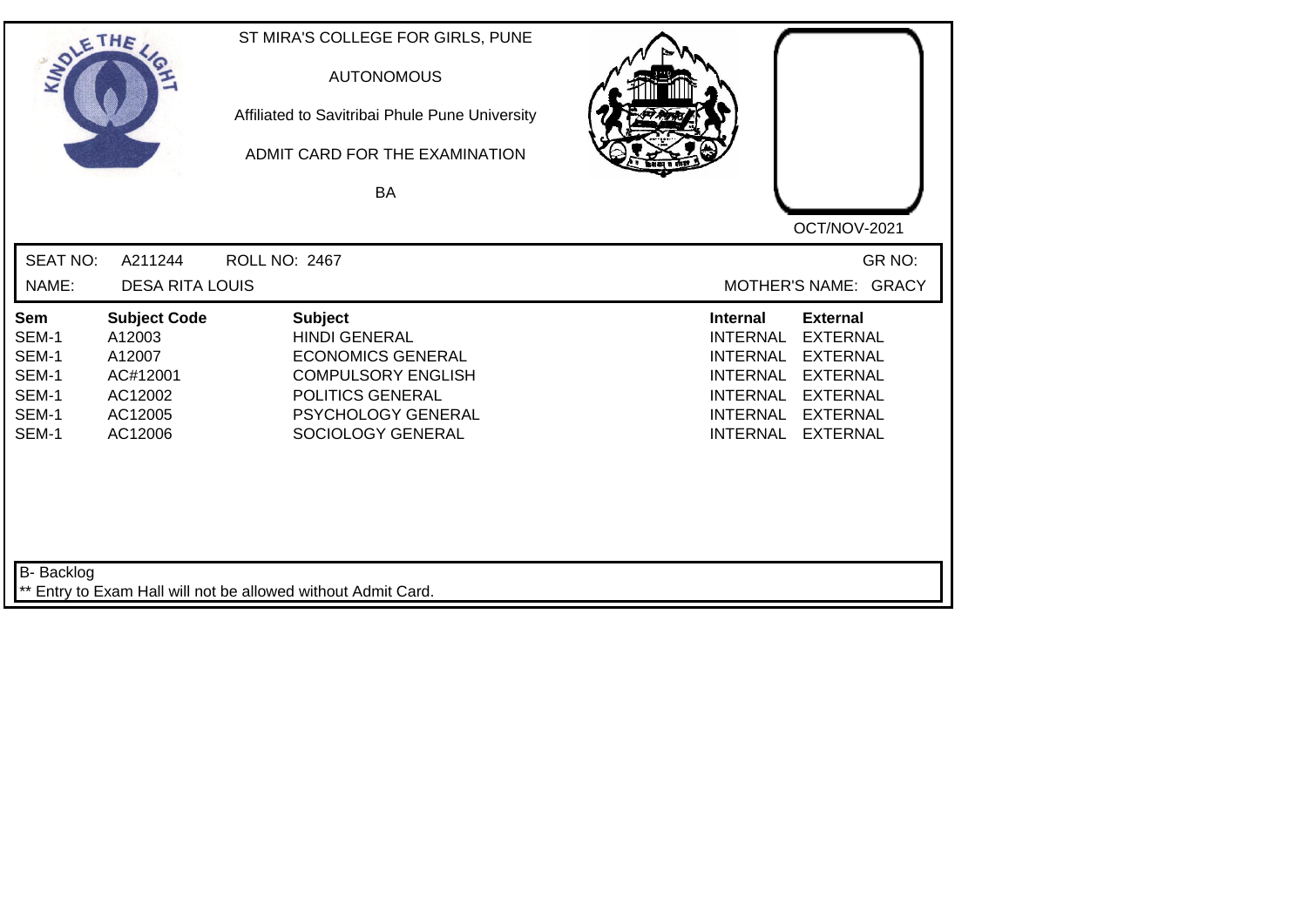| SOLE THE                                                  |                                                                                      | ST MIRA'S COLLEGE FOR GIRLS, PUNE<br><b>AUTONOMOUS</b><br>Affiliated to Savitribai Phule Pune University<br>ADMIT CARD FOR THE EXAMINATION<br><b>BA</b>                |                                                                                                                                                                                                                                                                        |
|-----------------------------------------------------------|--------------------------------------------------------------------------------------|------------------------------------------------------------------------------------------------------------------------------------------------------------------------|------------------------------------------------------------------------------------------------------------------------------------------------------------------------------------------------------------------------------------------------------------------------|
| <b>SEAT NO:</b><br>NAME:                                  | A211224<br><b>BHATI NIYATI HERALAL</b>                                               | <b>ROLL NO: 2468</b>                                                                                                                                                   | OCT/NOV-2021<br>GR NO:<br>MOTHER'S NAME: MOHINI                                                                                                                                                                                                                        |
| Sem<br>SEM-1<br>SEM-1<br>SEM-1<br>SEM-1<br>SEM-1<br>SEM-1 | <b>Subject Code</b><br>A12003<br>A12007<br>AC#12001<br>AC12004<br>AC12005<br>AC12006 | <b>Subject</b><br><b>HINDI GENERAL</b><br><b>ECONOMICS GENERAL</b><br><b>COMPULSORY ENGLISH</b><br><b>EDUCATION GENERAL</b><br>PSYCHOLOGY GENERAL<br>SOCIOLOGY GENERAL | <b>External</b><br><b>Internal</b><br><b>EXTERNAL</b><br><b>INTERNAL</b><br><b>INTERNAL</b><br><b>EXTERNAL</b><br><b>EXTERNAL</b><br><b>INTERNAL</b><br><b>INTERNAL</b><br><b>EXTERNAL</b><br><b>INTERNAL</b><br><b>EXTERNAL</b><br><b>INTERNAL</b><br><b>EXTERNAL</b> |
| B- Backlog                                                |                                                                                      | ** Entry to Exam Hall will not be allowed without Admit Card.                                                                                                          |                                                                                                                                                                                                                                                                        |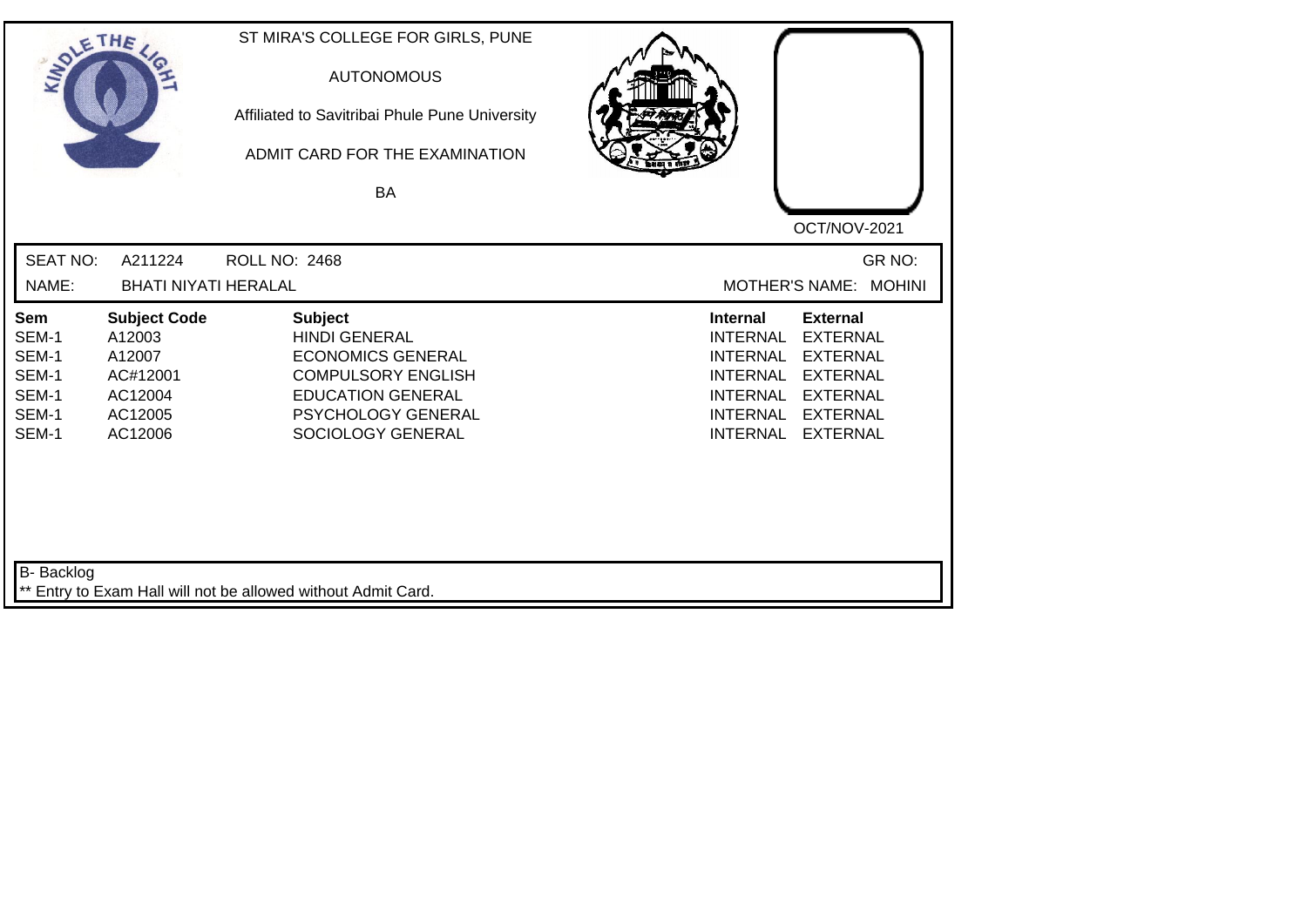| SOLETHE ,                                                                   |                                                                                      | ST MIRA'S COLLEGE FOR GIRLS, PUNE<br><b>AUTONOMOUS</b><br>Affiliated to Savitribai Phule Pune University<br>ADMIT CARD FOR THE EXAMINATION<br><b>BA</b>               | OCT/NOV-2021                                                                                                                                                                                                                                                           |  |
|-----------------------------------------------------------------------------|--------------------------------------------------------------------------------------|-----------------------------------------------------------------------------------------------------------------------------------------------------------------------|------------------------------------------------------------------------------------------------------------------------------------------------------------------------------------------------------------------------------------------------------------------------|--|
| <b>SEAT NO:</b><br>NAME:                                                    | A211238<br><b>SEJAL RAJA</b>                                                         | ROLL NO: 2469                                                                                                                                                         | GR NO:<br>MOTHER'S NAME: S.SANGEETA                                                                                                                                                                                                                                    |  |
| Sem<br>SEM-1<br>SEM-1<br>SEM-1<br>SEM-1<br>SEM-1<br>SEM-1                   | <b>Subject Code</b><br>A12003<br>A12007<br>AC#12001<br>AC12002<br>AC12005<br>AC12006 | <b>Subject</b><br><b>HINDI GENERAL</b><br><b>ECONOMICS GENERAL</b><br><b>COMPULSORY ENGLISH</b><br><b>POLITICS GENERAL</b><br>PSYCHOLOGY GENERAL<br>SOCIOLOGY GENERAL | <b>Internal</b><br><b>External</b><br><b>EXTERNAL</b><br><b>INTERNAL</b><br><b>INTERNAL</b><br><b>EXTERNAL</b><br><b>INTERNAL</b><br><b>EXTERNAL</b><br><b>EXTERNAL</b><br><b>INTERNAL</b><br><b>INTERNAL</b><br><b>EXTERNAL</b><br><b>INTERNAL</b><br><b>EXTERNAL</b> |  |
| B- Backlog<br>** Entry to Exam Hall will not be allowed without Admit Card. |                                                                                      |                                                                                                                                                                       |                                                                                                                                                                                                                                                                        |  |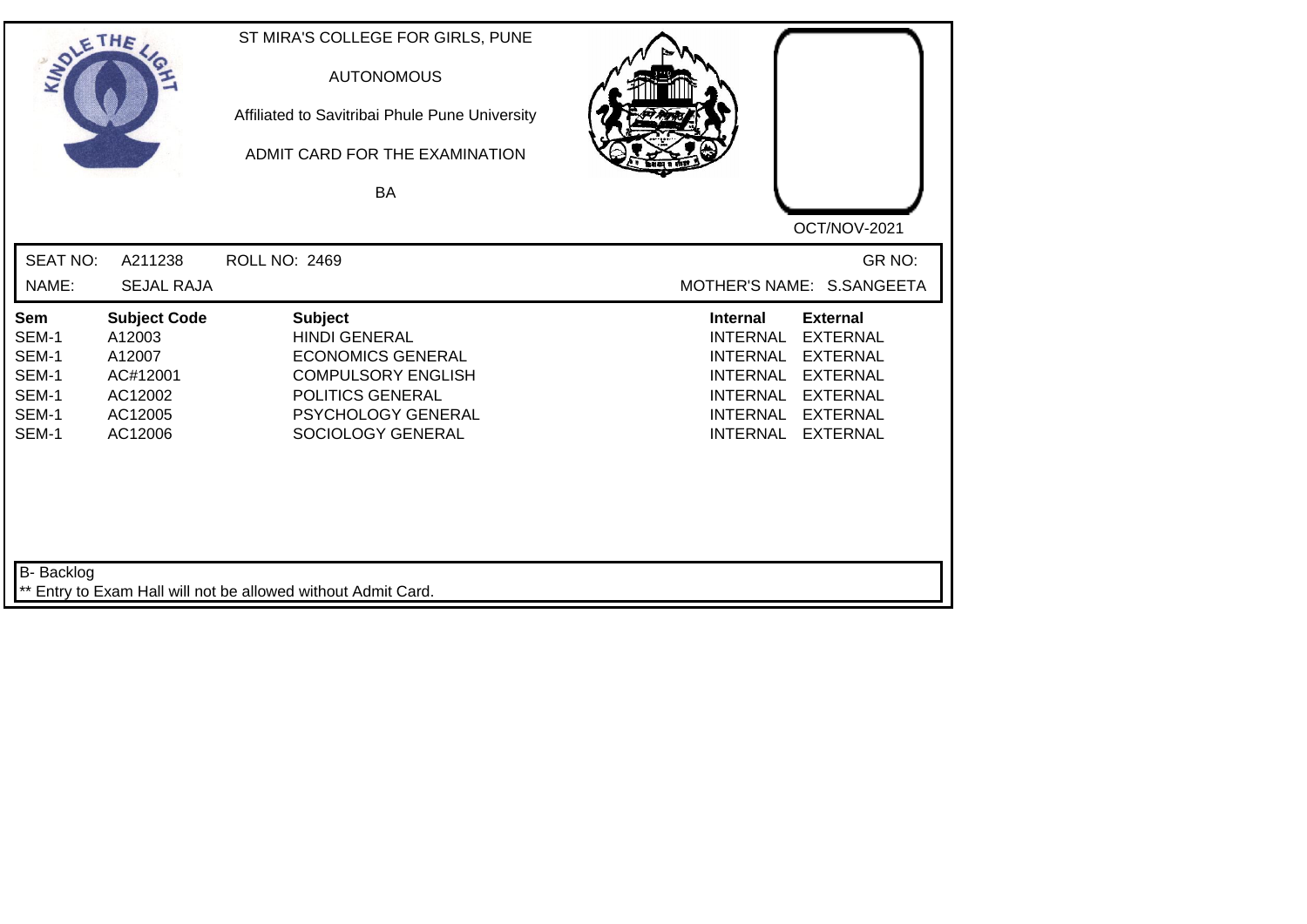| SOLETHE .                                                 |                                                                                      | ST MIRA'S COLLEGE FOR GIRLS, PUNE<br><b>AUTONOMOUS</b><br>Affiliated to Savitribai Phule Pune University<br>ADMIT CARD FOR THE EXAMINATION<br>BA                        | OCT/NOV-2021                                                                                                                                                                                                                                                           |
|-----------------------------------------------------------|--------------------------------------------------------------------------------------|-------------------------------------------------------------------------------------------------------------------------------------------------------------------------|------------------------------------------------------------------------------------------------------------------------------------------------------------------------------------------------------------------------------------------------------------------------|
| <b>SEAT NO:</b><br>NAME:                                  | A211119<br>AVACHAR ANJALI VIJAY                                                      | <b>ROLL NO: 2471</b>                                                                                                                                                    | GR NO:<br>MOTHER'S NAME: SULOCHANA                                                                                                                                                                                                                                     |
| Sem<br>SEM-1<br>SEM-1<br>SEM-1<br>SEM-1<br>SEM-1<br>SEM-1 | <b>Subject Code</b><br>A12004<br>A12007<br>AC#12001<br>AC12002<br>AC12004<br>AC12005 | <b>Subject</b><br><b>MARATHI GENERAL</b><br><b>ECONOMICS GENERAL</b><br><b>COMPULSORY ENGLISH</b><br>POLITICS GENERAL<br><b>EDUCATION GENERAL</b><br>PSYCHOLOGY GENERAL | <b>Internal</b><br><b>External</b><br><b>INTERNAL</b><br><b>EXTERNAL</b><br><b>INTERNAL</b><br><b>EXTERNAL</b><br><b>INTERNAL</b><br><b>EXTERNAL</b><br><b>INTERNAL</b><br><b>EXTERNAL</b><br><b>INTERNAL</b><br><b>EXTERNAL</b><br><b>INTERNAL</b><br><b>EXTERNAL</b> |
| B- Backlog                                                |                                                                                      | ** Entry to Exam Hall will not be allowed without Admit Card.                                                                                                           |                                                                                                                                                                                                                                                                        |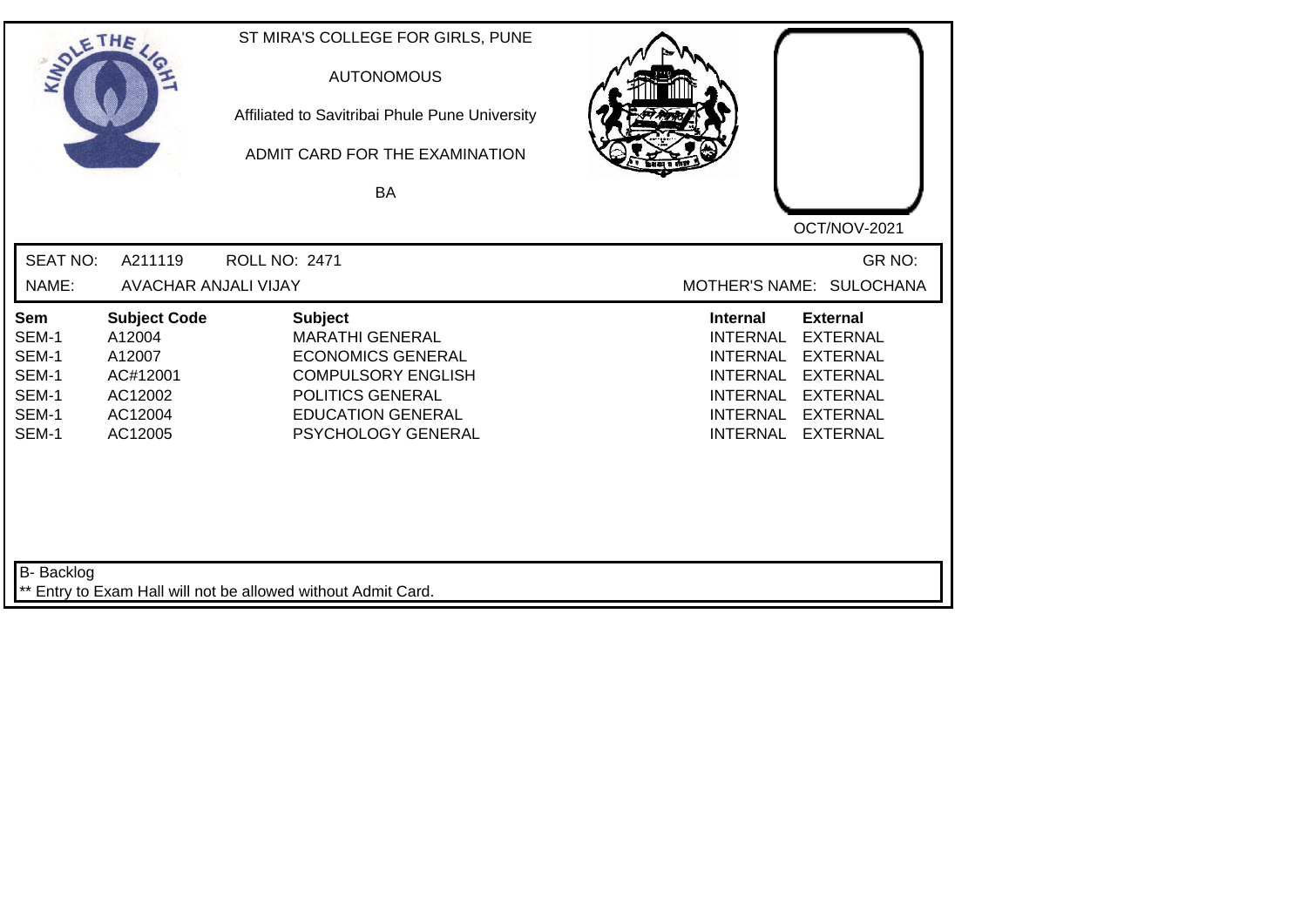| SOLETHE ,                                                        |                                                                                       | ST MIRA'S COLLEGE FOR GIRLS, PUNE<br><b>AUTONOMOUS</b><br>Affiliated to Savitribai Phule Pune University<br>ADMIT CARD FOR THE EXAMINATION<br>BA                 | OCT/NOV-2021                                                                                                                                                                                                                                                    |
|------------------------------------------------------------------|---------------------------------------------------------------------------------------|------------------------------------------------------------------------------------------------------------------------------------------------------------------|-----------------------------------------------------------------------------------------------------------------------------------------------------------------------------------------------------------------------------------------------------------------|
| <b>SEAT NO:</b><br>NAME:                                         | A211256                                                                               | <b>ROLL NO: 2472</b><br>SHENDGE SANDHYA SANTOSH                                                                                                                  | GR NO:<br>MOTHER'S NAME: SIMA                                                                                                                                                                                                                                   |
| <b>Sem</b><br>SEM-1<br>SEM-1<br>SEM-1<br>SEM-1<br>SEM-1<br>SEM-1 | <b>Subject Code</b><br>A12004<br>AC#12001<br>AC12002<br>AC12004<br>AC12005<br>AC12006 | <b>Subject</b><br><b>MARATHI GENERAL</b><br><b>COMPULSORY ENGLISH</b><br>POLITICS GENERAL<br><b>EDUCATION GENERAL</b><br>PSYCHOLOGY GENERAL<br>SOCIOLOGY GENERAL | <b>External</b><br><b>Internal</b><br><b>INTERNAL</b><br><b>EXTERNAL</b><br><b>INTERNAL</b><br><b>EXTERNAL</b><br><b>INTERNAL</b><br><b>EXTERNAL</b><br><b>INTERNAL</b><br><b>EXTERNAL</b><br>INTERNAL<br><b>EXTERNAL</b><br><b>INTERNAL</b><br><b>EXTERNAL</b> |
| B- Backlog                                                       |                                                                                       | ** Entry to Exam Hall will not be allowed without Admit Card.                                                                                                    |                                                                                                                                                                                                                                                                 |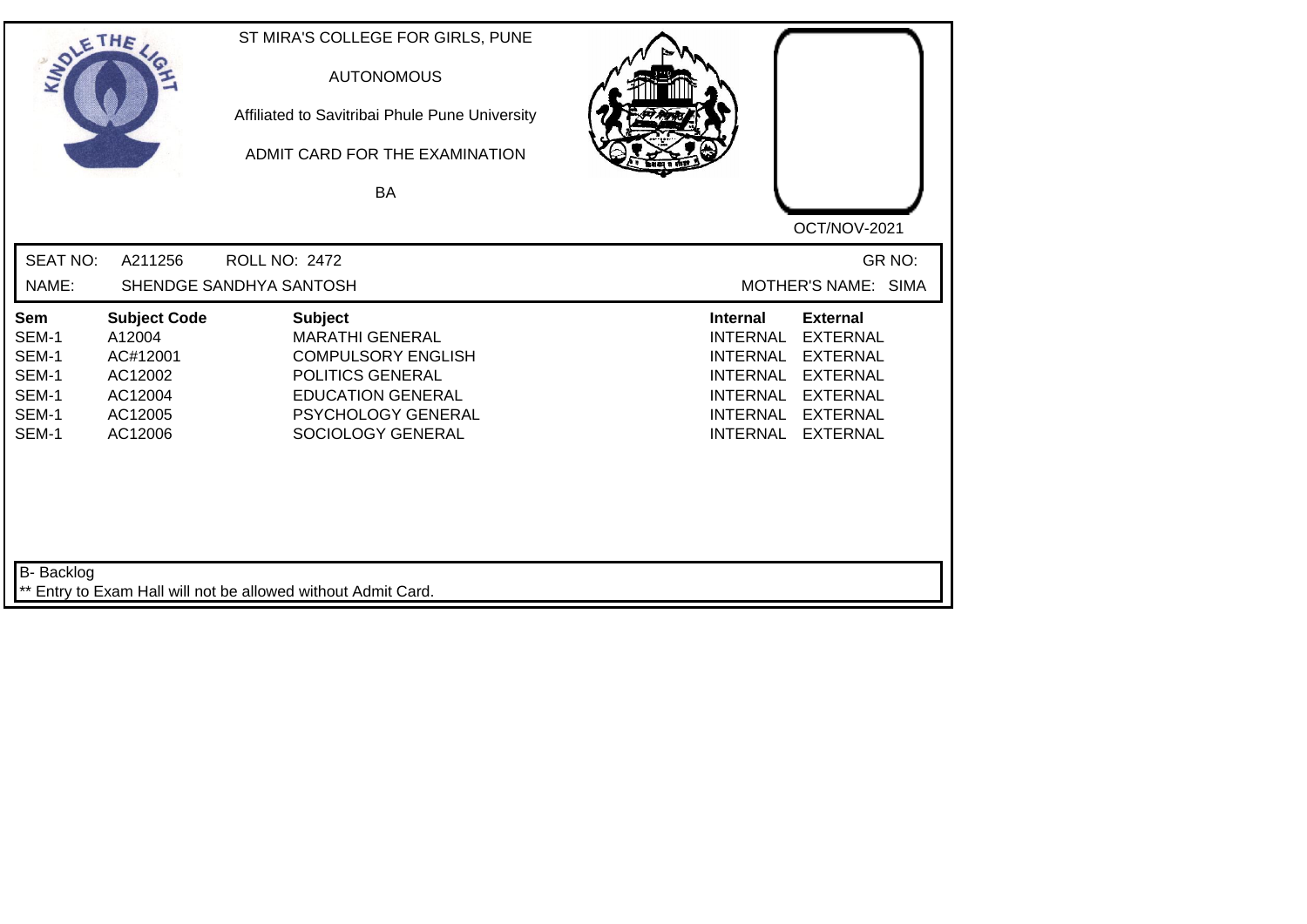| SOLE THE                                                         |                                                                                      | ST MIRA'S COLLEGE FOR GIRLS, PUNE<br><b>AUTONOMOUS</b><br>Affiliated to Savitribai Phule Pune University<br>ADMIT CARD FOR THE EXAMINATION<br>BA                         |                                                                                                                                                                                                                                                                        |
|------------------------------------------------------------------|--------------------------------------------------------------------------------------|--------------------------------------------------------------------------------------------------------------------------------------------------------------------------|------------------------------------------------------------------------------------------------------------------------------------------------------------------------------------------------------------------------------------------------------------------------|
|                                                                  |                                                                                      |                                                                                                                                                                          | OCT/NOV-2021                                                                                                                                                                                                                                                           |
| <b>SEAT NO:</b>                                                  | A211126                                                                              | <b>ROLL NO: 2473</b>                                                                                                                                                     | GR NO:                                                                                                                                                                                                                                                                 |
| NAME:                                                            |                                                                                      | DODKE ANURADHA PARMESHWAR                                                                                                                                                | MOTHER'S NAME: VIMAL                                                                                                                                                                                                                                                   |
| <b>Sem</b><br>SEM-1<br>SEM-1<br>SEM-1<br>SEM-1<br>SEM-1<br>SEM-1 | <b>Subject Code</b><br>A12004<br>A12007<br>AC#12001<br>AC12004<br>AC12005<br>AC12006 | <b>Subject</b><br><b>MARATHI GENERAL</b><br><b>ECONOMICS GENERAL</b><br><b>COMPULSORY ENGLISH</b><br><b>EDUCATION GENERAL</b><br>PSYCHOLOGY GENERAL<br>SOCIOLOGY GENERAL | <b>External</b><br><b>Internal</b><br><b>INTERNAL</b><br><b>EXTERNAL</b><br><b>INTERNAL</b><br><b>EXTERNAL</b><br><b>EXTERNAL</b><br><b>INTERNAL</b><br><b>INTERNAL</b><br><b>EXTERNAL</b><br><b>INTERNAL</b><br><b>EXTERNAL</b><br><b>INTERNAL</b><br><b>EXTERNAL</b> |
| B- Backlog                                                       |                                                                                      | ** Entry to Exam Hall will not be allowed without Admit Card.                                                                                                            |                                                                                                                                                                                                                                                                        |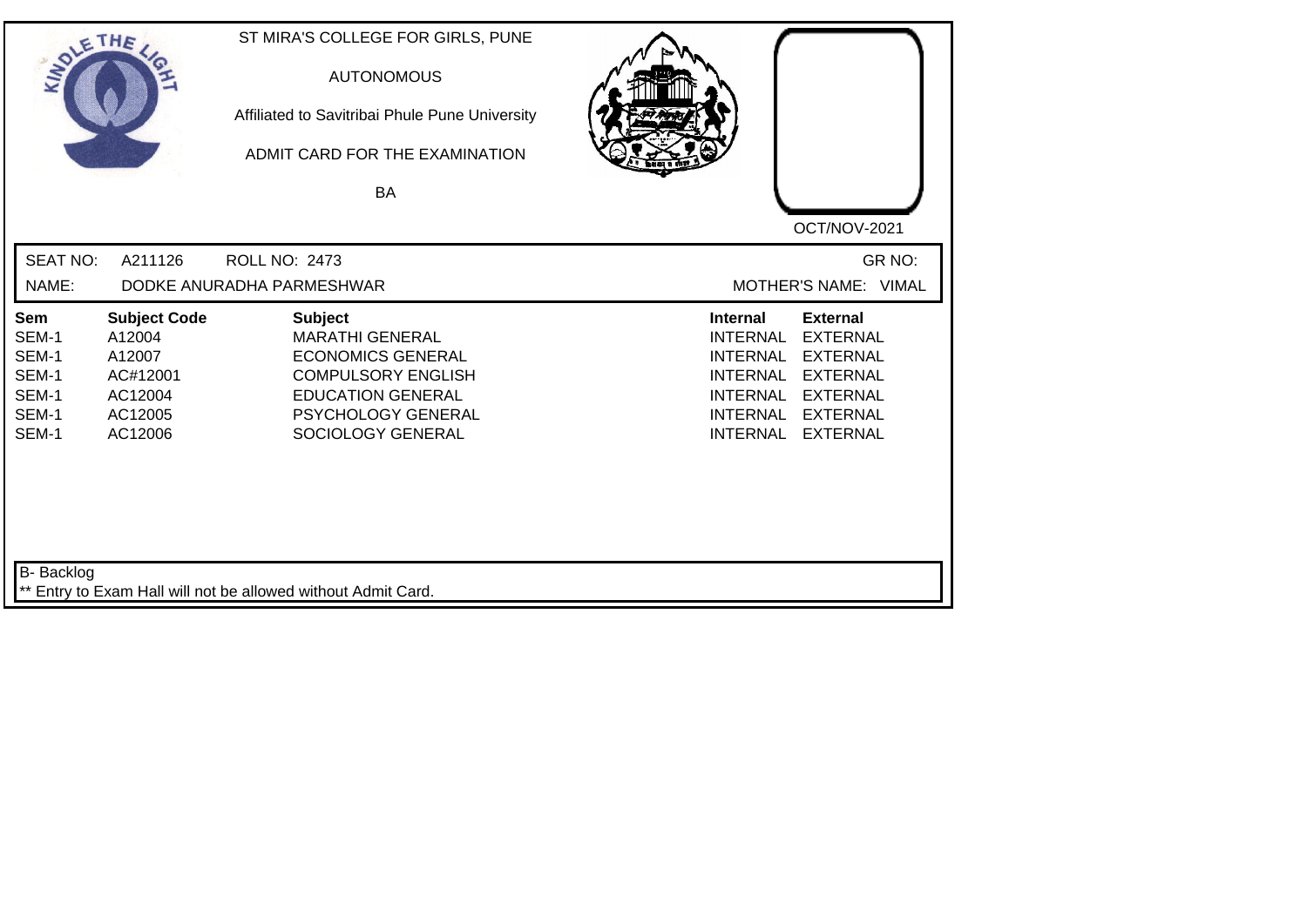| SOLETHE ,                                                        |                                                                                       | ST MIRA'S COLLEGE FOR GIRLS, PUNE<br><b>AUTONOMOUS</b><br>Affiliated to Savitribai Phule Pune University<br>ADMIT CARD FOR THE EXAMINATION<br>BA                      | OCT/NOV-2021                                                                                                                                                                                                                                                           |
|------------------------------------------------------------------|---------------------------------------------------------------------------------------|-----------------------------------------------------------------------------------------------------------------------------------------------------------------------|------------------------------------------------------------------------------------------------------------------------------------------------------------------------------------------------------------------------------------------------------------------------|
| <b>SEAT NO:</b><br>NAME:                                         | A211176<br><b>OJASWINI JOSHI</b>                                                      | <b>ROLL NO: 2475</b>                                                                                                                                                  | GR NO:<br>MOTHER'S NAME: POONAM JOSHI                                                                                                                                                                                                                                  |
| <b>Sem</b><br>SEM-1<br>SEM-1<br>SEM-1<br>SEM-1<br>SEM-1<br>SEM-1 | <b>Subject Code</b><br>A12003<br>AC#12001<br>AC12002<br>AC12004<br>AC12005<br>AC12006 | <b>Subject</b><br><b>HINDI GENERAL</b><br><b>COMPULSORY ENGLISH</b><br>POLITICS GENERAL<br><b>EDUCATION GENERAL</b><br><b>PSYCHOLOGY GENERAL</b><br>SOCIOLOGY GENERAL | <b>Internal</b><br><b>External</b><br><b>INTERNAL</b><br><b>EXTERNAL</b><br><b>EXTERNAL</b><br><b>INTERNAL</b><br><b>INTERNAL</b><br><b>EXTERNAL</b><br><b>INTERNAL</b><br><b>EXTERNAL</b><br><b>INTERNAL</b><br><b>EXTERNAL</b><br><b>INTERNAL</b><br><b>EXTERNAL</b> |
| B- Backlog                                                       |                                                                                       | ** Entry to Exam Hall will not be allowed without Admit Card.                                                                                                         |                                                                                                                                                                                                                                                                        |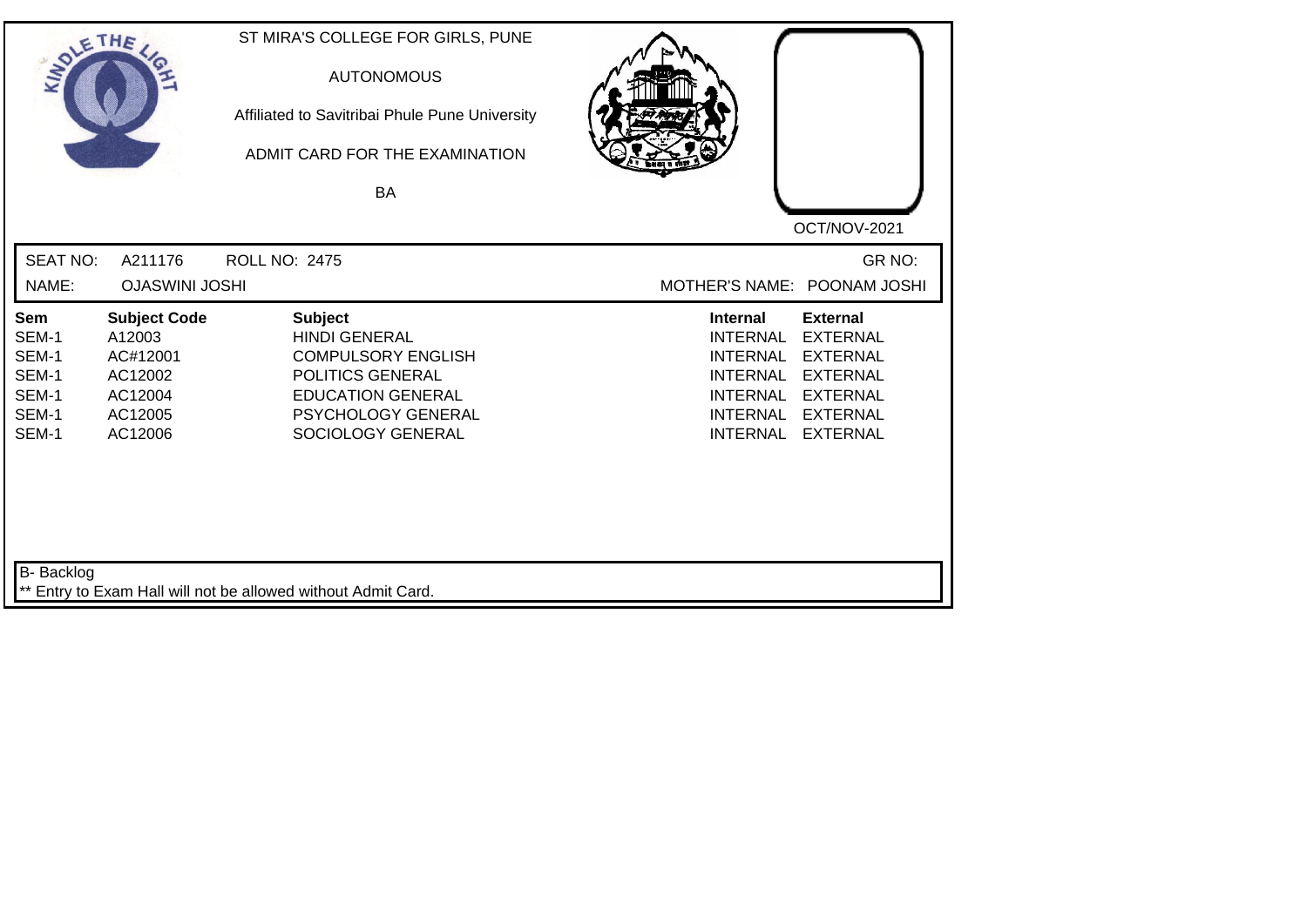| SOLETHE ,                                                 |                                                                                       | ST MIRA'S COLLEGE FOR GIRLS, PUNE<br><b>AUTONOMOUS</b><br>Affiliated to Savitribai Phule Pune University<br>ADMIT CARD FOR THE EXAMINATION<br><b>BA</b>        |                                                                                                                                                                                                                                                                        |
|-----------------------------------------------------------|---------------------------------------------------------------------------------------|----------------------------------------------------------------------------------------------------------------------------------------------------------------|------------------------------------------------------------------------------------------------------------------------------------------------------------------------------------------------------------------------------------------------------------------------|
| <b>SEAT NO:</b><br>NAME:                                  | A211242                                                                               | <b>ROLL NO: 2476</b><br><b>CHAWLA RESHAM MAHESH</b>                                                                                                            | OCT/NOV-2021<br>GR NO:<br>MOTHER'S NAME: JYOTI                                                                                                                                                                                                                         |
| Sem<br>SEM-1<br>SEM-1<br>SEM-1<br>SEM-1<br>SEM-1<br>SEM-1 | <b>Subject Code</b><br>A12003<br>AC#12001<br>AC12002<br>AC12004<br>AC12005<br>AC12006 | <b>Subject</b><br><b>HINDI GENERAL</b><br><b>COMPULSORY ENGLISH</b><br>POLITICS GENERAL<br><b>EDUCATION GENERAL</b><br>PSYCHOLOGY GENERAL<br>SOCIOLOGY GENERAL | <b>External</b><br><b>Internal</b><br><b>EXTERNAL</b><br><b>INTERNAL</b><br><b>INTERNAL</b><br><b>EXTERNAL</b><br><b>EXTERNAL</b><br><b>INTERNAL</b><br><b>INTERNAL</b><br><b>EXTERNAL</b><br><b>INTERNAL</b><br><b>EXTERNAL</b><br><b>INTERNAL</b><br><b>EXTERNAL</b> |
| <b>B-</b> Backlog                                         |                                                                                       | ** Entry to Exam Hall will not be allowed without Admit Card.                                                                                                  |                                                                                                                                                                                                                                                                        |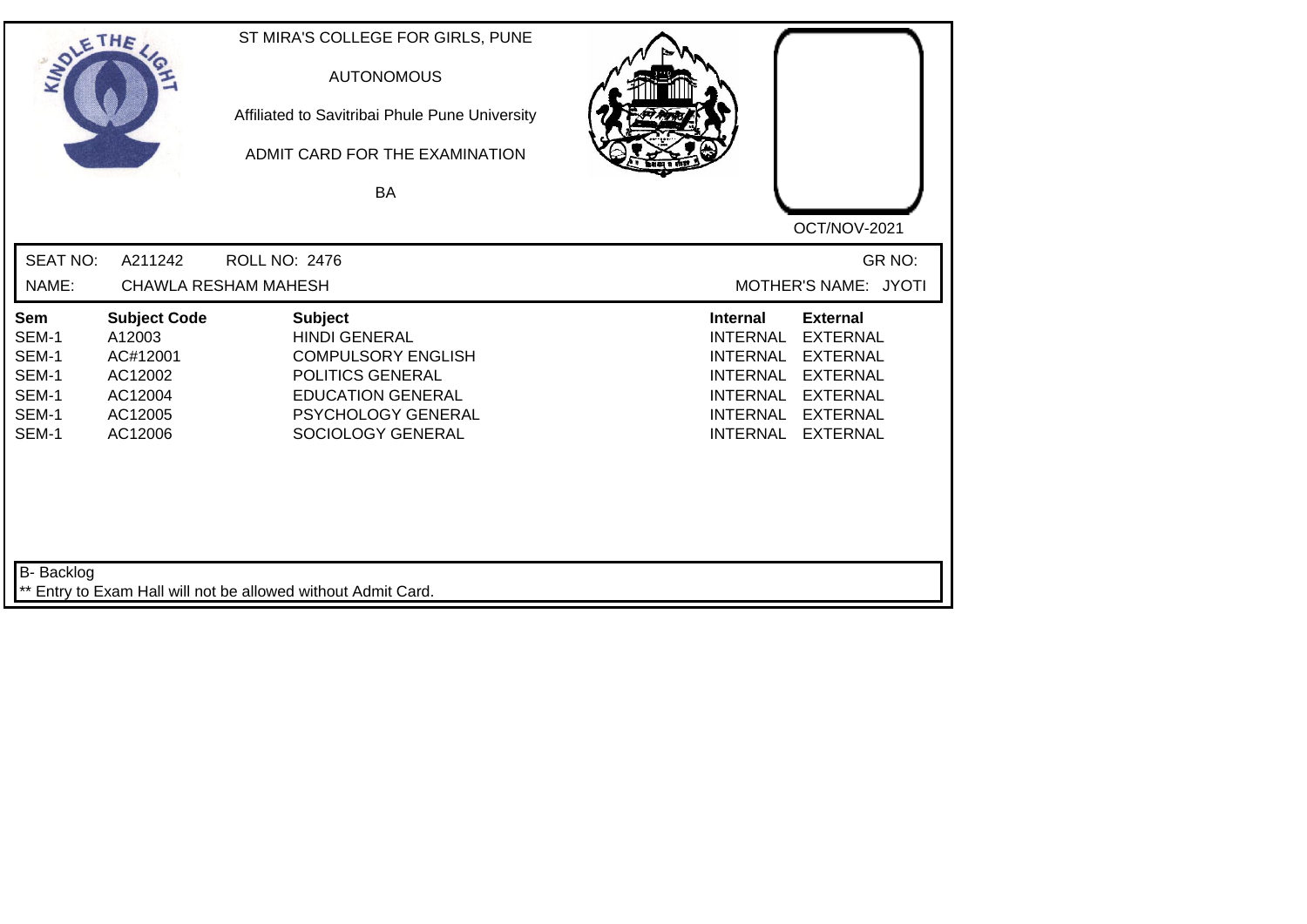| SOLETHE ,                                                 |                                                                                      | ST MIRA'S COLLEGE FOR GIRLS, PUNE<br><b>AUTONOMOUS</b><br>Affiliated to Savitribai Phule Pune University<br>ADMIT CARD FOR THE EXAMINATION<br>BA                      | OCT/NOV-2021                                                                                                                                                                                                                                                           |
|-----------------------------------------------------------|--------------------------------------------------------------------------------------|-----------------------------------------------------------------------------------------------------------------------------------------------------------------------|------------------------------------------------------------------------------------------------------------------------------------------------------------------------------------------------------------------------------------------------------------------------|
| <b>SEAT NO:</b>                                           | A211297                                                                              | <b>ROLL NO: 2477</b>                                                                                                                                                  | GR NO:                                                                                                                                                                                                                                                                 |
| NAME:                                                     |                                                                                      | <b>BHINGARDIVE TANVI SAMIR</b>                                                                                                                                        | <b>MOTHER'S NAME:</b><br><b>MANISHA</b>                                                                                                                                                                                                                                |
| Sem<br>SEM-1<br>SEM-1<br>SEM-1<br>SEM-1<br>SEM-1<br>SEM-1 | <b>Subject Code</b><br>A12003<br>A12007<br>AC#12001<br>AC12002<br>AC12005<br>AC12006 | <b>Subject</b><br><b>HINDI GENERAL</b><br><b>ECONOMICS GENERAL</b><br><b>COMPULSORY ENGLISH</b><br>POLITICS GENERAL<br><b>PSYCHOLOGY GENERAL</b><br>SOCIOLOGY GENERAL | <b>External</b><br><b>Internal</b><br><b>INTERNAL</b><br><b>EXTERNAL</b><br><b>EXTERNAL</b><br><b>INTERNAL</b><br><b>INTERNAL</b><br><b>EXTERNAL</b><br><b>INTERNAL</b><br><b>EXTERNAL</b><br><b>INTERNAL</b><br><b>EXTERNAL</b><br><b>EXTERNAL</b><br><b>INTERNAL</b> |
| <b>B-</b> Backlog                                         |                                                                                      | ** Entry to Exam Hall will not be allowed without Admit Card.                                                                                                         |                                                                                                                                                                                                                                                                        |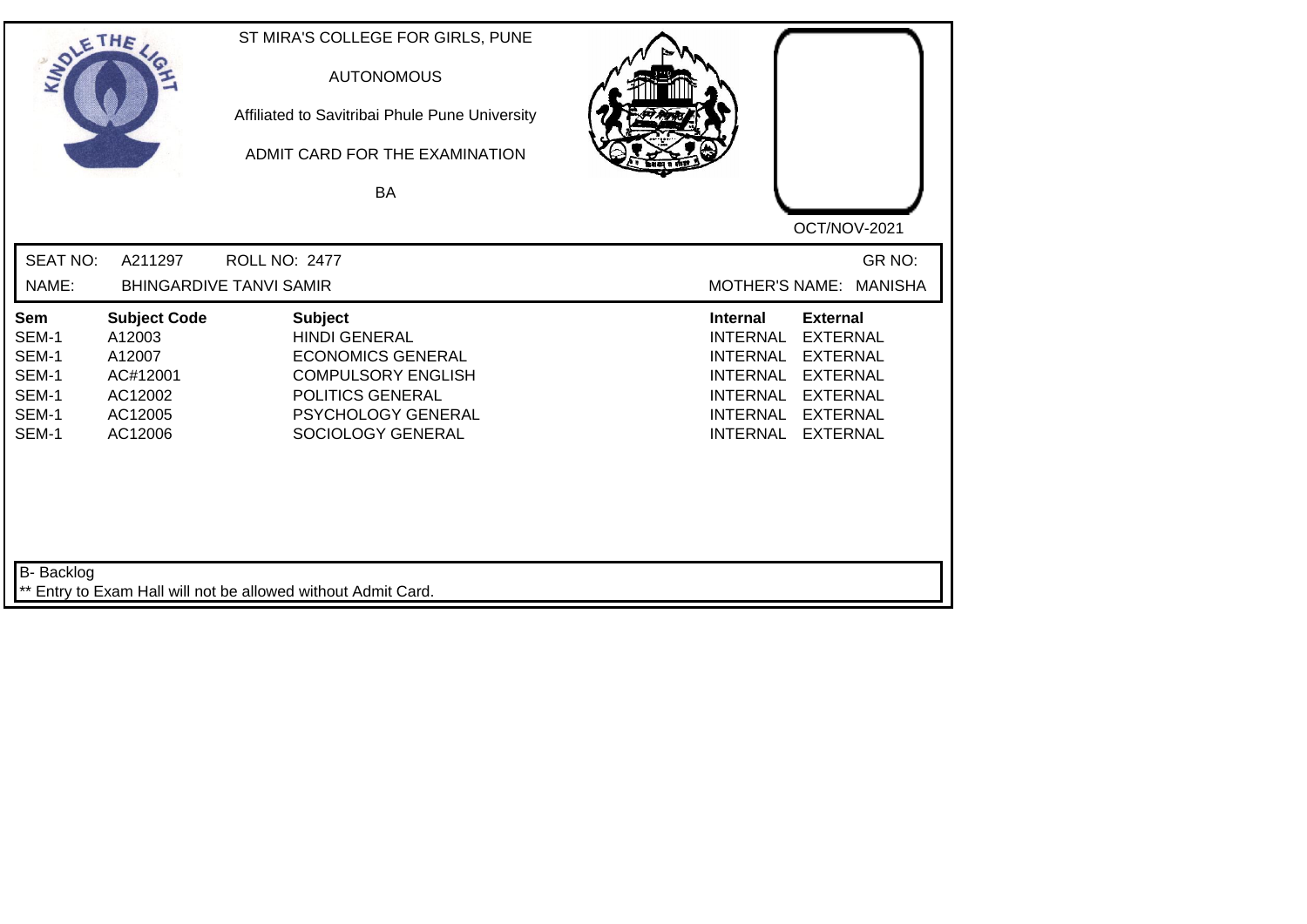| SOLE THE                                                  |                                                                                      | ST MIRA'S COLLEGE FOR GIRLS, PUNE<br><b>AUTONOMOUS</b><br>Affiliated to Savitribai Phule Pune University<br>ADMIT CARD FOR THE EXAMINATION<br><b>BA</b>          |                                                                                                                                                                                                                                                                        |
|-----------------------------------------------------------|--------------------------------------------------------------------------------------|------------------------------------------------------------------------------------------------------------------------------------------------------------------|------------------------------------------------------------------------------------------------------------------------------------------------------------------------------------------------------------------------------------------------------------------------|
|                                                           |                                                                                      |                                                                                                                                                                  | OCT/NOV-2021                                                                                                                                                                                                                                                           |
| <b>SEAT NO:</b><br>NAME:                                  | A211217<br>KADAM NAINA SANDESH                                                       | <b>ROLL NO: 2478</b>                                                                                                                                             | GR NO:<br>MOTHER'S NAME: NANDA                                                                                                                                                                                                                                         |
| Sem<br>SEM-1<br>SEM-1<br>SEM-1<br>SEM-1<br>SEM-1<br>SEM-1 | <b>Subject Code</b><br>A12004<br>A12007<br>AC#12001<br>AC12002<br>AC12005<br>AC12006 | <b>Subject</b><br><b>MARATHI GENERAL</b><br><b>ECONOMICS GENERAL</b><br><b>COMPULSORY ENGLISH</b><br>POLITICS GENERAL<br>PSYCHOLOGY GENERAL<br>SOCIOLOGY GENERAL | <b>External</b><br><b>Internal</b><br><b>EXTERNAL</b><br><b>INTERNAL</b><br><b>INTERNAL</b><br><b>EXTERNAL</b><br><b>EXTERNAL</b><br><b>INTERNAL</b><br><b>INTERNAL</b><br><b>EXTERNAL</b><br><b>INTERNAL</b><br><b>EXTERNAL</b><br><b>INTERNAL</b><br><b>EXTERNAL</b> |
| B- Backlog                                                |                                                                                      | ** Entry to Exam Hall will not be allowed without Admit Card.                                                                                                    |                                                                                                                                                                                                                                                                        |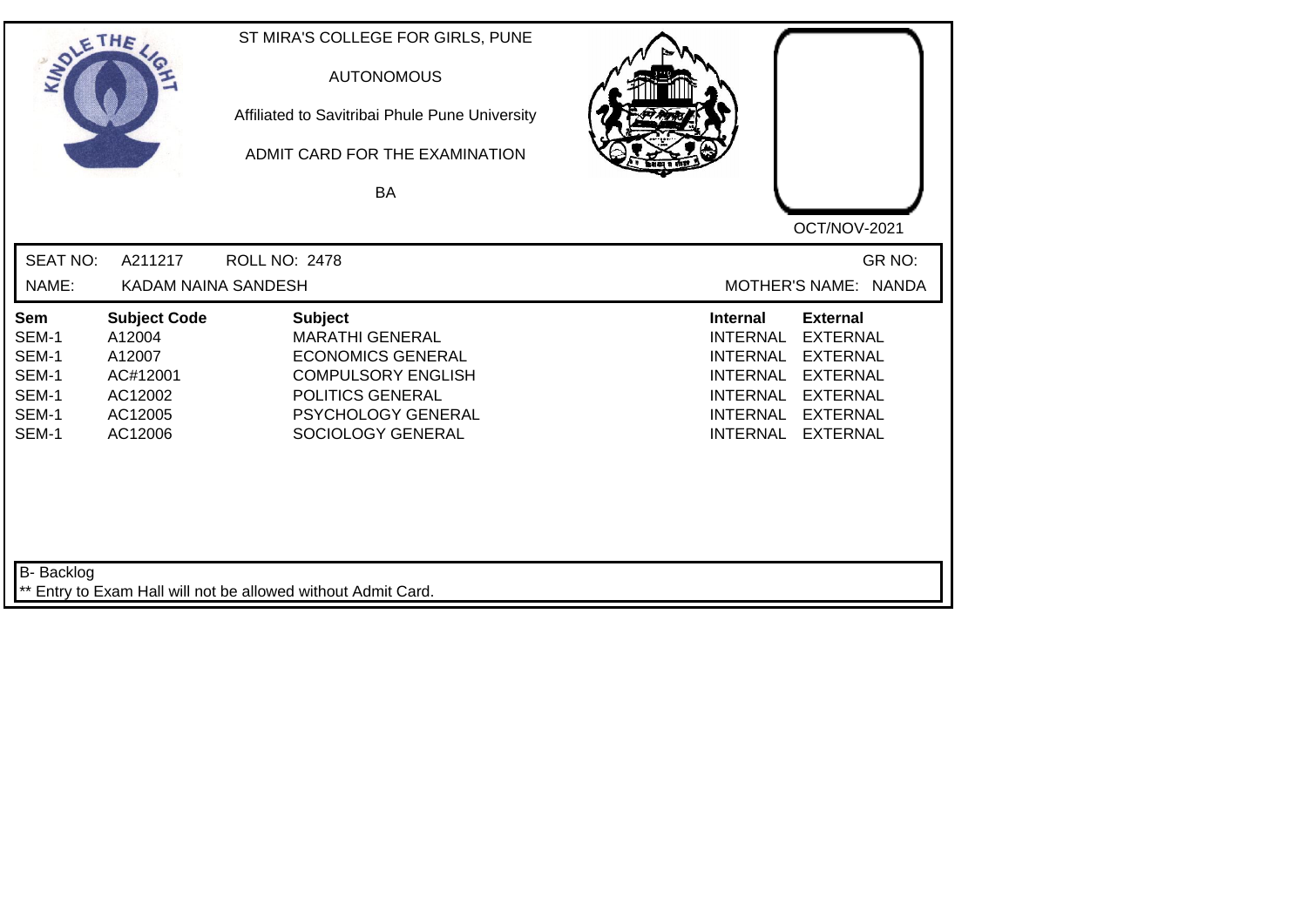| SOLETHE ,                                                        |                                                                                      | ST MIRA'S COLLEGE FOR GIRLS, PUNE<br><b>AUTONOMOUS</b><br>Affiliated to Savitribai Phule Pune University<br>ADMIT CARD FOR THE EXAMINATION<br>BA                       | OCT/NOV-2021                                                                                                                                                                                                                                                           |
|------------------------------------------------------------------|--------------------------------------------------------------------------------------|------------------------------------------------------------------------------------------------------------------------------------------------------------------------|------------------------------------------------------------------------------------------------------------------------------------------------------------------------------------------------------------------------------------------------------------------------|
| <b>SEAT NO:</b><br>NAME:                                         | A211122                                                                              | ROLL NO: 2479<br>MEGH ANKITA PANDURAN                                                                                                                                  | GR NO:<br>MOTHER'S NAME: CHANDRAKALA                                                                                                                                                                                                                                   |
| <b>Sem</b><br>SEM-1<br>SEM-1<br>SEM-1<br>SEM-1<br>SEM-1<br>SEM-1 | <b>Subject Code</b><br>A12004<br>A12007<br>AC#12001<br>AC12002<br>AC12004<br>AC12006 | <b>Subject</b><br><b>MARATHI GENERAL</b><br><b>ECONOMICS GENERAL</b><br><b>COMPULSORY ENGLISH</b><br>POLITICS GENERAL<br><b>EDUCATION GENERAL</b><br>SOCIOLOGY GENERAL | <b>External</b><br><b>Internal</b><br><b>INTERNAL</b><br><b>EXTERNAL</b><br><b>INTERNAL</b><br><b>EXTERNAL</b><br><b>EXTERNAL</b><br><b>INTERNAL</b><br><b>EXTERNAL</b><br><b>INTERNAL</b><br><b>INTERNAL</b><br><b>EXTERNAL</b><br><b>INTERNAL</b><br><b>EXTERNAL</b> |
| B- Backlog                                                       |                                                                                      | ** Entry to Exam Hall will not be allowed without Admit Card.                                                                                                          |                                                                                                                                                                                                                                                                        |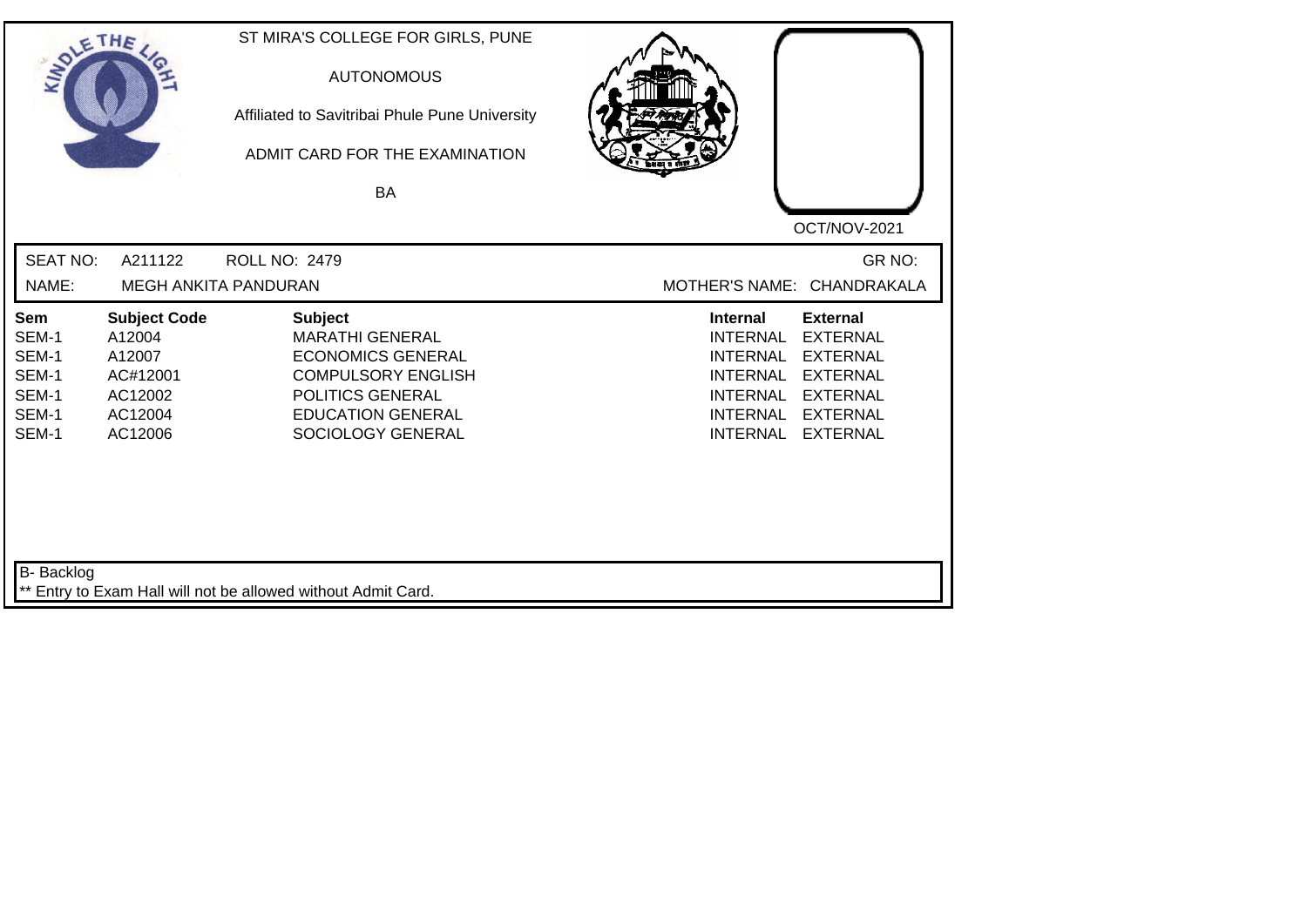| SOLE THE                                                         |                                                                                      | ST MIRA'S COLLEGE FOR GIRLS, PUNE<br><b>AUTONOMOUS</b><br>Affiliated to Savitribai Phule Pune University<br>ADMIT CARD FOR THE EXAMINATION<br>BA                      |                                                                                                                                                                                                                                                                        |
|------------------------------------------------------------------|--------------------------------------------------------------------------------------|-----------------------------------------------------------------------------------------------------------------------------------------------------------------------|------------------------------------------------------------------------------------------------------------------------------------------------------------------------------------------------------------------------------------------------------------------------|
| <b>SEAT NO:</b>                                                  | A211225                                                                              | <b>ROLL NO: 2481</b>                                                                                                                                                  | OCT/NOV-2021<br>GR NO:                                                                                                                                                                                                                                                 |
| NAME:                                                            | <b>ARTHANI OMERA ZAKIR</b>                                                           |                                                                                                                                                                       | MOTHER'S NAME: NASREEN                                                                                                                                                                                                                                                 |
| <b>Sem</b><br>SEM-1<br>SEM-1<br>SEM-1<br>SEM-1<br>SEM-1<br>SEM-1 | <b>Subject Code</b><br>A12003<br>A12007<br>AC#12001<br>AC12002<br>AC12005<br>AC12006 | <b>Subject</b><br><b>HINDI GENERAL</b><br><b>ECONOMICS GENERAL</b><br><b>COMPULSORY ENGLISH</b><br>POLITICS GENERAL<br><b>PSYCHOLOGY GENERAL</b><br>SOCIOLOGY GENERAL | <b>Internal</b><br><b>External</b><br><b>EXTERNAL</b><br><b>INTERNAL</b><br><b>EXTERNAL</b><br><b>INTERNAL</b><br><b>INTERNAL</b><br><b>EXTERNAL</b><br><b>INTERNAL</b><br><b>EXTERNAL</b><br><b>INTERNAL</b><br><b>EXTERNAL</b><br><b>EXTERNAL</b><br><b>INTERNAL</b> |
| B- Backlog                                                       |                                                                                      | ** Entry to Exam Hall will not be allowed without Admit Card.                                                                                                         |                                                                                                                                                                                                                                                                        |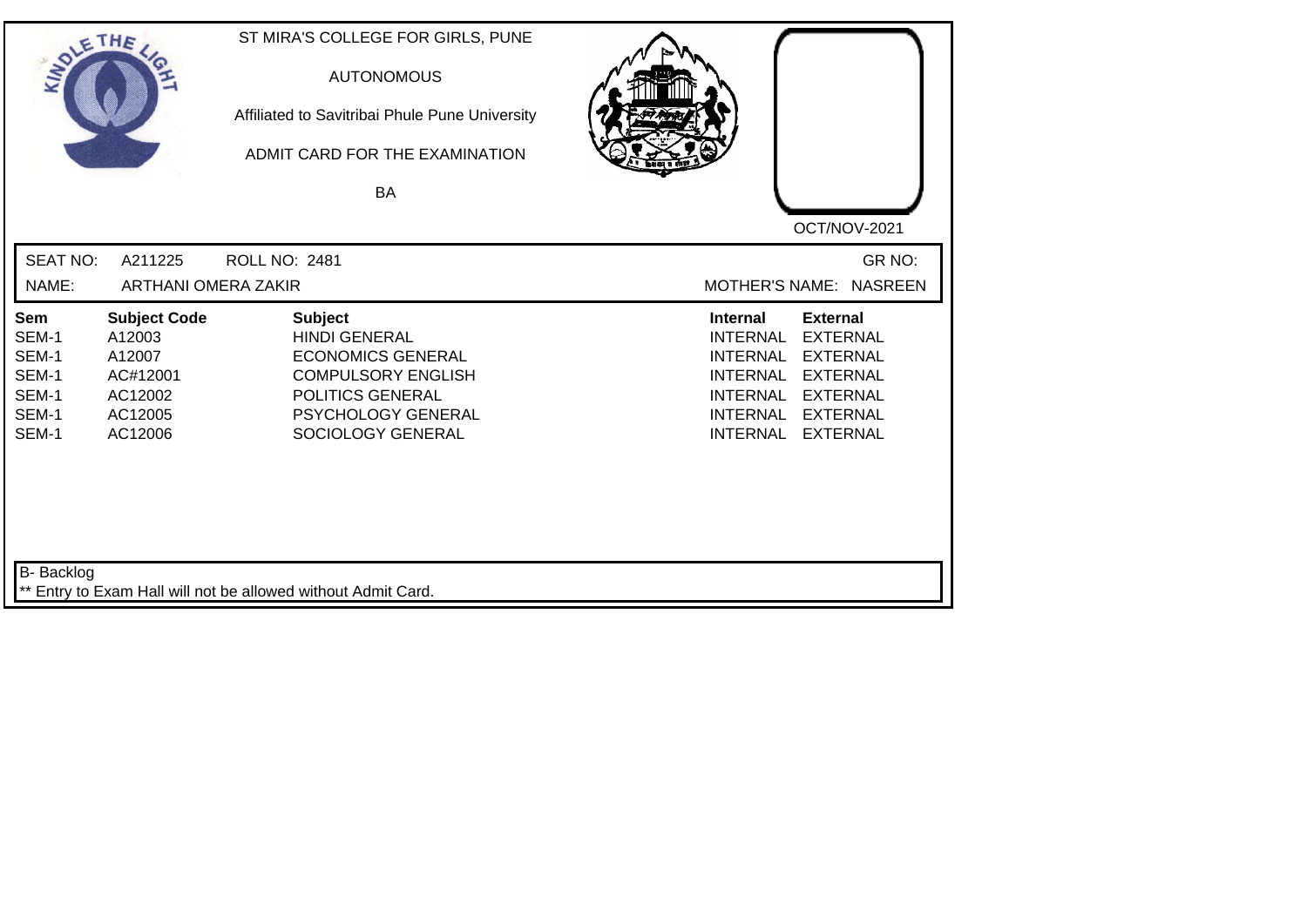| SOLETHE ,                                                                          |                                                                                      | ST MIRA'S COLLEGE FOR GIRLS, PUNE<br><b>AUTONOMOUS</b><br>Affiliated to Savitribai Phule Pune University<br>ADMIT CARD FOR THE EXAMINATION<br>BA                     | OCT/NOV-2021                                                                                                                                                                                                                                                           |  |
|------------------------------------------------------------------------------------|--------------------------------------------------------------------------------------|----------------------------------------------------------------------------------------------------------------------------------------------------------------------|------------------------------------------------------------------------------------------------------------------------------------------------------------------------------------------------------------------------------------------------------------------------|--|
| <b>SEAT NO:</b><br>NAME:                                                           | A211221                                                                              | <b>ROLL NO: 2482</b><br>KANDUL NIKITA SHRIKANT                                                                                                                       | GR NO:<br>MOTHER'S NAME: RADHA                                                                                                                                                                                                                                         |  |
| Sem<br>SEM-1<br>SEM-1<br>SEM-1<br>SEM-1<br>SEM-1<br>SEM-1                          | <b>Subject Code</b><br>A12003<br>A12007<br>AC#12001<br>AC12002<br>AC12004<br>AC12006 | <b>Subject</b><br><b>HINDI GENERAL</b><br><b>ECONOMICS GENERAL</b><br><b>COMPULSORY ENGLISH</b><br>POLITICS GENERAL<br><b>EDUCATION GENERAL</b><br>SOCIOLOGY GENERAL | <b>External</b><br><b>Internal</b><br><b>EXTERNAL</b><br><b>INTERNAL</b><br><b>INTERNAL</b><br><b>EXTERNAL</b><br><b>EXTERNAL</b><br><b>INTERNAL</b><br><b>INTERNAL</b><br><b>EXTERNAL</b><br><b>EXTERNAL</b><br><b>INTERNAL</b><br><b>INTERNAL</b><br><b>EXTERNAL</b> |  |
| <b>B-</b> Backlog<br>** Entry to Exam Hall will not be allowed without Admit Card. |                                                                                      |                                                                                                                                                                      |                                                                                                                                                                                                                                                                        |  |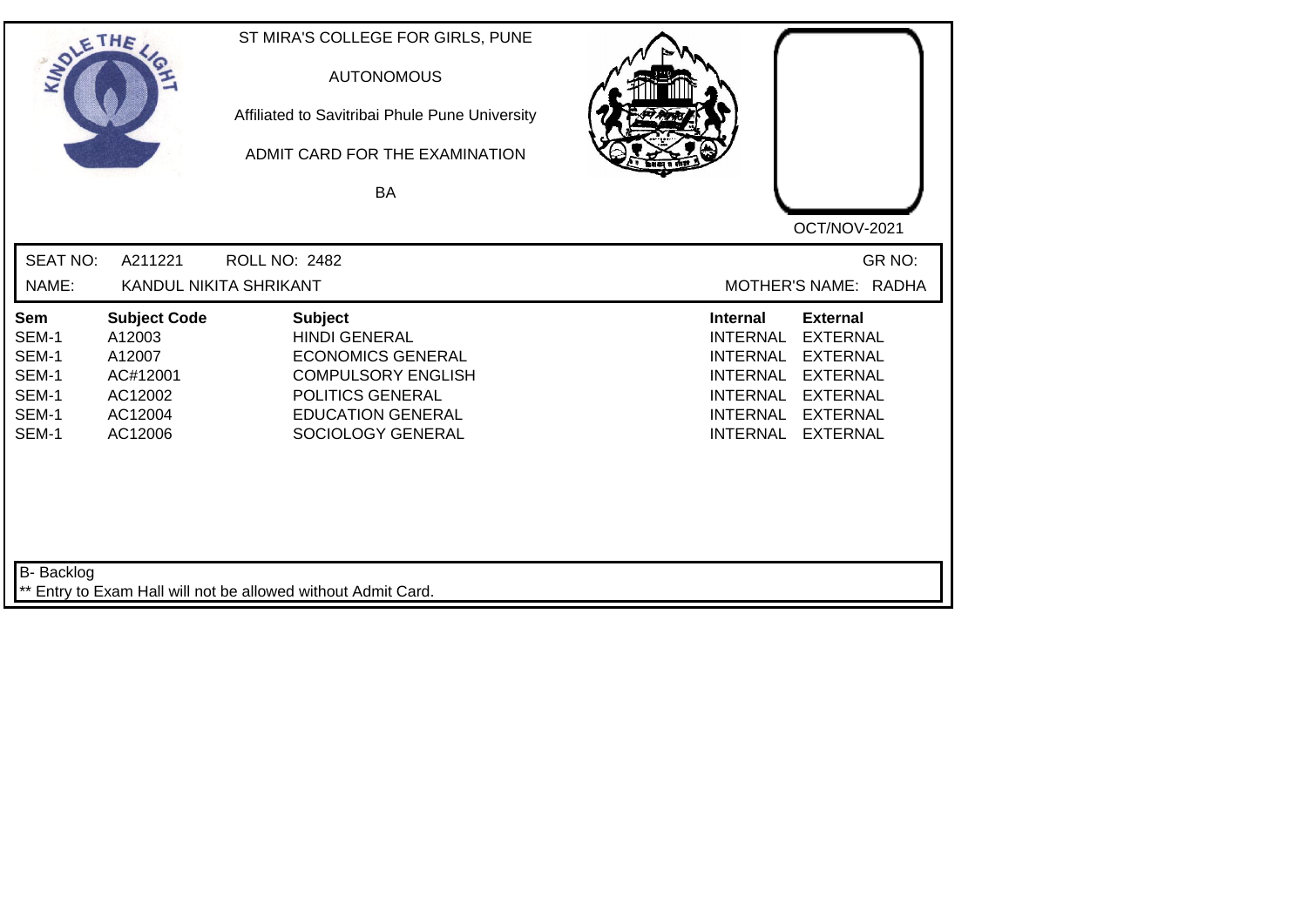| SOLE THE                                                  |                                                                                      | ST MIRA'S COLLEGE FOR GIRLS, PUNE<br><b>AUTONOMOUS</b><br>Affiliated to Savitribai Phule Pune University<br>ADMIT CARD FOR THE EXAMINATION<br>BA               |                                                                                                                                                                                                                                                                        |
|-----------------------------------------------------------|--------------------------------------------------------------------------------------|----------------------------------------------------------------------------------------------------------------------------------------------------------------|------------------------------------------------------------------------------------------------------------------------------------------------------------------------------------------------------------------------------------------------------------------------|
| <b>SEAT NO:</b><br>NAME:                                  | A211226<br>SWALEHA PATHAN                                                            | ROLL NO: 2483                                                                                                                                                  | OCT/NOV-2021<br>GR NO:<br>MOTHER'S NAME: RUQAIYA                                                                                                                                                                                                                       |
| Sem<br>SEM-1<br>SEM-1<br>SEM-1<br>SEM-1<br>SEM-1<br>SEM-1 | <b>Subject Code</b><br>A12003<br>A12007<br>AC#12001<br>AC12002<br>AC12005<br>AC12006 | <b>Subject</b><br><b>HINDI GENERAL</b><br><b>ECONOMICS GENERAL</b><br><b>COMPULSORY ENGLISH</b><br>POLITICS GENERAL<br>PSYCHOLOGY GENERAL<br>SOCIOLOGY GENERAL | <b>Internal</b><br><b>External</b><br><b>INTERNAL</b><br><b>EXTERNAL</b><br><b>EXTERNAL</b><br><b>INTERNAL</b><br><b>INTERNAL</b><br><b>EXTERNAL</b><br><b>INTERNAL</b><br><b>EXTERNAL</b><br><b>INTERNAL</b><br><b>EXTERNAL</b><br><b>INTERNAL</b><br><b>EXTERNAL</b> |
| <b>B-</b> Backlog                                         |                                                                                      | ** Entry to Exam Hall will not be allowed without Admit Card.                                                                                                  |                                                                                                                                                                                                                                                                        |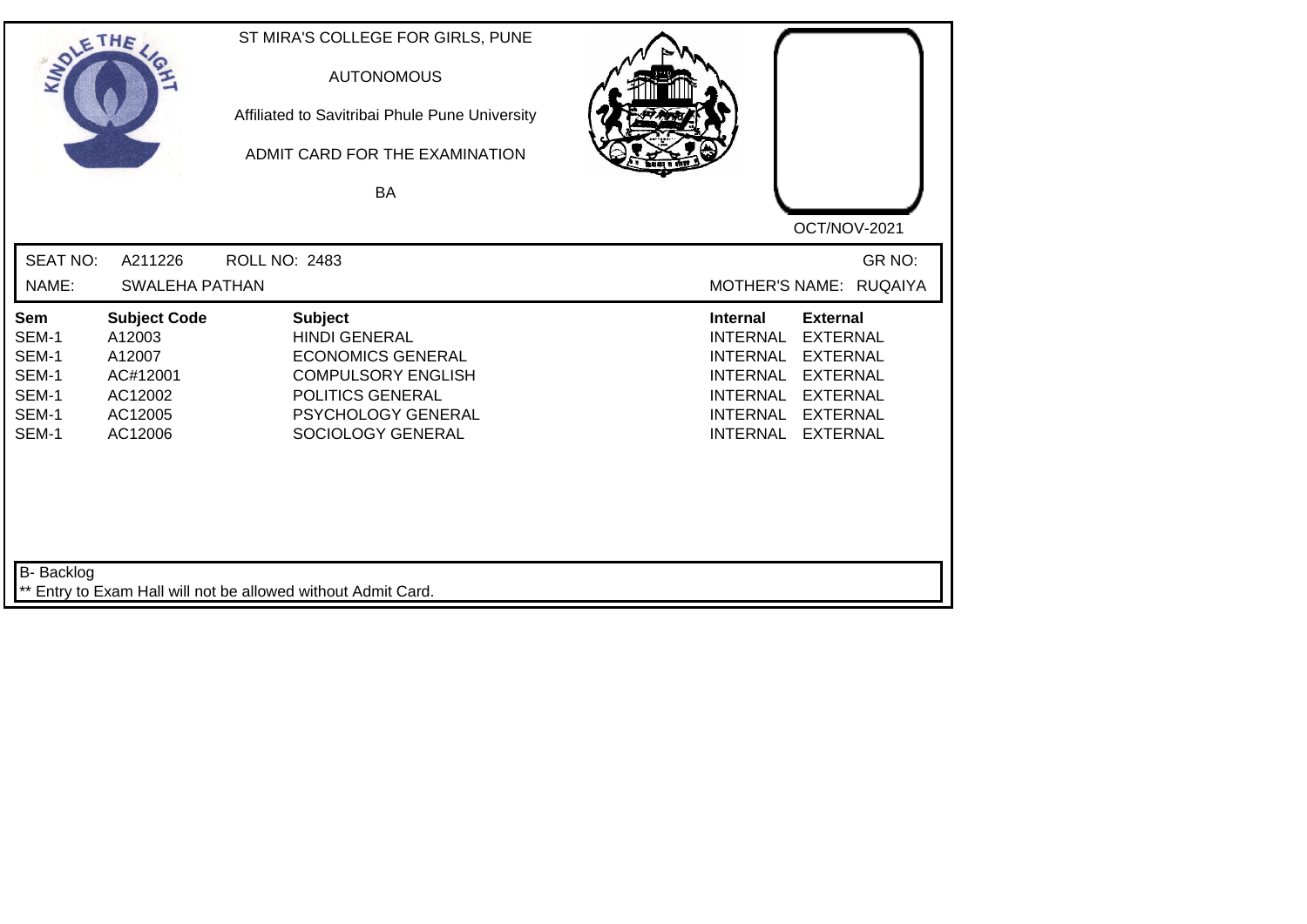| SOLE THE                                                  |                                                                                       | ST MIRA'S COLLEGE FOR GIRLS, PUNE<br><b>AUTONOMOUS</b><br>Affiliated to Savitribai Phule Pune University<br>ADMIT CARD FOR THE EXAMINATION<br><b>BA</b>        |                                                                                                                                                                                                                                                                        |
|-----------------------------------------------------------|---------------------------------------------------------------------------------------|----------------------------------------------------------------------------------------------------------------------------------------------------------------|------------------------------------------------------------------------------------------------------------------------------------------------------------------------------------------------------------------------------------------------------------------------|
|                                                           |                                                                                       |                                                                                                                                                                | OCT/NOV-2021                                                                                                                                                                                                                                                           |
| <b>SEAT NO:</b>                                           | A211185                                                                               | <b>ROLL NO: 2484</b>                                                                                                                                           | GR NO:                                                                                                                                                                                                                                                                 |
| NAME:                                                     | <b>NEHA KHANDARE</b>                                                                  |                                                                                                                                                                | MOTHER'S NAME: PUSHPA                                                                                                                                                                                                                                                  |
| Sem<br>SEM-1<br>SEM-1<br>SEM-1<br>SEM-1<br>SEM-1<br>SEM-1 | <b>Subject Code</b><br>A12003<br>AC#12001<br>AC12002<br>AC12004<br>AC12005<br>AC12006 | <b>Subject</b><br><b>HINDI GENERAL</b><br><b>COMPULSORY ENGLISH</b><br>POLITICS GENERAL<br><b>EDUCATION GENERAL</b><br>PSYCHOLOGY GENERAL<br>SOCIOLOGY GENERAL | <b>External</b><br><b>Internal</b><br><b>EXTERNAL</b><br><b>INTERNAL</b><br><b>INTERNAL</b><br><b>EXTERNAL</b><br><b>INTERNAL</b><br><b>EXTERNAL</b><br><b>INTERNAL</b><br><b>EXTERNAL</b><br><b>EXTERNAL</b><br><b>INTERNAL</b><br><b>INTERNAL</b><br><b>EXTERNAL</b> |
| B- Backlog                                                |                                                                                       | ** Entry to Exam Hall will not be allowed without Admit Card.                                                                                                  |                                                                                                                                                                                                                                                                        |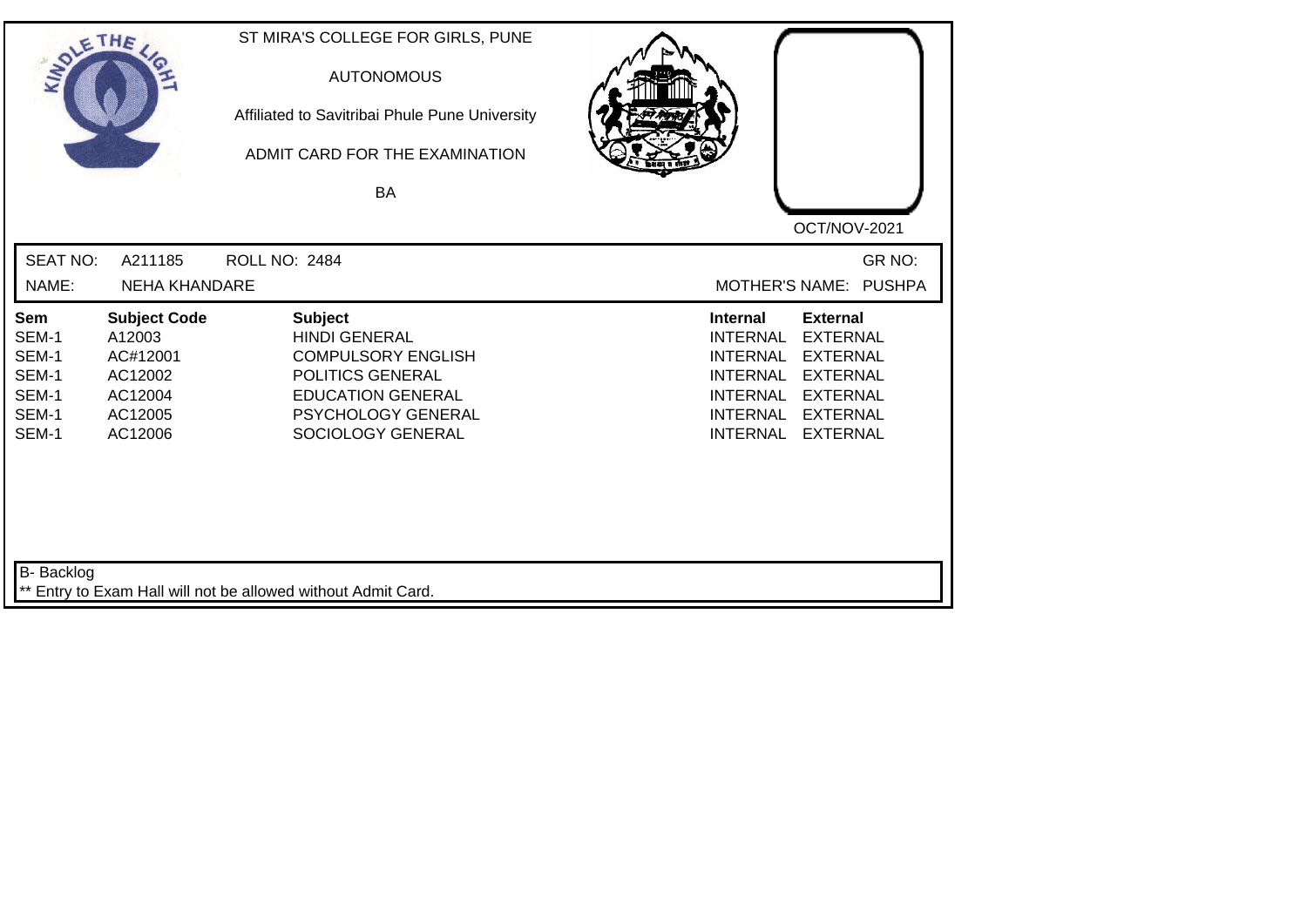| SOLETHE .                                                 |                                                                                      | ST MIRA'S COLLEGE FOR GIRLS, PUNE<br><b>AUTONOMOUS</b><br>Affiliated to Savitribai Phule Pune University<br>ADMIT CARD FOR THE EXAMINATION<br>BA                     | OCT/NOV-2021                                                                                                                                                                                                                                                           |
|-----------------------------------------------------------|--------------------------------------------------------------------------------------|----------------------------------------------------------------------------------------------------------------------------------------------------------------------|------------------------------------------------------------------------------------------------------------------------------------------------------------------------------------------------------------------------------------------------------------------------|
| <b>SEAT NO:</b><br>NAME:                                  | A211186                                                                              | <b>ROLL NO: 2485</b><br><b>TIWARI KHUSHBOO MUKESH</b>                                                                                                                | GR NO:<br>MOTHER'S NAME: ARCHANA                                                                                                                                                                                                                                       |
| Sem<br>SEM-1<br>SEM-1<br>SEM-1<br>SEM-1<br>SEM-1<br>SEM-1 | <b>Subject Code</b><br>A12003<br>A12007<br>AC#12001<br>AC12002<br>AC12004<br>AC12006 | <b>Subject</b><br><b>HINDI GENERAL</b><br><b>ECONOMICS GENERAL</b><br><b>COMPULSORY ENGLISH</b><br>POLITICS GENERAL<br><b>EDUCATION GENERAL</b><br>SOCIOLOGY GENERAL | <b>External</b><br><b>Internal</b><br><b>EXTERNAL</b><br><b>INTERNAL</b><br><b>INTERNAL</b><br><b>EXTERNAL</b><br><b>EXTERNAL</b><br><b>INTERNAL</b><br><b>INTERNAL</b><br><b>EXTERNAL</b><br><b>INTERNAL</b><br><b>EXTERNAL</b><br><b>INTERNAL</b><br><b>EXTERNAL</b> |
| <b>B-</b> Backlog                                         |                                                                                      | ** Entry to Exam Hall will not be allowed without Admit Card.                                                                                                        |                                                                                                                                                                                                                                                                        |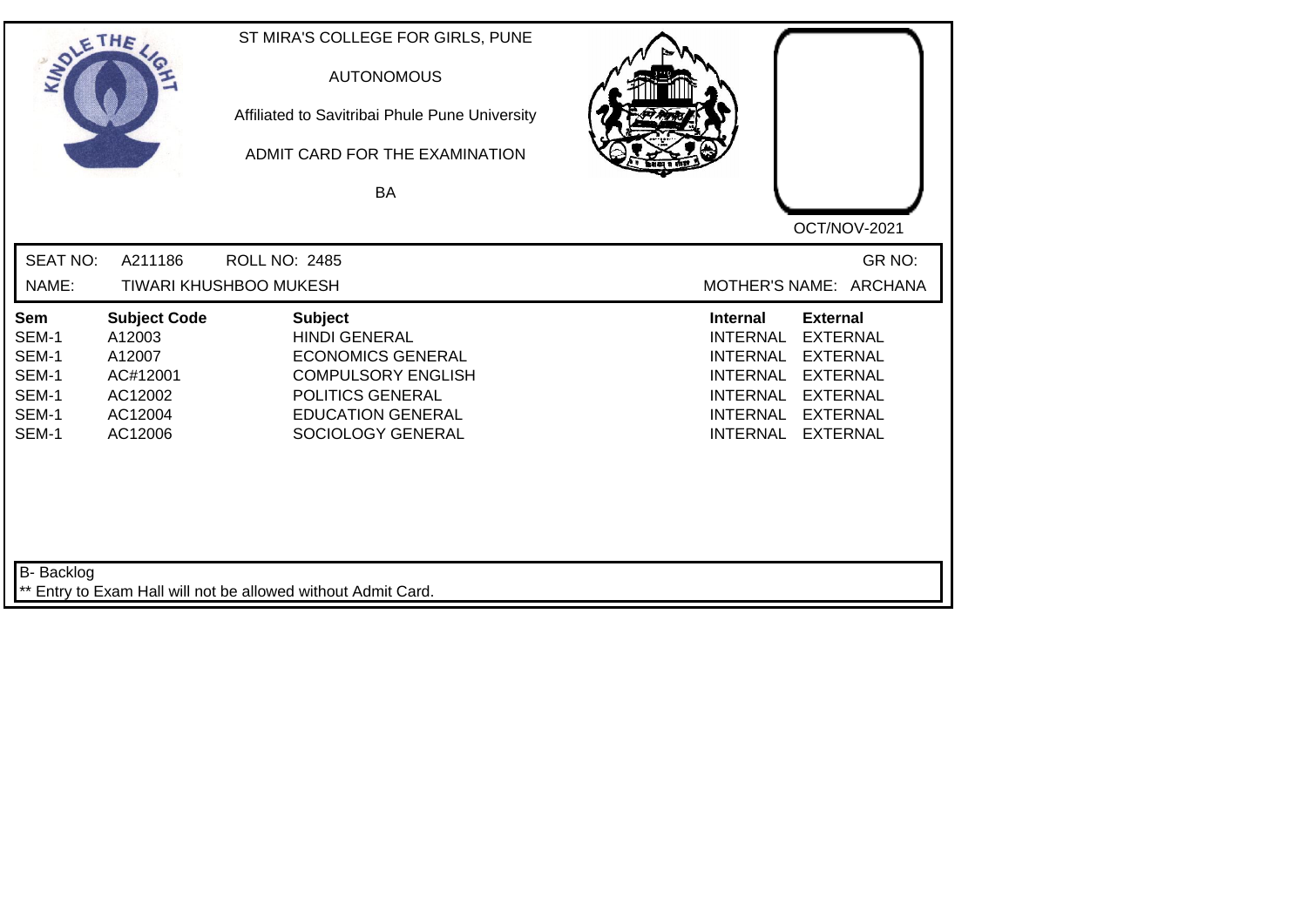| SOLETHE .                                                 |                                                                                      | ST MIRA'S COLLEGE FOR GIRLS, PUNE<br><b>AUTONOMOUS</b><br>Affiliated to Savitribai Phule Pune University<br>ADMIT CARD FOR THE EXAMINATION<br><b>BA</b>               | OCT/NOV-2021                                                                                                                                                                                                                                                           |
|-----------------------------------------------------------|--------------------------------------------------------------------------------------|-----------------------------------------------------------------------------------------------------------------------------------------------------------------------|------------------------------------------------------------------------------------------------------------------------------------------------------------------------------------------------------------------------------------------------------------------------|
| <b>SEAT NO:</b><br>NAME:                                  | A211239                                                                              | <b>ROLL NO: 2488</b><br><b>MAGAR RAJLAKSHMI NITIN</b>                                                                                                                 | GR NO:<br>MOTHER'S NAME: SANGEETA                                                                                                                                                                                                                                      |
| Sem<br>SEM-1<br>SEM-1<br>SEM-1<br>SEM-1<br>SEM-1<br>SEM-1 | <b>Subject Code</b><br>A12003<br>A12007<br>AC#12001<br>AC12002<br>AC12005<br>AC12006 | <b>Subject</b><br><b>HINDI GENERAL</b><br><b>ECONOMICS GENERAL</b><br><b>COMPULSORY ENGLISH</b><br>POLITICS GENERAL<br><b>PSYCHOLOGY GENERAL</b><br>SOCIOLOGY GENERAL | <b>Internal</b><br><b>External</b><br><b>EXTERNAL</b><br><b>INTERNAL</b><br><b>EXTERNAL</b><br><b>INTERNAL</b><br><b>INTERNAL</b><br><b>EXTERNAL</b><br><b>INTERNAL</b><br><b>EXTERNAL</b><br><b>INTERNAL</b><br><b>EXTERNAL</b><br><b>INTERNAL</b><br><b>EXTERNAL</b> |
| B- Backlog                                                |                                                                                      | ** Entry to Exam Hall will not be allowed without Admit Card.                                                                                                         |                                                                                                                                                                                                                                                                        |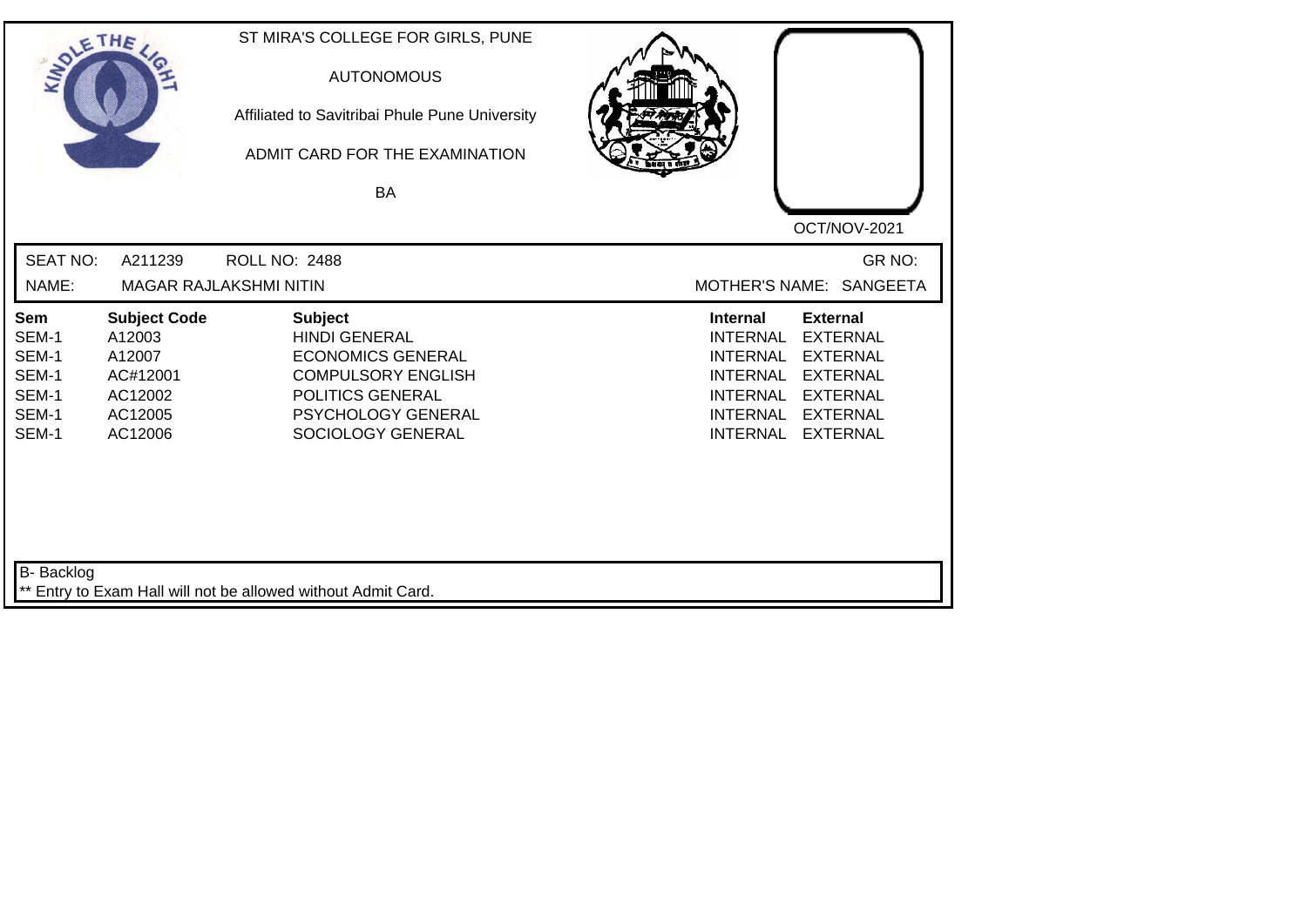| SOLETHE .                                                 |                                                                                      | ST MIRA'S COLLEGE FOR GIRLS, PUNE<br><b>AUTONOMOUS</b><br>Affiliated to Savitribai Phule Pune University<br>ADMIT CARD FOR THE EXAMINATION<br><b>BA</b>        | OCT/NOV-2021                                                                                                                                                                                                                                                           |
|-----------------------------------------------------------|--------------------------------------------------------------------------------------|----------------------------------------------------------------------------------------------------------------------------------------------------------------|------------------------------------------------------------------------------------------------------------------------------------------------------------------------------------------------------------------------------------------------------------------------|
| <b>SEAT NO:</b><br>NAME:                                  | A211229                                                                              | ROLL NO: 2489<br>GUPTA POORNIMA MUNNAPRASAD                                                                                                                    | GR NO:<br>MOTHER'S NAME: REENA                                                                                                                                                                                                                                         |
| Sem<br>SEM-1<br>SEM-1<br>SEM-1<br>SEM-1<br>SEM-1<br>SEM-1 | <b>Subject Code</b><br>A12003<br>A12007<br>AC#12001<br>AC12002<br>AC12005<br>AC12006 | <b>Subject</b><br><b>HINDI GENERAL</b><br><b>ECONOMICS GENERAL</b><br><b>COMPULSORY ENGLISH</b><br>POLITICS GENERAL<br>PSYCHOLOGY GENERAL<br>SOCIOLOGY GENERAL | <b>External</b><br><b>Internal</b><br><b>INTERNAL</b><br><b>EXTERNAL</b><br><b>INTERNAL</b><br><b>EXTERNAL</b><br><b>EXTERNAL</b><br><b>INTERNAL</b><br><b>INTERNAL</b><br><b>EXTERNAL</b><br><b>INTERNAL</b><br><b>EXTERNAL</b><br><b>INTERNAL</b><br><b>EXTERNAL</b> |
| B- Backlog                                                |                                                                                      | ** Entry to Exam Hall will not be allowed without Admit Card.                                                                                                  |                                                                                                                                                                                                                                                                        |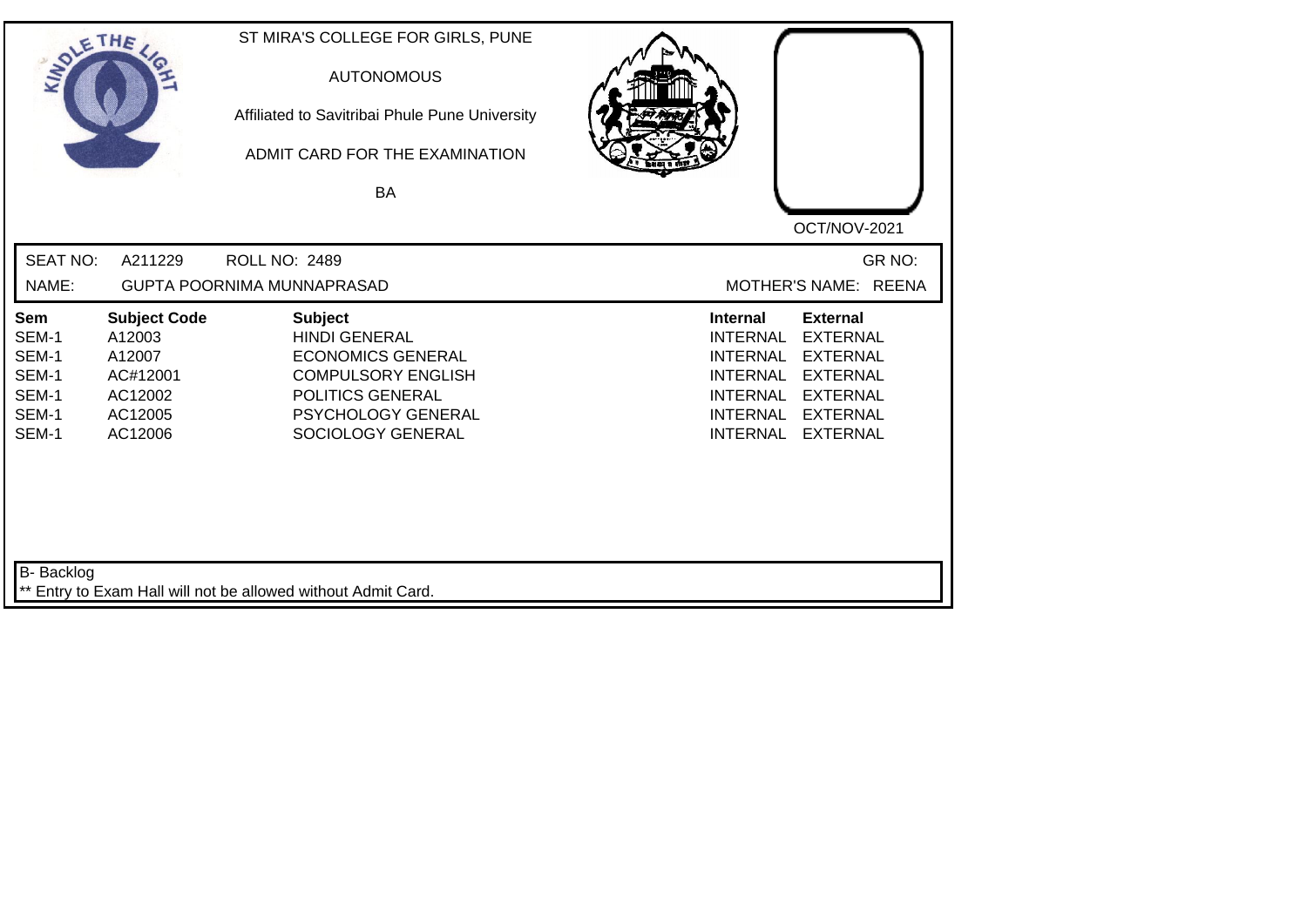| SOLE THE                                                  |                                                                                      | ST MIRA'S COLLEGE FOR GIRLS, PUNE<br><b>AUTONOMOUS</b><br>Affiliated to Savitribai Phule Pune University<br>ADMIT CARD FOR THE EXAMINATION<br>BA                        |                                                                                                                                                                                                                                                                        |
|-----------------------------------------------------------|--------------------------------------------------------------------------------------|-------------------------------------------------------------------------------------------------------------------------------------------------------------------------|------------------------------------------------------------------------------------------------------------------------------------------------------------------------------------------------------------------------------------------------------------------------|
| <b>SEAT NO:</b>                                           |                                                                                      |                                                                                                                                                                         | OCT/NOV-2021                                                                                                                                                                                                                                                           |
| NAME:                                                     | A211291<br><b>JAGTAP SUNIL SAYALI</b>                                                | <b>ROLL NO: 2490</b>                                                                                                                                                    | GR NO:<br>MOTHER'S NAME: VARSHA                                                                                                                                                                                                                                        |
| Sem<br>SEM-1<br>SEM-1<br>SEM-1<br>SEM-1<br>SEM-1<br>SEM-1 | <b>Subject Code</b><br>A12004<br>A12007<br>AC#12001<br>AC12002<br>AC12004<br>AC12005 | <b>Subject</b><br><b>MARATHI GENERAL</b><br><b>ECONOMICS GENERAL</b><br><b>COMPULSORY ENGLISH</b><br>POLITICS GENERAL<br><b>EDUCATION GENERAL</b><br>PSYCHOLOGY GENERAL | <b>External</b><br><b>Internal</b><br><b>INTERNAL</b><br><b>EXTERNAL</b><br><b>INTERNAL</b><br><b>EXTERNAL</b><br><b>EXTERNAL</b><br><b>INTERNAL</b><br><b>INTERNAL</b><br><b>EXTERNAL</b><br><b>INTERNAL</b><br><b>EXTERNAL</b><br><b>INTERNAL</b><br><b>EXTERNAL</b> |
| <b>B-</b> Backlog                                         |                                                                                      | ** Entry to Exam Hall will not be allowed without Admit Card.                                                                                                           |                                                                                                                                                                                                                                                                        |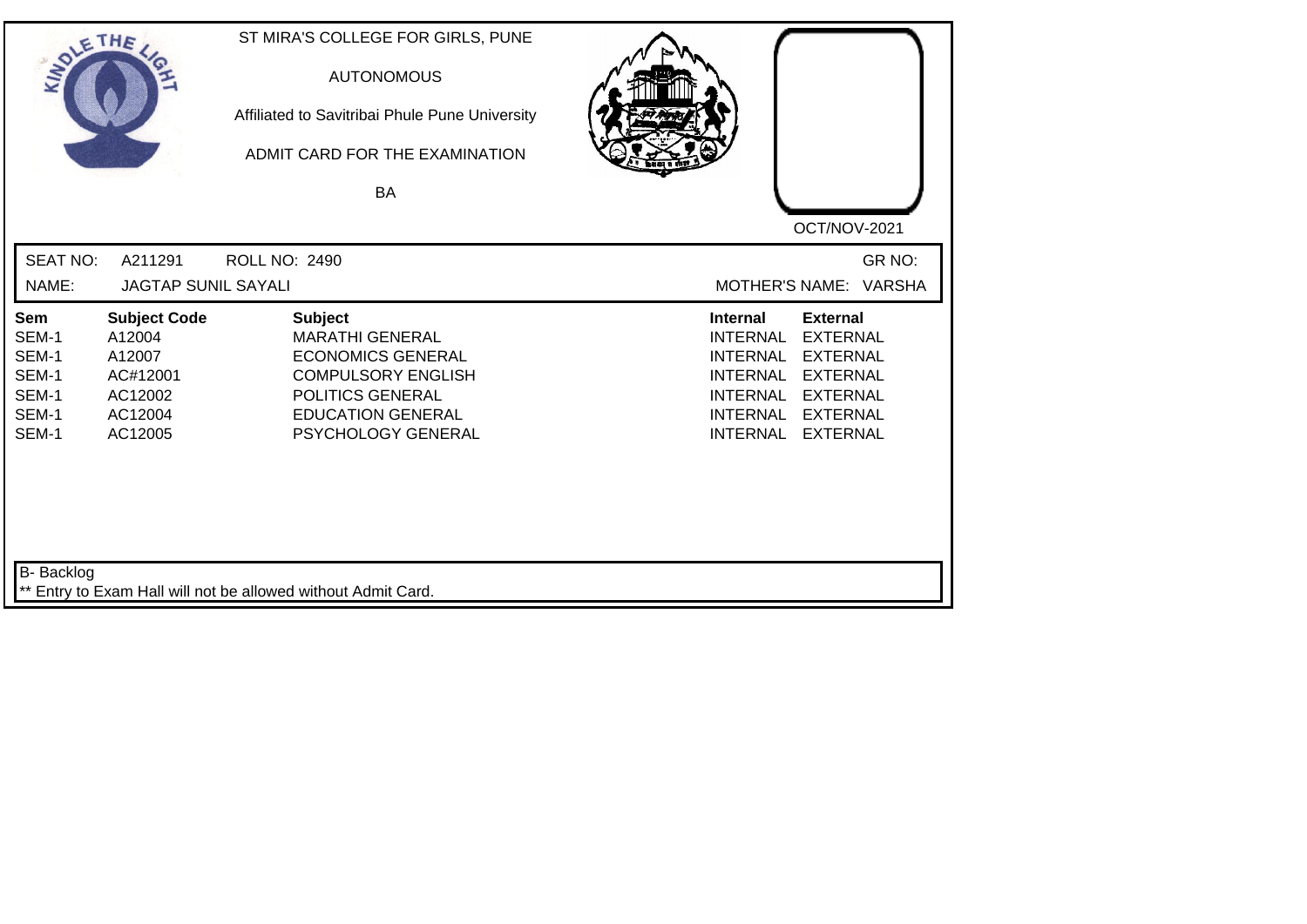| <b>SEAT NO:</b><br>GR NO:<br>A211164<br><b>ROLL NO: 2491</b><br>NAME:<br>DHORE HARSHADA EKNATH<br>MOTHER'S NAME: UJWALA<br><b>Subject Code</b><br><b>Subject</b><br><b>External</b><br>Sem<br><b>Internal</b><br><b>EXTERNAL</b><br>SEM-1<br>A12003<br><b>HINDI GENERAL</b><br><b>INTERNAL</b><br>SEM-1<br>A12007<br><b>ECONOMICS GENERAL</b><br><b>INTERNAL</b><br><b>EXTERNAL</b><br>SEM-1<br><b>COMPULSORY ENGLISH</b><br><b>EXTERNAL</b><br>AC#12001<br><b>INTERNAL</b><br>SEM-1<br>POLITICS GENERAL<br>AC12002<br><b>INTERNAL</b><br><b>EXTERNAL</b><br>SEM-1<br>PSYCHOLOGY GENERAL<br><b>EXTERNAL</b><br>AC12005<br><b>INTERNAL</b><br>SEM-1<br>AC12006<br>SOCIOLOGY GENERAL<br><b>INTERNAL</b><br><b>EXTERNAL</b> | SOLETHE , | ST MIRA'S COLLEGE FOR GIRLS, PUNE<br><b>AUTONOMOUS</b><br>Affiliated to Savitribai Phule Pune University<br>ADMIT CARD FOR THE EXAMINATION<br>BA | OCT/NOV-2021 |
|--------------------------------------------------------------------------------------------------------------------------------------------------------------------------------------------------------------------------------------------------------------------------------------------------------------------------------------------------------------------------------------------------------------------------------------------------------------------------------------------------------------------------------------------------------------------------------------------------------------------------------------------------------------------------------------------------------------------------|-----------|--------------------------------------------------------------------------------------------------------------------------------------------------|--------------|
|                                                                                                                                                                                                                                                                                                                                                                                                                                                                                                                                                                                                                                                                                                                          |           |                                                                                                                                                  |              |
|                                                                                                                                                                                                                                                                                                                                                                                                                                                                                                                                                                                                                                                                                                                          |           |                                                                                                                                                  |              |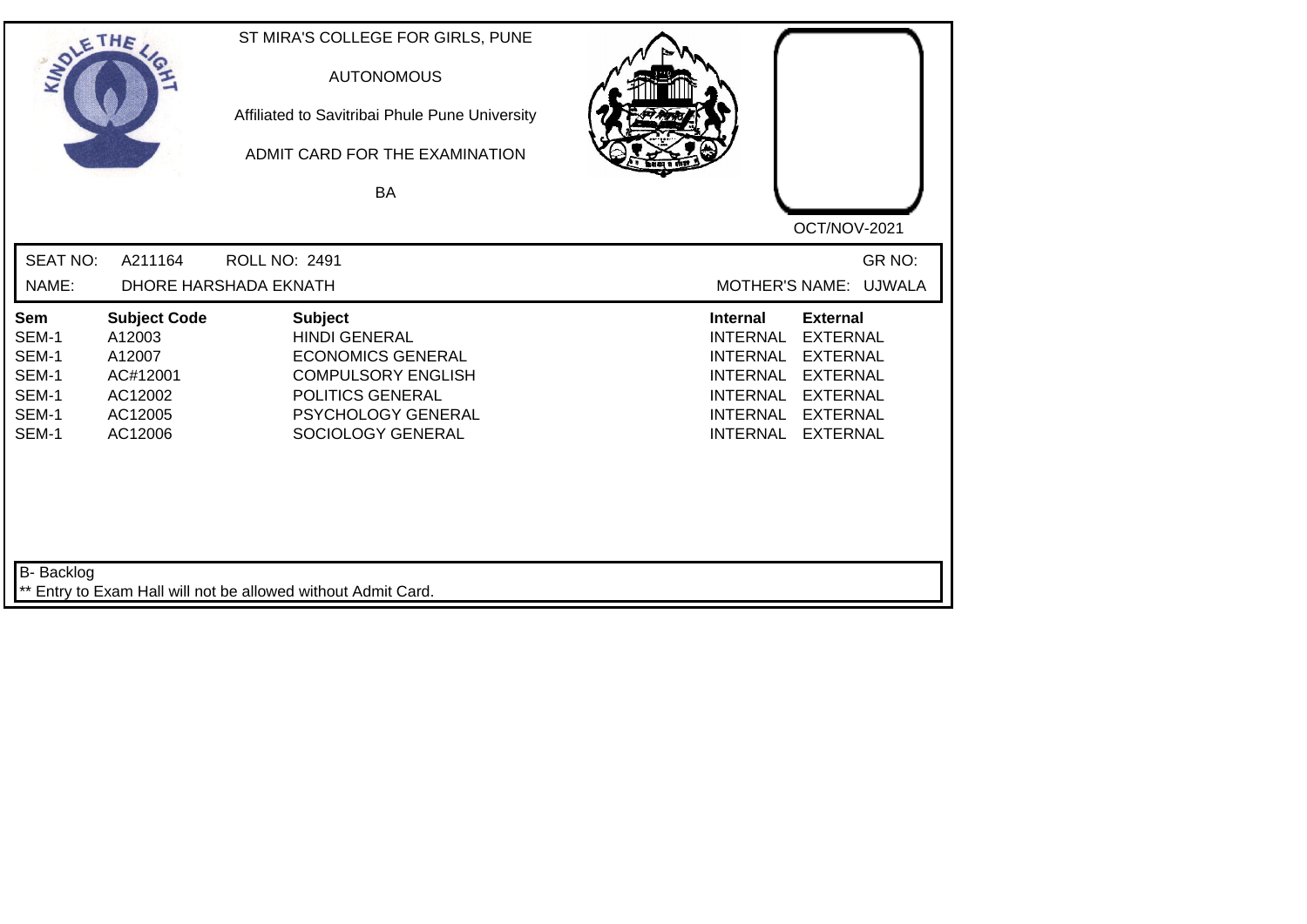| SOLETHE .                                                 |                                                                                       | ST MIRA'S COLLEGE FOR GIRLS, PUNE<br><b>AUTONOMOUS</b><br>Affiliated to Savitribai Phule Pune University<br>ADMIT CARD FOR THE EXAMINATION<br>BA               | OCT/NOV-2021                                                                                                                                                                                                                                                           |
|-----------------------------------------------------------|---------------------------------------------------------------------------------------|----------------------------------------------------------------------------------------------------------------------------------------------------------------|------------------------------------------------------------------------------------------------------------------------------------------------------------------------------------------------------------------------------------------------------------------------|
| <b>SEAT NO:</b>                                           | A211223                                                                               | <b>ROLL NO: 2492</b>                                                                                                                                           | GR NO:                                                                                                                                                                                                                                                                 |
| NAME:                                                     | PATIL NISHITA KISHOR                                                                  |                                                                                                                                                                | <b>MOTHER'S NAME:</b><br><b>DEEPALI</b>                                                                                                                                                                                                                                |
| Sem<br>SEM-1<br>SEM-1<br>SEM-1<br>SEM-1<br>SEM-1<br>SEM-1 | <b>Subject Code</b><br>A12003<br>AC#12001<br>AC12002<br>AC12004<br>AC12005<br>AC12006 | <b>Subject</b><br><b>HINDI GENERAL</b><br><b>COMPULSORY ENGLISH</b><br>POLITICS GENERAL<br><b>EDUCATION GENERAL</b><br>PSYCHOLOGY GENERAL<br>SOCIOLOGY GENERAL | <b>External</b><br><b>Internal</b><br><b>INTERNAL</b><br><b>EXTERNAL</b><br><b>INTERNAL</b><br><b>EXTERNAL</b><br><b>EXTERNAL</b><br><b>INTERNAL</b><br><b>INTERNAL</b><br><b>EXTERNAL</b><br><b>INTERNAL</b><br><b>EXTERNAL</b><br><b>INTERNAL</b><br><b>EXTERNAL</b> |
| B- Backlog                                                |                                                                                       | ** Entry to Exam Hall will not be allowed without Admit Card.                                                                                                  |                                                                                                                                                                                                                                                                        |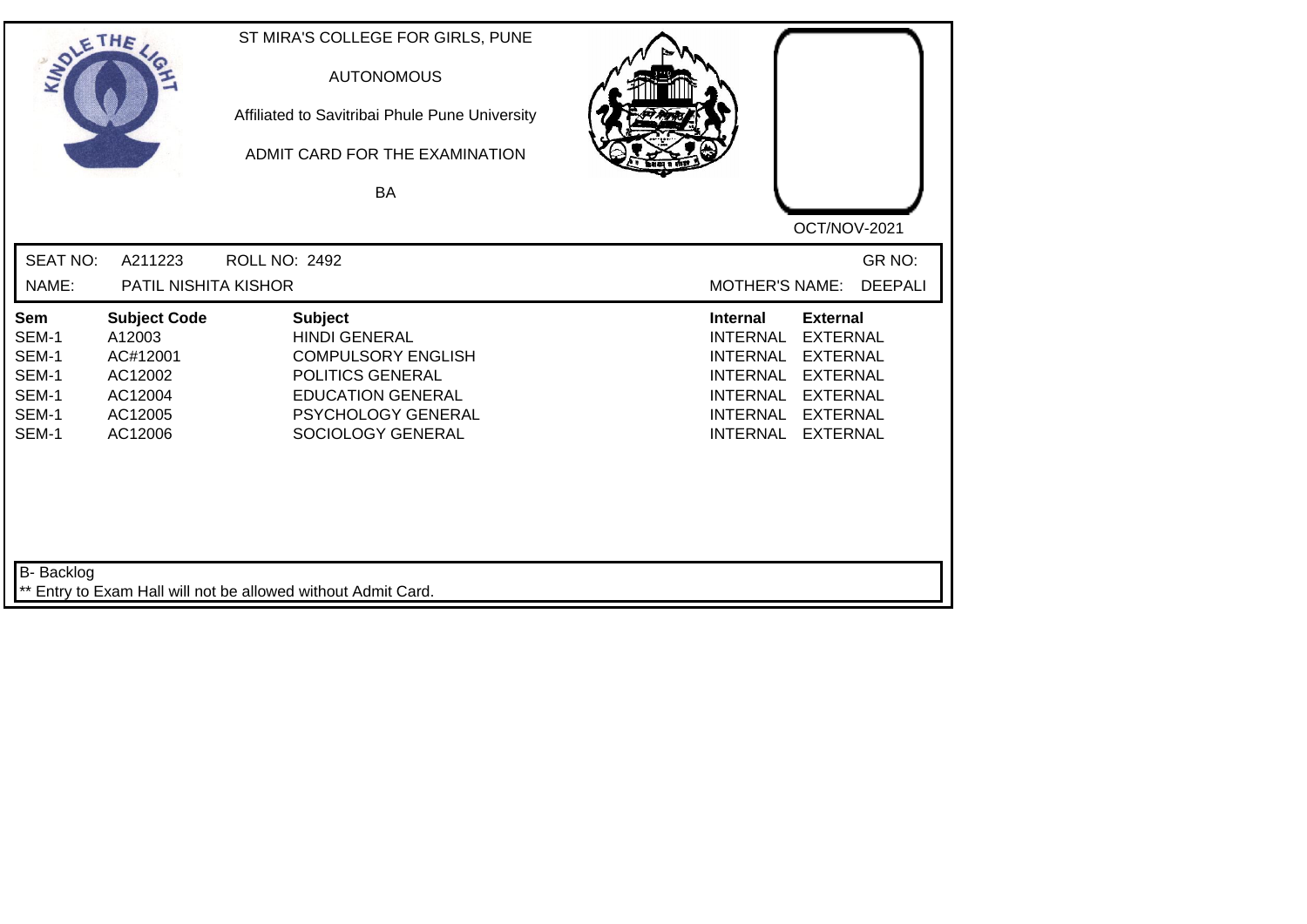| SOLE THE                                                  |                                                                                      | ST MIRA'S COLLEGE FOR GIRLS, PUNE<br><b>AUTONOMOUS</b><br>Affiliated to Savitribai Phule Pune University<br>ADMIT CARD FOR THE EXAMINATION<br><b>BA</b>                |                                                                                                                                                                                                                                                                        |
|-----------------------------------------------------------|--------------------------------------------------------------------------------------|------------------------------------------------------------------------------------------------------------------------------------------------------------------------|------------------------------------------------------------------------------------------------------------------------------------------------------------------------------------------------------------------------------------------------------------------------|
| <b>SEAT NO:</b>                                           | A211120                                                                              | <b>ROLL NO: 2493</b>                                                                                                                                                   | OCT/NOV-2021<br>GR NO:                                                                                                                                                                                                                                                 |
| NAME:                                                     | ADRATA ANJIR JADHAV                                                                  |                                                                                                                                                                        | MOTHER'S NAME: KUNDA                                                                                                                                                                                                                                                   |
| Sem<br>SEM-1<br>SEM-1<br>SEM-1<br>SEM-1<br>SEM-1<br>SEM-1 | <b>Subject Code</b><br>A12004<br>A12007<br>AC#12001<br>AC12002<br>AC12004<br>AC12006 | <b>Subject</b><br><b>MARATHI GENERAL</b><br><b>ECONOMICS GENERAL</b><br><b>COMPULSORY ENGLISH</b><br>POLITICS GENERAL<br><b>EDUCATION GENERAL</b><br>SOCIOLOGY GENERAL | <b>External</b><br><b>Internal</b><br><b>EXTERNAL</b><br><b>INTERNAL</b><br><b>INTERNAL</b><br><b>EXTERNAL</b><br><b>EXTERNAL</b><br><b>INTERNAL</b><br><b>INTERNAL</b><br><b>EXTERNAL</b><br><b>INTERNAL</b><br><b>EXTERNAL</b><br><b>INTERNAL</b><br><b>EXTERNAL</b> |
| B- Backlog                                                |                                                                                      | ** Entry to Exam Hall will not be allowed without Admit Card.                                                                                                          |                                                                                                                                                                                                                                                                        |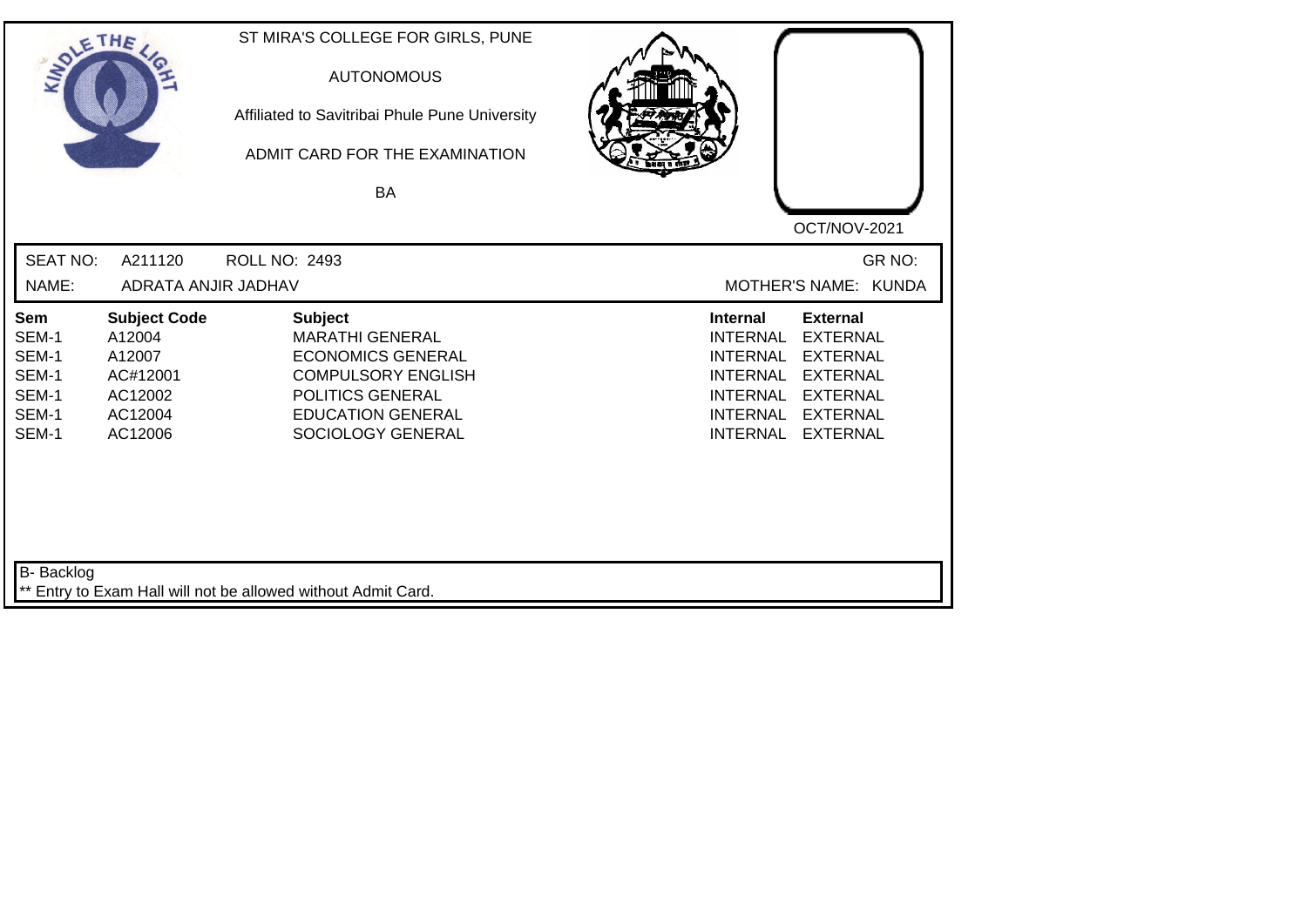| SOLE THE                                                  |                                                                                      | ST MIRA'S COLLEGE FOR GIRLS, PUNE<br><b>AUTONOMOUS</b><br>Affiliated to Savitribai Phule Pune University<br>ADMIT CARD FOR THE EXAMINATION<br><b>BA</b>          |                                                                                                                                                                                                                                                                        |
|-----------------------------------------------------------|--------------------------------------------------------------------------------------|------------------------------------------------------------------------------------------------------------------------------------------------------------------|------------------------------------------------------------------------------------------------------------------------------------------------------------------------------------------------------------------------------------------------------------------------|
| <b>SEAT NO:</b><br>NAME:                                  | A211222<br><b>DALVI NIKITA RAJU</b>                                                  | <b>ROLL NO: 2494</b>                                                                                                                                             | OCT/NOV-2021<br>GR NO:<br>MOTHER'S NAME: SEEMA                                                                                                                                                                                                                         |
| Sem<br>SEM-1<br>SEM-1<br>SEM-1<br>SEM-1<br>SEM-1<br>SEM-1 | <b>Subject Code</b><br>A12004<br>A12007<br>AC#12001<br>AC12002<br>AC12005<br>AC12006 | <b>Subject</b><br><b>MARATHI GENERAL</b><br><b>ECONOMICS GENERAL</b><br><b>COMPULSORY ENGLISH</b><br>POLITICS GENERAL<br>PSYCHOLOGY GENERAL<br>SOCIOLOGY GENERAL | <b>External</b><br><b>Internal</b><br><b>INTERNAL</b><br><b>EXTERNAL</b><br><b>INTERNAL</b><br><b>EXTERNAL</b><br><b>INTERNAL</b><br><b>EXTERNAL</b><br><b>EXTERNAL</b><br><b>INTERNAL</b><br><b>INTERNAL</b><br><b>EXTERNAL</b><br><b>EXTERNAL</b><br><b>INTERNAL</b> |
| <b>B-</b> Backlog                                         |                                                                                      | ** Entry to Exam Hall will not be allowed without Admit Card.                                                                                                    |                                                                                                                                                                                                                                                                        |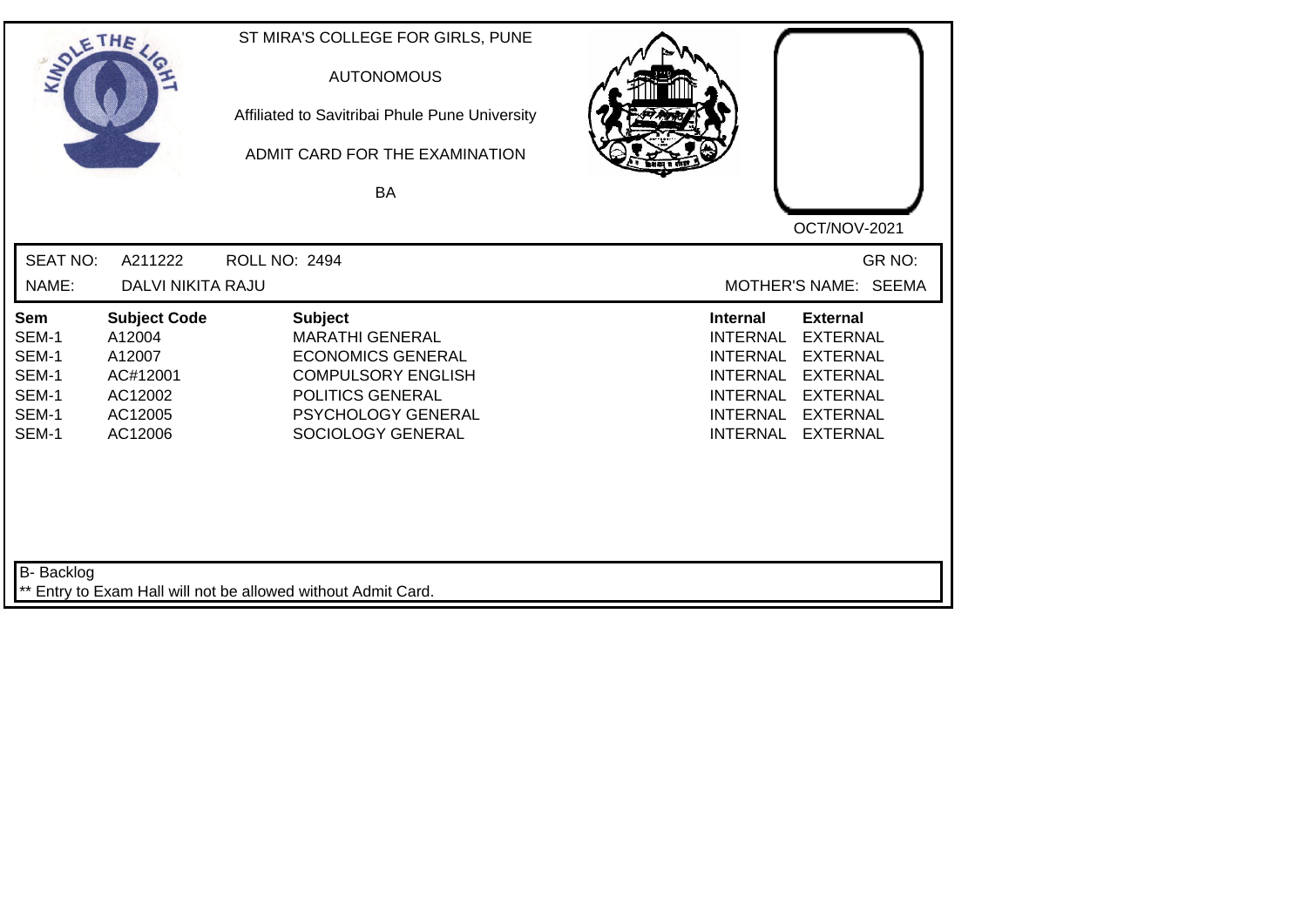| SOLETHE ,                                                 |                                                                                       | ST MIRA'S COLLEGE FOR GIRLS, PUNE<br><b>AUTONOMOUS</b><br>Affiliated to Savitribai Phule Pune University<br>ADMIT CARD FOR THE EXAMINATION<br>BA                 | OCT/NOV-2021                                                                                                                                                                                                                                                           |
|-----------------------------------------------------------|---------------------------------------------------------------------------------------|------------------------------------------------------------------------------------------------------------------------------------------------------------------|------------------------------------------------------------------------------------------------------------------------------------------------------------------------------------------------------------------------------------------------------------------------|
| <b>SEAT NO:</b><br>NAME:                                  | A211309<br>DIKSHA VIJAY GAIKWAD                                                       | <b>ROLL NO: 2495</b>                                                                                                                                             | GR NO:<br>MOTHER'S NAME: JYOTI                                                                                                                                                                                                                                         |
| Sem<br>SEM-1<br>SEM-1<br>SEM-1<br>SEM-1<br>SEM-1<br>SEM-1 | <b>Subject Code</b><br>A12004<br>AC#12001<br>AC12002<br>AC12004<br>AC12005<br>AC12006 | <b>Subject</b><br><b>MARATHI GENERAL</b><br><b>COMPULSORY ENGLISH</b><br>POLITICS GENERAL<br><b>EDUCATION GENERAL</b><br>PSYCHOLOGY GENERAL<br>SOCIOLOGY GENERAL | <b>External</b><br><b>Internal</b><br><b>EXTERNAL</b><br><b>INTERNAL</b><br><b>INTERNAL</b><br><b>EXTERNAL</b><br><b>EXTERNAL</b><br><b>INTERNAL</b><br><b>INTERNAL</b><br><b>EXTERNAL</b><br><b>EXTERNAL</b><br><b>INTERNAL</b><br><b>INTERNAL</b><br><b>EXTERNAL</b> |
| <b>B-</b> Backlog                                         |                                                                                       | ** Entry to Exam Hall will not be allowed without Admit Card.                                                                                                    |                                                                                                                                                                                                                                                                        |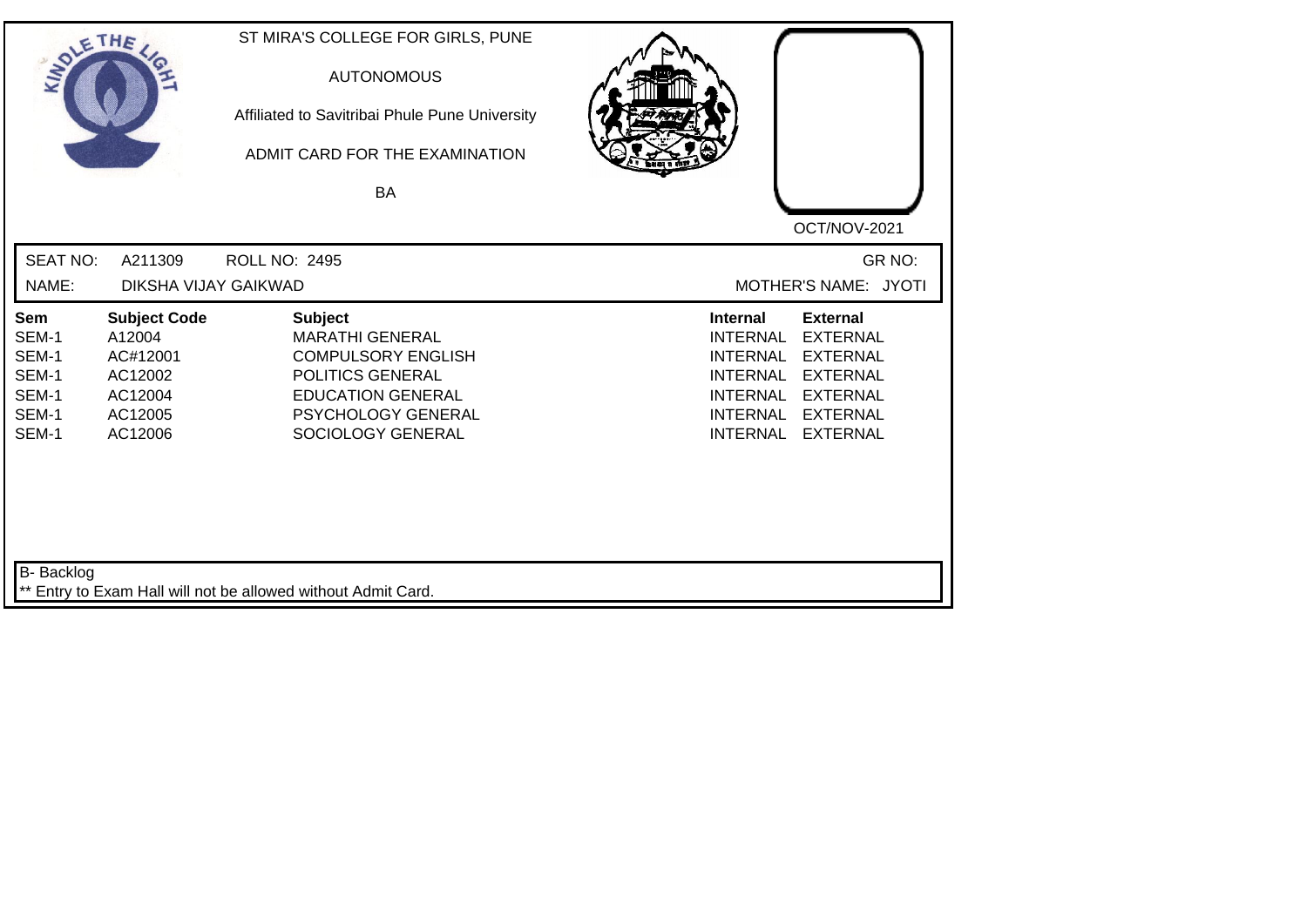| SOLETHE ,                                                 |                                                                                      | ST MIRA'S COLLEGE FOR GIRLS, PUNE<br><b>AUTONOMOUS</b><br>Affiliated to Savitribai Phule Pune University<br>ADMIT CARD FOR THE EXAMINATION<br>BA                        | OCT/NOV-2021                                                                                                                                                                                                                                                           |
|-----------------------------------------------------------|--------------------------------------------------------------------------------------|-------------------------------------------------------------------------------------------------------------------------------------------------------------------------|------------------------------------------------------------------------------------------------------------------------------------------------------------------------------------------------------------------------------------------------------------------------|
| <b>SEAT NO:</b><br>NAME:                                  | A211250                                                                              | <b>ROLL NO: 2497</b><br>REVE SAKSHI MALLINATH                                                                                                                           | GR NO:<br>MOTHER'S NAME: SUJATA                                                                                                                                                                                                                                        |
| Sem<br>SEM-1<br>SEM-1<br>SEM-1<br>SEM-1<br>SEM-1<br>SEM-1 | <b>Subject Code</b><br>A12004<br>A12007<br>AC#12001<br>AC12002<br>AC12005<br>AC12006 | <b>Subject</b><br><b>MARATHI GENERAL</b><br><b>ECONOMICS GENERAL</b><br><b>COMPULSORY ENGLISH</b><br>POLITICS GENERAL<br><b>PSYCHOLOGY GENERAL</b><br>SOCIOLOGY GENERAL | <b>Internal</b><br><b>External</b><br><b>EXTERNAL</b><br><b>INTERNAL</b><br><b>EXTERNAL</b><br><b>INTERNAL</b><br><b>INTERNAL</b><br><b>EXTERNAL</b><br><b>INTERNAL</b><br><b>EXTERNAL</b><br><b>INTERNAL</b><br><b>EXTERNAL</b><br><b>INTERNAL</b><br><b>EXTERNAL</b> |
| B- Backlog                                                |                                                                                      | ** Entry to Exam Hall will not be allowed without Admit Card.                                                                                                           |                                                                                                                                                                                                                                                                        |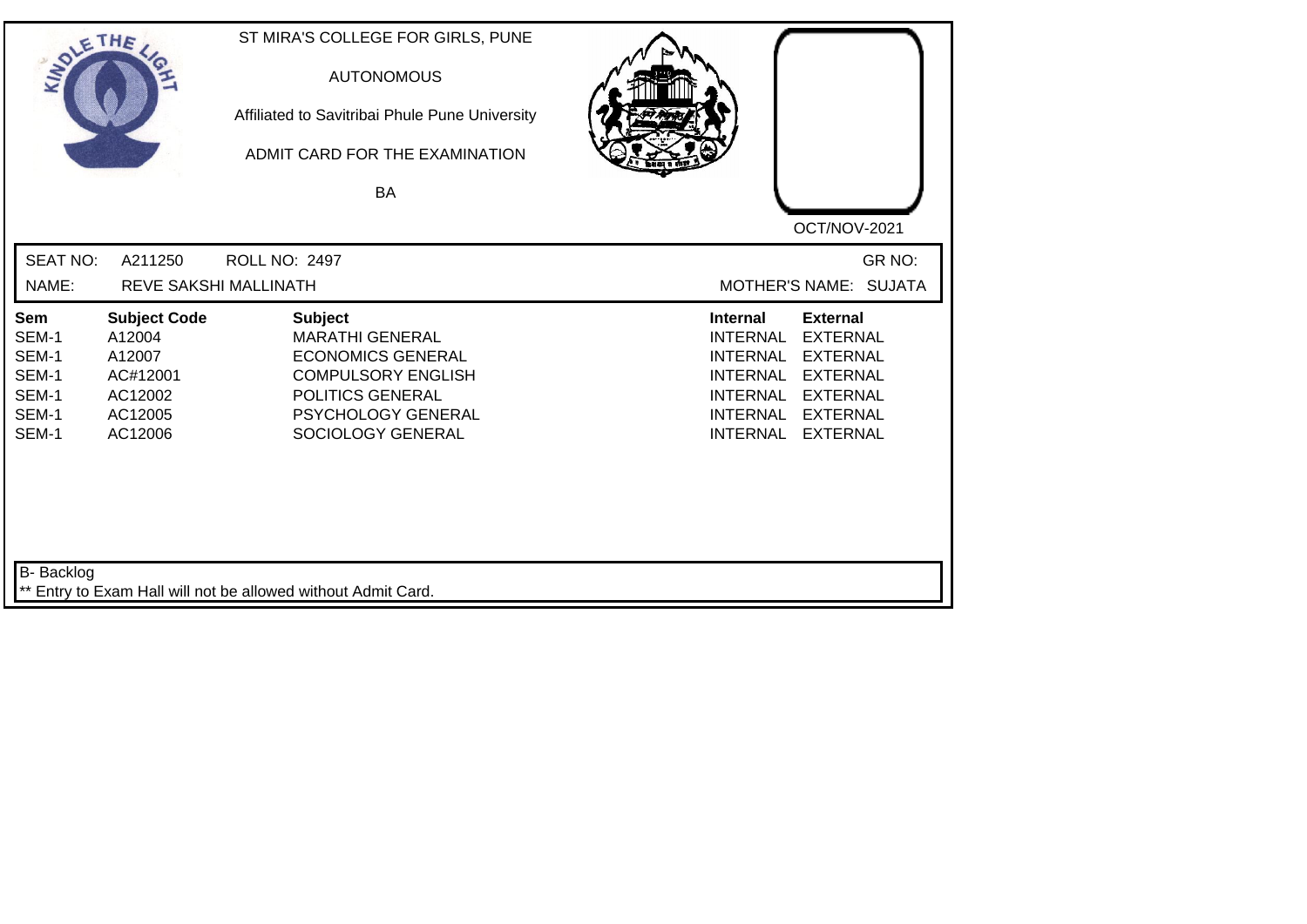| SOLE THE                                                  |                                                                                      | ST MIRA'S COLLEGE FOR GIRLS, PUNE<br><b>AUTONOMOUS</b><br>Affiliated to Savitribai Phule Pune University<br>ADMIT CARD FOR THE EXAMINATION<br>BA                 |                                                                                                                                                                                                                                                                        |
|-----------------------------------------------------------|--------------------------------------------------------------------------------------|------------------------------------------------------------------------------------------------------------------------------------------------------------------|------------------------------------------------------------------------------------------------------------------------------------------------------------------------------------------------------------------------------------------------------------------------|
| <b>SEAT NO:</b>                                           | A211110                                                                              | <b>ROLL NO: 2498</b>                                                                                                                                             | OCT/NOV-2021<br>GR NO:                                                                                                                                                                                                                                                 |
| NAME:                                                     |                                                                                      | BAMMA AISHWARYA SIDDHARAM                                                                                                                                        | MOTHER'S NAME: LAKSHMI                                                                                                                                                                                                                                                 |
| Sem<br>SEM-1<br>SEM-1<br>SEM-1<br>SEM-1<br>SEM-1<br>SEM-1 | <b>Subject Code</b><br>A12004<br>A12007<br>AC#12001<br>AC12002<br>AC12005<br>AC12006 | <b>Subject</b><br><b>MARATHI GENERAL</b><br><b>ECONOMICS GENERAL</b><br><b>COMPULSORY ENGLISH</b><br>POLITICS GENERAL<br>PSYCHOLOGY GENERAL<br>SOCIOLOGY GENERAL | <b>Internal</b><br><b>External</b><br><b>INTERNAL</b><br><b>EXTERNAL</b><br><b>EXTERNAL</b><br><b>INTERNAL</b><br><b>INTERNAL</b><br><b>EXTERNAL</b><br><b>INTERNAL</b><br><b>EXTERNAL</b><br><b>INTERNAL</b><br><b>EXTERNAL</b><br><b>INTERNAL</b><br><b>EXTERNAL</b> |
| <b>B-</b> Backlog                                         |                                                                                      | ** Entry to Exam Hall will not be allowed without Admit Card.                                                                                                    |                                                                                                                                                                                                                                                                        |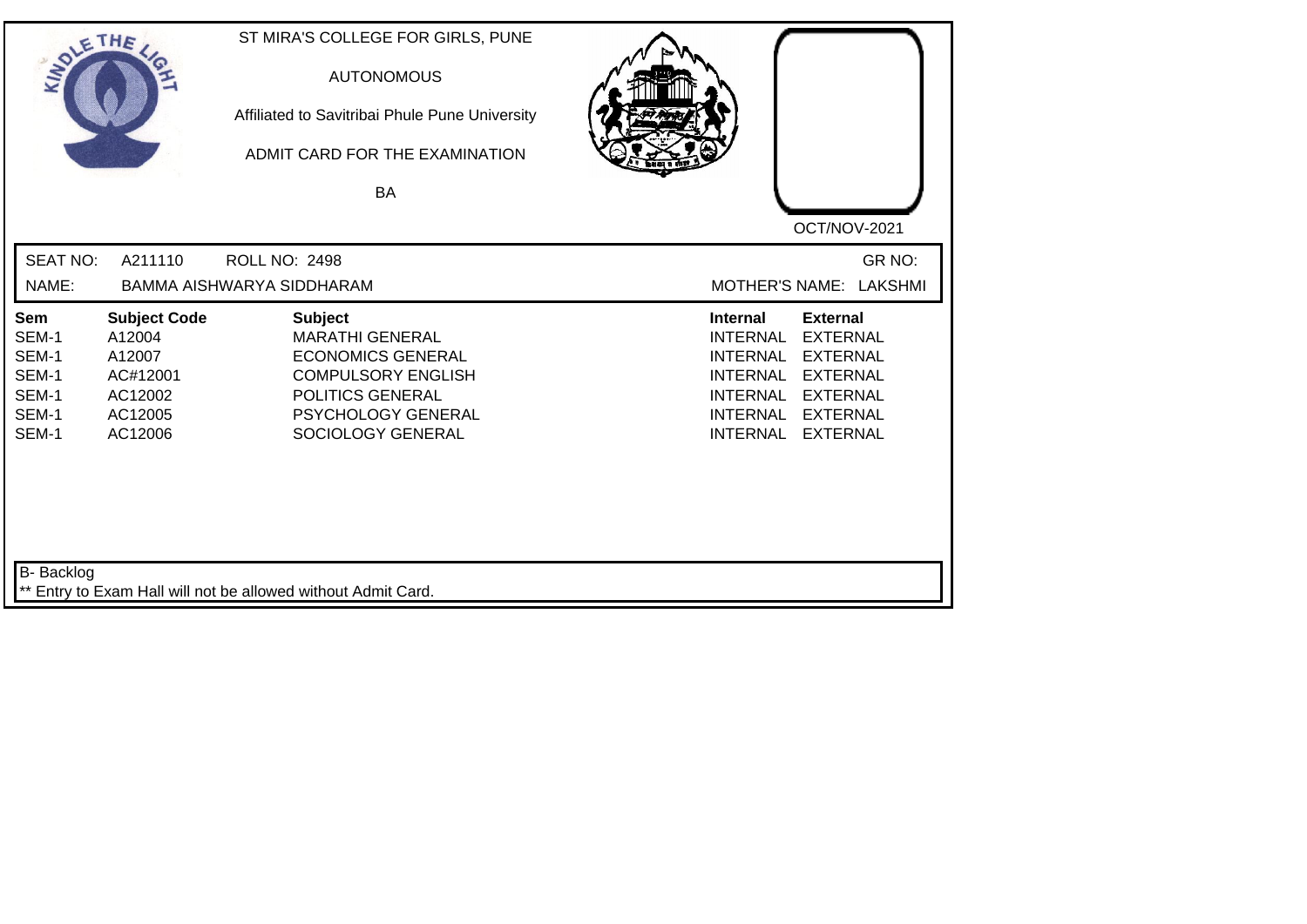| SOLETHE .                                                 |                                                                                      | ST MIRA'S COLLEGE FOR GIRLS, PUNE<br><b>AUTONOMOUS</b><br>Affiliated to Savitribai Phule Pune University<br>ADMIT CARD FOR THE EXAMINATION<br><b>BA</b>                 | OCT/NOV-2021                                                                                                                                                                                                                                                           |
|-----------------------------------------------------------|--------------------------------------------------------------------------------------|-------------------------------------------------------------------------------------------------------------------------------------------------------------------------|------------------------------------------------------------------------------------------------------------------------------------------------------------------------------------------------------------------------------------------------------------------------|
| <b>SEAT NO:</b><br>NAME:                                  | A211227<br><b>JAGTAP POOJA SUDHIR</b>                                                | <b>ROLL NO: 2499</b>                                                                                                                                                    | GR NO:<br>MOTHER'S NAME: AKANSHA                                                                                                                                                                                                                                       |
| Sem<br>SEM-1<br>SEM-1<br>SEM-1<br>SEM-1<br>SEM-1<br>SEM-1 | <b>Subject Code</b><br>A12004<br>A12007<br>AC#12001<br>AC12002<br>AC12005<br>AC12006 | <b>Subject</b><br><b>MARATHI GENERAL</b><br><b>ECONOMICS GENERAL</b><br><b>COMPULSORY ENGLISH</b><br>POLITICS GENERAL<br><b>PSYCHOLOGY GENERAL</b><br>SOCIOLOGY GENERAL | <b>Internal</b><br><b>External</b><br><b>EXTERNAL</b><br><b>INTERNAL</b><br><b>EXTERNAL</b><br><b>INTERNAL</b><br><b>INTERNAL</b><br><b>EXTERNAL</b><br><b>INTERNAL</b><br><b>EXTERNAL</b><br><b>INTERNAL</b><br><b>EXTERNAL</b><br><b>INTERNAL</b><br><b>EXTERNAL</b> |
| B- Backlog                                                |                                                                                      | ** Entry to Exam Hall will not be allowed without Admit Card.                                                                                                           |                                                                                                                                                                                                                                                                        |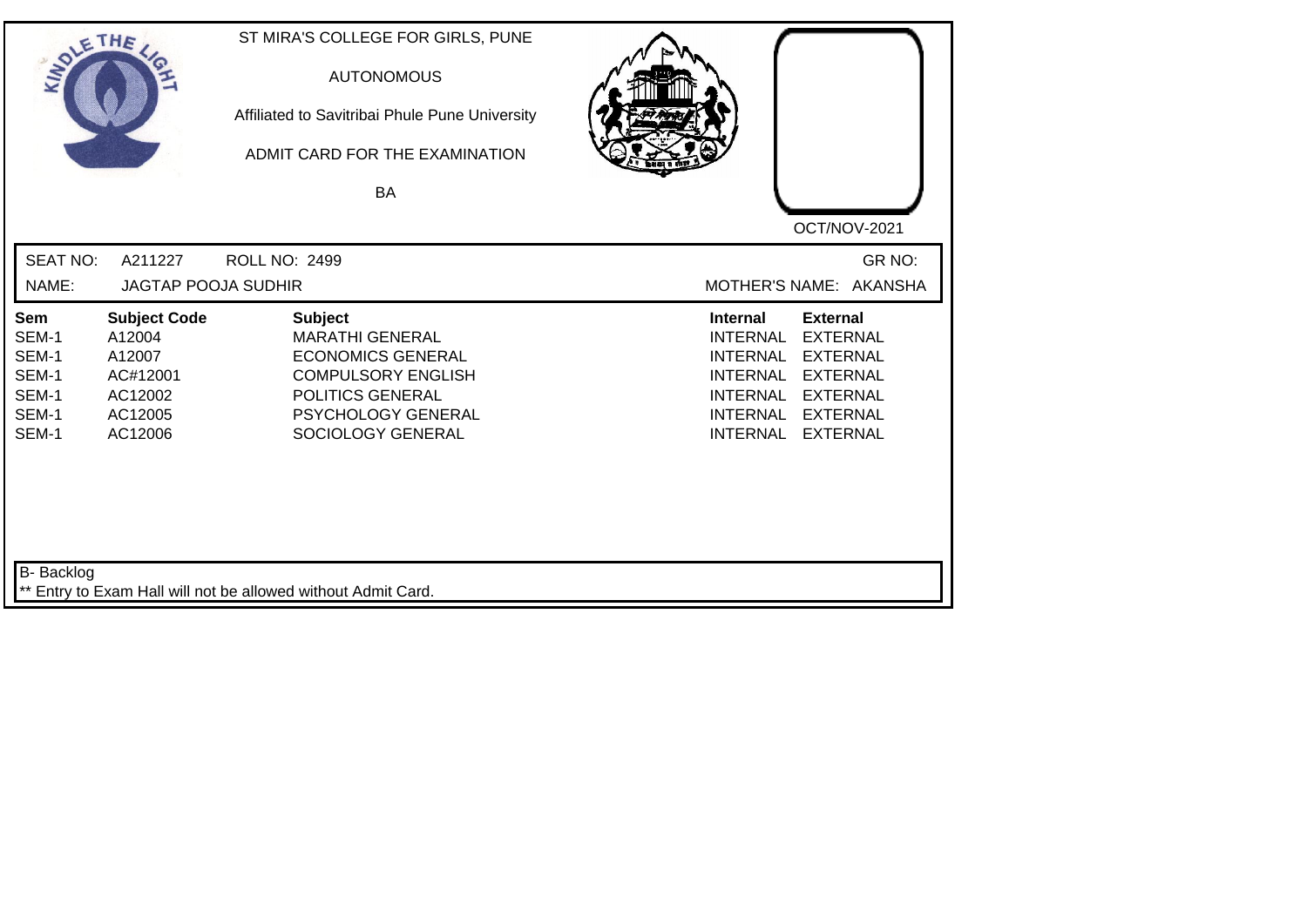| SOLE THE                                                  |                                                                                      | ST MIRA'S COLLEGE FOR GIRLS, PUNE<br><b>AUTONOMOUS</b><br>Affiliated to Savitribai Phule Pune University<br>ADMIT CARD FOR THE EXAMINATION<br><b>BA</b>        |                                                                                                                                                                                                                                                                        |
|-----------------------------------------------------------|--------------------------------------------------------------------------------------|----------------------------------------------------------------------------------------------------------------------------------------------------------------|------------------------------------------------------------------------------------------------------------------------------------------------------------------------------------------------------------------------------------------------------------------------|
|                                                           |                                                                                      |                                                                                                                                                                | OCT/NOV-2021                                                                                                                                                                                                                                                           |
| <b>SEAT NO:</b><br>NAME:                                  | A211240<br>SINGH RANI JILAJIT                                                        | <b>ROLL NO: 2501</b>                                                                                                                                           | GR NO:<br>MOTHER'S NAME: SHAMBALA                                                                                                                                                                                                                                      |
| Sem<br>SEM-1<br>SEM-1<br>SEM-1<br>SEM-1<br>SEM-1<br>SEM-1 | <b>Subject Code</b><br>A12003<br>A12007<br>AC#12001<br>AC12002<br>AC12005<br>AC12006 | <b>Subject</b><br><b>HINDI GENERAL</b><br><b>ECONOMICS GENERAL</b><br><b>COMPULSORY ENGLISH</b><br>POLITICS GENERAL<br>PSYCHOLOGY GENERAL<br>SOCIOLOGY GENERAL | <b>External</b><br><b>Internal</b><br><b>EXTERNAL</b><br><b>INTERNAL</b><br><b>EXTERNAL</b><br><b>INTERNAL</b><br><b>EXTERNAL</b><br><b>INTERNAL</b><br><b>EXTERNAL</b><br><b>INTERNAL</b><br><b>INTERNAL</b><br><b>EXTERNAL</b><br><b>INTERNAL</b><br><b>EXTERNAL</b> |
| <b>B-</b> Backlog                                         |                                                                                      | ** Entry to Exam Hall will not be allowed without Admit Card.                                                                                                  |                                                                                                                                                                                                                                                                        |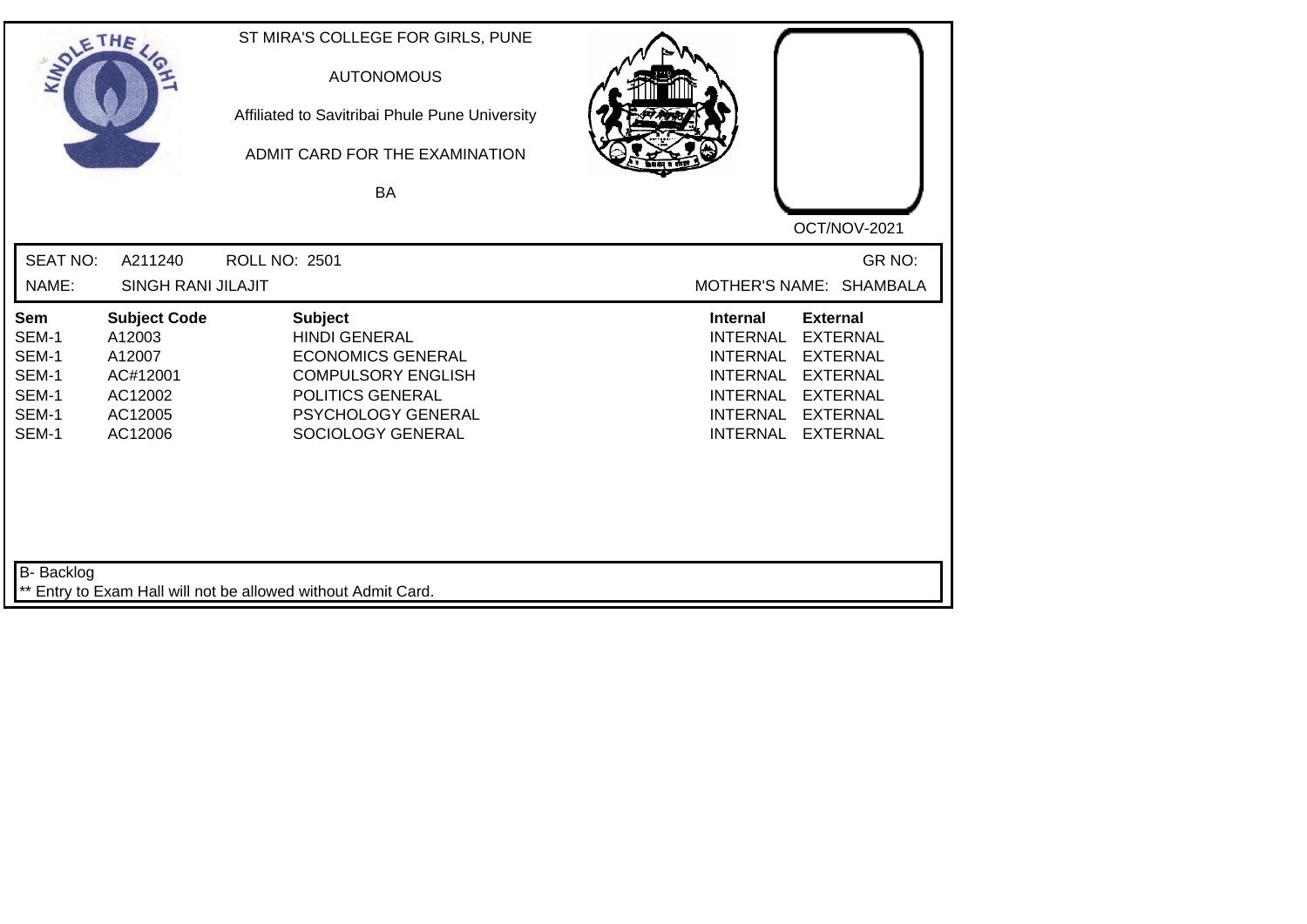| SOLETHE ,                                                 |                                                                                      | ST MIRA'S COLLEGE FOR GIRLS, PUNE<br><b>AUTONOMOUS</b><br>Affiliated to Savitribai Phule Pune University<br>ADMIT CARD FOR THE EXAMINATION<br>BA                        | OCT/NOV-2021                                                                                                                                                                                                                                                           |
|-----------------------------------------------------------|--------------------------------------------------------------------------------------|-------------------------------------------------------------------------------------------------------------------------------------------------------------------------|------------------------------------------------------------------------------------------------------------------------------------------------------------------------------------------------------------------------------------------------------------------------|
| <b>SEAT NO:</b><br>NAME:                                  | A211155                                                                              | <b>ROLL NO: 2503</b><br>PAWAR GAYATRI RAMESH                                                                                                                            | GR NO:<br>MOTHER'S NAME: JYOTI                                                                                                                                                                                                                                         |
|                                                           |                                                                                      |                                                                                                                                                                         |                                                                                                                                                                                                                                                                        |
| Sem<br>SEM-1<br>SEM-1<br>SEM-1<br>SEM-1<br>SEM-1<br>SEM-1 | <b>Subject Code</b><br>A12004<br>A12007<br>AC#12001<br>AC12002<br>AC12004<br>AC12005 | <b>Subject</b><br><b>MARATHI GENERAL</b><br><b>ECONOMICS GENERAL</b><br><b>COMPULSORY ENGLISH</b><br>POLITICS GENERAL<br><b>EDUCATION GENERAL</b><br>PSYCHOLOGY GENERAL | <b>External</b><br><b>Internal</b><br><b>INTERNAL</b><br><b>EXTERNAL</b><br><b>INTERNAL</b><br><b>EXTERNAL</b><br><b>EXTERNAL</b><br><b>INTERNAL</b><br><b>INTERNAL</b><br><b>EXTERNAL</b><br><b>INTERNAL</b><br><b>EXTERNAL</b><br><b>INTERNAL</b><br><b>EXTERNAL</b> |
| B- Backlog                                                |                                                                                      | ** Entry to Exam Hall will not be allowed without Admit Card.                                                                                                           |                                                                                                                                                                                                                                                                        |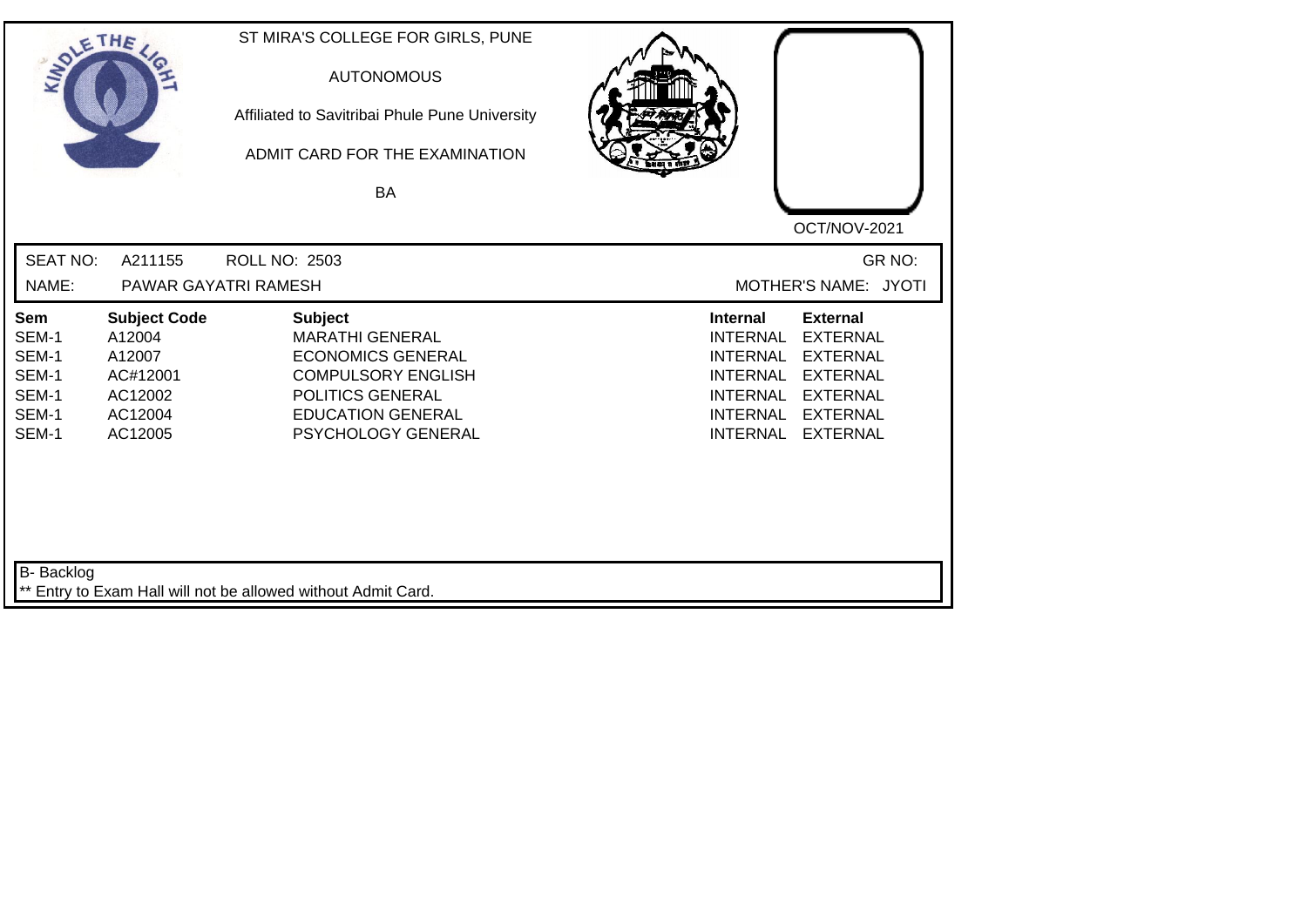| SOLETHE ,                                                 |                                                                                      | ST MIRA'S COLLEGE FOR GIRLS, PUNE<br><b>AUTONOMOUS</b><br>Affiliated to Savitribai Phule Pune University<br>ADMIT CARD FOR THE EXAMINATION<br>BA                              | OCT/NOV-2021                                                                                                                                                                                                                                                           |
|-----------------------------------------------------------|--------------------------------------------------------------------------------------|-------------------------------------------------------------------------------------------------------------------------------------------------------------------------------|------------------------------------------------------------------------------------------------------------------------------------------------------------------------------------------------------------------------------------------------------------------------|
| <b>SEAT NO:</b><br>NAME:                                  | A211177                                                                              | <b>ROLL NO: 2504</b><br><b>GOLANDAJ JULEKHA JAVED</b>                                                                                                                         | GR NO:<br>MOTHER'S NAME: MAHERUNISA                                                                                                                                                                                                                                    |
| Sem<br>SEM-1<br>SEM-1<br>SEM-1<br>SEM-1<br>SEM-1<br>SEM-1 | <b>Subject Code</b><br>A12003<br>A12007<br>AC#12001<br>AC12004<br>AC12005<br>AC12006 | <b>Subject</b><br><b>HINDI GENERAL</b><br><b>ECONOMICS GENERAL</b><br><b>COMPULSORY ENGLISH</b><br><b>EDUCATION GENERAL</b><br><b>PSYCHOLOGY GENERAL</b><br>SOCIOLOGY GENERAL | <b>Internal</b><br><b>External</b><br><b>INTERNAL</b><br><b>EXTERNAL</b><br><b>EXTERNAL</b><br><b>INTERNAL</b><br><b>INTERNAL</b><br><b>EXTERNAL</b><br><b>INTERNAL</b><br><b>EXTERNAL</b><br><b>INTERNAL</b><br><b>EXTERNAL</b><br><b>INTERNAL</b><br><b>EXTERNAL</b> |
| B- Backlog                                                |                                                                                      | ** Entry to Exam Hall will not be allowed without Admit Card.                                                                                                                 |                                                                                                                                                                                                                                                                        |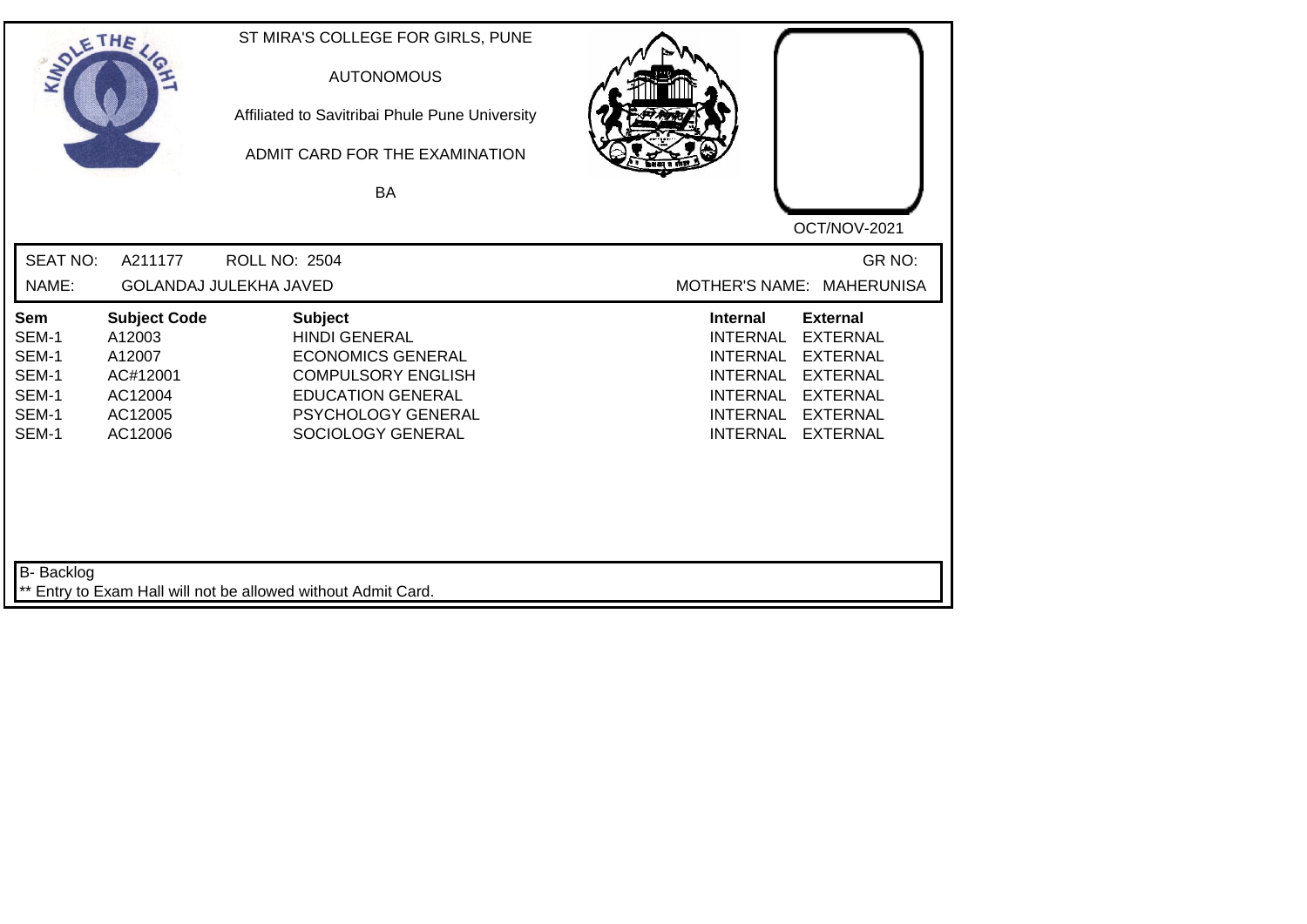| SOLETHE .                                                 |                                                                                       | ST MIRA'S COLLEGE FOR GIRLS, PUNE<br><b>AUTONOMOUS</b><br>Affiliated to Savitribai Phule Pune University<br>ADMIT CARD FOR THE EXAMINATION<br><b>BA</b>        | OCT/NOV-2021                                                                                                                                                                                                                                                           |
|-----------------------------------------------------------|---------------------------------------------------------------------------------------|----------------------------------------------------------------------------------------------------------------------------------------------------------------|------------------------------------------------------------------------------------------------------------------------------------------------------------------------------------------------------------------------------------------------------------------------|
| <b>SEAT NO:</b><br>NAME:                                  | A211133<br><b>KHAN AYESHA ARIF</b>                                                    | <b>ROLL NO: 2505</b>                                                                                                                                           | GR NO:<br>MOTHER'S NAME: AFTAB                                                                                                                                                                                                                                         |
| Sem<br>SEM-1<br>SEM-1<br>SEM-1<br>SEM-1<br>SEM-1<br>SEM-1 | <b>Subject Code</b><br>A12003<br>AC#12001<br>AC12002<br>AC12004<br>AC12005<br>AC12006 | <b>Subject</b><br><b>HINDI GENERAL</b><br><b>COMPULSORY ENGLISH</b><br>POLITICS GENERAL<br><b>EDUCATION GENERAL</b><br>PSYCHOLOGY GENERAL<br>SOCIOLOGY GENERAL | <b>External</b><br><b>Internal</b><br><b>INTERNAL</b><br><b>EXTERNAL</b><br><b>INTERNAL</b><br><b>EXTERNAL</b><br><b>INTERNAL</b><br><b>EXTERNAL</b><br><b>INTERNAL</b><br><b>EXTERNAL</b><br><b>INTERNAL</b><br><b>EXTERNAL</b><br><b>INTERNAL</b><br><b>EXTERNAL</b> |
| B- Backlog                                                |                                                                                       | ** Entry to Exam Hall will not be allowed without Admit Card.                                                                                                  |                                                                                                                                                                                                                                                                        |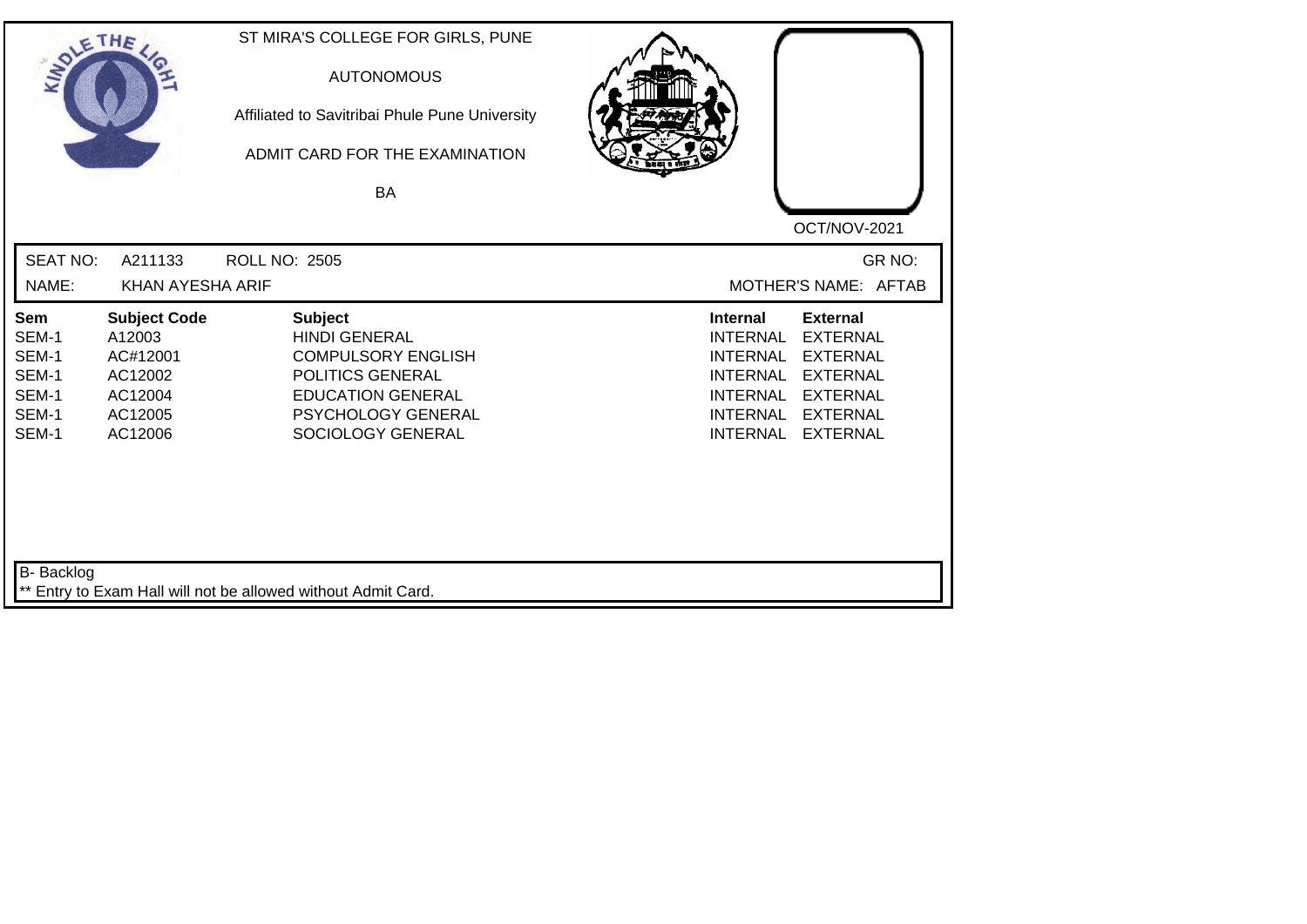| SOLE THE                                                  |                                                                                       | ST MIRA'S COLLEGE FOR GIRLS, PUNE<br><b>AUTONOMOUS</b><br>Affiliated to Savitribai Phule Pune University<br>ADMIT CARD FOR THE EXAMINATION<br><b>BA</b>        |                                                                                                                                                                                                                                                                        |
|-----------------------------------------------------------|---------------------------------------------------------------------------------------|----------------------------------------------------------------------------------------------------------------------------------------------------------------|------------------------------------------------------------------------------------------------------------------------------------------------------------------------------------------------------------------------------------------------------------------------|
|                                                           |                                                                                       |                                                                                                                                                                | OCT/NOV-2021                                                                                                                                                                                                                                                           |
| <b>SEAT NO:</b>                                           | A211232                                                                               | <b>ROLL NO: 2506</b>                                                                                                                                           | GR NO:                                                                                                                                                                                                                                                                 |
| NAME:                                                     | RATHOD PRIYA RAMU                                                                     |                                                                                                                                                                | MOTHER'S NAME: KAMALA                                                                                                                                                                                                                                                  |
| Sem<br>SEM-1<br>SEM-1<br>SEM-1<br>SEM-1<br>SEM-1<br>SEM-1 | <b>Subject Code</b><br>A12003<br>AC#12001<br>AC12002<br>AC12004<br>AC12005<br>AC12006 | <b>Subject</b><br><b>HINDI GENERAL</b><br><b>COMPULSORY ENGLISH</b><br>POLITICS GENERAL<br><b>EDUCATION GENERAL</b><br>PSYCHOLOGY GENERAL<br>SOCIOLOGY GENERAL | <b>Internal</b><br><b>External</b><br><b>INTERNAL</b><br><b>EXTERNAL</b><br><b>INTERNAL</b><br><b>EXTERNAL</b><br><b>INTERNAL</b><br><b>EXTERNAL</b><br><b>EXTERNAL</b><br><b>INTERNAL</b><br><b>INTERNAL</b><br><b>EXTERNAL</b><br><b>INTERNAL</b><br><b>EXTERNAL</b> |
| B- Backlog                                                |                                                                                       | ** Entry to Exam Hall will not be allowed without Admit Card.                                                                                                  |                                                                                                                                                                                                                                                                        |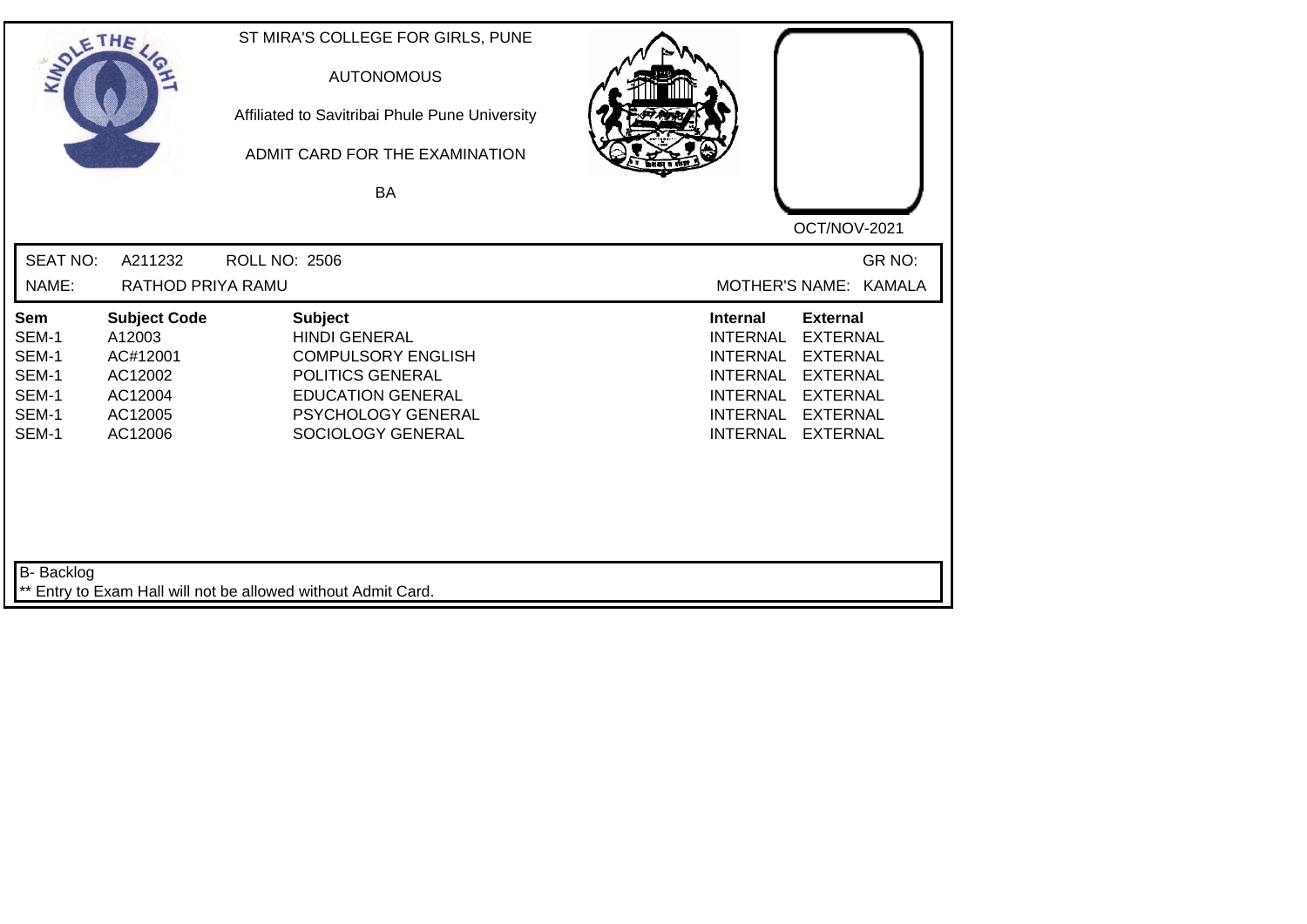| SOLE THE                                                  |                                                                                       | ST MIRA'S COLLEGE FOR GIRLS, PUNE<br><b>AUTONOMOUS</b><br>Affiliated to Savitribai Phule Pune University<br>ADMIT CARD FOR THE EXAMINATION<br><b>BA</b>        |                                                                                                                                                                                                                                                                        |
|-----------------------------------------------------------|---------------------------------------------------------------------------------------|----------------------------------------------------------------------------------------------------------------------------------------------------------------|------------------------------------------------------------------------------------------------------------------------------------------------------------------------------------------------------------------------------------------------------------------------|
|                                                           |                                                                                       |                                                                                                                                                                | OCT/NOV-2021                                                                                                                                                                                                                                                           |
| <b>SEAT NO:</b>                                           | A211138                                                                               | ROLL NO: 2507                                                                                                                                                  | GR NO:                                                                                                                                                                                                                                                                 |
| NAME:                                                     | <b>BAJAJ BHAVIKA MANOJ</b>                                                            |                                                                                                                                                                | MOTHER'S NAME: HEMA                                                                                                                                                                                                                                                    |
| Sem<br>SEM-1<br>SEM-1<br>SEM-1<br>SEM-1<br>SEM-1<br>SEM-1 | <b>Subject Code</b><br>A12003<br>AC#12001<br>AC12002<br>AC12004<br>AC12005<br>AC12006 | <b>Subject</b><br><b>HINDI GENERAL</b><br><b>COMPULSORY ENGLISH</b><br>POLITICS GENERAL<br><b>EDUCATION GENERAL</b><br>PSYCHOLOGY GENERAL<br>SOCIOLOGY GENERAL | <b>Internal</b><br><b>External</b><br><b>INTERNAL</b><br><b>EXTERNAL</b><br><b>INTERNAL</b><br><b>EXTERNAL</b><br><b>INTERNAL</b><br><b>EXTERNAL</b><br><b>EXTERNAL</b><br><b>INTERNAL</b><br><b>INTERNAL</b><br><b>EXTERNAL</b><br><b>INTERNAL</b><br><b>EXTERNAL</b> |
| B- Backlog                                                |                                                                                       | ** Entry to Exam Hall will not be allowed without Admit Card.                                                                                                  |                                                                                                                                                                                                                                                                        |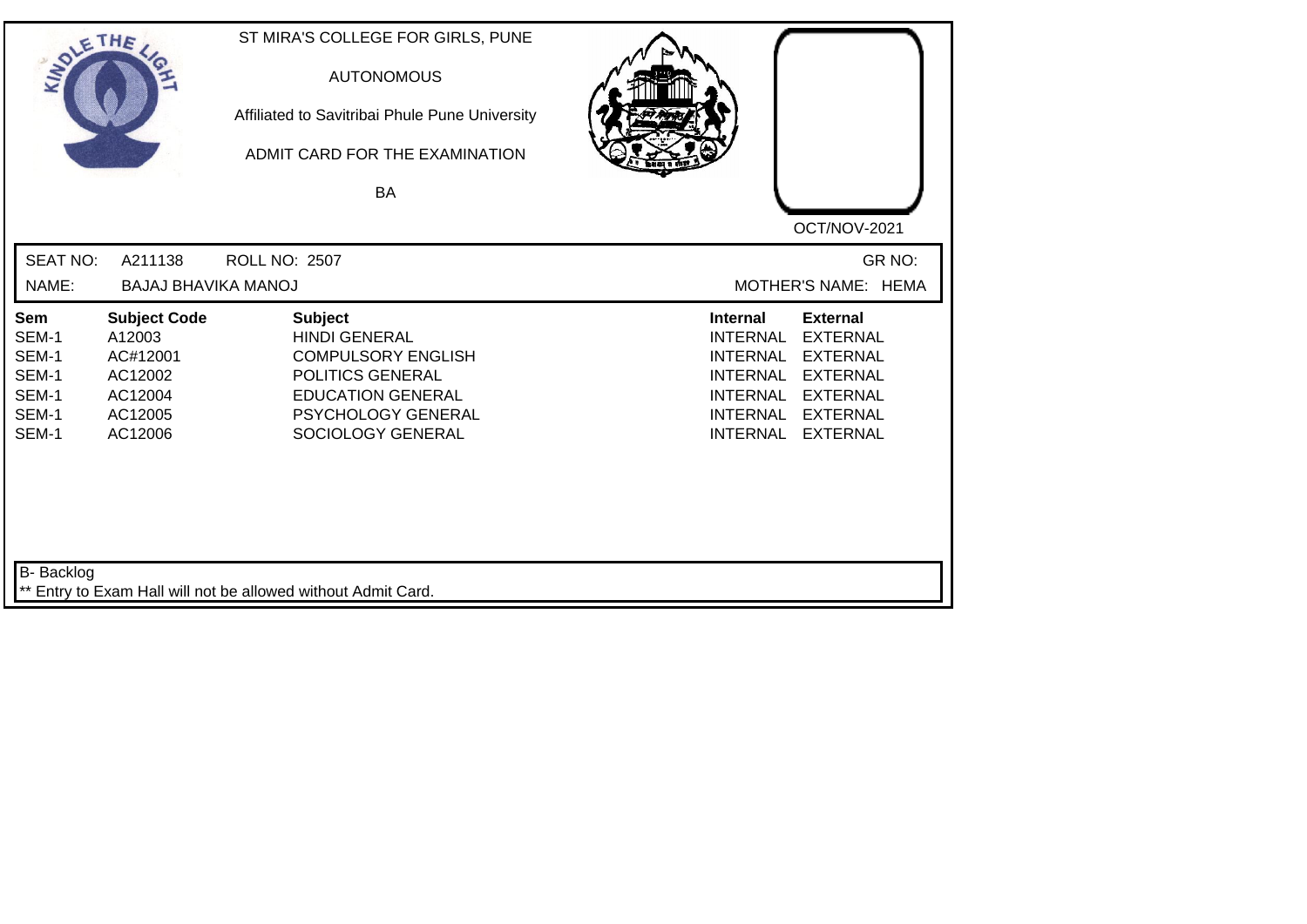| SOLETHE .                                                 |                                                                                      | ST MIRA'S COLLEGE FOR GIRLS, PUNE<br><b>AUTONOMOUS</b><br>Affiliated to Savitribai Phule Pune University<br>ADMIT CARD FOR THE EXAMINATION<br>BA                              | OCT/NOV-2021                                                                                                                                                                                                                                                    |
|-----------------------------------------------------------|--------------------------------------------------------------------------------------|-------------------------------------------------------------------------------------------------------------------------------------------------------------------------------|-----------------------------------------------------------------------------------------------------------------------------------------------------------------------------------------------------------------------------------------------------------------|
| <b>SEAT NO:</b>                                           | A211214                                                                              | <b>ROLL NO: 2508</b>                                                                                                                                                          | GR NO:                                                                                                                                                                                                                                                          |
| NAME:                                                     | HETAL MUKESH GIDWANI                                                                 |                                                                                                                                                                               | MOTHER'S NAME: KUMUD                                                                                                                                                                                                                                            |
| Sem<br>SEM-1<br>SEM-1<br>SEM-1<br>SEM-1<br>SEM-1<br>SEM-1 | <b>Subject Code</b><br>A12003<br>A12007<br>AC#12001<br>AC12004<br>AC12005<br>AC12006 | <b>Subject</b><br><b>HINDI GENERAL</b><br><b>ECONOMICS GENERAL</b><br><b>COMPULSORY ENGLISH</b><br><b>EDUCATION GENERAL</b><br><b>PSYCHOLOGY GENERAL</b><br>SOCIOLOGY GENERAL | Internal<br><b>External</b><br><b>EXTERNAL</b><br><b>INTERNAL</b><br><b>INTERNAL</b><br><b>EXTERNAL</b><br><b>INTERNAL</b><br><b>EXTERNAL</b><br><b>INTERNAL</b><br><b>EXTERNAL</b><br><b>INTERNAL</b><br><b>EXTERNAL</b><br><b>INTERNAL</b><br><b>EXTERNAL</b> |
| <b>B-</b> Backlog                                         |                                                                                      | ** Entry to Exam Hall will not be allowed without Admit Card.                                                                                                                 |                                                                                                                                                                                                                                                                 |